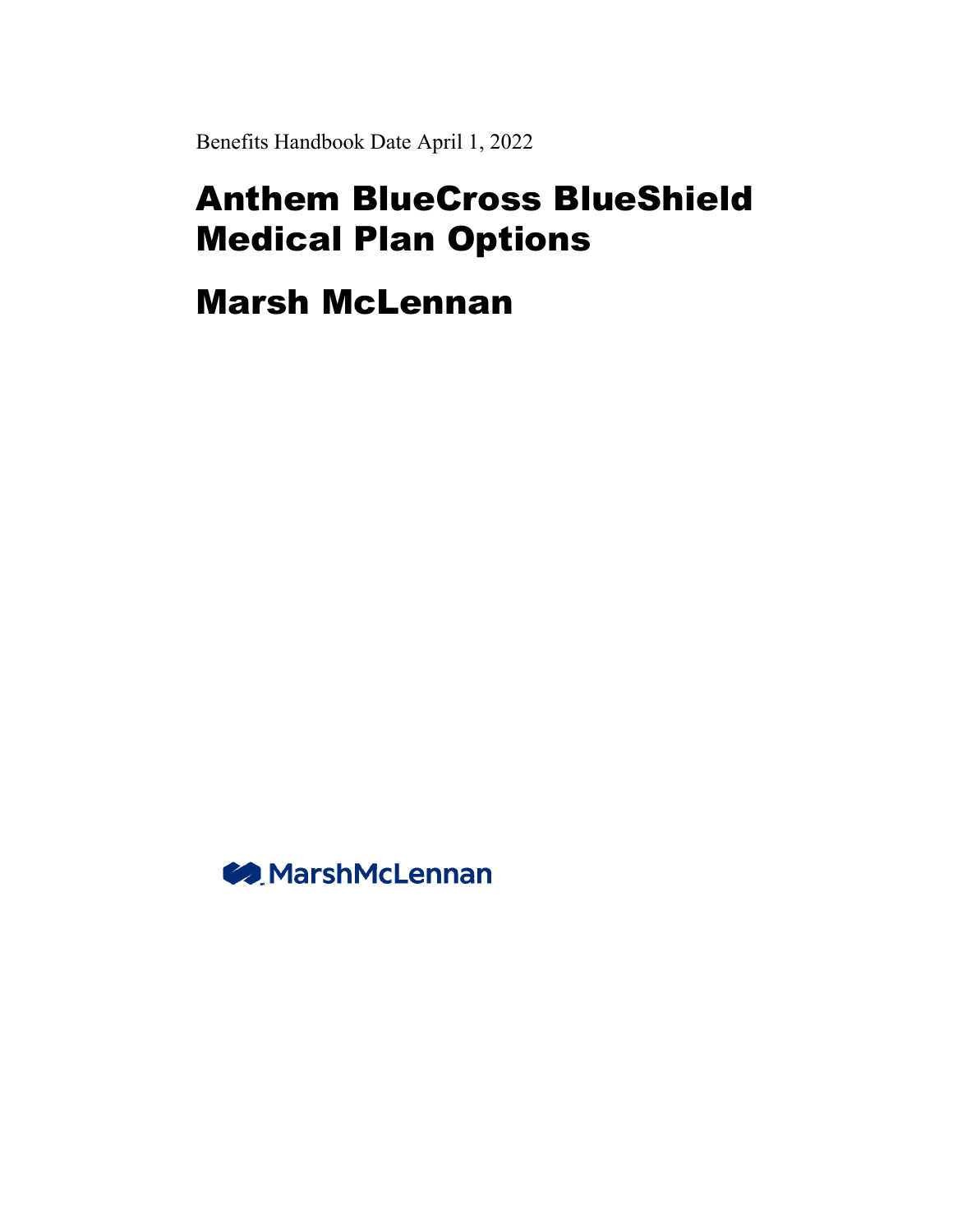# Anthem BlueCross BlueShield Medical Plan Options

Selecting a medical plan option for 2022 involves three key choices for eligible individuals.

- **Select one of three medical plan design options. A range of** coverage levels and costs are offered.
- **Select coverage for:** 
	- − yourself only Employee
	- − yourself and your spouse or domestic partner Employee + Spouse
	- − yourself and your child or children Employee + Child(ren)
	- − yourself, your spouse or domestic partner, and children Family
- **Select your medical plan carrier:** 
	- − All eligible individuals resident in any state except Hawaii may choose from among:
		- Aetna
		- Anthem BlueCross BlueShield (Anthem BCBS)
		- UnitedHealthcare (UHC)

**Note: This section of the Benefits Handbook provides information about the Anthem BlueCross BlueShield administered medical plan options only.** 

**Information about the Aetna and UnitedHealthcare administered medical plan options is covered in a separate section of the Benefits Handbook.** 

- − Eligible individuals resident in CA, CO, GA, MD, VA, OR, WA, and Washington DC have an additional choice to consider:
	- Kaiser Permanente (Kaiser)

#### **Information about the Kaiser administered medical plan options is covered in a separate section of the Benefits Handbook.**

- − Eligible individuals who are resident in Hawaii, may only choose between:
	- HMSA's Health Plan Hawaii Plus (HMO)
	- □ HMSA's Preferred Provider Plan (PPP)

#### SPD and Plan **Document**

This section provides a summary of the Medical Plan (the "Plan") options available through Anthem BlueCross BlueShield (Anthem BCBS) as of January 1, 2022.

This section, together with the *Administrative Information* section and the applicable section about participation, forms the Summary Plan Description and plan document of the Plan.

In this document references to Marsh & McLennan Companies mean Marsh McLennan and references to Marsh & McLennan Agency LLC mean Marsh McLennan Agency.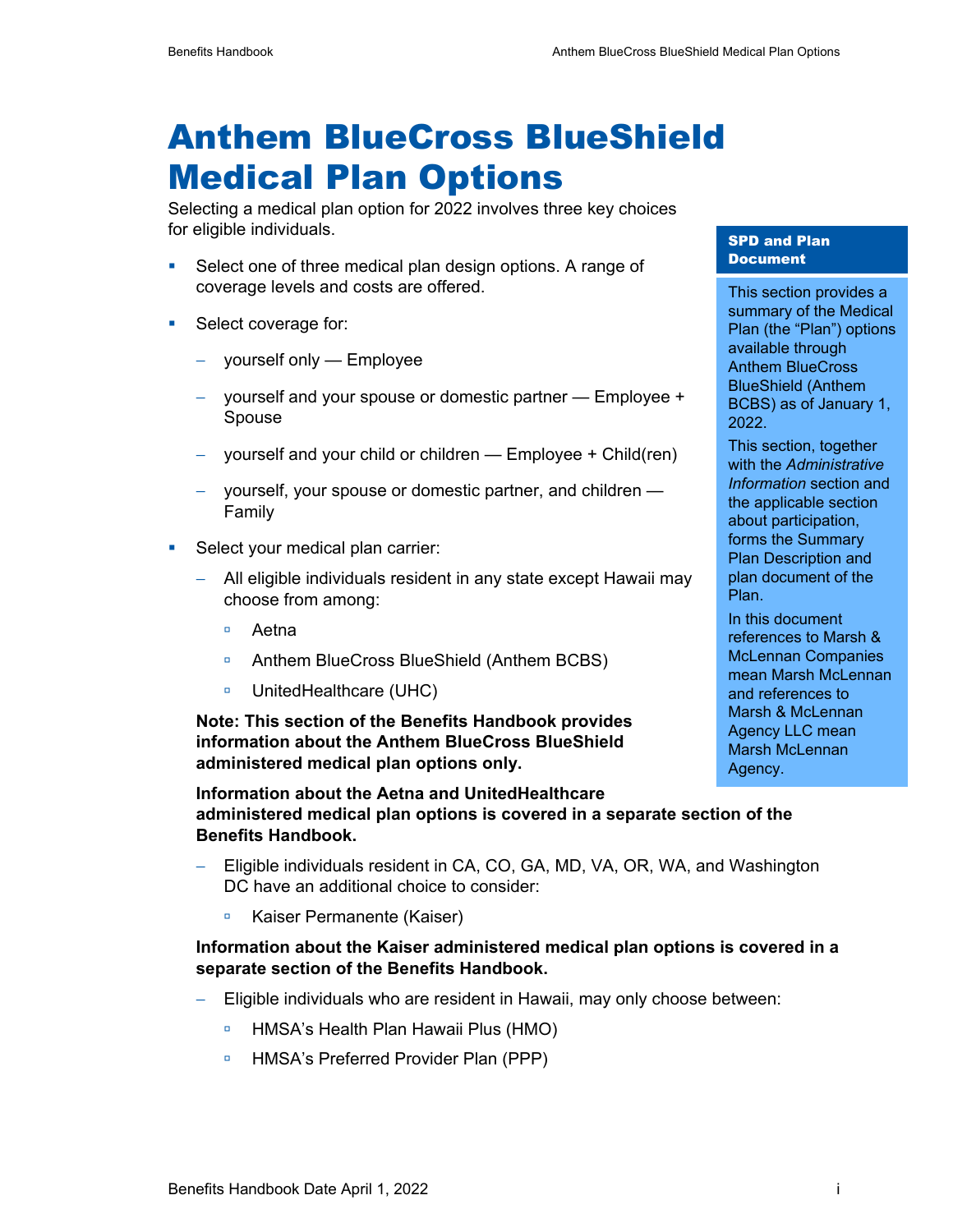#### **Information about the Hawaii medical plan options is covered in a separate section of the Benefits Handbook.**

All medical plan options described in this section of the Benefits Handbook offer:

- **COMPTED SERVICES**
- the freedom to select between a health care provider that participates in your chosen medical plan carrier's network, generally at a lower cost to you, or a provider that does not participate in your chosen medical plan carrier's network, generally at a higher cost to you.

**Note:** Be sure to read about Health Care Flexible Spending Accounts (HCFSAs), Health Savings Accounts (HSAs) and Limited Purpose Health Care Flexible Spending Accounts (LPHCFSAs). Understanding these tax-advantaged arrangements may be important to your selection of a medical plan.

#### A Note about ERISA

The Employee Retirement Income Security Act of 1974 (ERISA) is a federal law that governs many employer-sponsored plans including this medical plan. Your ERISA rights in connection with this Plan are detailed in the *Administrative Information* section.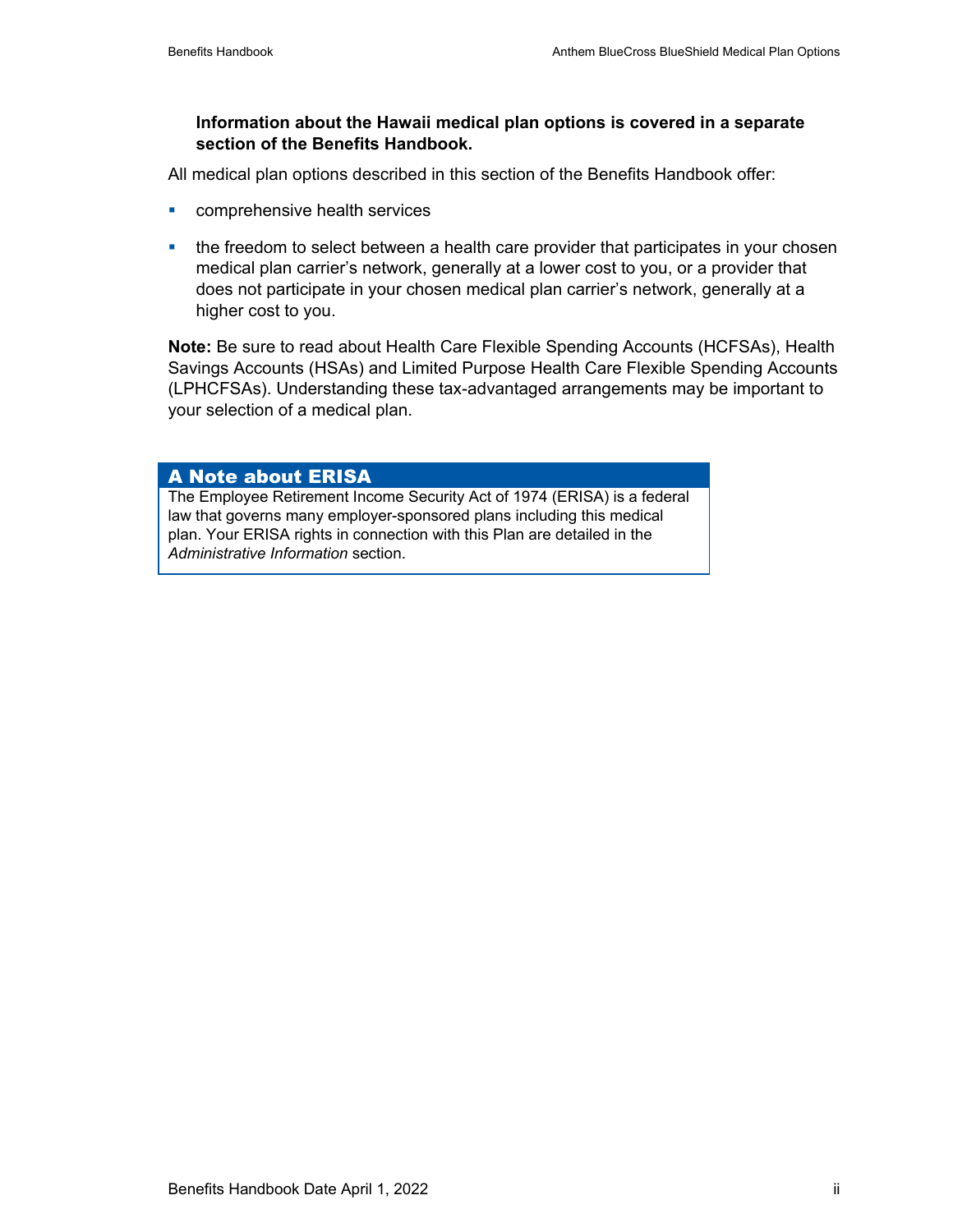# **Contents**

| Experimental or Investigational Services or Unproven Services 84 |  |
|------------------------------------------------------------------|--|
|                                                                  |  |
|                                                                  |  |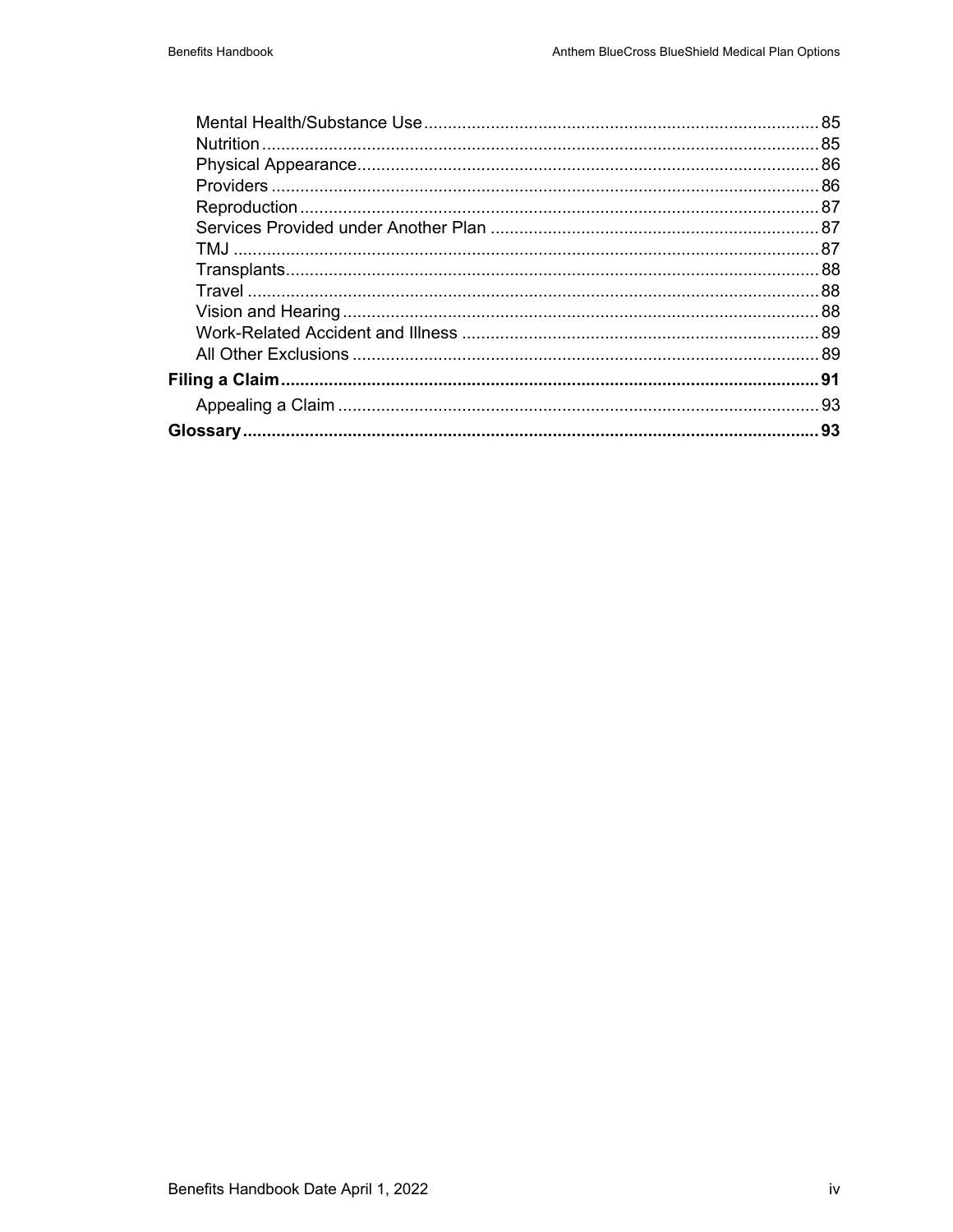# The Medical Plan Options at a Glance

The chart below outlines some important Plan features and coverage information that distinguish the three available Anthem BlueCross BlueShield (Anthem BCBS) medical plan options. Additional information is provided throughout this section of the Benefits Handbook including the "Detailed List of Covered Services" on page 66.

**NOTE**: The plan features described below (deductibles, coinsurance, etc.) for the Anthem BCBS Narrow Network (National Blue High Performance Network (Blue HPN Non-Tiered)) are reflected under in-network. Out-of-network services are not covered under the Anthem BCBS Narrow Network, except for urgent and emergency care. Additional information is provided throughout this section of the Benefits Handbook including the "Detailed List of Covered Services" on page 66.

| <b>Plan feature</b>                                    | \$400<br><b>Deductible Plan1</b>                                                                                                                                                            | \$1,500<br><b>Deductible</b><br>Plan <sup>1</sup>                                                                                                                           | \$2,850 Deductible Plan1                                                                                                                                                                |
|--------------------------------------------------------|---------------------------------------------------------------------------------------------------------------------------------------------------------------------------------------------|-----------------------------------------------------------------------------------------------------------------------------------------------------------------------------|-----------------------------------------------------------------------------------------------------------------------------------------------------------------------------------------|
| <b>Annual Deductible</b>                               | In-network:<br>Employee: \$400<br>Family <sup>2</sup> : \$800 <sup>3</sup><br>Out-of-network:<br>Employee: \$2,500<br>Family <sup>2</sup> : \$5,000 <sup>3</sup>                            | In-network:<br>Employee:<br>\$1,500<br>Family <sup>2</sup> : \$3,000 <sup>4</sup><br>Out-of-network:<br>Employee:<br>\$3,000<br>Family <sup>2</sup> : \$6,000 <sup>4</sup>  | In-network:<br>Employee: \$2,850<br>Family <sup>2</sup> : $$5,700^3$<br>Out-of-network:<br>Employee: \$5,700<br>Family <sup>2</sup> : \$11,400 <sup>3</sup>                             |
| <b>Out-of-Pocket Maximum</b><br>(including DEDUCTIBLE) | In-network:<br>Employee: \$2,200<br>Family <sup>2</sup> : \$4,400 <sup>3</sup><br>Out-of-network:<br>Employee: \$4,400<br>Family <sup>2</sup> : \$8,800 <sup>3</sup>                        | In-network:<br>Employee:<br>\$3,000<br>Family <sup>2</sup> : \$6,000 <sup>4</sup><br>Out-of-network:<br>Employee:<br>\$6,000<br>Family <sup>2</sup> : \$12,000 <sup>4</sup> | In-network:<br>Employee: \$5,500<br>Family <sup>2</sup> : \$11,000 <sup>3</sup><br>Out-of-network:<br>Employee: \$11,000<br>Family <sup>2</sup> : \$22,000 <sup>3</sup>                 |
| <b>Plan Coinsurance</b>                                | <b>In-network:</b> 80% coinsurance after<br>deductible<br>Out-of-network: 60% coinsurance<br>after deductible (Out-of-network<br>benefits are based on reasonable and<br>customary charges) |                                                                                                                                                                             | In-network: 70%<br>coinsurance after deductible<br>Out-of-network: 50%<br>coinsurance after deductible<br>(Out-of-network benefits are<br>based on reasonable and<br>customary charges) |
| <b>Physician office visits</b>                         |                                                                                                                                                                                             |                                                                                                                                                                             |                                                                                                                                                                                         |
| <b>Preventive Visit</b>                                | In-network:<br>Covered at 100%<br><b>Out-of-network:</b><br>60% coinsurance<br>after deductible                                                                                             | In-network:<br>Covered at 100%<br><b>Out-of-network:</b><br>60% coinsurance<br>after deductible                                                                             | In-network:<br>Covered at 100%<br><b>Out-of-network:</b><br>50% coinsurance after<br>deductible                                                                                         |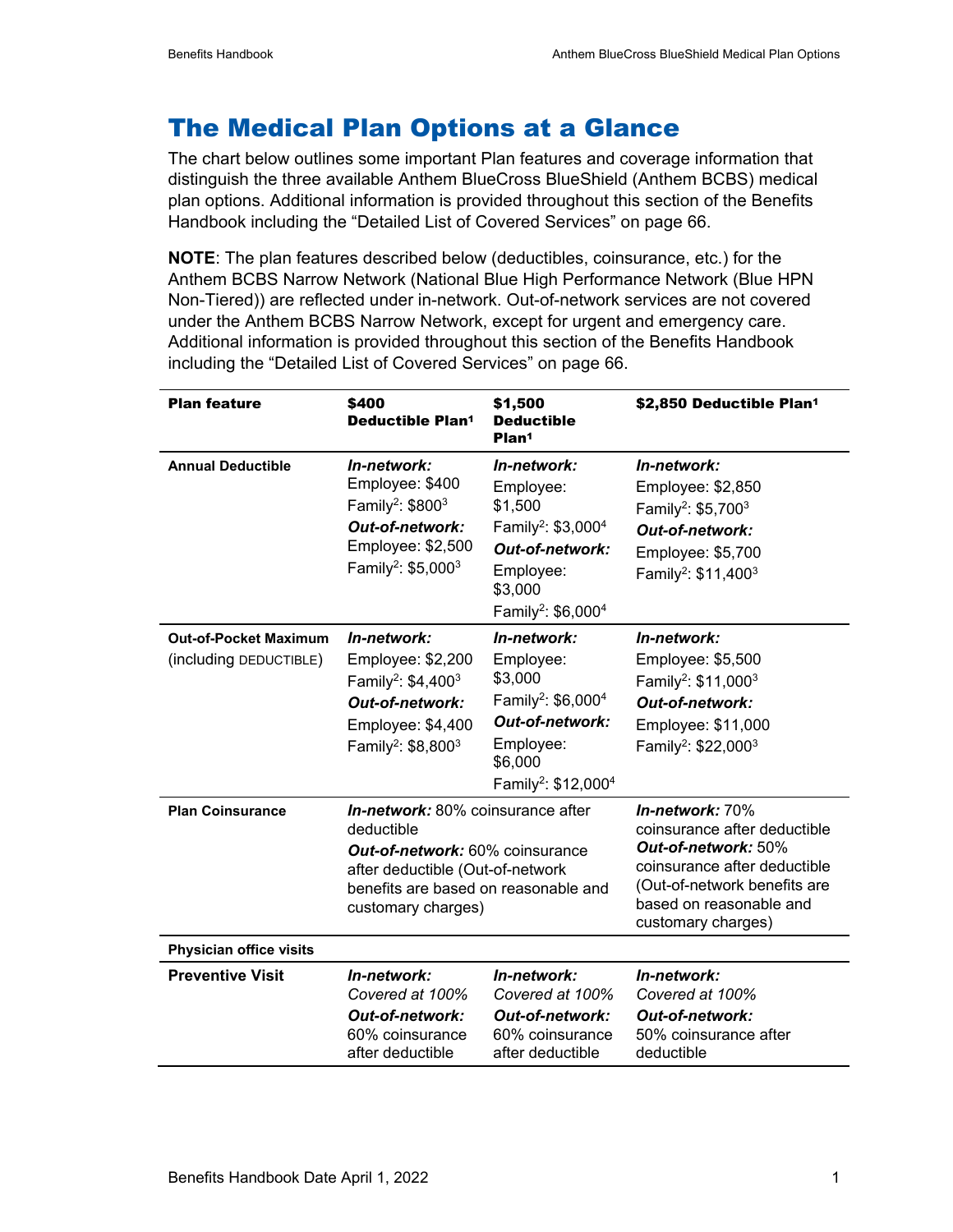| <b>Plan feature</b>                                        | \$400<br><b>Deductible Plan1</b>                                                                                                                                                           | \$1,500<br><b>Deductible</b><br>Plan <sup>1</sup>                                                                             | \$2,850 Deductible Plan1                                                                                                   |  |
|------------------------------------------------------------|--------------------------------------------------------------------------------------------------------------------------------------------------------------------------------------------|-------------------------------------------------------------------------------------------------------------------------------|----------------------------------------------------------------------------------------------------------------------------|--|
| <b>Primary Care</b><br>Physician<br>(PCP)/Specialist Visit | In-network:<br>$$20$ copay <sup>5</sup><br><b>Out-of-network:</b><br>60% coinsurance<br>of R&C after<br>deductible<br>Copay amounts<br>do not apply to<br>the deductible.                  | In-network:<br>80% coinsurance<br>after deductible<br><b>Out-of-network:</b><br>60% coinsurance<br>of R&C after<br>deductible | In-network:<br>70% coinsurance after<br>deductible<br><b>Out-of-network:</b><br>50% coinsurance of R&C<br>after deductible |  |
| <b>Specialist Visit</b>                                    | In-network:<br>$$40$ copay <sup>5</sup><br>Out-of-network:<br>60% coinsurance<br>of R&C after<br>deductible<br>Copay amounts<br>do not apply to<br>the deductible.                         | In-network:<br>80% coinsurance<br>after deductible<br><b>Out-of-network:</b><br>60% coinsurance<br>of R&C after<br>deductible | In-network:<br>70% coinsurance after<br>deductible<br><b>Out-of-network:</b><br>50% coinsurance of R&C<br>after deductible |  |
| <b>Hospital Facility</b>                                   |                                                                                                                                                                                            |                                                                                                                               |                                                                                                                            |  |
| Inpatient                                                  | In-network:<br>80% coinsurance<br>after deductible<br><b>Out-of-network:</b><br>60% coinsurance<br>after deductible                                                                        | In-network:<br>80% coinsurance<br>after deductible<br><b>Out-of-network:</b><br>60% coinsurance<br>after deductible           | In-network:<br>70% coinsurance after<br>deductible<br><b>Out-of-network:</b><br>50% coinsurance after<br>deductible        |  |
| <b>Outpatient</b>                                          | In-network:<br>80% coinsurance<br>after deductible<br><b>Out-of-network:</b><br>60% coinsurance<br>after deductible                                                                        | In-network:<br>80% coinsurance<br>after deductible<br><b>Out-of-network:</b><br>60% coinsurance<br>after deductible           | In-network:<br>70% coinsurance after<br>deductible<br><b>Out-of-network:</b><br>50% coinsurance after<br>deductible        |  |
| <b>Emergency Room</b><br>(waived if admitted)              | In and Out-of-<br>network:<br>\$150 copay per<br>visit, 80%<br>coinsurance after<br>deductible                                                                                             | In and Out-of-<br>network:<br>80% coinsurance<br>after deductible                                                             | In and Out-of-network:<br>70% coinsurance after<br>deductible                                                              |  |
| <b>Prescription drugs</b>                                  | There is a CVS Caremark® Retail Pharmacy Network for 30-day supply<br>(acute) and CVS Caremark® Retail and CVS Caremark® Mail Order for<br>90-day supply (maintenance) PRESCRIPTION DRUGS. |                                                                                                                               |                                                                                                                            |  |
| <b>Retail Prescriptions</b><br>(30-day supply)             |                                                                                                                                                                                            |                                                                                                                               |                                                                                                                            |  |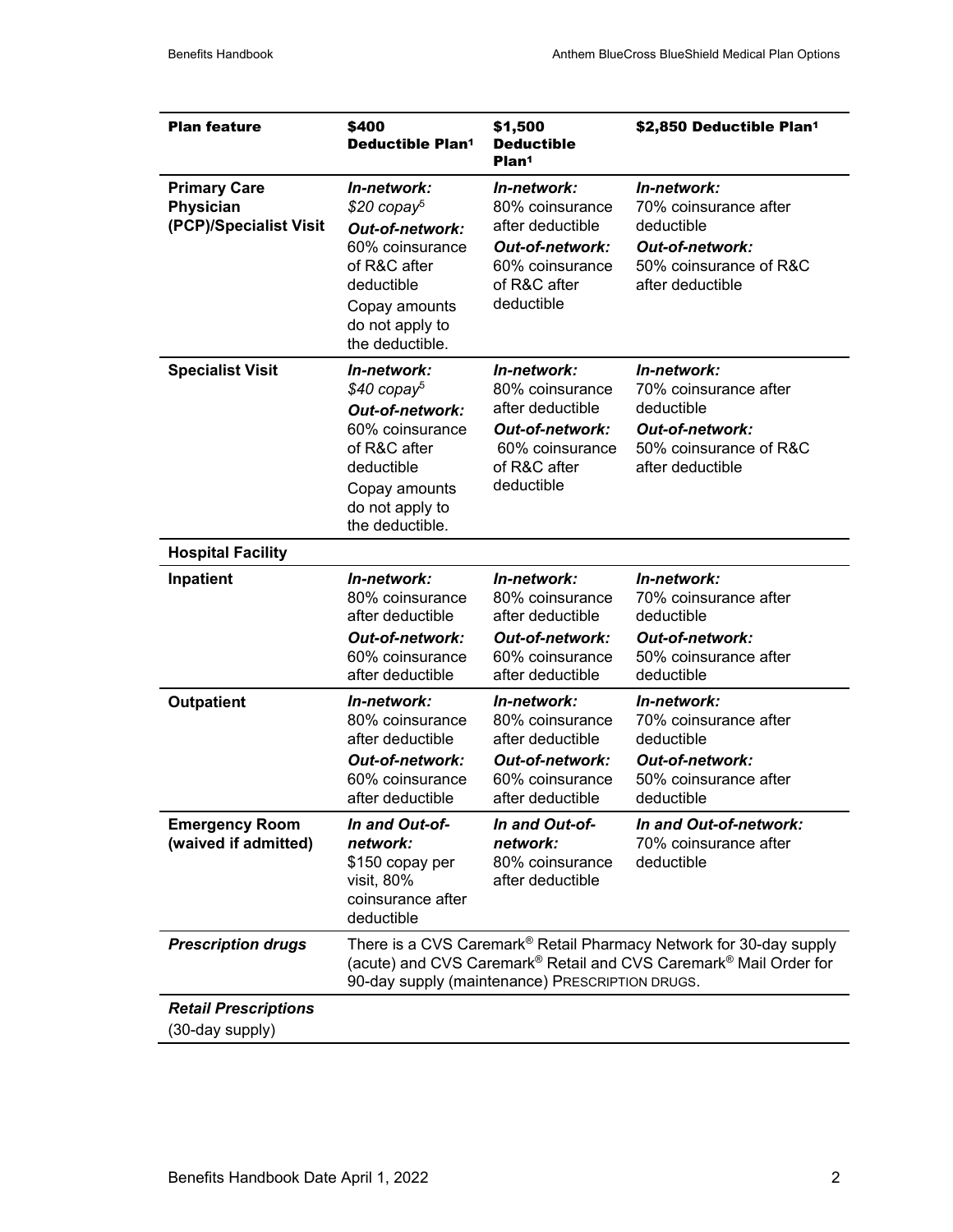|                | <b>Plan feature</b>           | \$400<br>\$1,500<br>Deductible Plan <sup>1</sup><br><b>Deductible</b><br>Plan <sup>1</sup> |                                     | \$2,850 Deductible Plan1            |
|----------------|-------------------------------|--------------------------------------------------------------------------------------------|-------------------------------------|-------------------------------------|
|                | Generic                       | $$10$ copay <sup>5,6</sup><br>(These amounts<br>do not apply to<br>the deductible)         | 80% coinsurance<br>after deductible | 70% coinsurance after<br>deductible |
|                | <b>Formulary Brand</b>        | $$30$ copay <sup>5,6</sup><br>(These amounts<br>to do not apply to<br>the deductible)      | 80% coinsurance<br>after deductible | 70% coinsurance after<br>deductible |
| $\blacksquare$ | Non-Formulary<br><b>Brand</b> | $$60$ copay <sup>5,6</sup><br>(These amounts<br>do not apply to<br>the deductible)         | 80% coinsurance<br>after deductible | 70% coinsurance after<br>deductible |

### *CVS Caremark® Retail and CVS Caremark® Maintenance Choice Program Mail-order Prescriptions7*

(90-day supply)

| Generic                                     | $$25$ copay <sup>5,6</sup><br>(These amounts<br>do not apply to<br>the deductible)                                                                                                                                                                                                                  | 80% coinsurance<br>after deductible | 70% coinsurance after<br>deductible |
|---------------------------------------------|-----------------------------------------------------------------------------------------------------------------------------------------------------------------------------------------------------------------------------------------------------------------------------------------------------|-------------------------------------|-------------------------------------|
| <b>Formulary Brand</b>                      | $$75$ copay <sup>5,6</sup><br>(These amounts)<br>do not apply to<br>the deductible)                                                                                                                                                                                                                 | 80% coinsurance<br>after deductible | 70% coinsurance after<br>deductible |
| Non-Formulary<br>Brand                      | $$150$ copay <sup>5,6</sup><br>(These amounts<br>do not apply to<br>the deductible)                                                                                                                                                                                                                 | 80% coinsurance<br>after deductible | 70% coinsurance after<br>deductible |
| <b>Prescription Drug</b><br><b>Programs</b> | There are prescription drug programs available as part of the medical<br>plan options. For information on Rx Savings Solutions, PrudentRx,<br>Transform Diabetes® Care, WW Digital and WW Digital 360 Programs<br>and Hello Heart, refer to the "Prescription Drug Programs" section on<br>page 58. |                                     |                                     |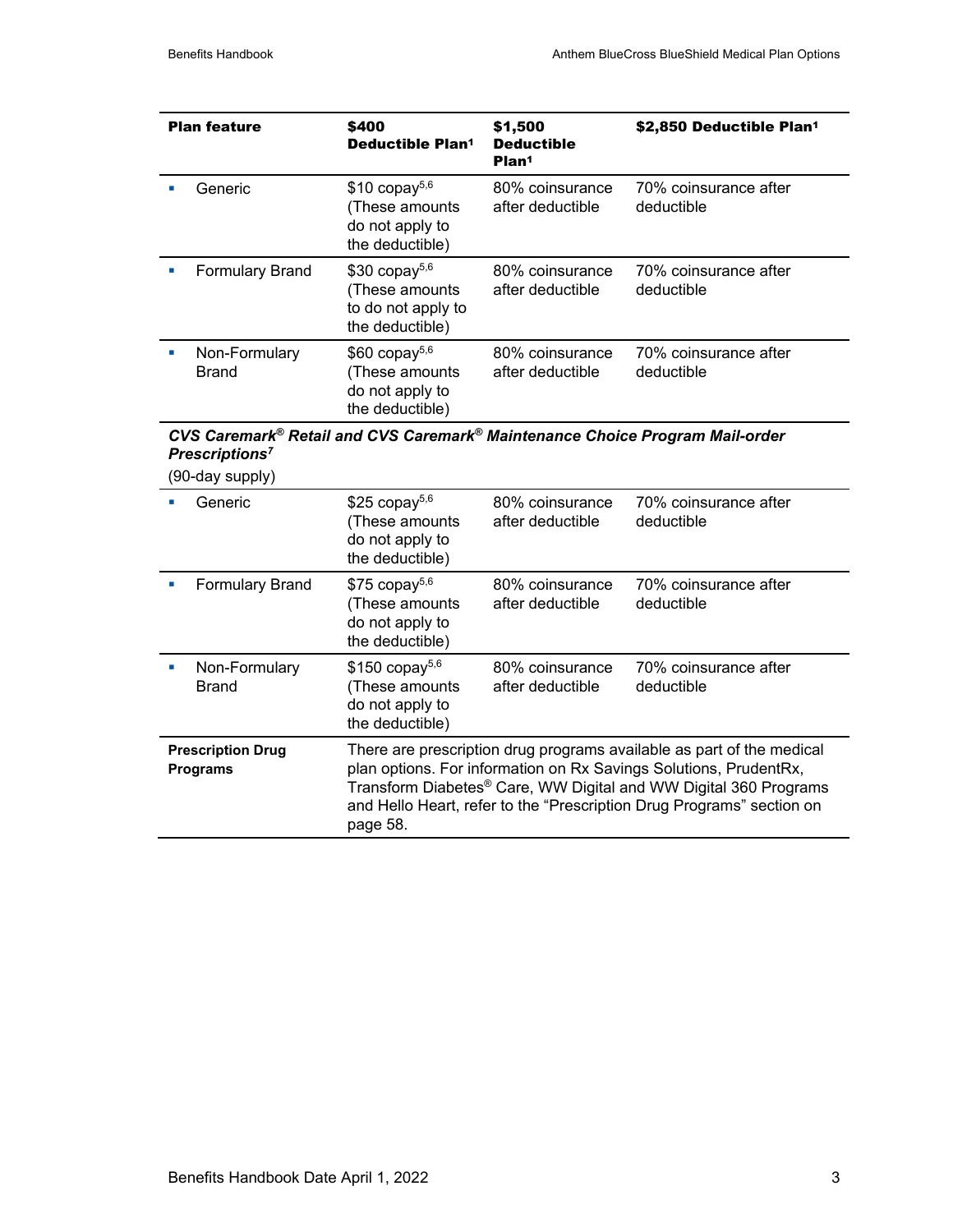| <b>Plan feature</b>                                       | \$400<br>Deductible Plan <sup>1</sup>                                                                                                                                                                                                                                                                                                                                                                              | \$1,500<br><b>Deductible</b><br>Plan <sup>1</sup> | \$2,850 Deductible Plan1                                                                                                                                                                                      |
|-----------------------------------------------------------|--------------------------------------------------------------------------------------------------------------------------------------------------------------------------------------------------------------------------------------------------------------------------------------------------------------------------------------------------------------------------------------------------------------------|---------------------------------------------------|---------------------------------------------------------------------------------------------------------------------------------------------------------------------------------------------------------------|
| <b>Contact Information for</b><br><b>Carrier options:</b> | Contact for Medical Service:<br>Anthem BCBS (Claims Administrator)<br>P.O. Box 105187<br>Atlanta, GA 30348-5187<br>Anthem BCBS Customer Service: +1 855 570 1150<br>Website: www.anthem.com<br>Contact for Prescription Service:<br>CVS Caremark <sup>®</sup> (Prescription Drug Benefits Manager)<br>Phone: +1 844 449 0362<br>Website (for members): www.caremark.com<br>CVS Caremark <sup>®</sup> Group #: 21CW |                                                   |                                                                                                                                                                                                               |
|                                                           | Manager's decisions are final and binding.                                                                                                                                                                                                                                                                                                                                                                         |                                                   | Marsh McLennan does not administer claims under this plan. For<br>medical claims, the Claims Administrators' decisions are final and<br>binding. For prescription drug claims, the Prescription Drug Benefits |

1 These plans are named for the deductible applicable to the "individual" for in-network service providers. The deductibles applicable to any other coverage level (for example, "Family coverage") or for services provided by out-of-network service providers will be significantly higher than (in many instances, double) the amounts captured in the names of the plans.

- <sup>2</sup> "Family" applies to all coverage levels except Employee-Only.
- $3$  Not "True" Family: For the \$400 and \$2,850 Deductible Plans, if more than one person in a family is covered under this plan, there are two ways the plan will begin to pay benefits for a covered family member. When a family member meets his or her individual deductible, benefits begin for that family member only, but not for the other family members. When the family deductible is met, benefits begin for every covered family member whether or not they have met their own individual deductibles. The family deductible can only be met by a combination of family members, as amounts counted toward individual deductibles count toward the larger family deductible. The out-of-pocket maximum functions in the same way. When a family member meets his or her individual out-of-pocket maximum, the out-ofpocket maximum is satisfied for that family member only, but not for the other family members. When the family out-of-pocket maximum is met, the out-of-pocket maximum is satisfied for every covered family member whether or not they have met their own individual out-of-pocket maximums. The family out-of-pocket maximum can only be met by a combination of family members, as amounts counted toward individual out-of-pocket maximums count toward the larger family out-of-pocket maximum.
- 4 "True" Family: The \$1,500 Deductible Plan does not require that you or a covered eligible family member meet the "individual" deductible in order to satisfy the family deductible. If more than one person in a family is covered under this plan, benefits begin for any one covered family member only after the family deductible is satisfied. The family deductible may be met by one family member or a combination of family members. The out-of-pocket maximum functions in the same way. If more than one person in a family is covered under this plan, the out-of-pocket maximum is satisfied for any one covered family member when the family out-of-pocket maximum is satisfied. The family out-of-pocket maximum may be met by one family member or a combination of family members.
- $5$  Office visit copays and prescriptions do not apply toward the annual deductible.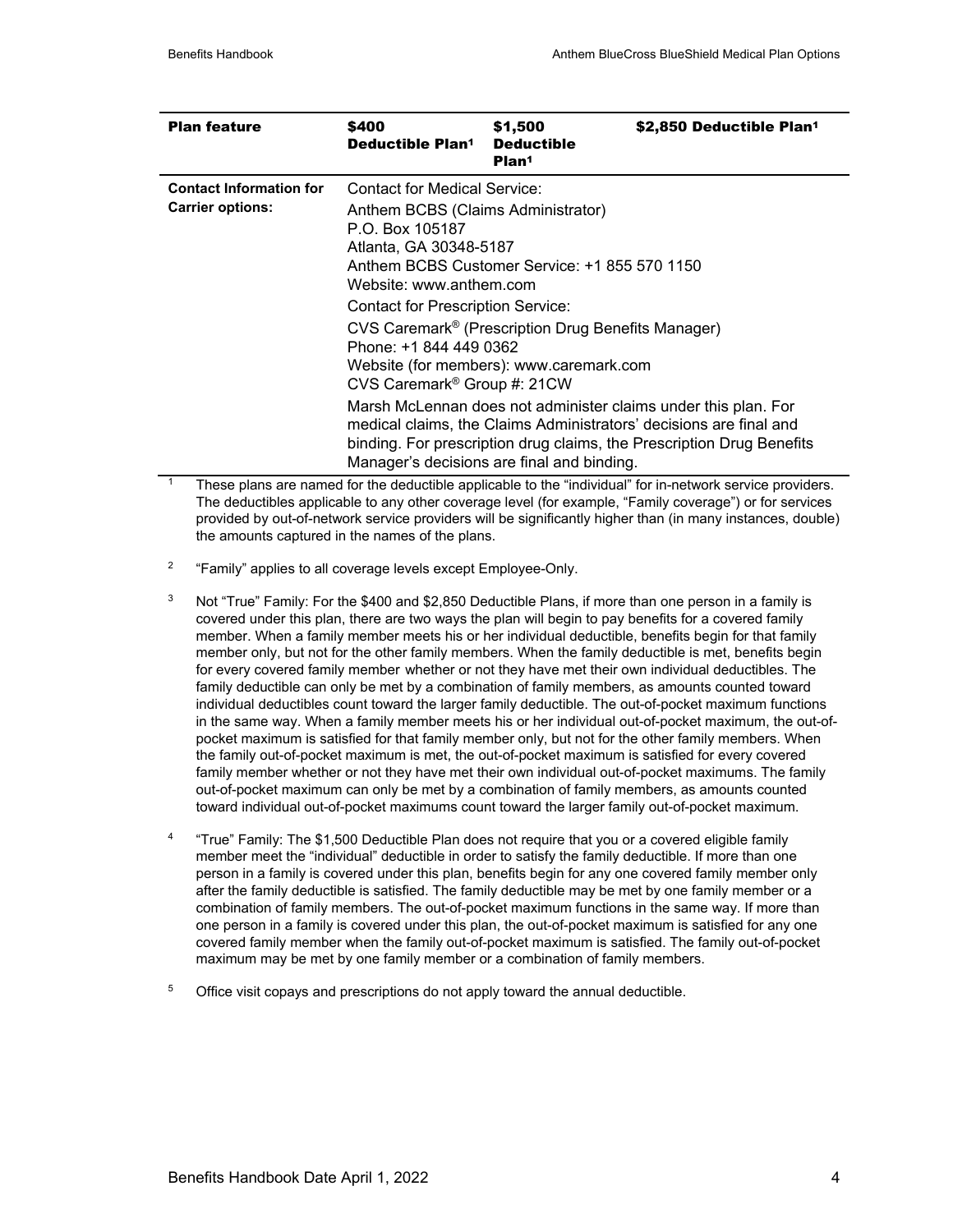- $6$  A mandatory program, the PrudentRx prescription drug program, for eligible specialty medications for complex conditions on the PrudentRx Drug List will apply. If you do not speak with PrudentRx, do not enroll in any copay assistance as required by a manufacturer, or do not choose to participate in the PrudentRx program, i.e. opt out, **you'll be responsible for paying the 30% coinsurance cost for each specialty prescription medication, and the costs will NOT count towards your deductible or out-of-pocket maximum.** The PrudentRx Drug List is available at www.caremark.com. For drugs not on the PrudentRx Drug List, standard mail order copayments will apply. The PrudentRx Program applies only to the \$400 Deductible Plan. For more information, refer to "Are there mandatory discount or copay assistance programs applicable for specialty prescription drugs?" on page 54 and "Prescription Drug Programs" on page 58.
- $7$  In addition to mail order, you will be able to fill a 90-day supply of your maintenance medications at a CVS Caremark® retail pharmacy, at the same cost as you would through the mail order program. For all maintenance medications, after the first three fills, you must fill a 90-day supply either at a CVS Caremark® retail pharmacy or through the CVS Caremark® Maintenance Choice Mail Order program otherwise, the maintenance medication will not be covered, you will pay 100% of the full cost for all subsequent fills, and the cost does not accumulate towards the deductible and out-of-pocket maximum.

# Participating in the Plan

You are eligible to participate in the Plan if you meet the eligibility requirements described in the *Participating in Healthcare Benefits* section.

You have the option to cover your family members who meet the eligibility requirements that are described in the *Participating in Healthcare Benefits* section.

#### Retiree Eligibility

Certain retirees and their ELIGIBLE FAMILY MEMBERS that are not yet deemed to be eligible for MEDICARE may also be eligible for coverage under this plan. For information on the eligibility requirements, how to participate and the cost of coverage, see the *Participating in Pre-65 Retiree Medical Coverage* section.

### Enrollment

To participate in this Plan, you must enroll for coverage. You may enroll only:

- **E** within 30 days of the date you become eligible to participate
- during Annual Enrollment (generally in November with respect to coverage for the following calendar year)
- within 60 days of a qualifying change in family status that makes you eligible to enroll
- within 30 days of losing other coverage that you had relied upon when you waived your opportunity to enroll in this Plan.

Enrollment procedures for you and your ELIGIBLE FAMILY MEMBERS are described in the *Participating in Healthcare Benefits* section.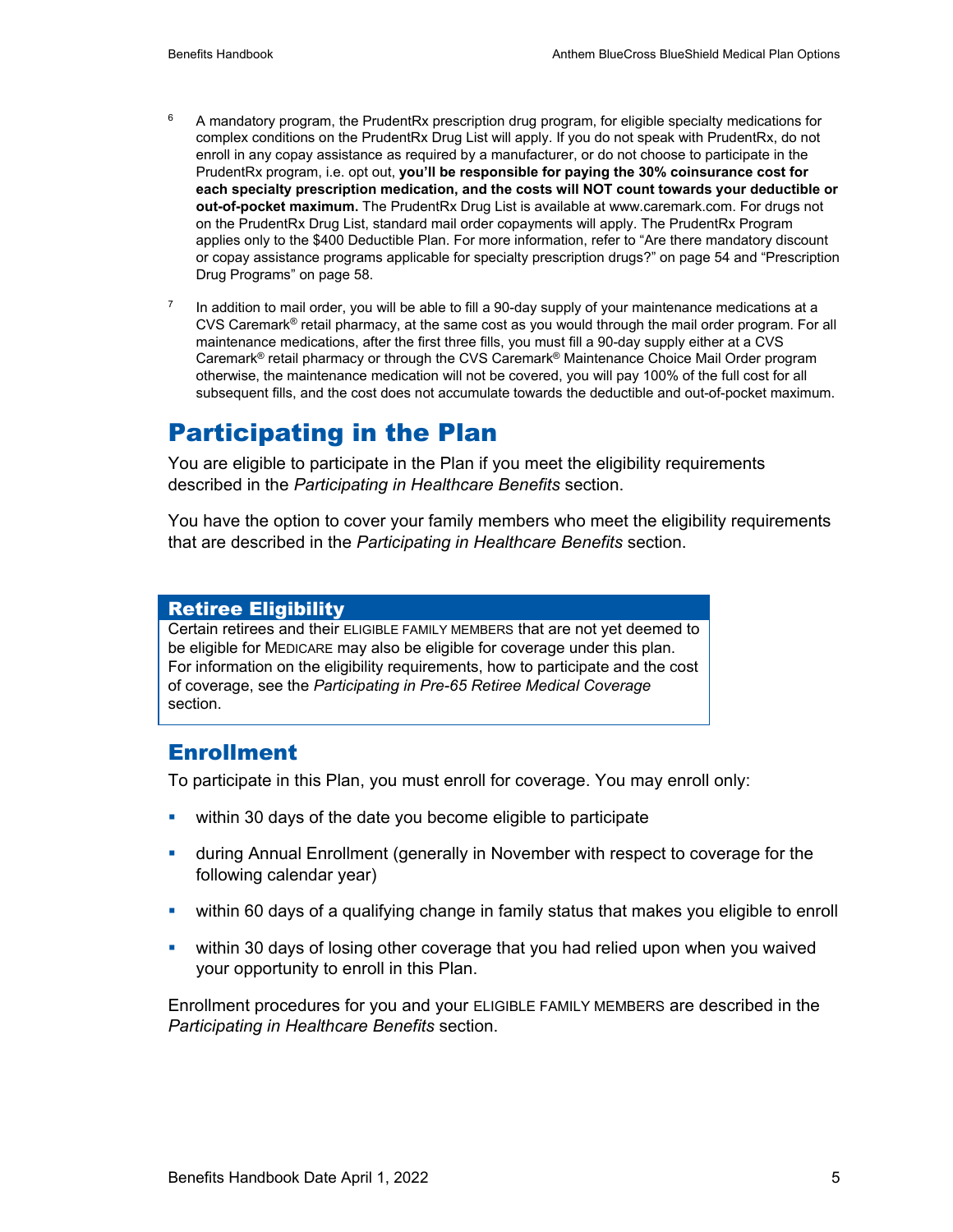### Cost of Coverage

You and the Company share the cost of coverage for both you and your ELIGIBLE FAMILY MEMBERS.

The cost of your coverage depends on the plan option and level of coverage you choose. The cost may change each year.

You can choose from four levels of coverage. Cost for each coverage level for eligible Marsh McLennan Employees (other than Marsh McLennan Agency LLC – Northeast (MMA-Northeast) or Security Insurance Services of Marsh & McLennan Agency LLC) is shown below.

|                                                        | \$400 Deductible Plan<br>\$1,500 Deductible Plan |                |                          | \$2,850 Deductible Plan |                          |                    |
|--------------------------------------------------------|--------------------------------------------------|----------------|--------------------------|-------------------------|--------------------------|--------------------|
| <b>Coverage Level</b>                                  | Semi-<br>monthly<br>cost                         | Weekly<br>cost | Semi-<br>monthly<br>cost | Weekly<br>cost          | Semi-<br>monthly<br>cost | <b>Weekly cost</b> |
|                                                        |                                                  |                | <b>Broad Network</b>     |                         |                          |                    |
| <b>Employee Only</b>                                   | \$171.50                                         | \$79.15        | \$75.50                  | \$34.84                 | \$28.81                  | \$13.29            |
| Employee +<br><b>Spouse/Domestic</b><br><b>Partner</b> | \$428.49                                         | \$197.76       | \$199.76                 | \$92.19                 | \$95.59                  | \$44.12            |
| Employee + Child(ren)                                  | \$342.98                                         | \$158.30       | \$150.97                 | \$69.68                 | \$64.87                  | \$29.94            |
| <b>Employee + Family</b>                               | \$617.14                                         | \$284.83       | \$282.80                 | \$130.52                | \$131.27                 | \$60.58            |
|                                                        |                                                  |                | <b>Narrow Network</b>    |                         |                          |                    |
| <b>Employee Only</b>                                   | \$137.20                                         | \$63.32        | \$60.40                  | \$27.87                 | \$23.05                  | \$10.64            |
| Employee +<br><b>Spouse/Domestic</b><br><b>Partner</b> | \$342.80                                         | \$158.21       | \$159.81                 | \$73.76                 | \$76.48                  | \$35.30            |
| Employee + Child(ren)                                  | \$274.39                                         | \$126.64       | \$120.78                 | \$55.74                 | \$51.90                  | \$23.95            |
| <b>Employee + Family</b>                               | \$493.71                                         | \$227.86       | \$226.24                 | \$104.42                | \$105.01                 | \$48.47            |

**Medical rates are not available for employees of MMA-Northeast, or Security Insurance Services of Marsh & McLennan Agency LLC. For contribution rates, contact HR Services at +1 866 374 2662, any business day, from 8:00 a.m. to 8:00 p.m. Eastern time.** 

See the *Participating in Healthcare Benefits* section for more information on the cost of your coverage, such as information about taxes.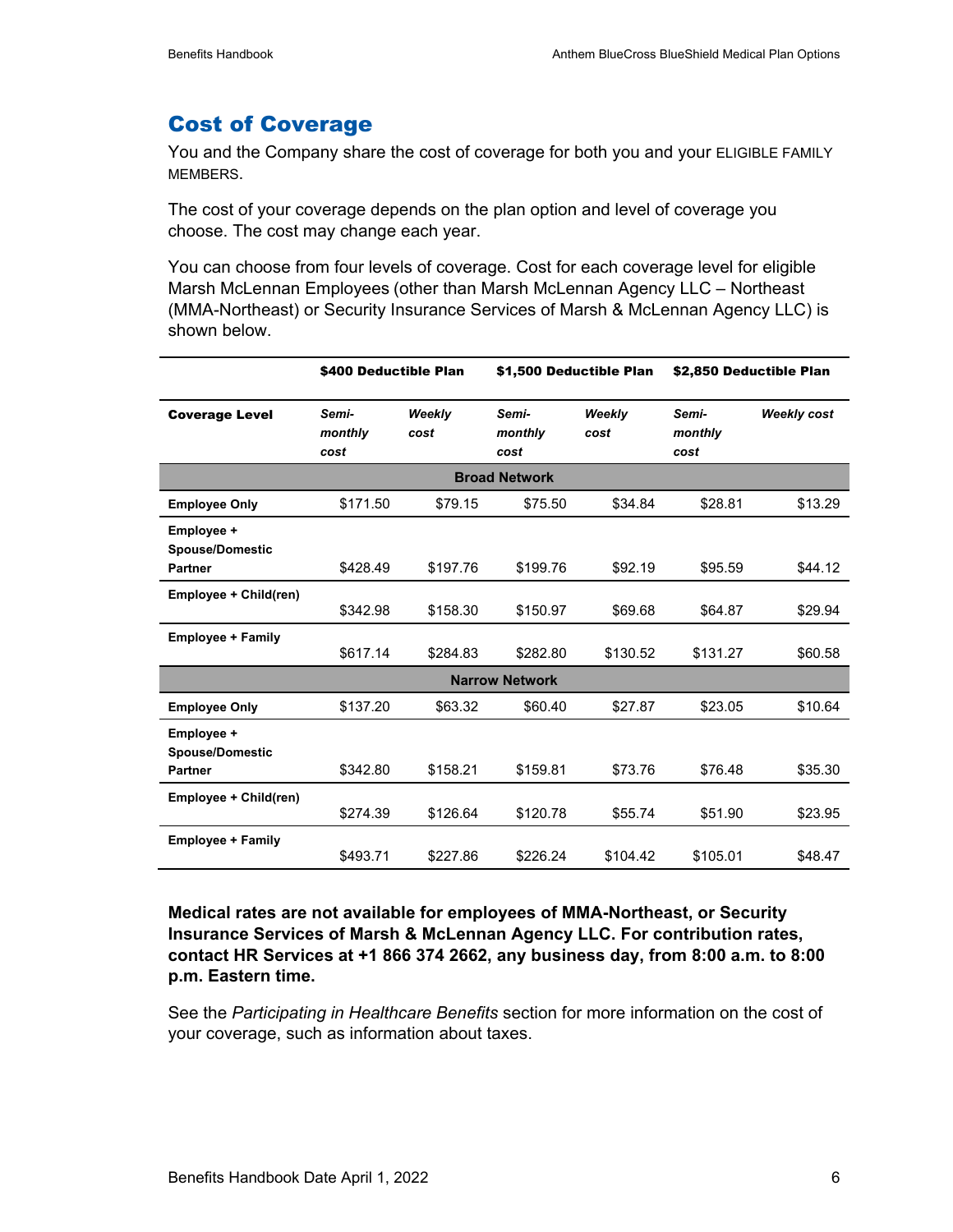### *Imputed Income for Domestic Partner Coverage*

If you cover your domestic partner or your domestic partner's children, there may be imputed income for the value of the coverage for those family members. See the *Participating in Healthcare Benefits* section for more information on imputed income for domestic partner coverage.

The table below shows the imputed income amounts for all eligible Marsh McLennan Employees (including MMA-Northeast and Security Insurance Services of Marsh & McLennan Agency LLC):

#### Section 152 **Dependents**

If your domestic partner (or his or her child(ren)) qualifies as a dependent under IRS Section 152, imputed income does not apply.

| <b>Imputed Income for Domestic Partner Coverage</b>      |                                 |                                                          |                          |                                                                                 |                          |                    |  |
|----------------------------------------------------------|---------------------------------|----------------------------------------------------------|--------------------------|---------------------------------------------------------------------------------|--------------------------|--------------------|--|
|                                                          | \$400 Deductible<br><b>Plan</b> |                                                          | Plan                     | \$1,500 Deductible                                                              |                          | \$2,850 Deductible |  |
| Coverage<br>Level                                        | Semi-<br>monthly<br>cost        | Weekly<br>cost                                           | Semi-<br>monthly<br>cost | Weekly<br>cost                                                                  | Semi-<br>monthly<br>cost | Weekly<br>cost     |  |
|                                                          |                                 |                                                          | <b>Broad Network</b>     |                                                                                 |                          |                    |  |
|                                                          |                                 | Employee + Domestic Partner (non-qualified)              |                          |                                                                                 |                          |                    |  |
|                                                          | \$475.66                        | \$219.54                                                 | \$424.50                 | \$195.92                                                                        | \$385.71                 | \$178.02           |  |
|                                                          |                                 | Employee + Child(ren) (non-qualified)                    |                          |                                                                                 |                          |                    |  |
|                                                          | \$339.76                        | \$156.81                                                 | \$303.21                 | \$139.94                                                                        | \$275.51                 | \$127.16           |  |
|                                                          |                                 | Employee + Domestic Partner (non-qualified) & Child(ren) |                          |                                                                                 |                          |                    |  |
|                                                          | \$509.64                        | \$235.22                                                 | \$454.82                 | \$209.92                                                                        | \$413.27                 | \$190.74           |  |
| qualified)                                               |                                 |                                                          |                          | Employee + Domestic Partner & Child(ren) (Domestic Partner and Child(ren) (non- |                          |                    |  |
|                                                          | \$849.40                        | \$392.03                                                 | \$758.03                 | \$349.86                                                                        | \$688.78                 | \$317.90           |  |
| <b>Narrow Network</b>                                    |                                 |                                                          |                          |                                                                                 |                          |                    |  |
|                                                          |                                 | <b>Employee + Domestic Partner (non-qualified)</b>       |                          |                                                                                 |                          |                    |  |
|                                                          | \$456.63                        | \$210.75                                                 | \$407.51                 | \$188.08                                                                        | \$370.29                 | \$170.90           |  |
|                                                          |                                 | Employee + Child(ren) (non-qualified)                    |                          |                                                                                 |                          |                    |  |
|                                                          | \$326.16                        | \$150.54                                                 | \$291.08                 | \$134.34                                                                        | \$264.49                 | \$122.07           |  |
| Employee + Domestic Partner (non-qualified) & Child(ren) |                                 |                                                          |                          |                                                                                 |                          |                    |  |
|                                                          | \$489.25                        | \$225.80                                                 | \$436.62                 | \$201.52                                                                        | \$396.73                 | \$183.11           |  |
| qualified)                                               |                                 |                                                          |                          | Employee + Domestic Partner & Child(ren) (Domestic Partner and Child(ren) (non- |                          |                    |  |
|                                                          | \$815.41                        | \$376.34                                                 | \$727.70                 | \$335.86                                                                        | \$661.22                 | \$305.18           |  |

#### **Imputed Income Rates**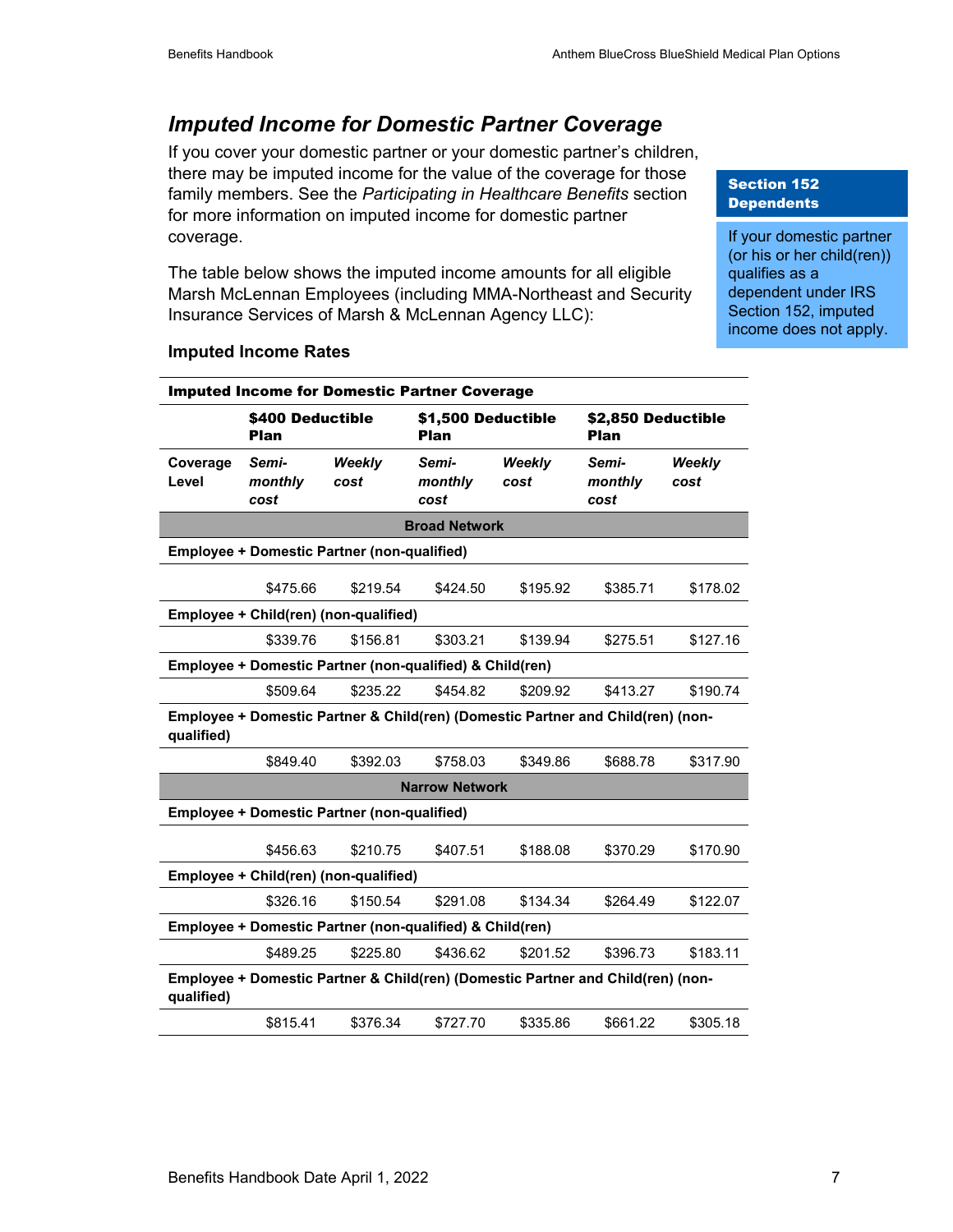## ID Cards

If you are enrolled in employee only coverage you will automatically be sent one ID card for your medical coverage. You will be sent an additional ID card for each family member enrolled in the Plan with the dependent name on the card. You will be sent your ID card(s) within two to four weeks of your enrollment.

You may request additional ID cards directly from the Claims Administrator.

There is a separate ID card for prescription drug coverage. For information on prescription drug ID cards, refer to "Prescription Drugs" on page 49.

# How the Medical Plan Options Work

All of the medical plan options help you and your family to pay for medical care. As a participant, you may choose, each time you need medical treatment, to use:

- **Any physician, hospital or lab, or**
- A provider who participates in the Anthem BCBS PPO Broad network and has agreed to charge reduced fees to the Plan members. Using the network is more cost effective than using non-network providers because their fees are typically less than those charged by non-network providers.

If you use an in-network provider, you do not need to submit a claim form. IN-NETWORK PROVIDERS bill the Claims Administrator directly.

**NOTE for the Anthem BCBS Narrow Network** (National Blue High Performance Network (Blue HPN Non-Tiered)):

There is only coverage within the Blue HPN Non-Tiered service area. However, urgent and emergency care is covered outside of the service area.

Out-of-network services are not covered under the Anthem BCBS Narrow Network, except for urgent and emergency care.

#### **Under the \$400 Deductible Plan**

 Generally, the Plan's reimbursement is 80% for in-network providers and 60% of reasonable and customary charges for OUT-OF-NETWORK PROVIDERS after the Plan's DEDUCTIBLE has been met. You pay the remainder of the fee. (There are some innetwork services that don't apply to the deductible and only require copays).

#### **Under the \$1,500 Deductible Plan**

 Generally, the Plan's reimbursement is 80% for in-network providers and 60% of reasonable and customary charges for out-of-network providers after the Plan's deductible has been met. You pay the remainder of the fee.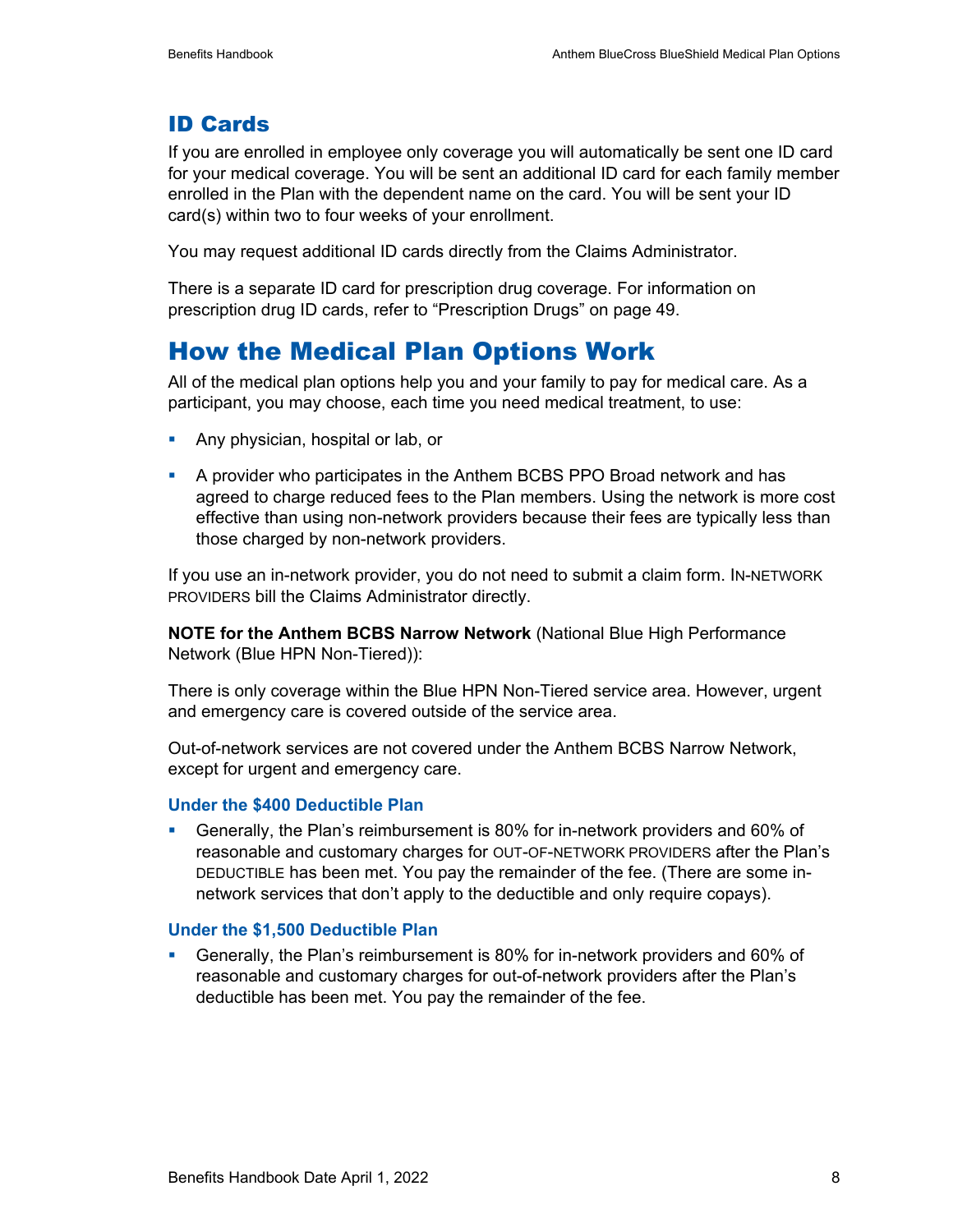#### **Under the \$2,850 Deductible Plan**

 Generally, the Plan's reimbursement is 70% for in-network providers and 50% of reasonable and customary charges for out-of-network providers after the Plan's deductible has been met. You pay the remainder of the fee.

See the "Detailed List of Covered Services" on page 66 for more detailed information.

Certain expenses are not covered or reimbursed by the Plan, such as any deductible you are required to meet and your share of the amounts above the reasonable and customary charge.

Some services have specific limits or restrictions; see individual service for more information.

Refer to the "What's Not Covered" on page 81 to find out about the services that are not covered under the Plan.

Benefits are only paid for MEDICALLY NECESSARY charges or for specified wellness care expenses.

Preauthorization may be required in order to receive coverage for certain services. It is the Plan participant's responsibility (not the provider or facility) to obtain preauthorization for out-of-network services. For more information on the preauthorization process and applicable services, refer to the description under "Utilization Review" on page 18.

### Member Advocacy

You and your enrolled family members can access support at no additional cost to you when you're managing a medical condition or following a major health event through Total Health Total You Advantage, Anthem Health Guide, and the Engage Wellbeing mobile app.

Anthem Health Guide can help you with questions about your coverage, scheduling appointments and comparing costs for health care services. You can reach a health guide representative by calling member services at +1 855 570 1150 or by going to anthem.com.

Total Health Total You Advantage features a personal representative to:

- **Help you reach your health goals, understand what to expect if you go to the** hospital, arrange care if you or your eligible family member need surgery, handle a serious or complex medical condition, help you navigate pregnancy and answer questions about your health care needs.
- You can reach a Total Health Total You Advantage personal health representative, by calling member services at the telephone number on your ID card.

The Engage Wellbeing mobile app is a source for personalized information, tools and resources so you can manage your health care from your phone, computer or mobile device.

 You can use it to see what's covered, how much services cost and to find doctors. It will also show you how you have been spending health care dollars.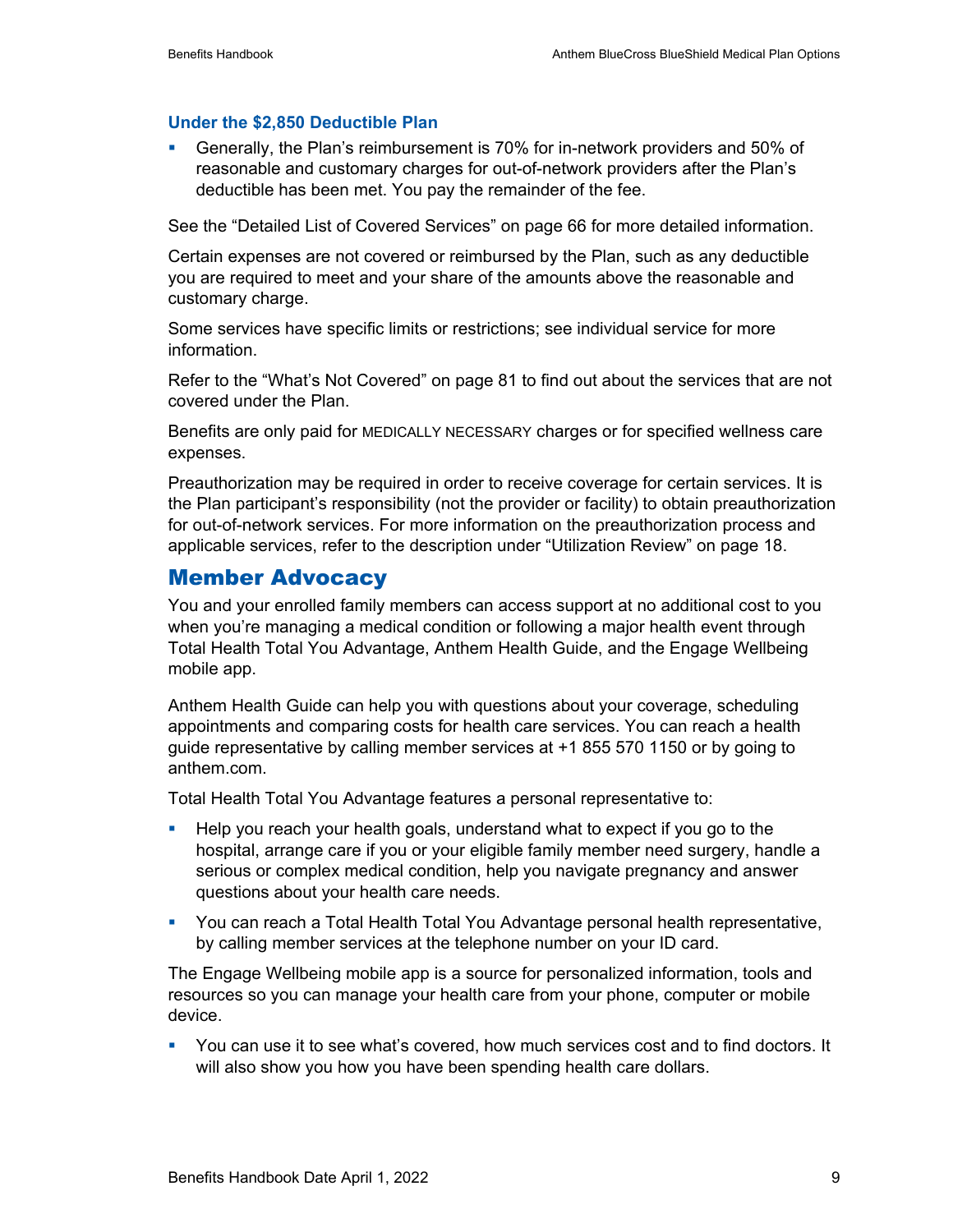You can contact the Anthem Health Guide and Total Health Total You Advantage at +1 855 570 1150, Monday to Friday, from 8:30 am to 10:00 pm Eastern Time and Saturday, from 10:00 am to 4:00 pm Eastern Time.

### Health Savings Account and Flexible Spending **Accounts**

If you are a participant in the \$400 DEDUCTIBLE Plan, you can elect a Flexible Spending Account (FSA) that allows you to put aside money before taxes are withheld so that you can pay for eligible medical, dental and vision expenses that are not reimbursed by any other coverage that you and your qualifying family members have. If you elect the \$1,500 Deductible Plan or the \$2,850 Deductible Plan, you can elect to participate instead in a Health Savings Account (HSA) and, if you choose, a Limited Purpose Health Care Flexible Spending Account (LPHCFSA).

For details about the FSA, HSA, or the LPHCFSA, see the *Health Care Flexible Spending Account, Health Savings Account, or Limited Purpose Health Care Flexible Spending Account* sections.

### **Deductibles**

**NOTE:** Out-of-network services are not covered under the Anthem BCBS Narrow Network (NATIONAL BLUE HIGH PERFORMANCE NETWORK (BLUE HPN NON-TIERED)) except for urgent and emergency care.

The DEDUCTIBLE is the amount that must be paid before the Plan will reimburse any benefits.

The deductibles vary under each of the medical plan options available to you (as shown in the table below.

| <b>Plan feature</b> | \$400 Deductible<br>Plan <sup>1</sup> | \$1,500 Deductible<br>Plan <sup>1</sup>    | \$2,850 Deductible<br>Plan <sup>1</sup>    |
|---------------------|---------------------------------------|--------------------------------------------|--------------------------------------------|
| <b>Deductible</b>   | In-network:                           | In-network:                                | In-network:                                |
|                     | Employee: \$400                       | Employee: \$1,500                          | Employee: \$2,850                          |
|                     | Family <sup>2</sup> : $$800^3$        | Family <sup>2</sup> : \$3,000 <sup>4</sup> | Family <sup>2</sup> : \$5,700 <sup>3</sup> |
|                     | <b>Out-of-network:</b>                | <b>Out-of-network:</b>                     | <b>Out-of-network:</b>                     |
|                     | Employee: \$2,500                     | Employee: \$3,000                          | Employee: \$5,700                          |
|                     | Family <sup>2</sup> : $$5,000^3$      | Family <sup>2</sup> : \$6,000 <sup>4</sup> | Family <sup>2</sup> : $$11,400^3$          |

These plans are named for the deductible applicable to the "individual" for in-network service providers. The deductibles applicable to any other coverage level (for example, "Family coverage") or for services provided by out-of-network service providers will be significantly higher than (in many instances, double) the amounts captured in the names of the plans.

<sup>2</sup> "Family" applies to all coverage levels except Employee-Only.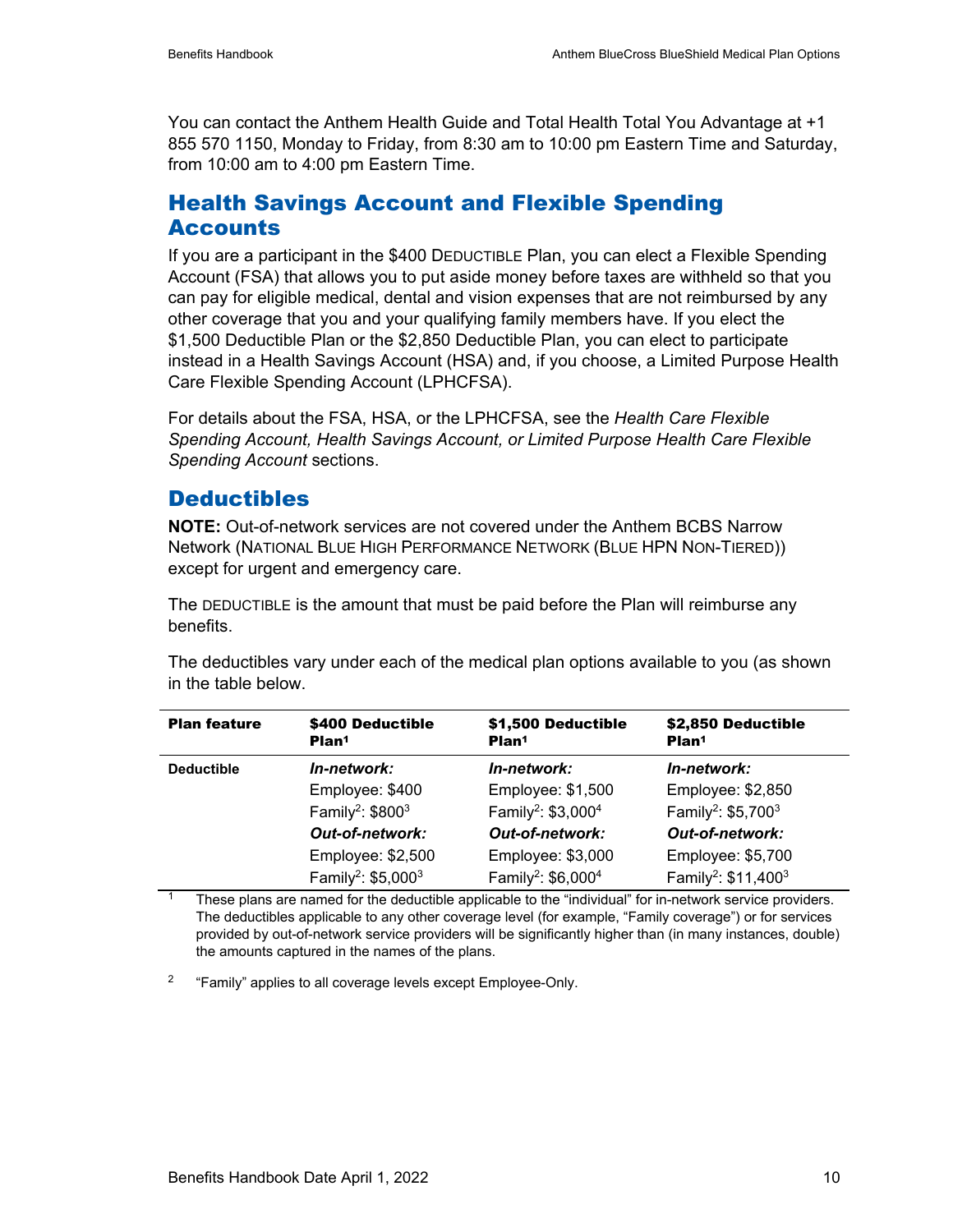- $3$  Not "True" Family: For the \$400 and \$2,850 Deductible Plans, if more than one person in a family is covered under this plan, there are two ways the plan will begin to pay benefits for a covered family member. When a family member meets his or her individual deductible, benefits begin for that family member only, but not for the other family members. When the family deductible is met, benefits begin for every covered family member whether or not they have met their own individual deductibles. The family deductible can only be met by a combination of family members, as amounts counted toward individual deductibles count toward the larger family deductible. The out-of-pocket maximum functions in the same way. When a family member meets his or her individual out-of-pocket maximum, the out-ofpocket maximum is satisfied for that family member only, but not for the other family members. When the family out-of-pocket maximum is met, the out-of-pocket maximum is satisfied for every covered family member whether or not they have met their own individual out-of-pocket maximums. The family out-of-pocket maximum can only be met by a combination of family members, as amounts counted toward individual out-of-pocket maximums count toward the larger family out-of-pocket maximum.
- <sup>4</sup> "True" Family: The \$1,500 Deductible Plan does not require that you or a covered eligible family member meet the "individual" deductible in order to satisfy the family deductible. If more than one person in a family is covered under this plan, benefits begin for any one covered family member only after the family deductible is satisfied. The family deductible may be met by one family member or a combination of family members. The out-of-pocket maximum functions in the same way. If more than one person in a family is covered under this plan, the out-of-pocket maximum is satisfied for any one covered family member when the family out-of-pocket maximum is satisfied. The family out-of-pocket maximum may be met by one family member or a combination of family members.

### *Do in-network claims apply toward the out-of-network deductible?*

No. Only out-of-network claims apply toward the out-of-network deductible.

**NOTE:** Out-of-network services are not covered under the Anthem BCBS Narrow Network (National Blue High Performance Network (Blue HPN Non-Tiered)) except for urgent and emergency care.

### *Do out-of-network claims apply toward the in-network deductible?*

Yes. Out-of-network claims apply toward the in-network deductible. Also, in-network claims apply toward the in-network deductible.

**NOTE:** Out-of-network services are not covered under the Anthem BCBS Narrow Network (National Blue High Performance Network (Blue HPN Non-Tiered)) except for urgent and emergency care.

### *How do deductibles work?*

#### **Under the \$400 Deductible Plan**

The Plan will begin reimbursing benefits for a covered family member once he or she has met the individual deductible (even if the entire family deductible has not been met). The family deductible is the maximum amount you have to pay before the Plan will reimburse any benefits. Copays for doctor visits (including ER and urgent care) and PRESCRIPTION DRUGS do not count toward the deductibles for the \$400 Deductible Plan. A deductible will not apply for a newborn child whose length of stay in the hospital is the same as the mother's length of stay.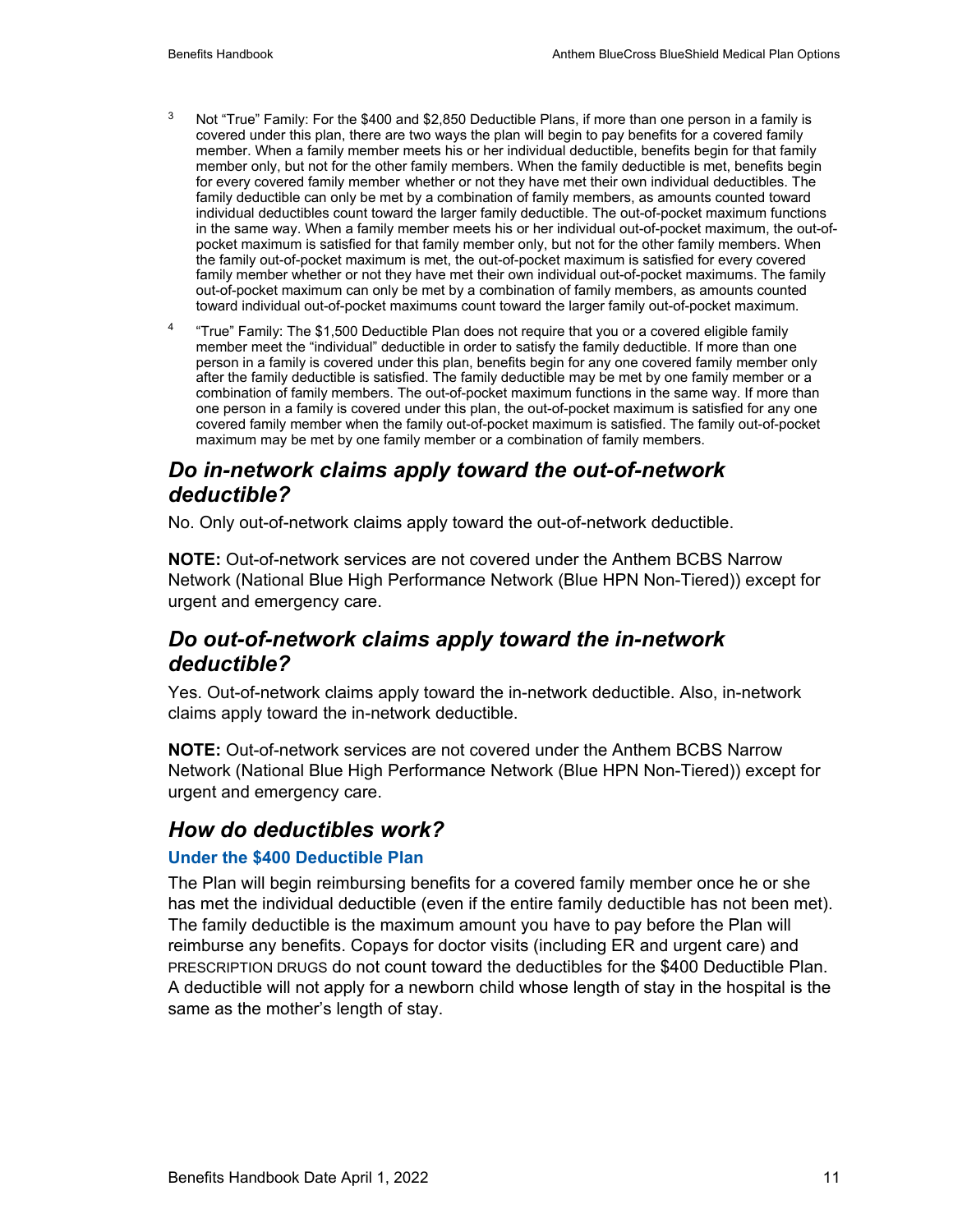#### **Under the \$1,500 Deductible Plan**

If the "employee" coverage level is elected, the Plan will begin reimbursing benefits for the one covered individual once he or she has met the individual deductible. For any other coverage level (employee + spouse, employee + child(ren) or family, the Plan will begin reimbursing benefits for a covered family member (including a newborn) once the family deductible is met. In meeting your family deductible, each family member's (including a newborn's) covered expenses (medical and prescription drug expenses) count toward the family deductible. Once this family deductible is met, the Plan will pay benefits for all family members.

#### **Under the \$2,850 Deductible Plan**

The Plan will begin reimbursing benefits for a covered family member once he or she has met the individual deductible (even if the entire family deductible has not been met). The family deductible is the maximum amount you have to pay before the Plan will reimburse any benefits. A deductible will not apply for a newborn child whose length of stay in the hospital is the same as the mother's length of stay.

### *Do I have to meet a new deductible every year?*

You and your family members will have to meet a new deductible each year.

### *What expenses apply toward the deductible?*

Most of your medical expenses apply toward the deductible. Office visit copays (including ER and urgent care) and Prescription drug expenses do not apply to the deductible for the \$400 Deductible Plan.

Under the \$1,500 Deductible Plan and the \$2,850 Deductible Plan, prescription drug expenses (other than preventive drug expenses) also apply toward the deductible.

Refer to "Do preventive drug expenses apply toward the deductible?" on page 13 for further details.

Your payments for the following don't apply toward the Plan deductible:

- **Amounts in excess of a reasonable and customary charge**
- **Preauthorization penalties**
- **Services not covered by the Plan**

#### **Under the \$400 Deductible Plan**

- **Prescription Drugs**
- **•** Office visit copays

#### **Under the \$1,500 Deductible Plan**

**Amounts exceeding the network negotiated price for prescription drugs (other than** preventive drugs)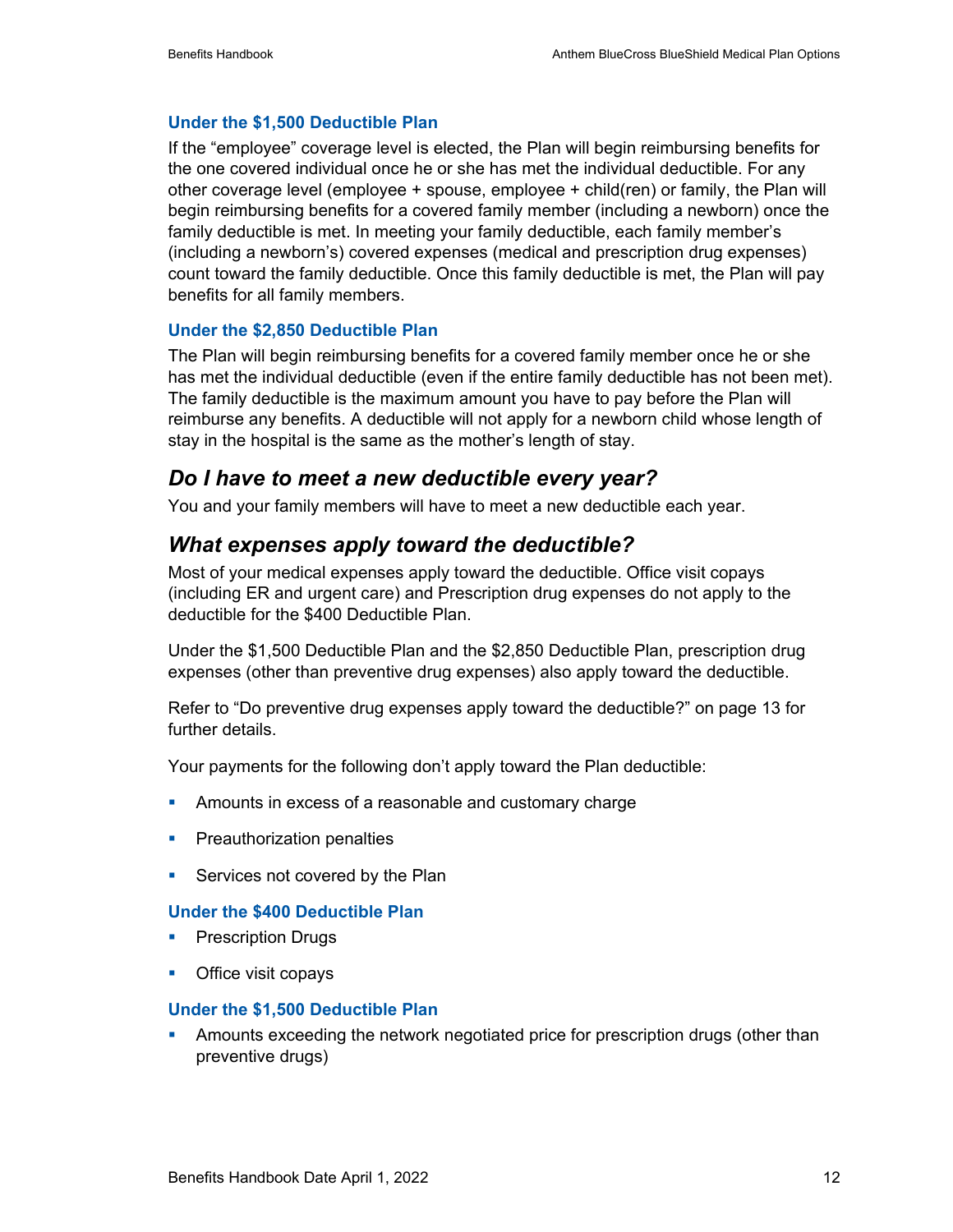#### **Under the \$2,850 Deductible Plan**

**• Amounts exceeding the network negotiated price for prescription drugs (other than** preventive drugs)

### *Do preventive drug expenses apply toward the deductible?*

Preventive drugs as defined by the Patient Protection Affordable Care Act for the \$400 Deductible Plan, the \$1,500 Deductible Plan and \$2,850 Deductible Plan are covered with no cost sharing (i.e. deductible, COINSURANCE, copay).

Certain examples include: aspirin products, fluoride products, folic acid products, immunizations, contraceptive methods, smoking cessation products, bowel preps, primary prevention of breast cancer and statins. The list of preventive medications covered with no cost sharing is subject to periodic review and may change.

If you enrolled in the \$1,500 Deductible Plan or the \$2,850 Deductible Plan, there are certain preventive medications that are not subject to the deductible. Certain examples include: hypertension, diabetes, asthma, and cholesterol lowering drugs. This list of preventive medications is subject to periodic review and may change.

Call CVS Caremark® at +1 844 449 0362 for more information about preventive drugs. You can access the preventive drug listing at www.caremark.com. To obtain information on the cost of preventive drugs, log on to the Drug Cost Tool at www.caremark.com. Follow the provided steps to access the Drug Cost Tool.

- Go to www.caremark.com.
- **Login or create an account.**
- Plan & Benefits.
- Check Drug Cost \* Coverage.
- **Enter drug name & dose and choose a pharmacy.**

### Out-of-Pocket Maximums

**NOTE:** Out-of-network services are not covered under the Anthem BCBS Narrow Network (NATIONAL BLUE HIGH PERFORMANCE NETWORK (BLUE HPN NON-TIERED)) except for urgent and emergency care.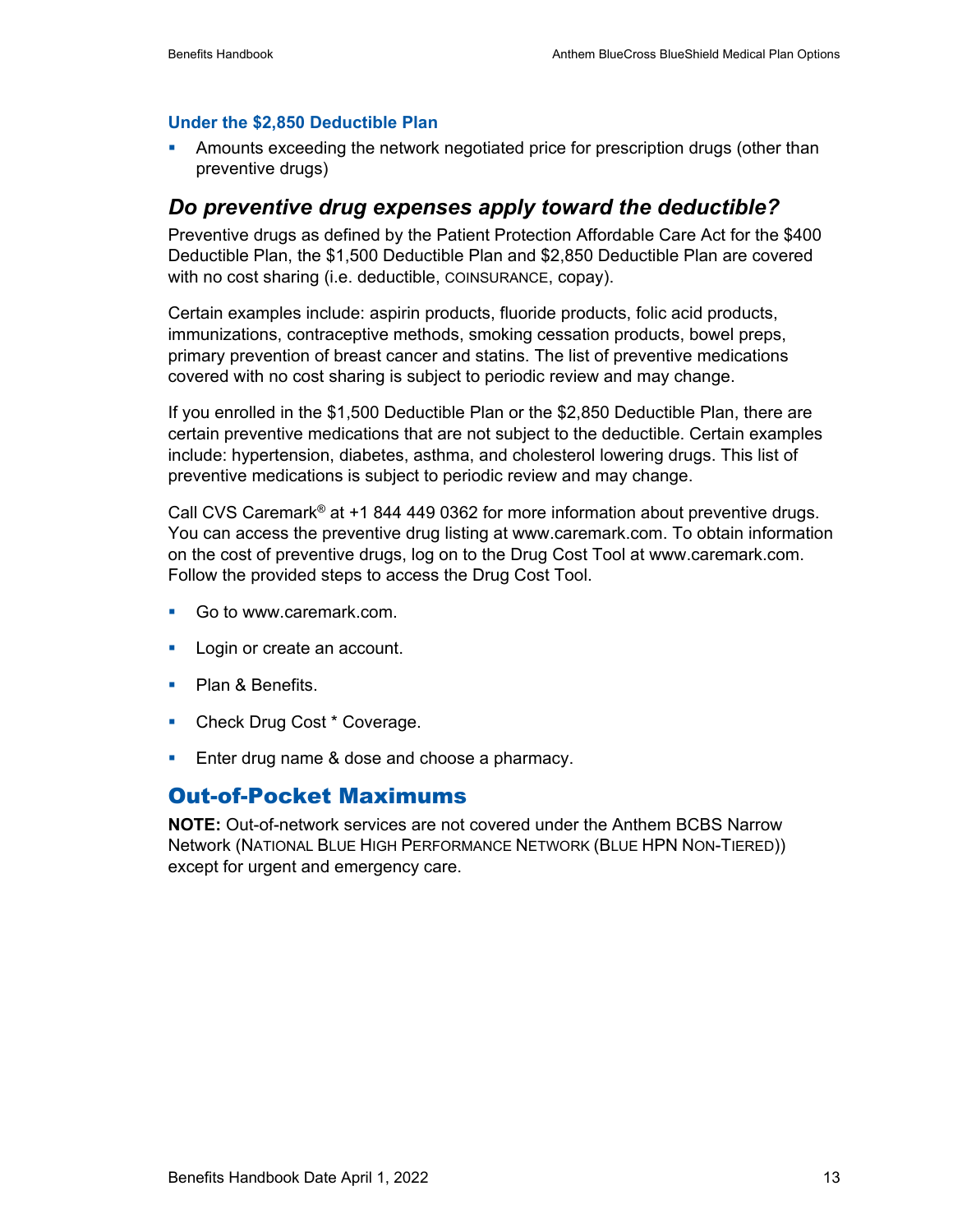The maximum amount you have to pay toward the cost of the medical care you receive in the course of one year (excluding your per paycheck contributions to participate in the Plan). The out-of-pocket maximums vary under each of the medical plan options as follows:

| <b>Plan feature</b>    | \$400 Deductible<br>Plan <sup>1</sup>                           | \$1,500 Deductible<br>Plan <sup>1</sup>                          | \$2,850 Deductible<br>Plan <sup>1</sup>                           |
|------------------------|-----------------------------------------------------------------|------------------------------------------------------------------|-------------------------------------------------------------------|
| Out-of-pocket maximum  | In-network:                                                     | In-network:                                                      | In-network:                                                       |
| (including DEDUCTIBLE) | Employee: \$2,200                                               | Employee: \$3,000                                                | Employee: \$5,500                                                 |
|                        | Family <sup>2</sup> : $$4,400^3$                                | Family <sup>2</sup> : $$6,0004$                                  | Family <sup>2</sup> : \$11,000 <sup>3</sup>                       |
|                        | <b>Out-of-network:</b>                                          | <b>Out-of-network:</b>                                           | <b>Out-of-network:</b>                                            |
|                        | Employee: \$4,400<br>Family <sup>2</sup> : \$8,800 <sup>3</sup> | Employee: \$6,000<br>Family <sup>2</sup> : \$12,000 <sup>4</sup> | Employee: \$11,000<br>Family <sup>2</sup> : \$22,000 <sup>3</sup> |

 $\frac{1}{1}$  These plans are named for the deductible applicable to the "individual" for in-network service providers. The deductibles applicable to any other coverage level (for example, "Family coverage") or for services provided by out-of-network service providers will be significantly higher than (in many instances, double) the amounts captured in the names of the plans.

- <sup>2</sup> "Family" applies to all coverage levels except Employee-Only.
- <sup>3</sup> Not "True" Family: For the \$400 and \$2,850 Deductible Plans, if more than one person in a family is covered under this plan, there are two ways the plan will begin to pay benefits for a covered family member. When a family member meets his or her individual deductible, benefits begin for that family member only, but not for the other family members. When the family deductible is met, benefits begin for every covered family member whether or not they have met their own individual deductibles. The family deductible can only be met by a combination of family members, as amounts counted toward individual deductibles count toward the larger family deductible. The out-of-pocket maximum functions in the same way. When a family member meets his or her individual out-of-pocket maximum, the out-ofpocket maximum is satisfied for that family member only, but not for the other family members. When the family out-of-pocket maximum is met, the out-of-pocket maximum is satisfied for every covered family member whether or not they have met their own individual out-of-pocket maximums. The family out-of-pocket maximum can only be met by a combination of family members, as amounts counted toward individual out-of-pocket maximums count toward the larger family out-of-pocket maximum.
- <sup>4</sup> "True" Family: The \$1,500 Deductible Plan does not require that you or a covered eligible family member meet the "individual" deductible in order to satisfy the family deductible. If more than one person in a family is covered under this plan, benefits begin for any one covered family member only after the family deductible is satisfied. The family deductible may be met by one family member or a combination of family members. The out-of-pocket maximum functions in the same way. If more than one person in a family is covered under this plan, the out-of-pocket maximum is satisfied for any one covered family member when the family out-of-pocket maximum is satisfied. The family out-of-pocket maximum may be met by one family member or a combination of family members.

Prescription drug expenses apply toward the out-of-pocket maximum, with the exception of specialty medications covered under the PrudentRx Program for the \$400 Deductible Plan, as described under "Are there mandatory discount or copay assistance programs applicable for specialty prescription drugs?" on page 54.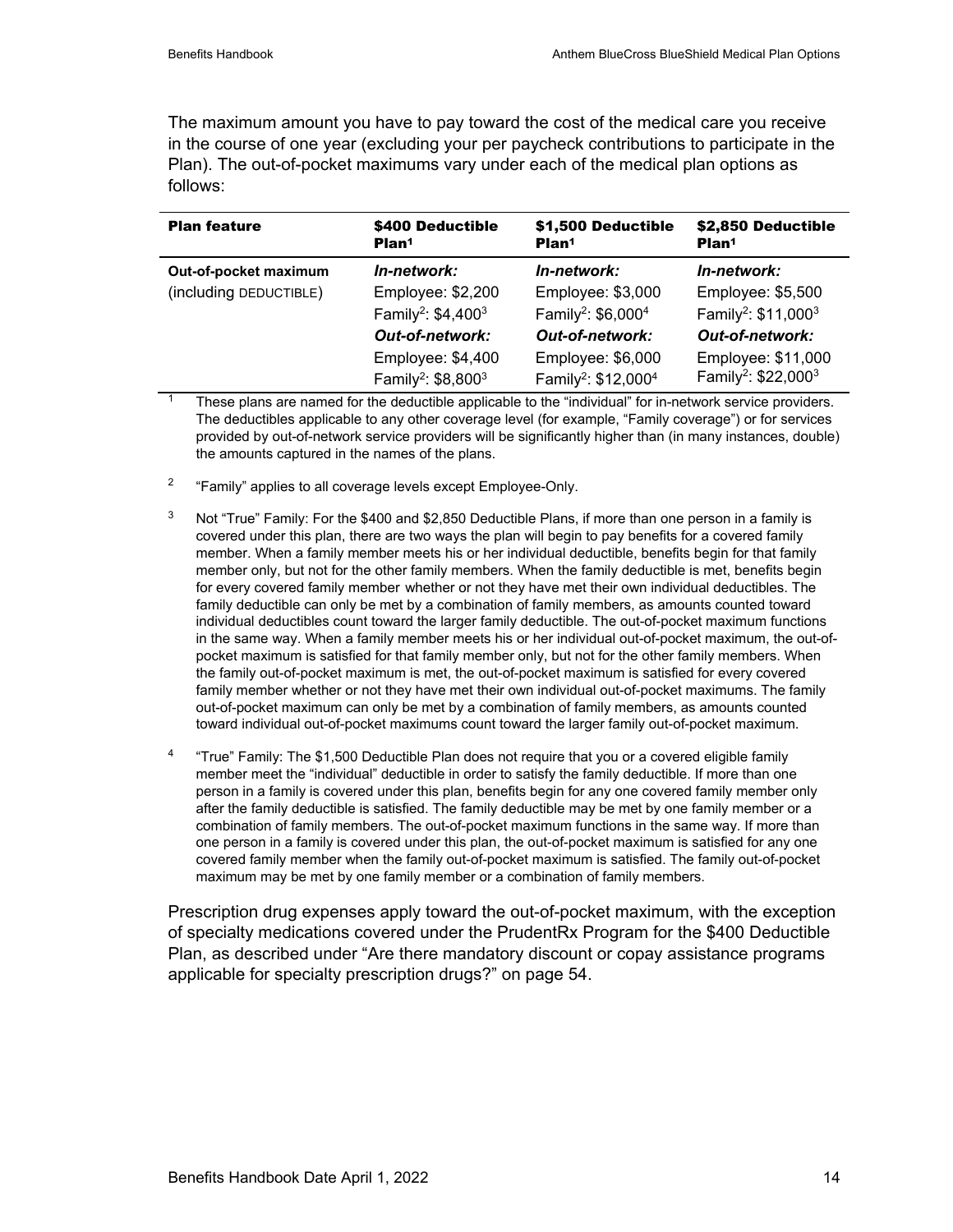The out-of-pocket maximum doesn't apply to:

- **Amounts exceeding Plan limits**
- **Amounts in excess of a reasonable and customary charge**
- **Preauthorization penalties**
- **Services not covered by the Plan**
- **Amounts exceeding the network negotiated price for PRESCRIPTION DRUGS.**
- **Your deductible applies toward your out-of-pocket maximum.**

### *Do in-network claims apply toward the out-of-network out-ofpocket maximum?*

No. Only out-of-network claims apply toward the out-of-network out-of-pocket maximum.

**NOTE:** Out-of-network services are not covered under the Anthem BCBS Narrow Network (National Blue High Performance Network (Blue HPN Non-Tiered)) except for urgent and emergency care.

### *Do out-of-network claims apply toward the in-network out-ofpocket maximum?*

Yes. Out-of-network claims apply toward the in-network out-of-pocket maximum. Also, in-network claims apply toward the in-network out-of-pocket maximum.

**NOTE:** Out-of-network services are not covered under the Anthem BCBS Narrow Network (National Blue High Performance Network (Blue HPN Non-Tiered)) except for urgent and emergency care.

### *How does the annual out-of-pocket maximum (limit) work for family members?*

#### **Under the \$400 Deductible Plan**

The Plan will begin reimbursing benefits for a covered family member at 100% once he or she has met the individual out-of-pocket maximum (even if the entire family out-ofpocket maximum has not been met).

#### **Under the \$1,500 Deductible Plan**

In meeting your family out-of-pocket maximum, each family member's (including a newborn's) covered expenses (medical and prescription drug expenses) count toward the family out-of-pocket maximum.

If you cover ELIGIBLE FAMILY MEMBERS, you must meet the family out-of-pocket maximum. Once this out-of-pocket maximum has been met, the Plan will pay benefits for all family members at 100% for IN-NETWORK PROVIDERS and 100% of reasonable and customary charges for OUT-OF-NETWORK PROVIDERS.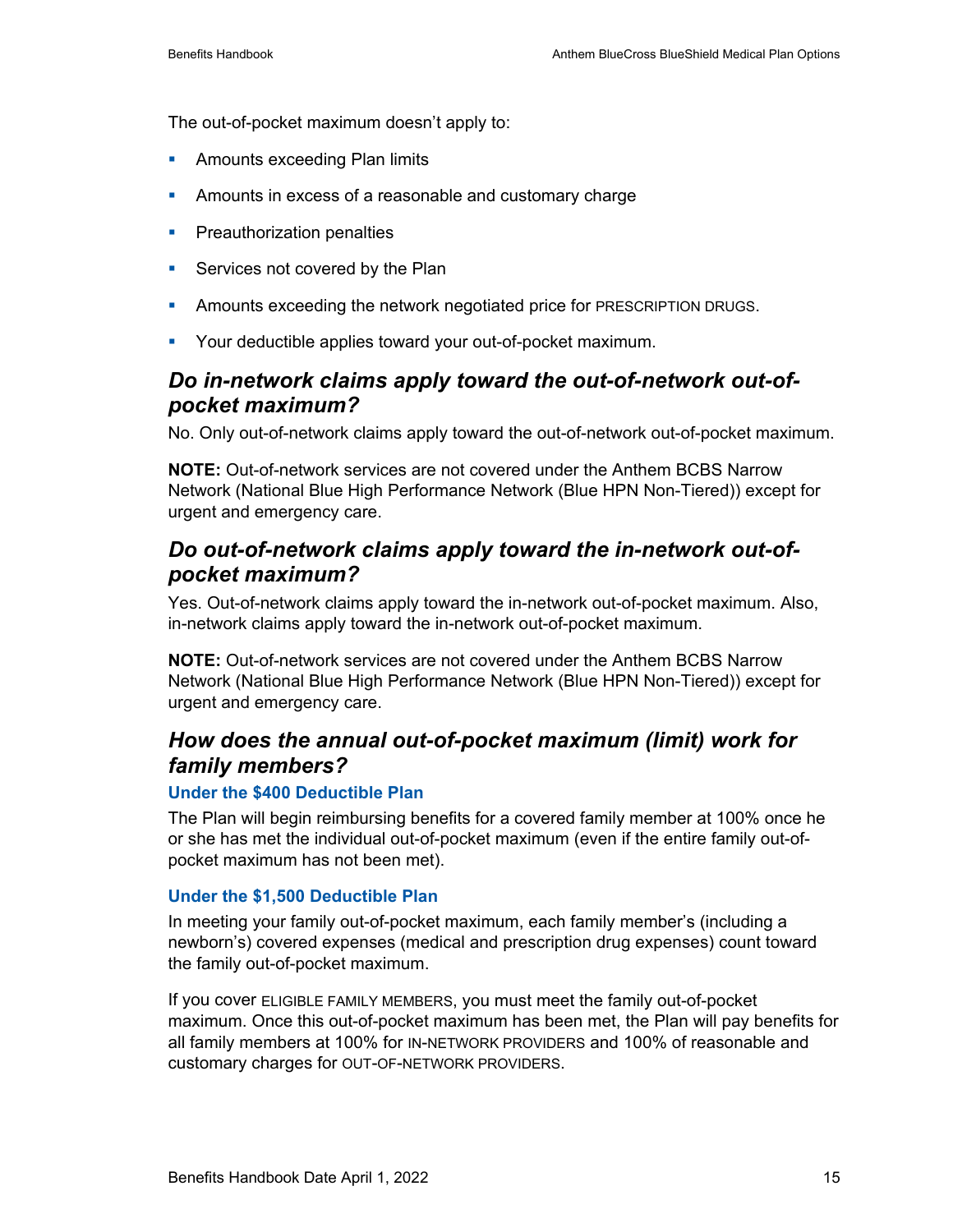#### **Under the \$2,850 Deductible Plan**

The Plan will begin reimbursing benefits for a covered family member at 100% once he or she has met the individual out-of-pocket maximum (even if the entire family out-ofpocket maximum has not been met).

#### **Networks**

**Anthem BCBS Blue Card PPO Broad network** is available nationally and provides both in-network and out-of-network coverage.

**Anthem BCBS** NATIONAL BLUE HIGH PERFORMANCE NETWORK (BLUE HPN NON-TIERED)**, the Narrow Network,** is available in 50+ locations. There is no coverage outside these locations, except for urgent and emergency care.

### *Is there a network of doctors and hospitals that I have to use?*

Using the network is not mandatory under the broad network, but generally, you will receive a higher reimbursement when using the network. If you use an in-network provider, you will be reimbursed 80% (70% under the \$2,850 DEDUCTIBLE Plan). If you use an out-of-network provider, you will be reimbursed 60% (50% under the \$2,850 Deductible Plan) of reasonable and customary charges for covered expenses after the Plan's deductible has been met.

In the event that you receive care from an out-of-network doctor (such as an anesthesiologist) while being treated at an in-network facility, benefits will be paid at the in-network level.

The network includes general practitioners, as well as specialists and hospitals. These network providers are selected by and contracted with the Claims Administrator.

**NOTE:** Out-of-network services are not covered under the Anthem BCBS Narrow Network (National Blue High Performance Network (Blue HPN Non-Tiered)) except for urgent and emergency care. Similar to the broad network, if you use an in-network provider, you will be reimbursed 80% (70% under the \$2,850 Deductible plan). If you use an out-of-network provider, unlike the broad network, you will not be reimbursed and will be responsible for 100% of the out-of-network charges, except for urgent and emergency care.

### *Where can I get a directory that lists all the doctors and hospitals in the network?*

The doctors and hospitals in the network are listed in a provider directory. The Claims Administrator provides an online directory of providers or you may call the Claims **Administrator** 

Network provider lists can change, so take the time to review the networks to determine which networks your health care providers participate in before choosing a carrier and network.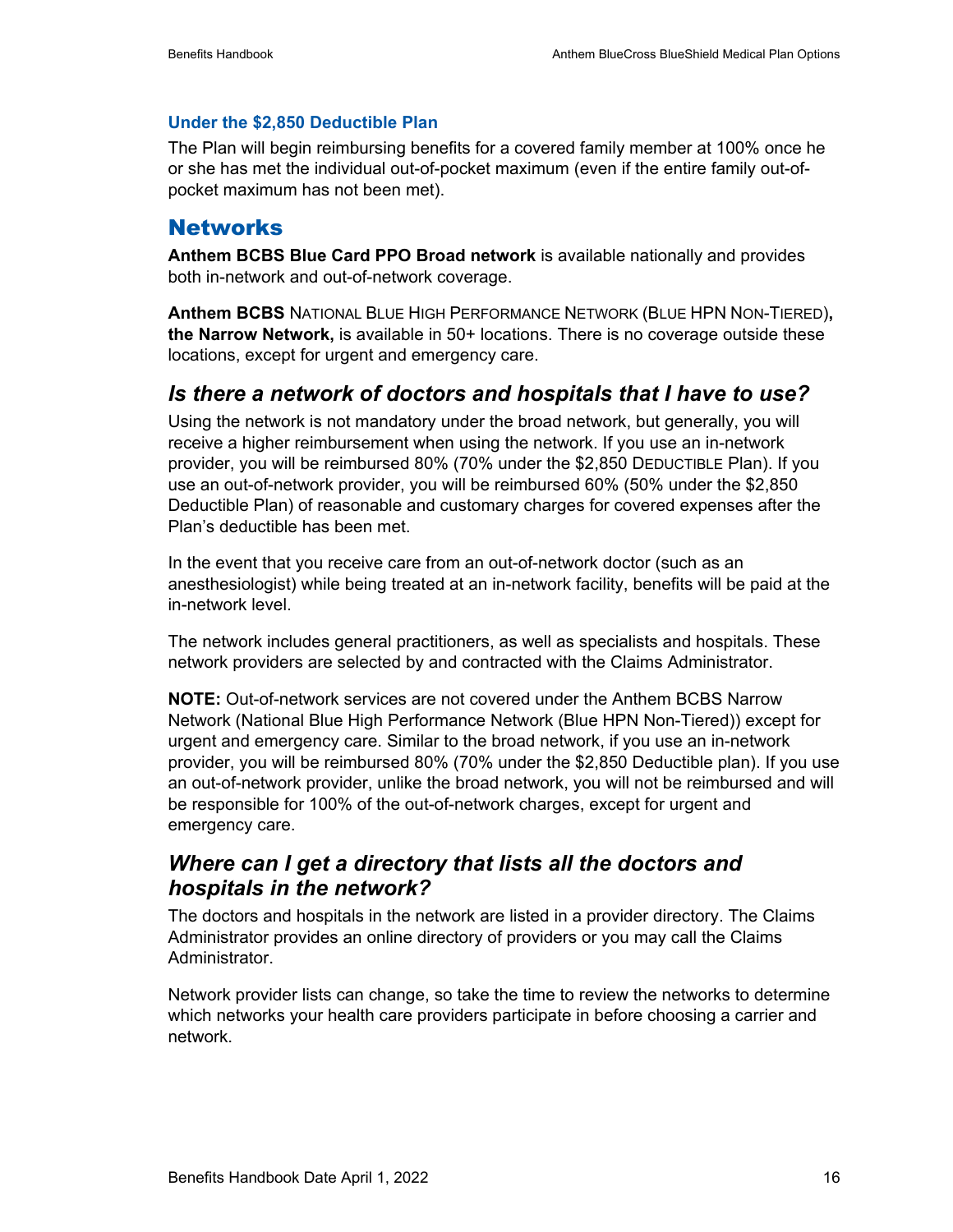**Important: In-network participating providers can change at any time; therefore, the network information you gather may not be accurate for all or part of the plan year. You will NOT be permitted to change your medical plan election during the plan year, even if any or all of your providers stop participating in any network at any point during the plan year.** 

Finding your ZIP code in the provider search does not mean that you are eligible for a narrow network; you must confirm you're eligible for a narrow network in the Mercer Marketplace Benefits Enrollment Website. Anthem BCBS determines the ZIP codes that are included within their narrow network.

Call Member Services at +1 855 570 1150 or visit www.anthem.com. On the Anthem website:

- Select **Find Care**.
- For the **Broad and Narrow Network**: Select **Guests**, answer a few questions (listed below) and then select **Continue**.
	- − What type of care are you searching for? Select **Medical**
	- − What state do you want to search with? Select a **State**
	- − What type of plan do you want to search with? Select **Medical (Employer-Sponsored)**
	- − Select a plan/network?
- For the **Narrow Network**: Select National Blue High Performance Network (Blue HPN Non-Tiered)
- For the **Broad Network**: Select **National PPO (BlueCard PPO)**
- **Enter search location, City, County or Zip Code and then search for care by** specialty, name, NIP or license number.

**Note: If you want to enroll in a narrow network, be sure to check that your providers participate in the narrow network. You can do this by following the instructions above. Please note that if you're enrolled in a broad network and want to switch to a narrow network, you should follow the instructions for searching for narrow network participating providers. Important: If you're currently enrolled in a broad network, DO NOT log into your medical plan account to look for narrow network providers. If you do log into your medical plan account, you'll see only providers who participate in the broad network. You should follow the instructions above to check for narrow network providers.**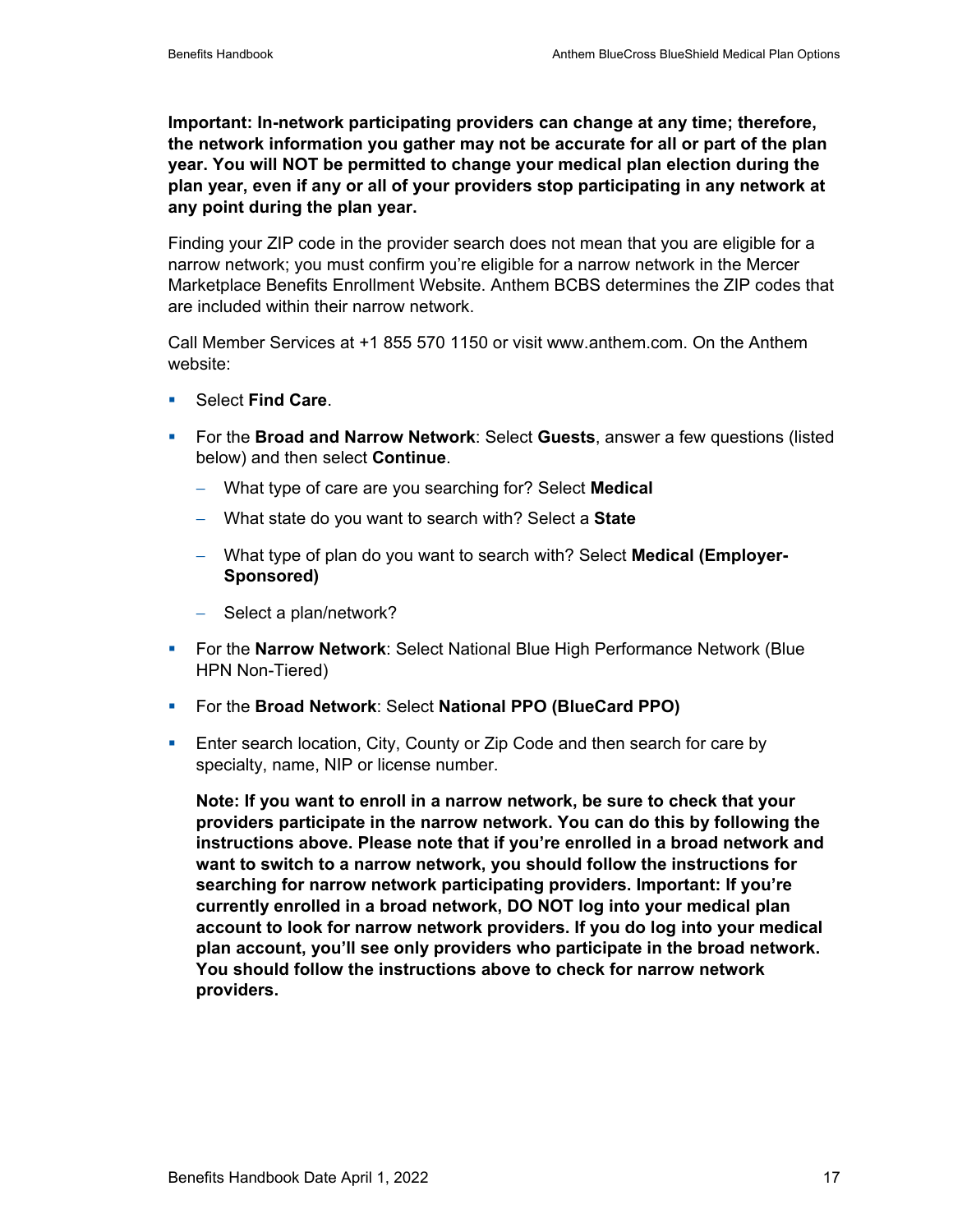### *Is there a network of providers for mental health treatment?*

There is a network of mental health providers. Providers in the network are listed in a provider directory. The Claims Administrator provides an online directory available at www.anthem.com. You may also call the Claims Administrator.

Network provider lists can change, so take the time to review the networks to determine which networks your health care providers participate in before choosing a carrier and network.

**Important: In-network participating providers can change at any time; therefore, the network information you gather may not be accurate for all or part of the plan year. You will NOT be permitted to change your medical plan election during the plan year, even if any or all of your providers stop participating in any network at any point during the plan year.**

### *Is there a network of pharmacies?*

There is a pharmacy network associated with this Plan with CVS Caremark®. You may use a pharmacy in the network as well as out-of-network to receive coverage under this Plan.

Note that when you go to a pharmacy that's out-of-network, you need to submit a claim form for reimbursement. Refer to "How do I file a prescription drug claim form?" on page 91 for more information.

The Prescription Drug Benefits Manager provides an online directory of network pharmacies available at www.caremark.com.

To locate an in-network retail pharmacy:

- Go to www.caremark.com.
- **Login or create an account.**
- Plan & Benefits.
- Pharmacy Locator.

Or call CVS Caremark® at +1 844 449 0362 for more information.

### Utilization Review

#### *Which utilization review services are offered?*

The Plan offers preauthorization and case management review.

You may obtain more information about these review services by calling the Claims Administrator.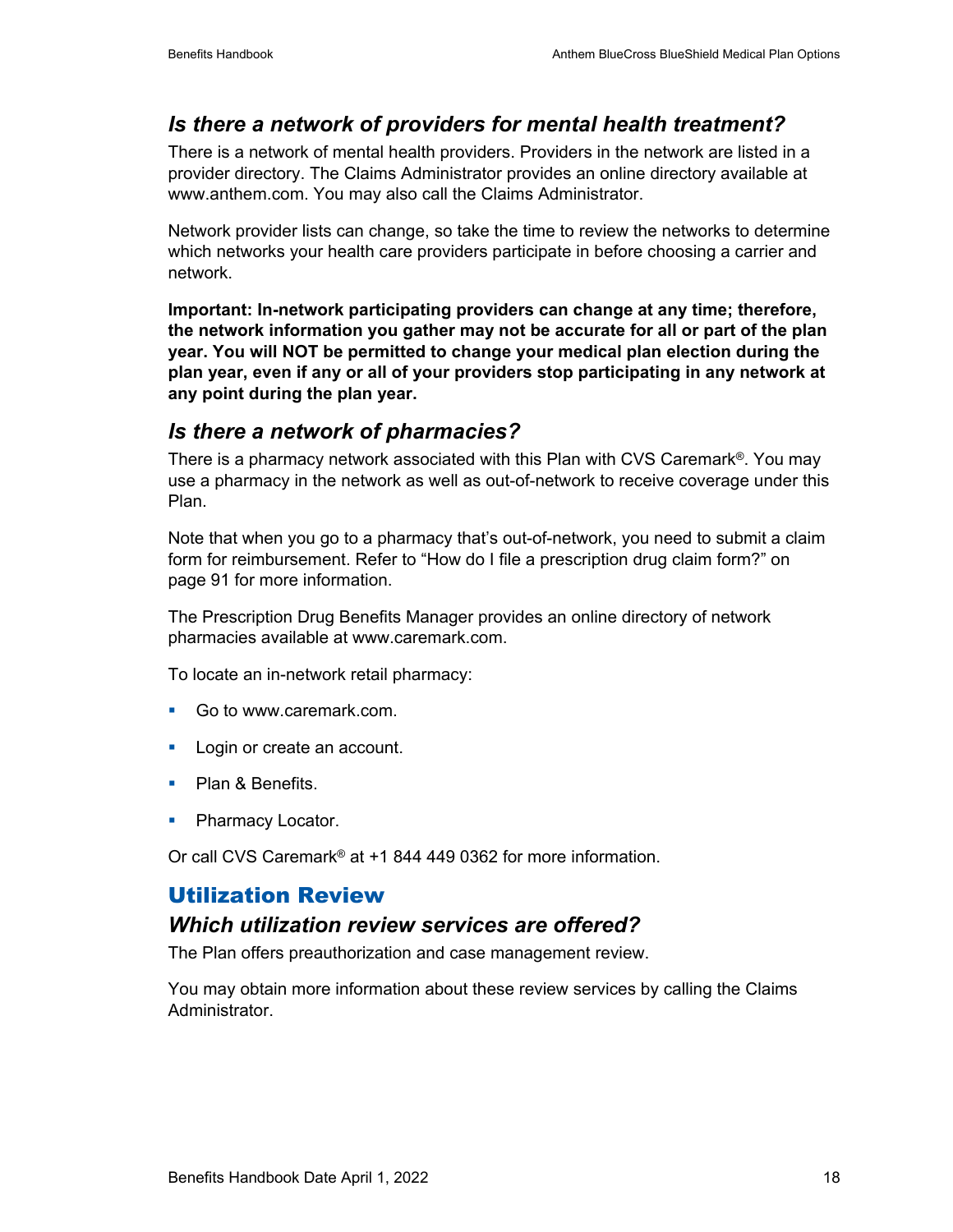### *What is Preauthorization?*

Preauthorization is a utilization review service performed by licensed healthcare professionals. The intent is to determine medical necessity and appropriateness of proposed treatment, including level of care, benefit coverage and eligibility.

In many cases, your Non-Network Benefits will be reduced if the Claims Administrator has not provided preauthorization.

### *What services require preauthorization?*

The following types of medical expenses require preauthorization:

- **INPATIFNT Admission:** 
	- − Inclusive of all Acute Inpatient, Skilled Nursing Facility, Long Term Acute Rehab, and OB delivery stays beyond the Federal Mandate minimum LOS (including newborn stays beyond the mother's stay)
	- − Emergency Admissions (Requires Plan notification no later than 2 business days after admission
- **OUTPATIENT and Surgical Services:** 
	- − Abdominoplasty, panniculectomy, diastasis recti repair
	- − Ablative techniques as a treatment for Barrett's Esophagus
	- − Air Ambulance (excludes 911 initiated emergency transport)
	- − Allogeneic, Xenographic, Synthetic and Composite Products for Wound Healing and Soft Tissue Grafting
	- − Artificial intervertebral disc
	- − Autologous Cellular Immunotherapy for the Treatment of Prostate Cancer/Sipuleucel-T (Provenge®)
	- − Balloon sinuplasty
	- − Bariatric surgery
	- − Blepharoplasty
	- − Bone-Anchored and Bone Conduction Hearing Aids
	- − Bone growth stimulator: Electric or Ultrasound
	- − Brachioplasty
	- − Breast procedures: including reconstructive surgery, implants, reduction, mastectomy for gynecomastia and other breast procedures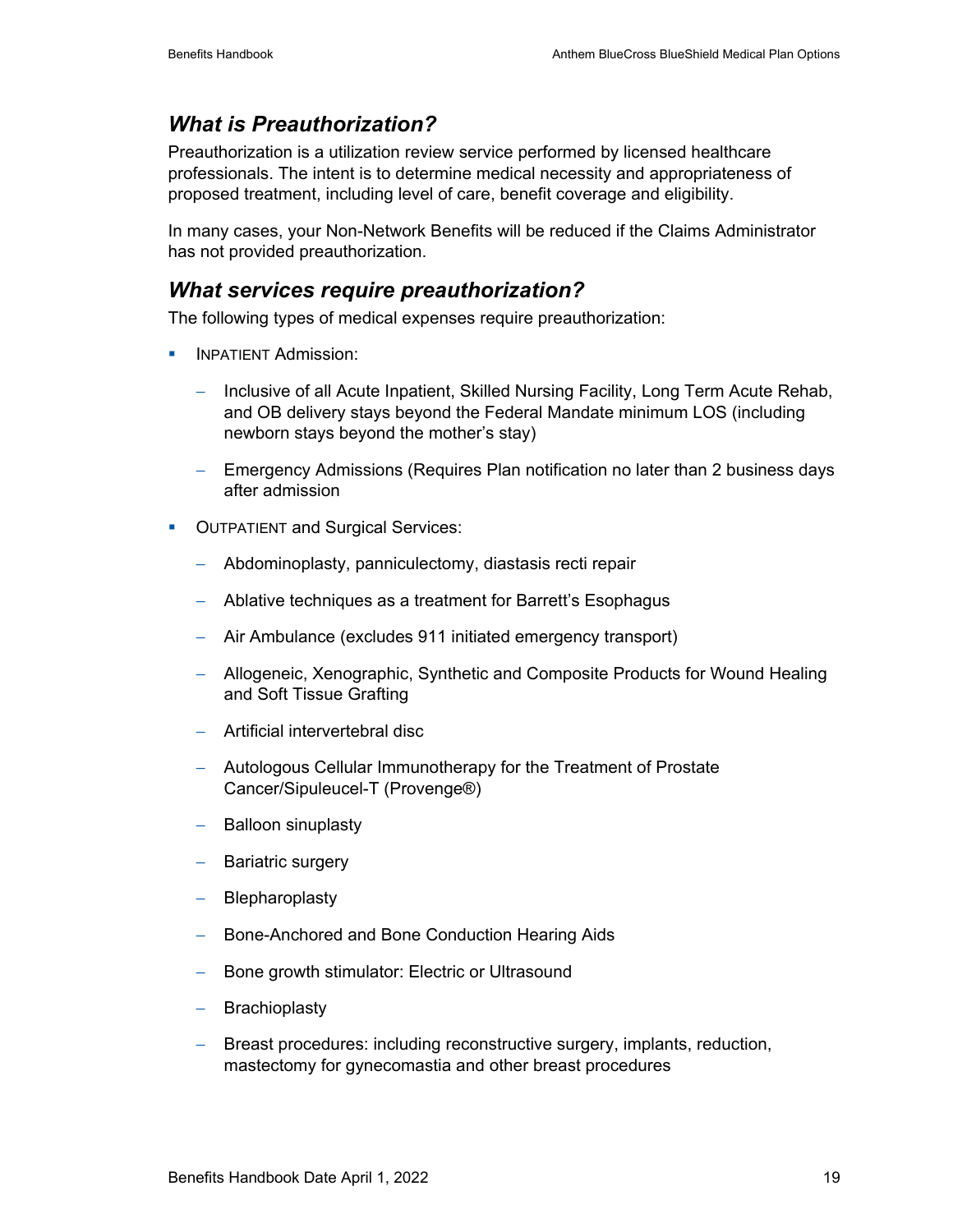- − Bronchial Thermoplasty for Treatment of Asthma
- − Buttock/Thigh Lift
- − Cardiac Ion Channel Genetic Testing
- − Cardiac resynchronization therapy (CRT) with or without Implantable **Cardioverter**
- − Carotid, Vertebral and intracranial artery angioplasty with or without stent placement
- − Cervical total disc arthroplasty
- − Cervical and Thoracic Discography
- − Chin Implant, mentoplasty, osteoplasty, mandible
- − Chromosomal Microarray Analysis (CMA) for Developmental Delay, Autism Spectrum Disorder, Intellectual DISABILITY (Intellectual Developmental Disorder) and Congenital Anomalies
- − Cochlear Implants and Auditory Brainstem Implants
- − Communication assisting/Speech generating devices
- − Computer-assisted musculoskeletal surgical navigational orthopedic procedures of the appendicular system
- − Constant intestinal glucose monitoring
- − Cryosurgical ablation of solid tumors outside the liver
- − Cryopreservation of Oocytes or Ovarian Tissue
- − Cryosurgical Ablation of Solid Tumors Outside the Liver
- − Custom –made Knee Braces
- − Deep Brain, Cortical, and Cerebellar Stimulation
- − Defibrillator (CER/ICD) for the treatment of heart failure
- − Endovascular Techniques (Percutaneous or Open Exposure) for Arterial Revascularization of the Lower Extremities
- − External (portable) continuous insulin infusion pump
- − Functional electronical stimulation (FES); Threshold electrical stimulation (TES)
- − Functional endoscopic sinus surgery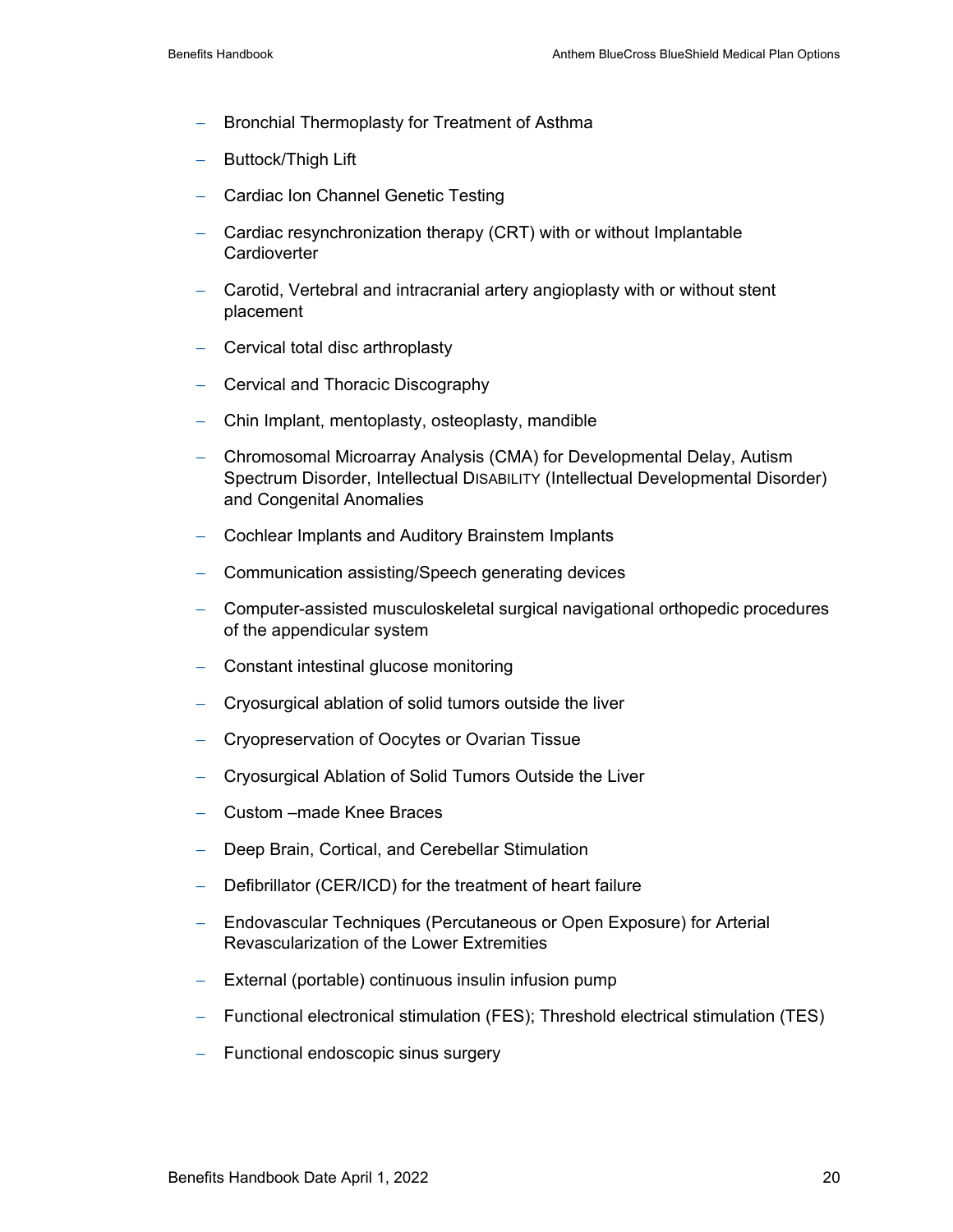- − Gastric electrical stimulation
- − Gender reassignment surgery
- Gene Expression Profiling for Managing Breast Cancer Treatment
- − Gene Mutation Testing for Solid Tumor Cancer Susceptibility and Management
- − Genetic Testing for Breast and/or Ovarian Cancer Syndrome
- − Genetic Testing for Colorectal Cancer Susceptibility
- Gene Therapy including gene replacement therapy
- Gene Replace Therapy for retinal dystrophies
- − Hyperbaric oxygen therapy (Systemic/Topical)
- Implantable ambulatory event monitors and mobile cardiac telemetry
- − Implantable devices for spinal stenosis
- − Implantable infusion pumps
- − Implantable or wearable cardioverter-defibrillator
- − Implanted spinal cord stimulators
- Insertion/injection of prosthetic material collagen implants
- − Intensity modulated radiation therapy (IMRT)Intensive Outpatient Therapy (IOP) for Behavioral Health
- − Intradiscal Annuloplasty Procedures (Percutaneous Intradiscal Electrothermal Therapy (IDET)
- − Intraocular Anterior Segment Aqueous Drainage Devices (without extraocular reservoir)
- − Intrathecal treatment of Spinal Muscular Atrophy (SMA)
- − Keratoprosthesis
- − Leadless Pacemaker
- − Liposuction/lipectomy
- − Locally ablative techniques for treating primary and metastatic liver malignancies
- − Lower Esophageal Sphincter Augmentation Devices for the Treatment of Gastroesophageal Reflux Disease (GERD)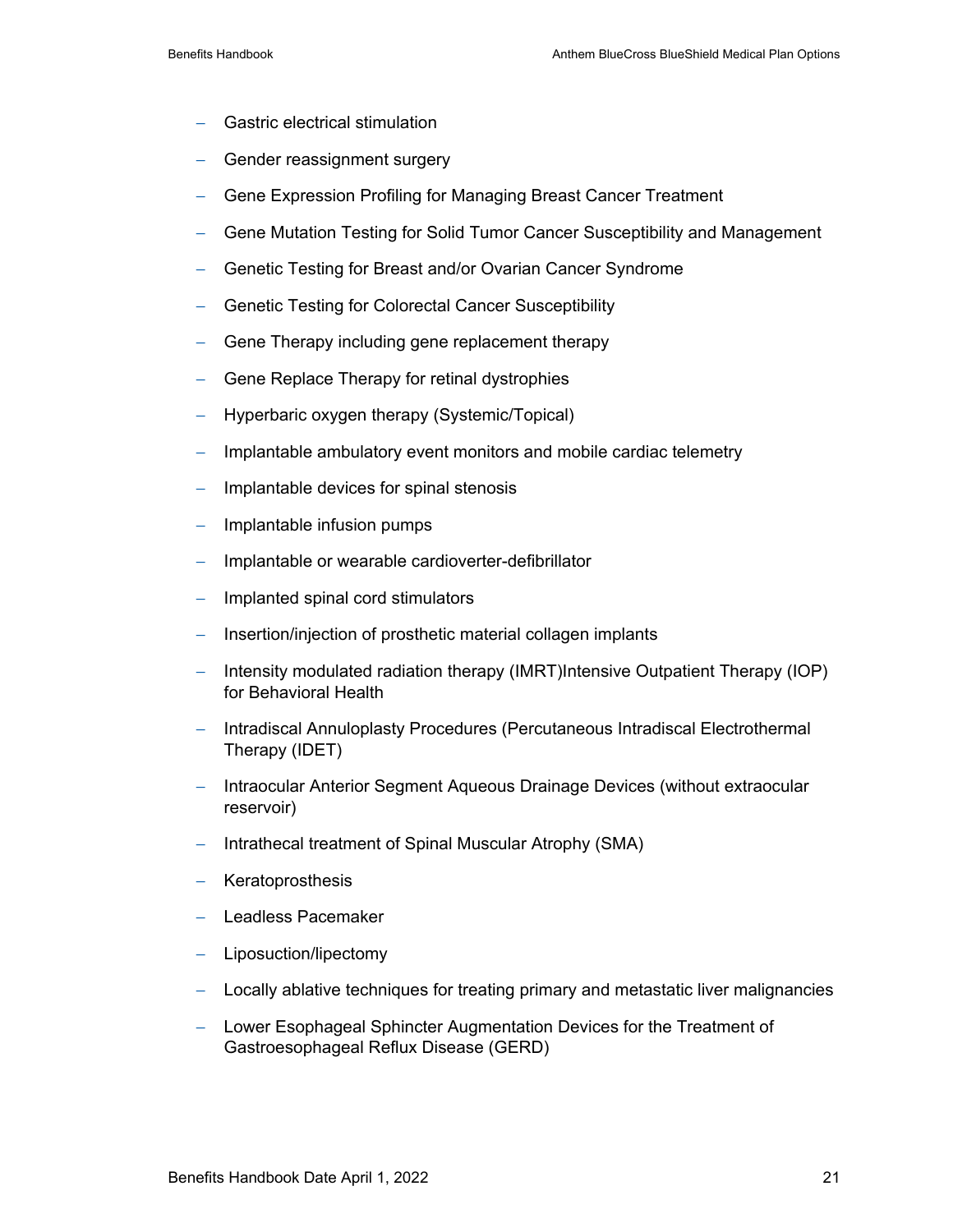- − Lumbar Discography
- − Lumbar spine surgeries
- − Lysis of epidural adhesions
- − Magnetic Source Imaging and Magnetoencephalography (MSI/MEG)
- − Manipulation under anesthesia of the spine and joints other than the knee
- − Maze procedure
- − Mechanical Circulatory Assist Devices (Ventricular Assist Devices, Percutaneous Ventricular Assist Devices and Artificial Hearts)
- − Mechanical Embolectomy for Treatment of Acute Stroke
- − Meniscal Allograft Transplantation of the Knee
- − Microprocessor controlled lower limb prosthesis
- − MRI Guided High Intensity Focused Ultrasound Ablation for Non-Oncologic **Indications**
- − Oral, pharyngeal and maxillofacial surgical treatment for obstructive sleep apnea
- − Orthognathic surgery
- − Oscillatory devices for airway clearance including high frequency chest compression and intrapulmonary percussive ventilation (IPV)
- − Outpatient Cardiac Hemodynamic Monitoring Using a Wireless Sensor for Heart Failure Management
- − Ovarian and internal iliac vein embolization as a treatment of pelvic congestion syndrome
- − Partial Hospitalization for Behavioral Health
- − Partial left ventriculectomy
- − Penile prosthesis implantation
- − Percutaneous and Endoscopic Sinal Surgery
- − Percutaneous Neurolysis for Chronic Neck and Back Pain
- − Percutaneous spinal procedures
- − Percutaneous Vertebral Disc and Vertebral Endplate Procedures
- − Percutaneous Vertebroplasty, kyphoplasty, and sacroplasty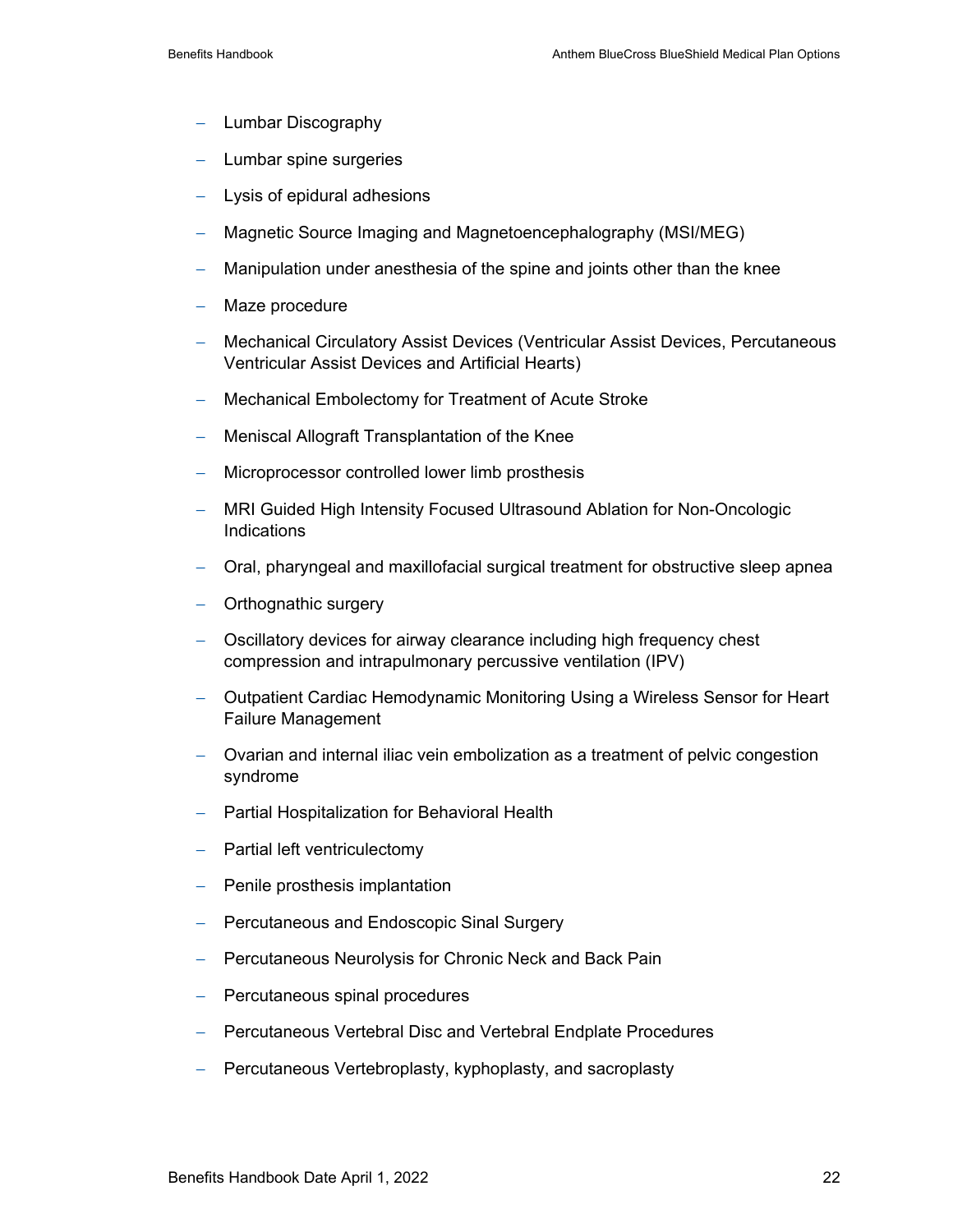- − Perirectal Spacers for Use During Prostate Radiotherapy
- − Pneumatic compression devices for lymphedma
- − Power wheeled mobility devices
- − Presbyopia and Stigmatism Correcting Intraocular Lenses
- − Preimplantation Genetic Diagnosis Testing
- − Private Duty Nursing
- − Procedures performed on male or female genitalia
- − Procedures performed on the face, jaw or neck (including facial dermabrasion, scar revision)
- − Procedure performed on the trunk and groin
- − Prostate Saturation Biopsy
- − Prosthetics: electronic or externally powered and select other prosthetics
- − Proton beam therapy
- − Radiofrequency Ablation to Treat Tumors Outside the Liver
- − Repair of pectus excavatum/carinatum
- − Residential Care (RTC)
- − Rhinoplasty
- − Sacral nerve stimulation as a treatment of neurogenic bladder secondary to spinal cord injury
- − Sacral Nerve Stimulation (SNS) and Percutaneous Tibial Nerve Stimulation (PTNS) for Urinary and Fecal Incontinence; Urinary Retention
- − Sacroiliac joint fusion
- − Septoplasty
- − Single Proton Emission Computed Tomography (SPECT) Scans for Noncardiovascular Indications
- − Skin-related procedures
- − SmartPill™ Motility Testing
- − Standing frame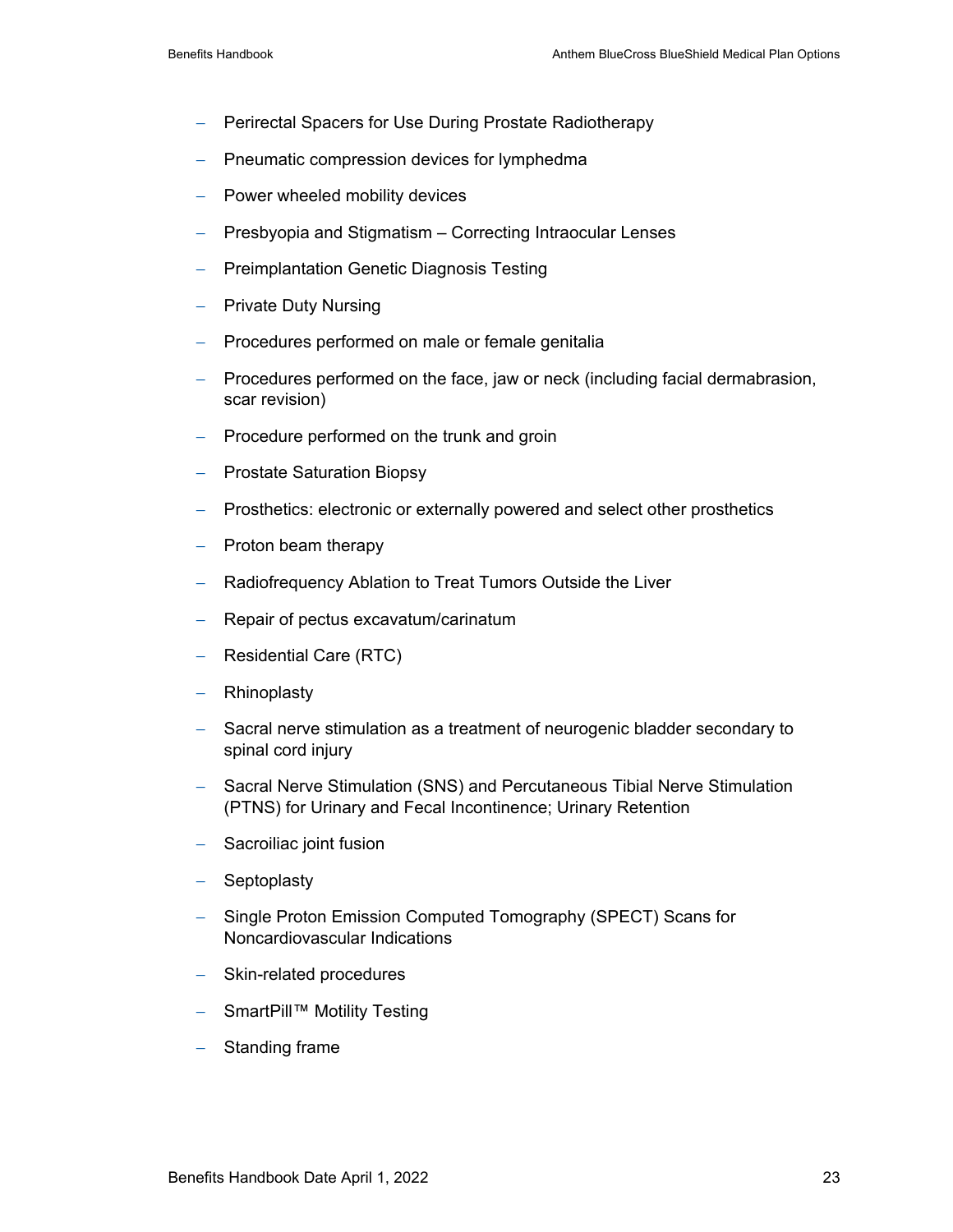- Stereotactic radiosurgery (SRS) and stereotactic body radiotherapy (SBRT)
- − Subtalar Arthroereisis
- Surgical and ablative treatment for chronic headache
- − Surgical and minimally invasive treatments for benign prostatic hyperplasia (BPH) and other GU conditions
- − Total ankle replacement
- − Transcatheter Ablation of Arrhythmogenic Foci in the Pulmonary Veins as a Treatment of Atrial Fibrillation (Radiofrequency and Cryoablation)
- − Transcatheter Arterial Chemoembolization (TACE) and Transcatheter Arterial Emolization (TAE) for treating Primary or Metastatic Liver Tumors
- − Transcatheter Arterial Chemoembolization (TACE) and Transcatheter Arterial Embolization (TAE) for Malignant Lesions Outside the Liver – except CNS and Spinal Cord
- − Transcatheter closure of patent foramen ovale and left atrial appendage for stroke prevention
- − Transcatheter Heart Valve Procedures
- − Transcatheter Uterine Artery Embolization
- − Transcranial Magnetic Stimulation (TMS)
- − Transanal Hemorrhoidal Dearterialization (THD)
- − Transplant all procedures
- − Transendoscopic Therapy for Gastroesophageal Reflux Disease and Dysphagia
- − Transmyocardial/Perventricular Device Closure of Ventricular Septal Defects
- Transtympanic micropressure for the treatment of Meniere's disease
- − Treatment of Hyperhidrosis
- Treatment of obstructive sleep apnea, UPPP
- Treatment of osteochondral defects
- Treatment of Temporomandibular Disorders
- − Vagus Nerve Stimulation
- − Varicose vein treatment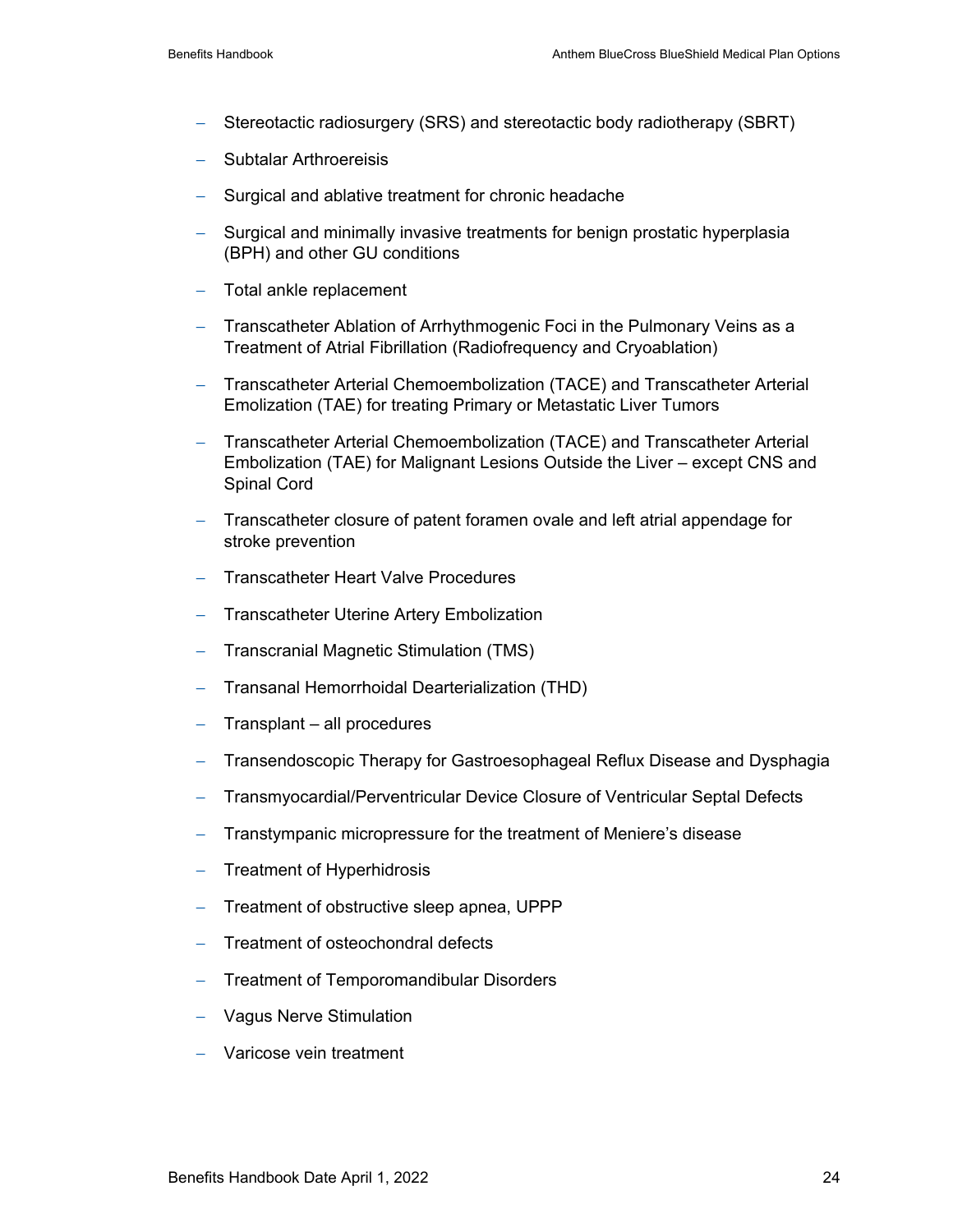- − Viscocanalostomy and canaloplasty
- − Wheeled Mobility Devices: Manual Wheelchairs Ultra Lightweight
- − Wireless Casule Endoscopy for Gastrointestinal Imaging and the Patency **Capsule**
- **Dut-of-Network Referrals:**
- Out-of-Network Services for consideration of payment at Network benefit level (may be authorized, based on Network availability and/or medical necessity.)
- **Mental Health/Substance Abuse (MHSA):** 
	- − Pre-Certification Required
		- **EXECUTE:** Acute Inpatient Admissions
		- **Applied Behavioral Analysis**
		- Transcranial Magnetic Stimulation (TMS)
		- $\blacksquare$  Intensive Outpatient Therapy (IOP)
		- Partial Hospitalization (PHP)
		- Residential Care
		- Behavioral Health in-home Programs

If you have an emergency hospital admission, surgery or specified procedure, you, a family member, your physician or the hospital must preauthorize within 48 hours of service.

If the procedure or treatment is performed for any condition other than an emergency condition, the call must be made at least 15 days before the date the procedure is to be performed or the treatment is to start. If it is not possible to make the call during the specified time, it must be made as soon as reasonably possible before the date the procedure or treatment is to be performed.

If you are receiving an infused medication, certain medications may require use of the lowest cost site of care.

### *Do I need to have my maternity coverage preauthorized?*

No. Preauthorization within 48 hours is not required for the initial hospital admission.

You must notify the preauthorization service if the mother or her newborn stay in the hospital longer than 48 hours after a vaginal delivery or 96 hours after a Cesarean birth. This notification must occur within 24 hours of the determination to extend the stay.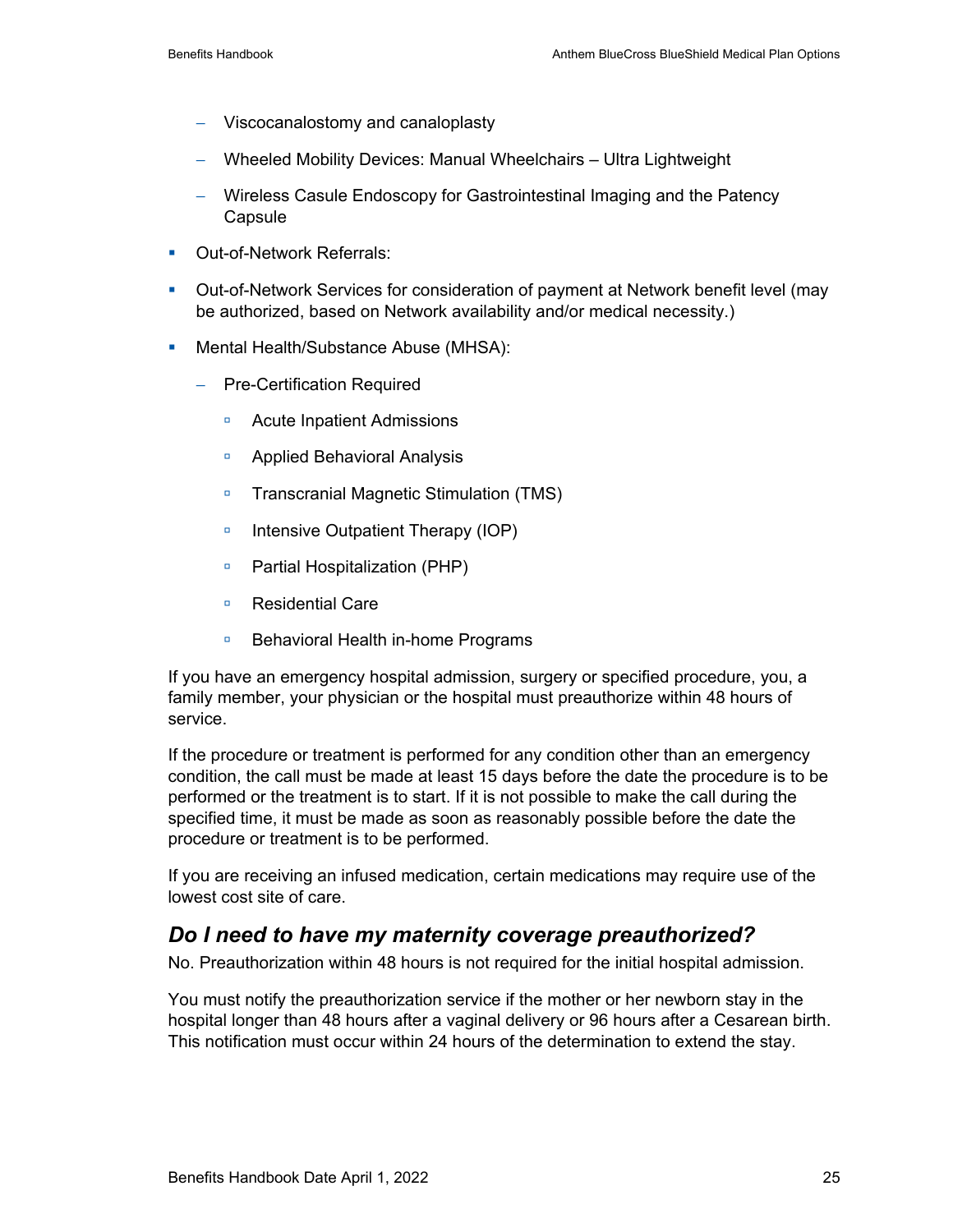### *When do I obtain preauthorization?*

You, your family member or health care professional must obtain preauthorization as soon as you know you need a service requiring preauthorization, but not less than 15 days prior to the procedure or treatment.

**Note:** You are responsible for ensuring your service has been preauthorized.

### *How do I obtain preauthorization?*

Initiate the preauthorization process by calling the Claims Administrator.

### *What happens if I fail to obtain preauthorization?*

If you fail to obtain preauthorization, there will be no penalty.

You are responsible for preauthorizing out-of-network services only. Your in-network provider will preauthorize all other services related to inpatient admissions, but you are responsible for authorizing all other required services.

### *What approvals do I need if I am going into the hospital?*

You must obtain preauthorization as soon as possible but at least 15 days before you are admitted for a non-emergency hospital admission or stay.

If you have an emergency hospital admission, surgery or specified procedure, you, a family member, your physician or the hospital must preauthorize within 48 hours of the service.

### *Case Management Review*

When the preauthorization service identifies a major medical condition, that condition will be subject to case management review. Case management review aims at identifying major medical conditions early in the treatment plan and makes recommendations regarding the medical necessity of requested health care services.

Case managers with experience in intensive medical treatment and rehabilitation provide case management services. The case manager works with the patient's physician to identify available resources and develop the best treatment plan. In addition, the case manager can coordinate the various caregivers, such as occupational or physical therapists, required by the patient.

Situations that may benefit from case management include severe illnesses and injuries such as:

- $H$ ead trauma
- Organ transplants
- Burn cases
- **Neo-natal high risk infants**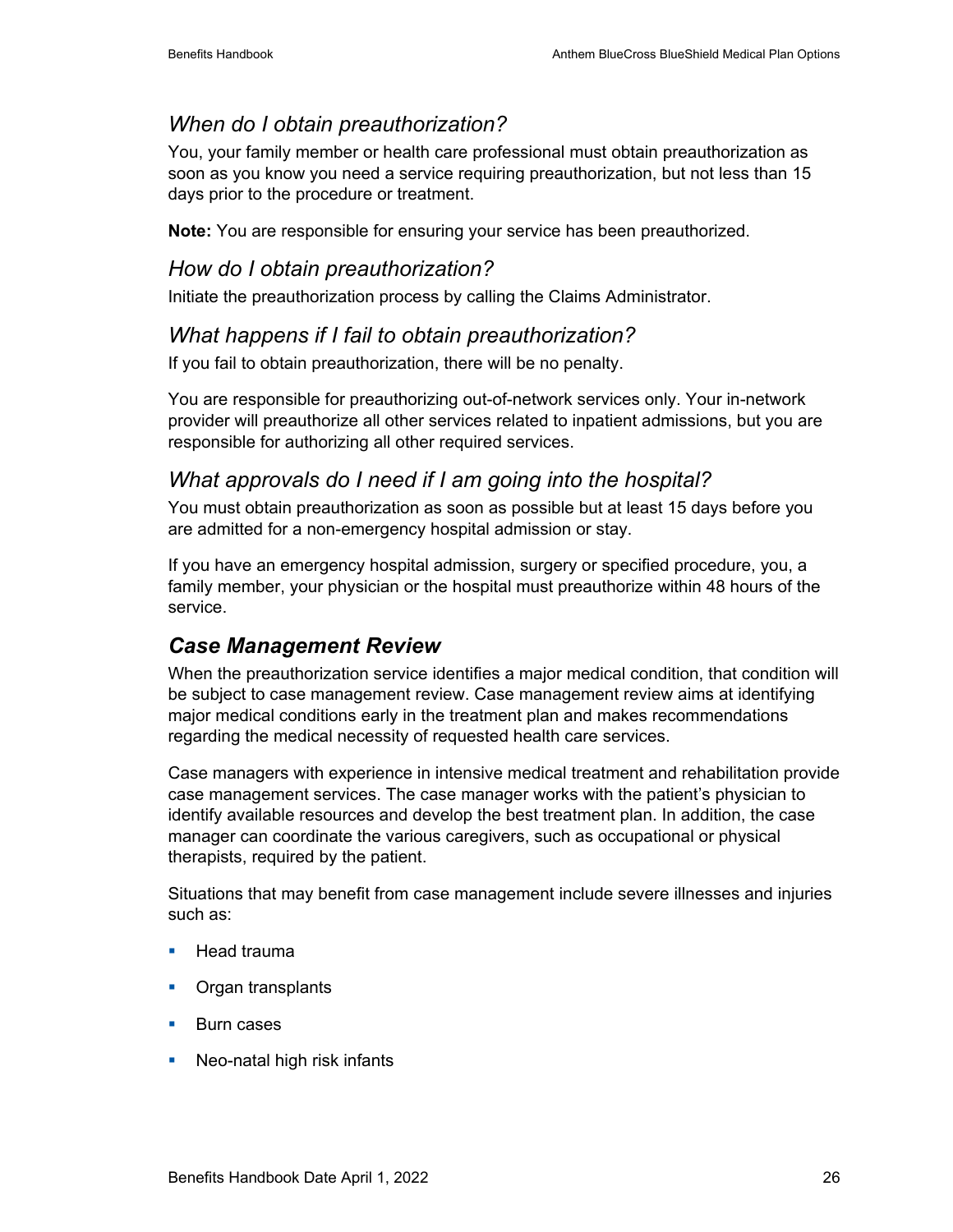- **Multiple fractures**
- **HIV-related conditions**
- **Brain injuries**
- **Cancer**
- **Prolonged illnesses**
- **Degenerative neurological disorders (e.g. multiple sclerosis).**

To best help the patient, the case managers should be involved from the earliest stages of a major condition. This service gives you access to a knowledgeable case manager who will use his or her expertise to assist you and your physician in considering your treatment options.

If the case managers questions the necessity of the proposed hospital admission or procedure, a physician advisor may contact your physician to discuss your case and suggest other treatment options that are generally utilized for your condition. You, your physician, and the case manager will be informed of the outcome of the review, and the Claims Administrator will determine the level of benefit coverage you will receive. You and your physician will be notified of the utilization reviewer's recommendation by telephone and in writing. You will also be informed of the appeal process if the procedures your physician ultimately recommends are not covered under the Plan (as determined by the Claims Administrator).

# What's Covered

**NOTE:** Out-of-network services are not covered under the Anthem BCBS Narrow Network (NATIONAL BLUE HIGH PERFORMANCE NETWORK (BLUE HPN NON-TIERED)) except for urgent and emergency care.

### *Pre-existing Conditions*

There are no exclusions, limitations or waiting periods for PRE-EXISTING CONDITIONs for you or any covered family members.

### *Are immunizations for business travel covered under the Plan?*

The Plan does not cover immunizations for business travel.

### *Is acupuncture covered under the Plan?*

**NOTE:** Out-of-network services are not covered under the Anthem BCBS Narrow Network (National Blue High Performance Network (Blue HPN Non-Tiered)) except for urgent and emergency care.

The Plan covers acupuncture when it is:

 performed by a physician as a form of anesthesia in connection with surgery or dental procedure that is covered under the Plan.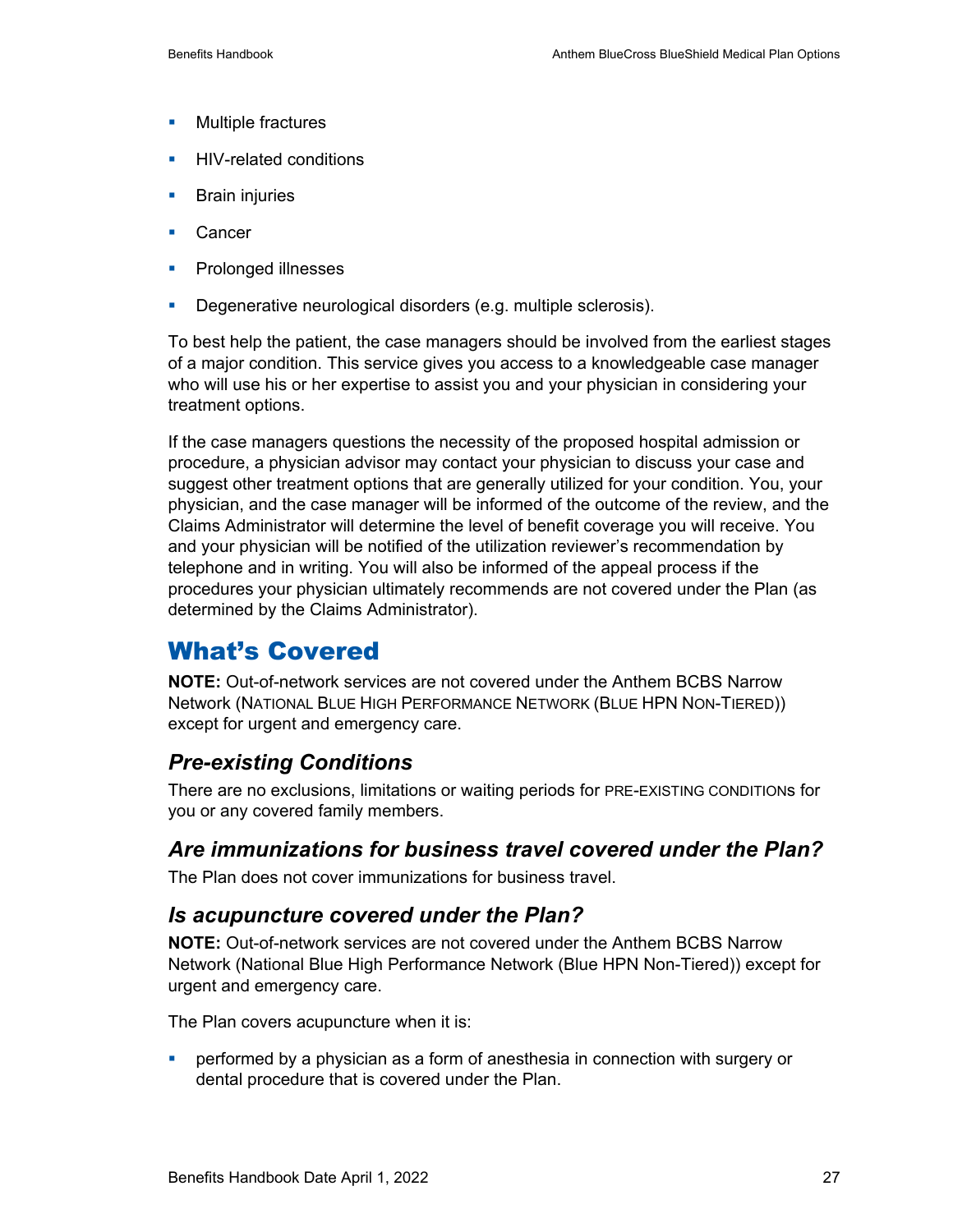a form of Alternative Treatment as long as it is rendered by a certified/licensed individual.

Coverage is limited to 12 visits per year.

### *Are insulin pump supplies covered under the medical coverage?*

**NOTE:** Out-of-network services are not covered under the Anthem BCBS Narrow Network (National Blue High Performance Network (Blue HPN Non-Tiered)) except for urgent and emergency care.

Yes. Insulin pump supplies are covered under the medical and prescription drug coverage. Any disposable syringes used in conjunction with insulin pump treatment would be covered under the prescription drug benefit.

### *Can a prosthetic device be replaced?*

**NOTE:** Out-of-network services are not covered under the Anthem BCBS Narrow Network (National Blue High Performance Network (Blue HPN Non-Tiered)) except for urgent and emergency care.

The Plan covers the replacement of prosthetic devices when MEDICALLY NECESSARY. The Plan does not cover replacements due to loss or misuse.

### *Are wigs covered?*

**NOTE:** Out-of-network services are not covered under the Anthem BCBS Narrow Network (National Blue High Performance Network (Blue HPN Non-Tiered)) except for urgent and emergency care.

The Plan will pay benefits for wigs when medically necessary up to one per calendar year per covered member.

## Preventive/Wellness Care

### *How is preventive/wellness care covered?*

**NOTE:** Out-of-network services are not covered under the Anthem BCBS Narrow Network (NATIONAL BLUE HIGH PERFORMANCE NETWORK (BLUE HPN NON-TIERED)) except for urgent and emergency care.

The Plan covers PREVENTIVE/WELLNESS CARE at:

#### **Under the \$400 Deductible Plan**

 100% for IN-NETWORK PROVIDERS with no DEDUCTIBLE and 60% of reasonable and customary charges for OUT-OF-NETWORK PROVIDERS after the Plan's deductible has been met. Plan limits apply. Contact the Claims Administrator for specific details.

#### **Under the \$1,500 Deductible Plan**

 100% for in-network providers with no deductible and 60% of reasonable and customary charges for out-of-network providers after the Plan's deductible has been met. Plan limits apply. Contact the Claims Administrator for specific details.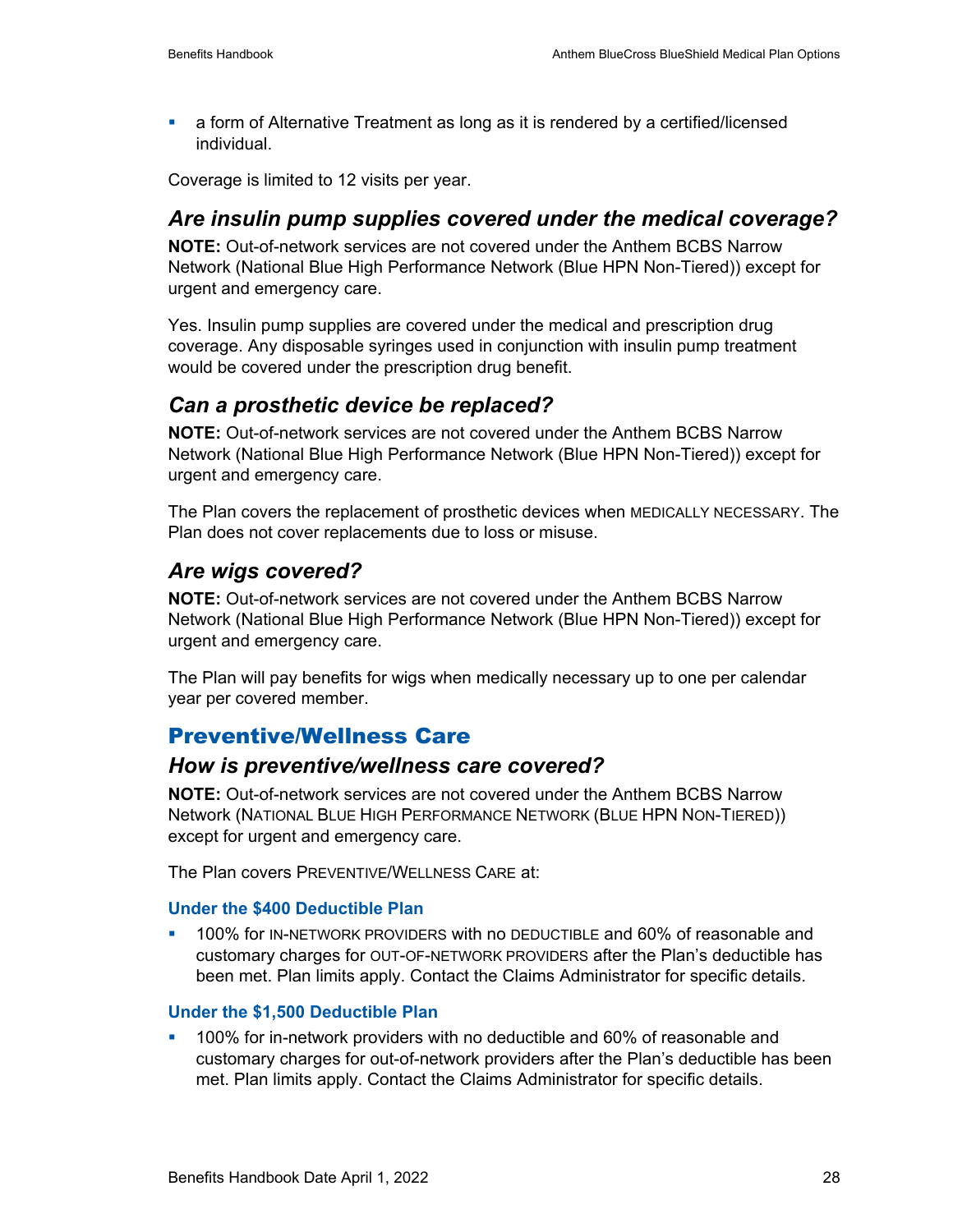#### **Under the \$2,850 Deductible Plan**

 100% for in-network providers with no deductible and 50% of reasonable and customary charges for out-of-network providers after the Plan's deductible has been met. Plan limits apply. Contact the Claims Administrator for specific details.

If covered as part of annual physical, routine hearing screenings are covered at 100% with no cost sharing in network.

#### *What services are considered preventive/wellness care?*

**NOTE:** Out-of-network services are not covered under the Anthem BCBS Narrow Network (National Blue High Performance Network (Blue HPN Non-Tiered)) except for urgent and emergency care.

The Plan considers physician, testing and diagnostic fees for the following specific wellness expenses to be preventive/wellness care:

- **Blood cell counts**
- **Blood tests for prostate screening**
- **Breastfeeding support, including education for mothers and families as well as direct** support for mothers during breastfeeding provided by a certified lactation support provider. Purchase/rental of breast pumps and supplies are subject to carrier limitations.
- Colorectal cancer testing
- **Cholesterol tests**
- **Mammograms (including 3D mammograms)**
- Pap smears
- Routine physical exams, including one pelvic exam each calendar year
- **Sigmoidoscopy**
- **Tuberculosis tests**
- **Urinalysis.**

The following services are not considered preventive/wellness care:

- Services which are covered to any extent under any other group plan of your employer.
- Services which are for diagnosis or treatment of a suspected or identified injury or disease.
- Exams given while the person is confined in a hospital or other facility for medical care.
- Services which are not given by a physician or under his or her direct supervision.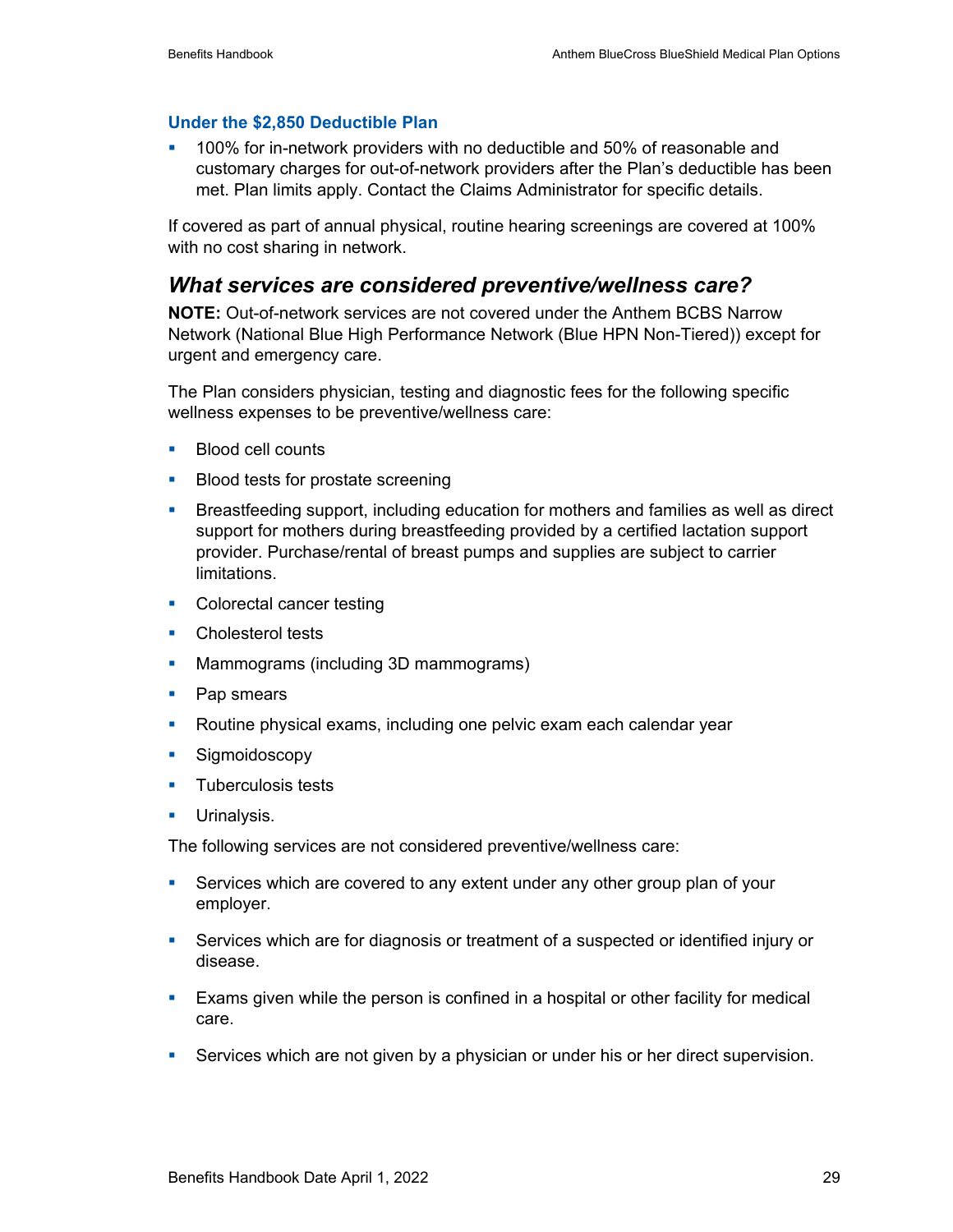- **Medicines, drugs, appliances, equipment, or supplies.**
- **Pasychiatric, psychological, personality or emotional testing or exams.**
- Exams in any way related to employment or required by a third party such as school or camp.
- **Premarital exams.**
- **Vision, hearing, or dental exams.**

### *Does the Plan cover outpatient physician services?*

**NOTE:** Out-of-network services are not covered under the Anthem BCBS Narrow Network (National Blue High Performance Network (Blue HPN Non-Tiered)) except for urgent and emergency care.

The Plan covers charges for OUTPATIENT office visits at:

#### **Under the \$400 Deductible Plan**

 \$20 (PCP and Mental Health/Substance Use Disorder Out Patient provider) or \$40 (Specialist) per in-network office visit (no deductible) and 60% of reasonable and customary charges for out-of-network providers after the Plan deductible has been met.

#### **Under the \$1,500 Deductible Plan**

 80% for in-network providers and 60% of reasonable and customary charges for outof-network providers after the Plan deductible has been met.

#### **Under the \$2,850 Deductible Plan**

 70% for in-network providers and 50% of reasonable and customary charges for outof-network providers after the Plan deductible has been met.

#### *Does the Plan cover gynecology visits?*

**NOTE:** Out-of-network services are not covered under the Anthem BCBS Narrow Network (National Blue High Performance Network (Blue HPN Non-Tiered)) except for urgent and emergency care.

The Plan covers one routine gynecological exam each calendar year at:

#### **Under the \$400 Deductible Plan**

 100% for in-network providers with no deductible and 60% of reasonable and customary charges for out-of-network providers after the Plan's deductible has been met as part of preventive/wellness care.

#### **Under the \$1,500 Deductible Plan**

 100% for in-network providers with no deductible and 60% of reasonable and customary charges for out-of-network providers after the Plan's deductible has been met as part of preventive/wellness care.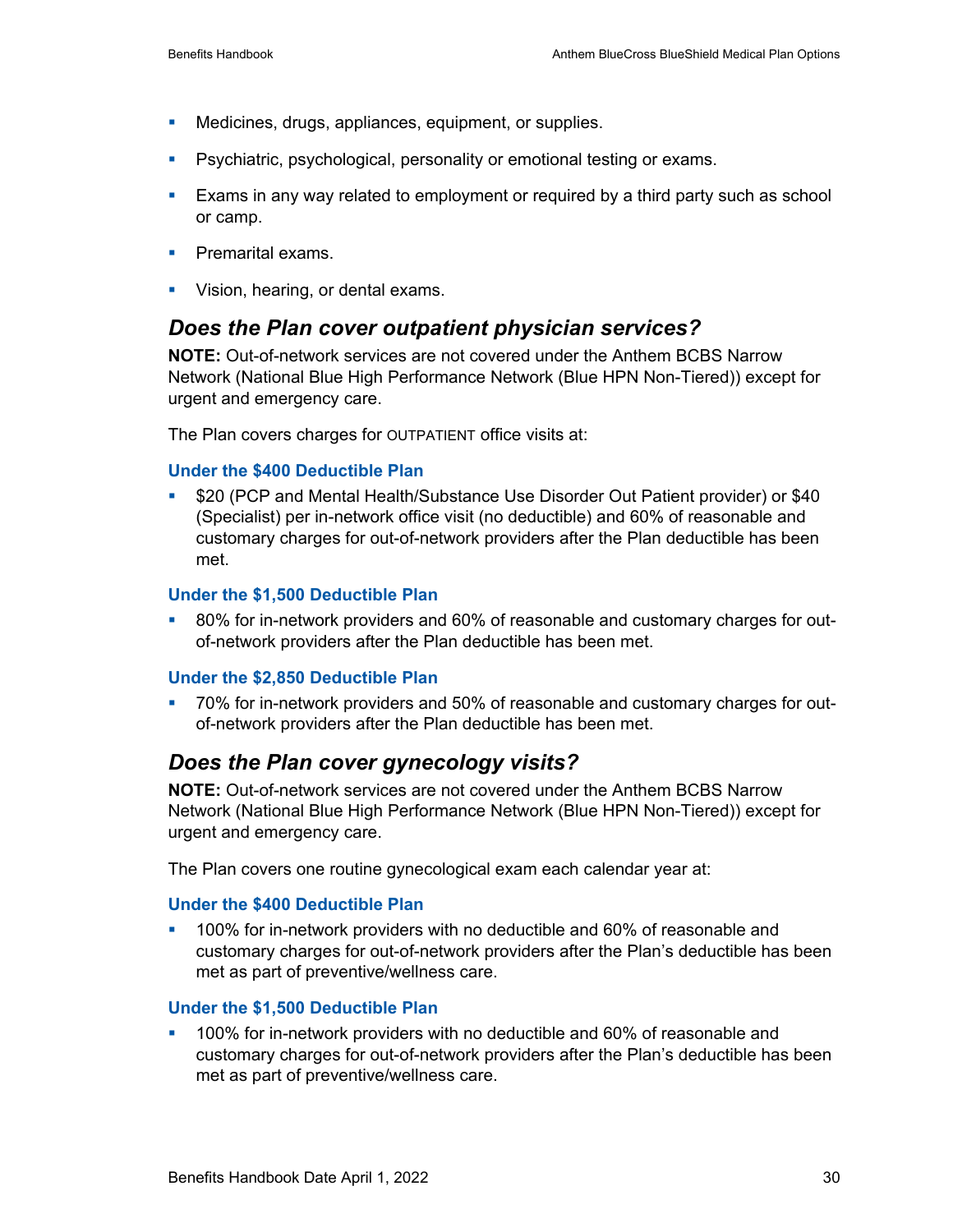#### **Under the \$2,850 Deductible Plan**

**100% for in-network providers with no deductible and 50% of reasonable and** customary charges for out-of-network providers after the Plan's deductible has been met as part of preventive/wellness care.

If the visit to the gynecologist is for treatment of a medical condition, it is not considered routine care and will be covered at:

#### **Under the \$400 Deductible Plan**

 \$20 (PCP) per office visit for in-network providers (no deductible) and 60% of reasonable and customary charges for out-of-network providers after the Plan deductible has been met

#### **Under the \$1,500 Deductible Plan**

 80% for in-network providers and 60% of reasonable and customary charges for outof-network providers after the Plan deductible has been met.

#### **Under the \$2,850 Deductible Plan**

 70% for in-network providers and 50% of reasonable and customary charges for outof-network providers under after the Plan deductible has been met.

#### *Does the Plan cover mammograms?*

**NOTE:** Out-of-network services are not covered under the Anthem BCBS Narrow Network (National Blue High Performance Network (Blue HPN Non-Tiered)) except for urgent and emergency care.

The Plan covers routine mammograms (including 3D mammograms) at:

#### **Under the \$400 Deductible Plan**

 100% for in-network providers with no deductible and 60% of reasonable and customary charges for out-of-network providers after the Plan's deductible has been met.

#### **Under the \$1,500 Deductible Plan**

 100% for in-network providers with no deductible and 60% of reasonable and customary charges for out-of-network providers after the Plan's deductible has been met.

#### **Under the \$2,850 Deductible Plan**

 100% for in-network providers with no deductible and 50% of reasonable and customary charges for out-of-network providers after the Plan's deductible has been met.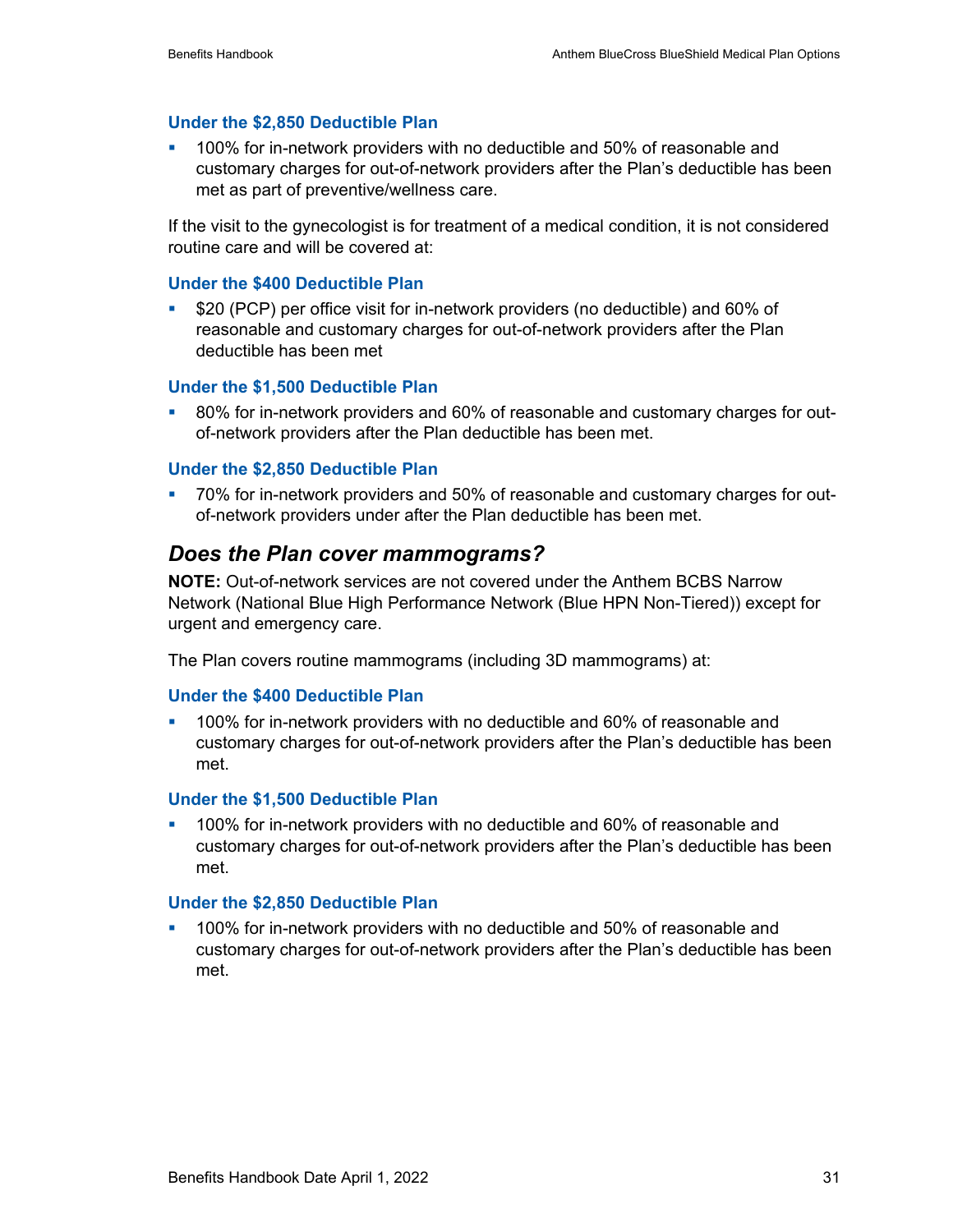There are no age or frequency limitations. It is recommended that members follow the American Cancer Society guidelines for age and frequency to determine when to receive preventive care services.

### *Does the Plan cover Pap smears?*

**NOTE:** Out-of-network services are not covered under the Anthem BCBS Narrow Network (National Blue High Performance Network (Blue HPN Non-Tiered)) except for urgent and emergency care.

The Plan covers one routine Pap smear each calendar year at:

### **Under the \$400 Deductible Plan**

 100% for in-network providers with no deductible and 60% of reasonable and customary charges for out-of-network providers after the Plan's deductible has been met as part of preventive/wellness care.

### **Under the \$1,500 Deductible Plan**

 100% for in-network providers with no deductible and 60% of reasonable and customary charges for out-of-network providers after the Plan's deductible has been met as part of preventive/wellness care.

#### **Under the \$2,850 Deductible Plan**

 100% for in-network providers with no deductible and 50% of reasonable and customary charges for out-of-network providers after the Plan's deductible has been met as part of preventive/wellness care.

If your doctor recommends a non-routine Pap smear as a follow up to a medical diagnosis, the Plan:

#### **Under the \$400 Deductible Plan**

 requires a \$20 copay for in-network providers (no deductible) and 60% of reasonable and customary charges for out-of-network providers after the Plan's deductible has been met.

#### **Under the \$1,500 Deductible Plan**

 covers your Pap smear at 80% for in-network providers and 60% of reasonable and customary charges for out-of-network providers after the Plan's deductible has been met.

#### **Under the \$2,850 Deductible Plan**

 covers your Pap smear at 70% for in-network providers and 50% of reasonable and customary charges for out-of-network providers after the Plan's deductible has been met.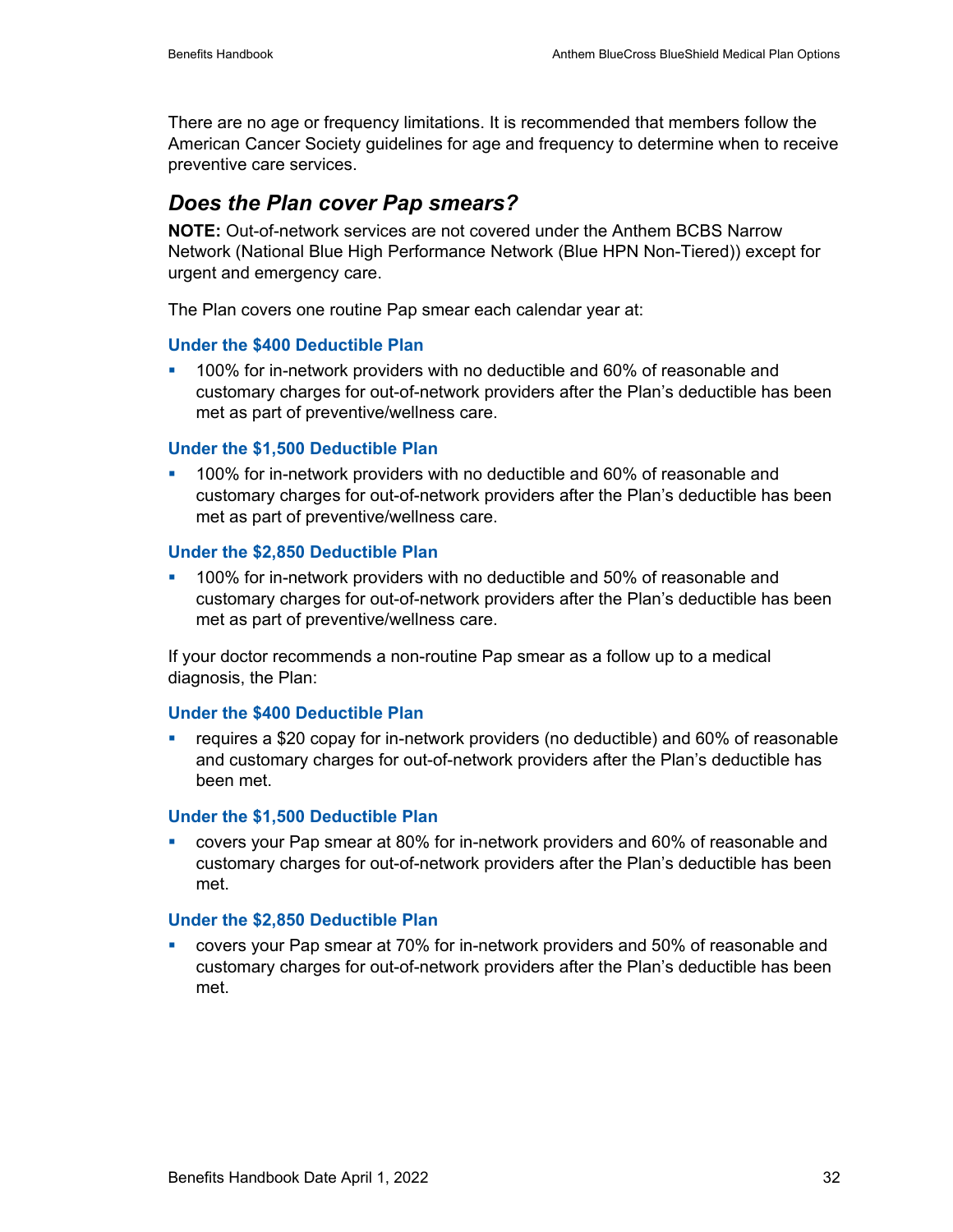# *Does the Plan cover prostate specific antigen (PSA) tests and routine Annual Digital Rectal exams?*

**NOTE:** Out-of-network services are not covered under the Anthem BCBS Narrow Network (National Blue High Performance Network (Blue HPN Non-Tiered)) except for urgent and emergency care.

The Plan covers routine prostate specific antigen (PSA) tests for covered males (with no age limitations) and routine Annual Digital Rectal Exam (DRE).

### **Under the \$400 Deductible Plan**

 100% for in-network providers with no deductible and 60% of reasonable and customary charges for out-of-network providers after the Plan's deductible has been met as part of preventive/wellness care.

### **Under the \$1,500 Deductible Plan**

 100% for in-network providers with no deductible and 60% of reasonable and customary charges for out-of-network providers after the Plan's deductible has been met as part of preventive/wellness care.

### **Under the \$2,850 Deductible Plan**

 100% for in-network providers with no deductible and 50% of reasonable and customary charges for out-of-network providers after the Plan's deductible has been met as part of preventive/wellness care.

If your doctor recommends a non-routine DRE test as a follow-up to a medical diagnosis, the Plan covers your DRE test at:

#### **Under the \$400 Deductible Plan**

 80% for in-network providers and 60% of reasonable and customary charges for outof-network providers after the Plan's deductible has been met.

#### **Under the \$1,500 Deductible Plan**

<sup>80%</sup> for in-network providers and 60% of reasonable and customary charges for outof-network providers after the Plan's deductible has been met.

#### **Under the \$2,850 Deductible Plan**

 70% for in-network providers and 50% of reasonable and customary charges for outof-network providers after the Plan's deductible has been met.

### **Maternity**

# *Who is eligible for maternity coverage?*

Maternity coverage is available to eligible covered female participants.

### *Do I need to have my maternity coverage preauthorized?*

No. Preauthorization within 48 hours is not required for the initial hospital admission.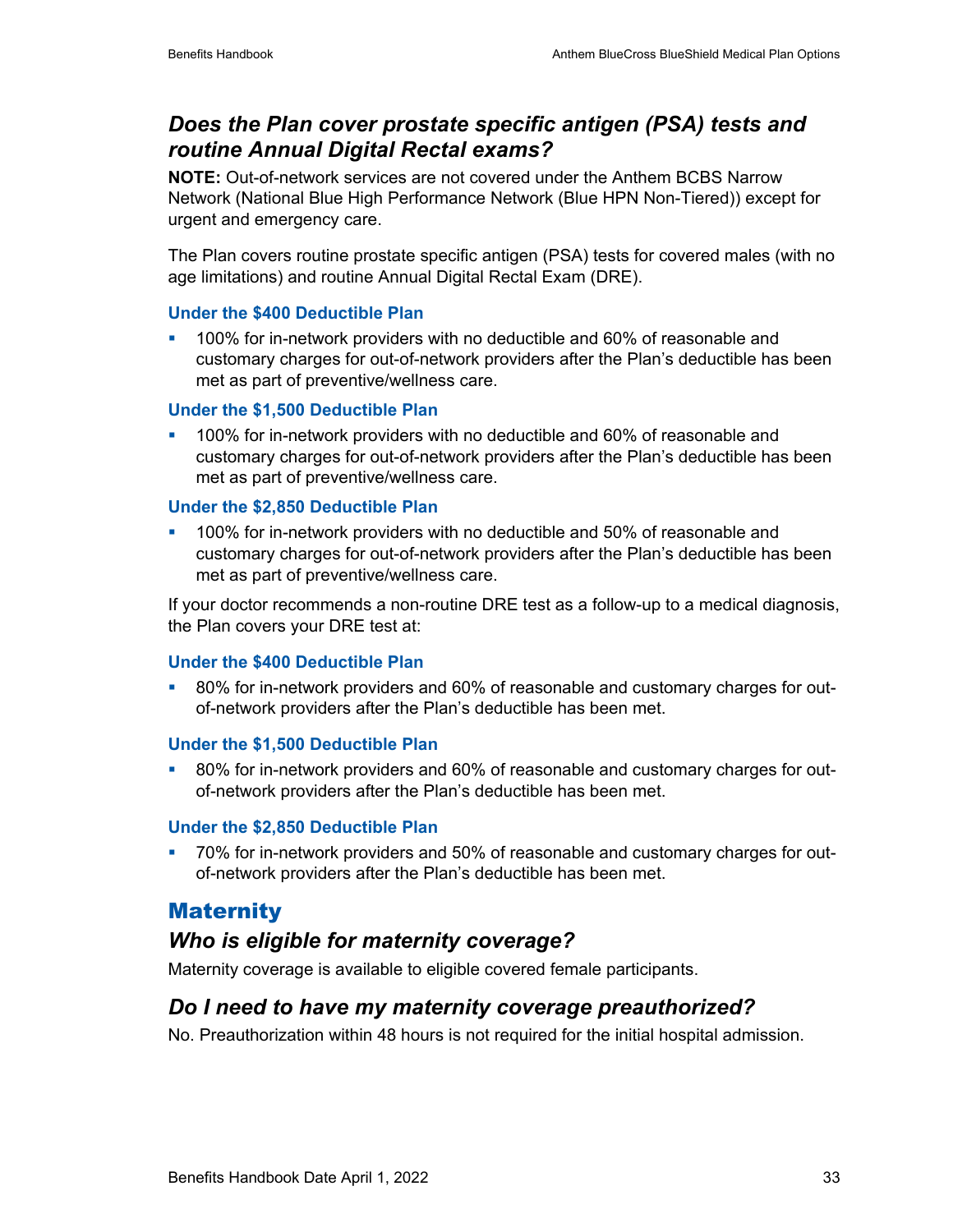You must notify the preauthorization service if the mother or her newborn stay in the hospital longer than 48 hours after a vaginal delivery or 96 hours after a Cesarean birth. This notification must occur within 24 hours of the determination to extend the stay.

## *Does the Plan cover prenatal visits?*

**NOTE:** Out-of-network services are not covered under the Anthem BCBS Narrow Network (NATIONAL BLUE HIGH PERFORMANCE NETWORK (BLUE HPN NON-TIERED)) except for urgent and emergency care.

Note that routine prenatal care, as defined by the Department of Health and Human Services, is covered with no cost sharing (i.e. deductibles, COINSURANCE, copays) for all plans.

The Plan covers prenatal visits in-network at:

#### **Under the \$400 Deductible Plan**

**S20 copay for the first office visit.** 

#### **Under the \$1,500 Deductible Plan**

80% for IN-NETWORK PROVIDERS after the Plan DEDUCTIBLE has been met.

#### **Under the \$2,850 Deductible Plan**

**70% for in-network providers after the Plan deductible has been met.** 

After the first visit, subsequent visits are typically billed as part of doctor's delivery fee, which is also reimbursed at:

#### **Under the \$400 Deductible Plan**

**80%** after the Plan's deductible has been met.

#### **Under the \$1,500 Deductible Plan**

**80% after the Plan's deductible has been met.** 

#### **Under the \$2,850 Deductible Plan**

■ 70% after the Plan's deductible has been met.

The Plan covers prenatal visits out-of-network at:

#### **Under the \$400 Deductible Plan**

 60% of reasonable and customary charges for OUT-OF-NETWORK PROVIDERS after the Plan's deductible has been met.

#### **Under the \$1,500 Deductible Plan**

 60% of reasonable and customary charges for out-of-network providers after the Plan's deductible has been met.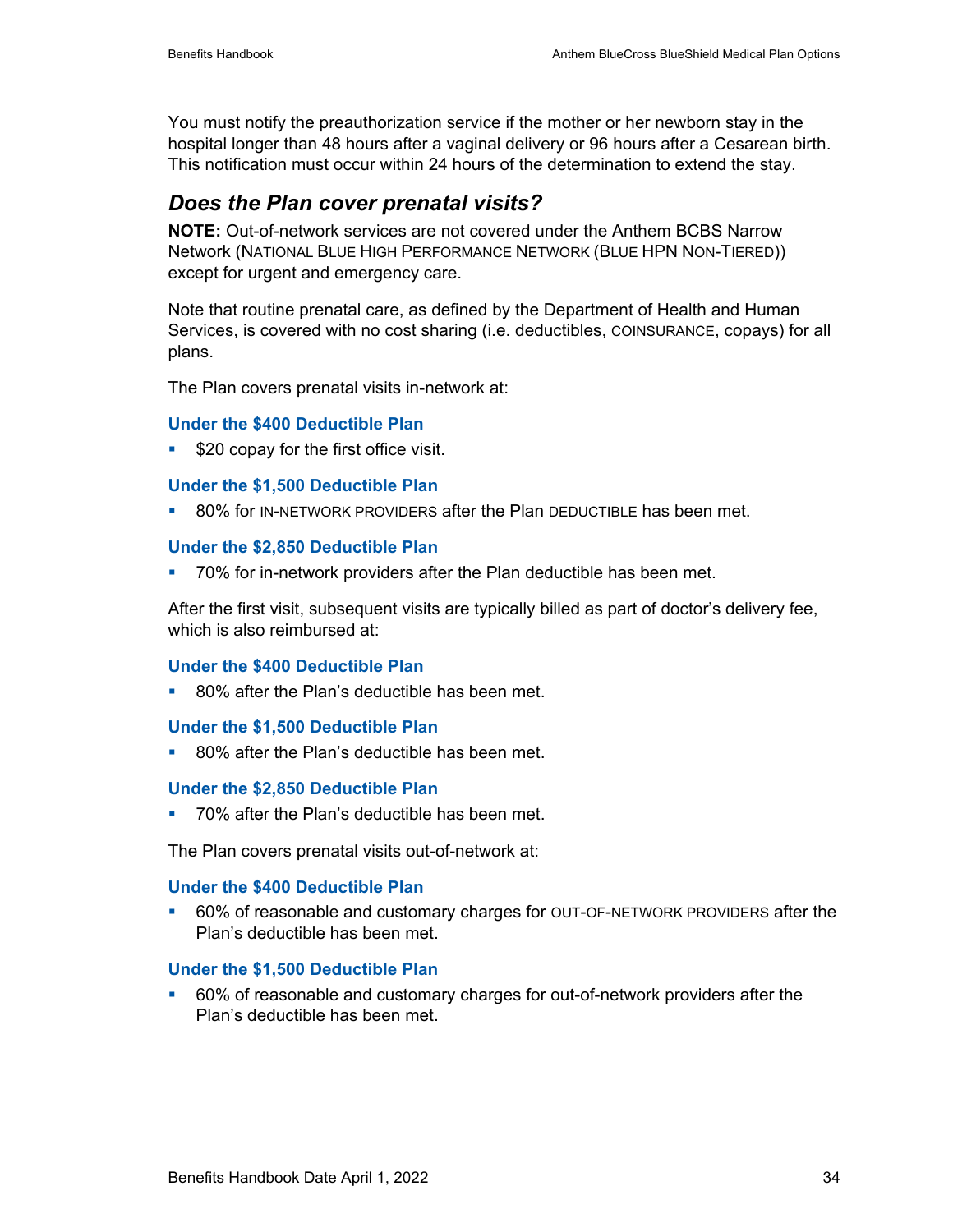#### **Under the \$2,850 Deductible Plan**

 50% of reasonable and customary charges for out-of-network providers after the Plan's deductible has been met.

## *What will the Plan pay for the doctor's charge for delivering the baby?*

**NOTE:** Out-of-network services are not covered under the Anthem BCBS Narrow Network (National Blue High Performance Network (Blue HPN Non-Tiered)) except for urgent and emergency care.

The Plan covers charges for delivery of the baby at:

#### **Under the \$400 Deductible Plan**

 80% for in-network providers and 60% of reasonable and customary charges for outof-network providers after the Plan's deductible has been met.

#### **Under the \$1,500 Deductible Plan**

 80% for in-network providers and 60% of reasonable and customary charges for outof-network providers after the Plan's deductible has been met.

#### **Under the \$2,850 Deductible Plan**

<sup>2</sup> 70% for in-network providers and 50% of reasonable and customary charges for outof-network providers after the Plan's deductible has been met.

### *What will the Plan pay for the doctor's charge for examining the baby?*

**NOTE:** Out-of-network services are not covered under the Anthem BCBS Narrow Network (National Blue High Performance Network (Blue HPN Non-Tiered)) except for urgent and emergency care.

The Plan covers the charges for your baby's first examination in the hospital at:

#### **Under the \$400 Deductible Plan**

 80% for in-network providers and 60% of reasonable and customary charges for outof-network providers after the Plan's deductible has been met.

#### **Under the \$1,500 Deductible Plan**

 80% for in-network providers and 60% of reasonable and customary charges for outof-network providers after the Plan's deductible has been met.

#### **Under the \$2,850 Deductible Plan**

 70% for in-network providers and 50% of reasonable and customary charges for outof-network providers after the Plan's deductible has been met.

A child is covered at birth as long as the baby meets the child eligibility requirements and is enrolled within 60 days of the birth.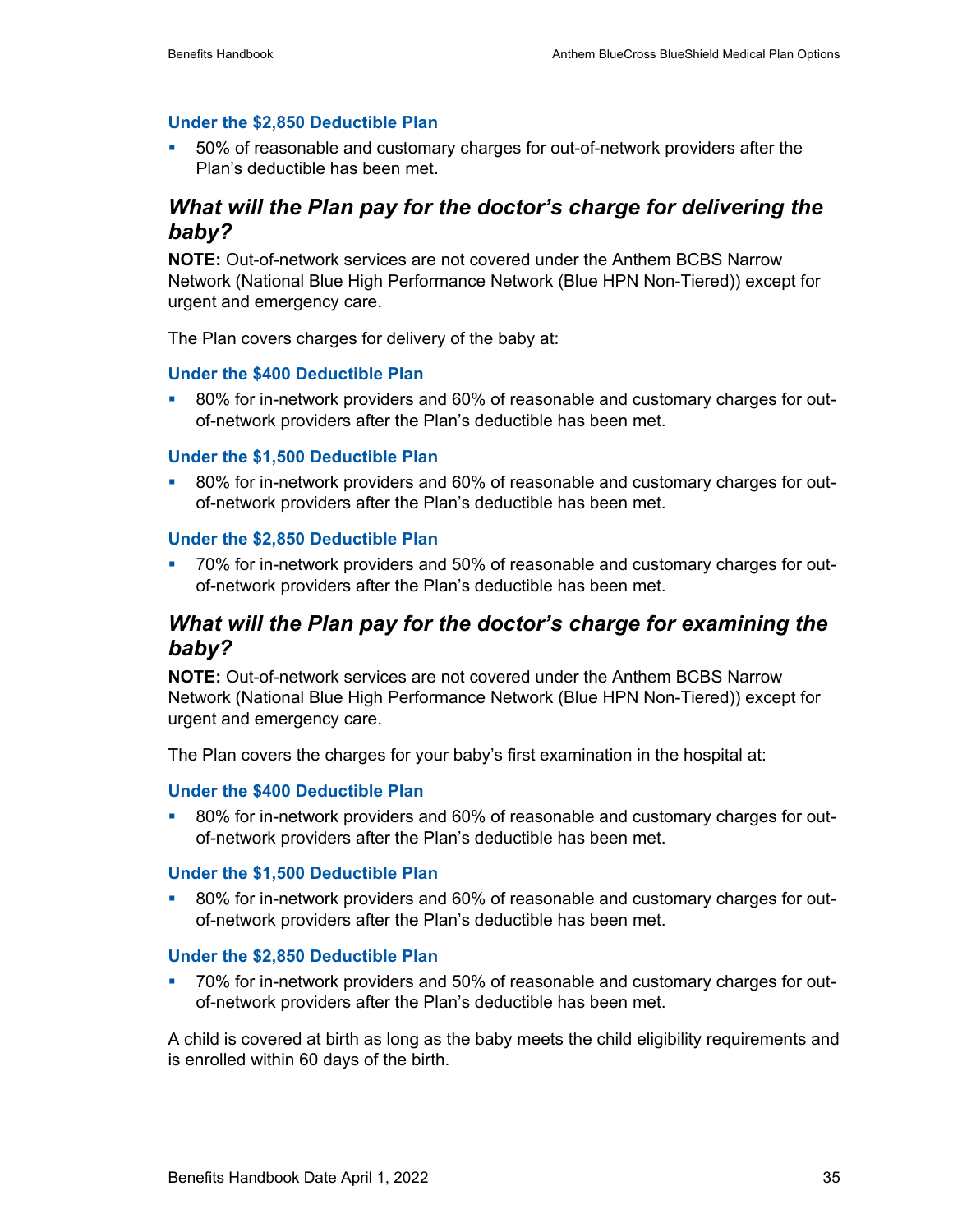# *What will the Plan pay for hospital charges for the mother and the baby?*

**NOTE:** Out-of-network services are not covered under the Anthem BCBS Narrow Network (National Blue High Performance Network (Blue HPN Non-Tiered)) except for urgent and emergency care.

The Plan covers hospital charges for maternity admissions at:

### **Under the \$400 Deductible Plan**

 80% for in-network providers and 60% of reasonable and customary charges for outof-network providers after the Plan's deductible has been met.

### **Under the \$1,500 Deductible Plan**

 80% for in-network providers and 60% of reasonable and customary charges for outof-network providers after the Plan's deductible has been met.

#### **Under the \$2,850 Deductible Plan**

 70% for in-network providers and 50% of reasonable and customary charges for outof-network providers after the Plan's deductible has been met.

The Plan covers newborn nursery care at:

#### **Under the \$400 Deductible Plan**

 80% for in-network providers with 60% of reasonable and customary charges for outof-network providers after the Plan's deductible has been met.

#### **Under the \$1,500 Deductible Plan**

<sup>80%</sup> for in-network providers and 60% of reasonable and customary charges for outof-network providers after the Plan's deductible has been met.

#### **Under the \$2,850 Deductible Plan**

 70% for in-network providers and 50% of reasonable and customary charges for outof-network providers after the Plan's deductible has been met.

A child is covered at birth as long as the baby meets the child eligibility requirements and is enrolled within 60 days of the birth.

The mother and the newborn child are covered for a minimum of 48 hours of care following a vaginal delivery and 96 hours following a Cesarean section. However, the mother's provider may — after consulting with the mother — discharge the mother earlier than 48 hours following a vaginal delivery (96 hours following a Cesarean section).

You must notify the Claims Administrator within 24 hours of a determination to extend the stay.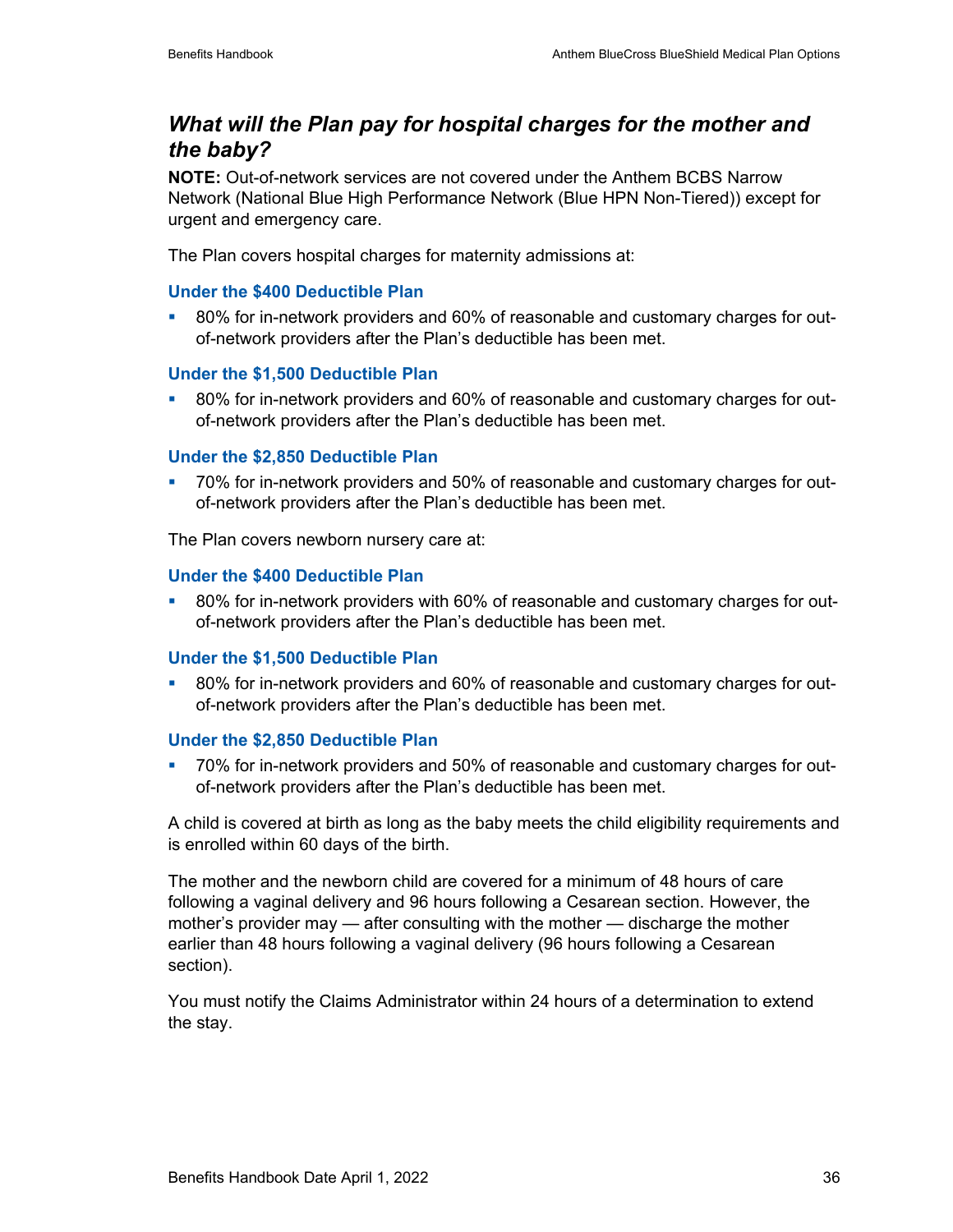### *Does the Plan cover midwife services?*

**NOTE:** Out-of-network services are not covered under the Anthem BCBS Narrow Network (National Blue High Performance Network (Blue HPN Non-Tiered)) except for urgent and emergency care.

The Plan covers midwives who are in practice with a network group at:

#### **Under the \$400 Deductible Plan**

 80% for in-network providers and 60% of reasonable and customary charges for outof-network providers in association with a supervising physician after the Plan's deductible has been met.

#### **Under the \$1,500 Deductible Plan**

 80% for in-network providers and 60% of reasonable and customary charges for outof-network providers in association with a supervising physician after the Plan's deductible has been met.

### **Under the \$2,850 Deductible Plan**

 70% for in-network providers and 50% of reasonable and customary charges for outof-network providers in association with a supervising physician after the Plan's deductible has been met.

### *What is the wellness program for Maternity?*

The Anthem BCBS Future Mom's Program provides tools and information to help your whole family have a successful pregnancy. Use this program throughout your pregnancy and after your baby is born to:

- **Learn what's best for a healthy pregnancy** 
	- − Receive materials on prenatal care, labor and delivery, newborn care and more
	- − Get information for the father or domestic partner
	- − Take a pregnancy risk survey and find out if you have any issues or risk factors that could affect your pregnancy
- If you have issues or risk factors that need special attention, the program's nurses provide personal case management to determine ways to lower your risks
- Get support to help quit smoking
- Reduce your risk for pre-term labor.

For more information about the Anthem BCBS Future Mom's Program, call +1 855 570 1150.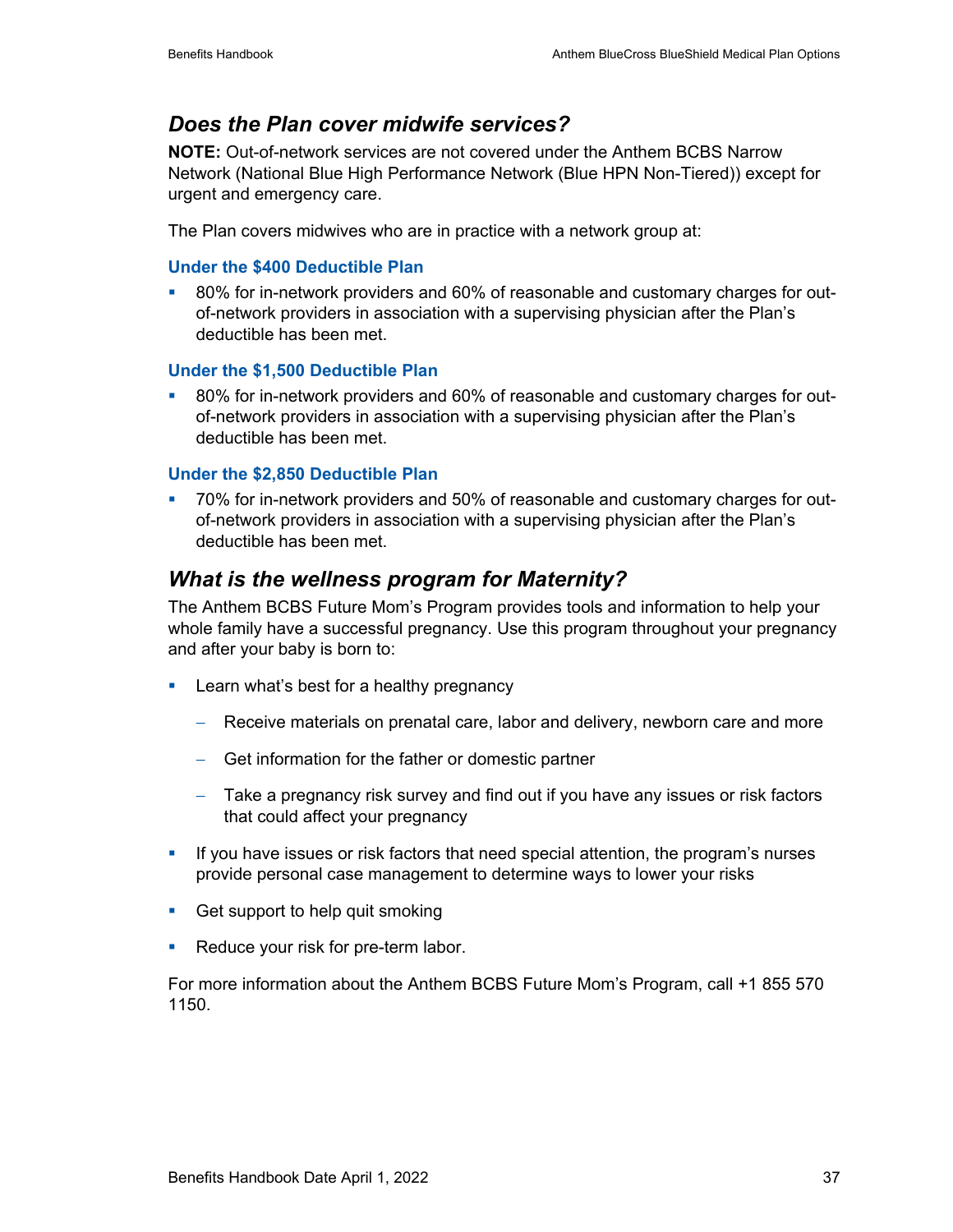## *If my dependent child has a baby does the Plan cover the newborn child?*

Unless the newborn meets the definition of an eligible child and is covered under the Plan, medical care for the newborn, whether in or out of the hospital, is not covered.

# Family Planning

# *Does the Plan cover infertility treatment?*

**NOTE:** Out-of-network services are not covered under the Anthem BCBS Narrow Network (NATIONAL BLUE HIGH PERFORMANCE NETWORK (BLUE HPN NON-TIERED)) except for urgent and emergency care.

The Plan covers infertility treatments with a benefit cap of \$15,000 for medical services at:

### **Under the \$400 Deductible Plan**

 Services billed in-network for an office visit are subject to copay and all other innetwork services are subject to 80% COINSURANCE after the Plan's DEDUCTIBLE has been met. Out of network services are covered at 60% of reasonable and customary charges after the Plan's deductible has been met.

### **Under the \$1,500 Deductible Plan**

 80% for IN-NETWORK PROVIDERS and 60% of reasonable and customary charges for OUT-OF-NETWORK PROVIDERS after the Plan's deductible has been met.

### **Under the \$2,850 Deductible Plan**

 70% for in-network providers and 50% of reasonable and customary charges for outof-network providers after the Plan's deductible has been met.

Benefits for infertility treatment are limited to a medical lifetime maximum of \$15,000 per person.

Infertility treatments are covered as follows:

- Assisted reproduction procedures (including facility charges and related expenses) due to infertility
- Ovulation induction and monitoring
- **Artificial Reproductive Technology (ART)** 
	- − In vitro fertilization
	- − Gamete intrafallopian transfer (GIFT)
	- − Zygote intrafallopian transfer (ZIFT)
	- − Cryopreserved embryo transfers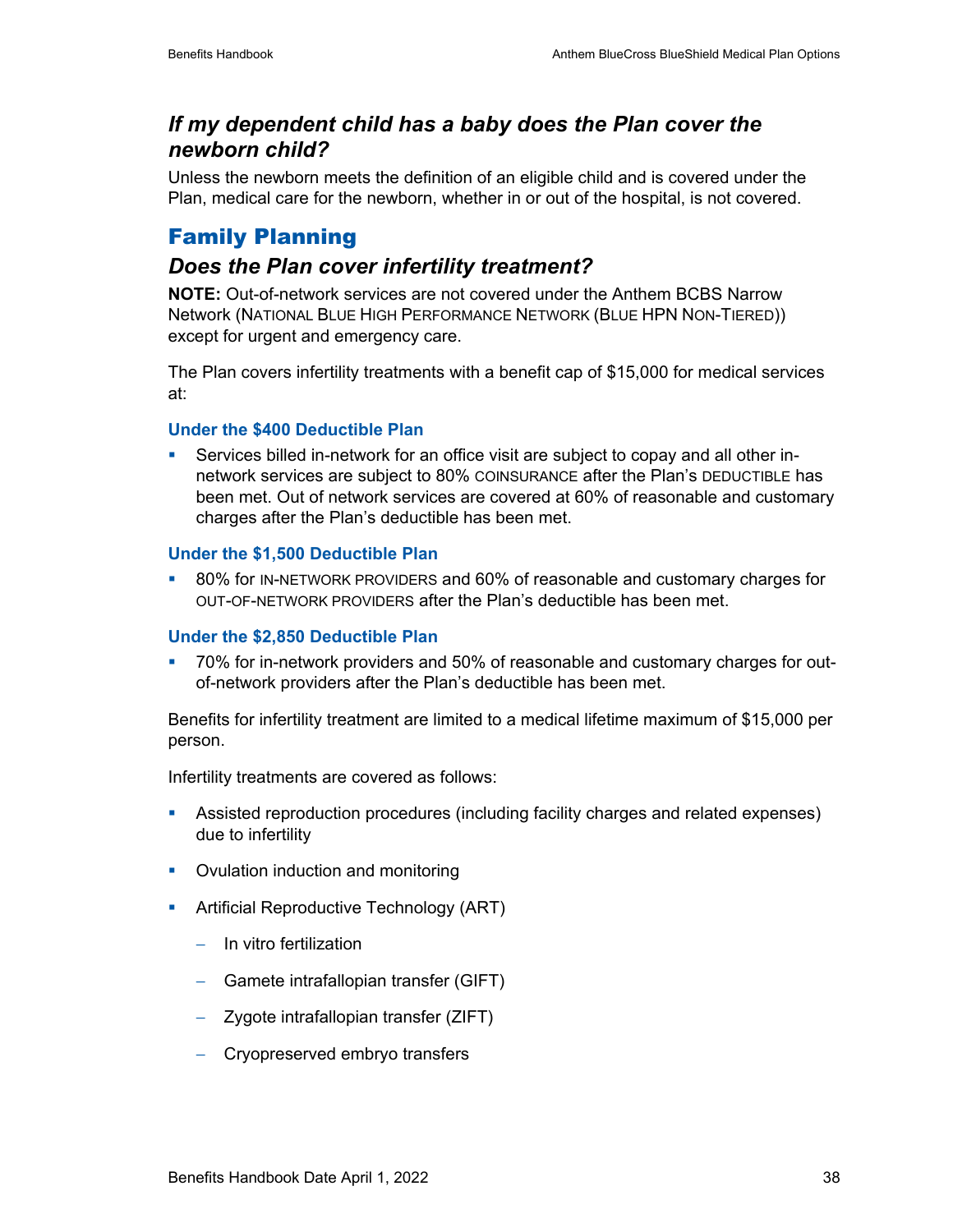- − Intracytoplasmic sperm injection (ICSI) or ovum microsurgery.
- **Cryopreservation of mature oocytes is only covered when MEDICALLY NECESSARY;** contact the Claims Administrator for additional information

Artificial insemination is considered an infertility treatment and is limited to the overall infertility medical lifetime maximum of \$15,000 per person as noted in the infertility treatment sub-section.

You must obtain preauthorization before receiving infertility treatment.

PRESCRIPTION DRUGS related to infertility are covered under the prescription drug benefit and a separate lifetime maximum benefit cap of \$15,000 applies for prescription drugs related to infertility.

### *Is there a program for help navigating the fertility process?*

Anthem offers a fertility support program that is administered by WINFertility.

Call Toll Free at +1 844 446 2329 or visit https://managed.winfertility.com/mmc.

Your fertility support through WINFertility offers:

- **Benefit consultations and prior authorization of treatment.**
- 24/7 access to Nurse Care Managers who provide support and can answer your questions related to:
	- − Infertility causes, testing, types of treatment
	- − Medications used in infertility treatment; including side effects, storage and usage
	- − Treatment option success rates and risks
	- − Assistance with provider selection
	- − Referral to high risk maternity groups and health plan programs

### *Are contraceptive devices covered under the Plan?*

**NOTE:** Out-of-network services are not covered under the Anthem BCBS Narrow Network (National Blue High Performance Network (Blue HPN Non-Tiered)) except for urgent and emergency care.

The Plan covers contraceptive devices under the medical plan at:

#### **Under the \$400 Deductible Plan**

 100% for in-network providers (no deductible) and 60% of reasonable and customary charges for out-of-network providers after the Plan's deductible has been met.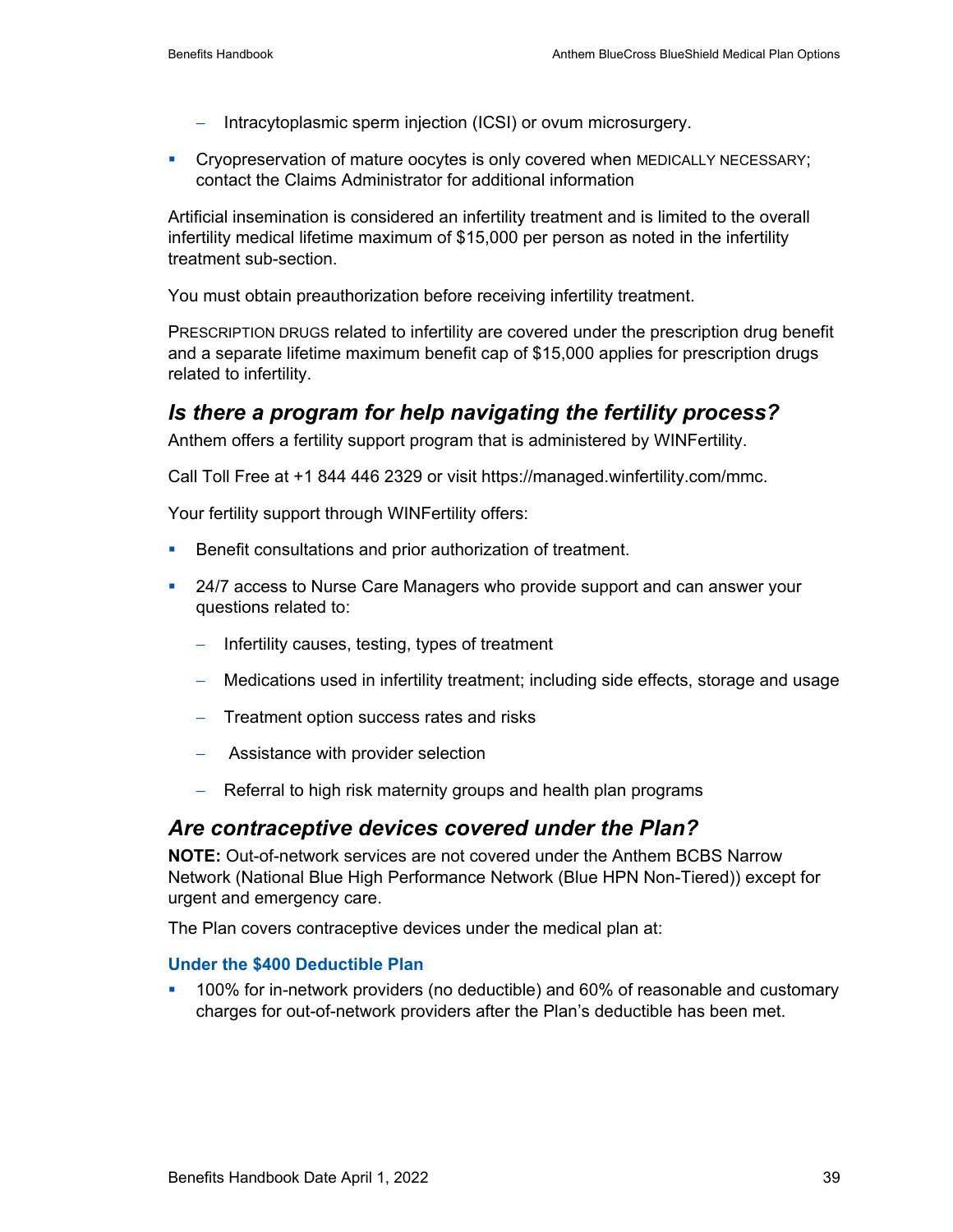#### **Under the \$1,500 Deductible Plan**

 100% for in-network providers (no deductible) and 60% of reasonable and customary charges for out-of-network providers after the Plan's deductible has been met.

#### **Under the \$2,850 Deductible Plan**

 100% for in-network providers (no deductible) and 50% of reasonable and customary charges for out-of-network providers after the Plan's deductible has been met.

Oral and injectable contraceptives are covered under the prescription drug plan.

Certain contraceptives are covered under the prescription drug plan including oral and injectable contraceptives as well as contraceptive devices. To check drug coverage, visit www.caremark.com.

### *Does the Plan cover vasectomy?*

**NOTE:** Out-of-network services are not covered under the Anthem BCBS Narrow Network (National Blue High Performance Network (Blue HPN Non-Tiered)) except for urgent and emergency care.

The Plan covers vasectomies at:

#### **Under the \$400 Deductible Plan**

 Services billed in-network for an office visit are subject to copay and all other innetwork services are subject to 80% coinsurance after the Plan's deductible has been met. Out of network services are covered at 60% of reasonable and customary charges after the Plan's deductible has been met.

#### **Under the \$1,500 Deductible Plan**

 80% for in-network providers and 60% of reasonable and customary charges for outof-network providers after the Plan's deductible has been met.

#### **Under the \$2,850 Deductible Plan**

 70% for in-network providers and 50% of reasonable and customary charges for outof-network providers after the Plan's deductible has been met.

You must obtain preauthorization before you are admitted to the hospital.

Vasectomy reversals are not covered under the Plan.

### *Does the Plan cover tubal ligation?*

**NOTE:** Out-of-network services are not covered under the Anthem BCBS Narrow Network (National Blue High Performance Network (Blue HPN Non-Tiered)) except for urgent and emergency care.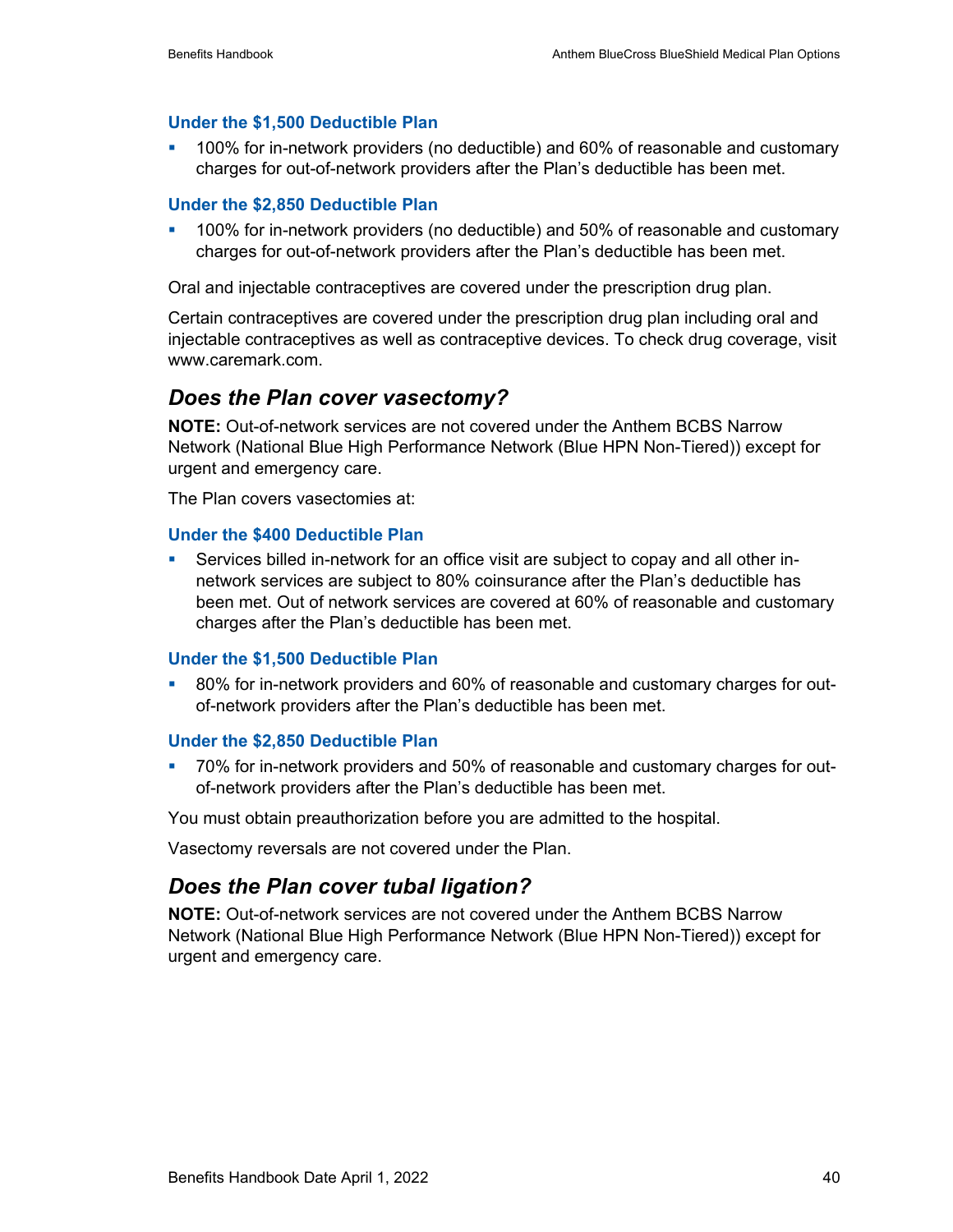The Plan covers in-patient and OUTPATIENT tubal ligation at:

### **Under the \$400 Deductible Plan**

 100% for in-network providers with no deductible and 60% of reasonable and customary charges for out-of-network providers after the Plan's deductible has been met.

### **Under the \$1,500 Deductible Plan**

 100% for in-network providers with no deductible and 60% of reasonable and customary charges for out-of-network providers after the Plan's deductible has been met.

### **Under the \$2,850 Deductible Plan**

 100% for in-network providers with no deductible and 50% of reasonable and customary charges for out-of-network providers after the Plan's deductible has been met.

You must obtain preauthorization before you are admitted to the hospital.

Tubal ligation reversals are not covered.

# Gender Reassignment Surgery

**NOTE:** Out-of-network services are not covered under the Anthem BCBS Narrow Network (NATIONAL BLUE HIGH PERFORMANCE NETWORK (BLUE HPN NON-TIERED)) except for urgent and emergency care.

# *Does the Plan cover Gender Reassignment surgery?*

Gender Reassignment surgery is covered for persons that meet all of the following conditions:

- **•** You are at least 18 years old
- **You have been diagnosed with Gender Dysphoria.**
- Preauthorization is required*.* Contact the Claims Administrator for specific details.

# *What Gender Reassignment surgery benefits will the Plan pay?*

The Plan will provide MEDICALLY NECESSARY benefits in connection with Gender Reassignment surgery.

Call the Claims Administrator at the number on the back of your ID card for specifics on what is covered and excluded by the Plan.

# Gene Therapy Services

**NOTE:** Out-of-network services are not covered under the Anthem BCBS Narrow Network (NATIONAL BLUE HIGH PERFORMANCE NETWORK (BLUE HPN NON-TIERED)) except for urgent and emergency care.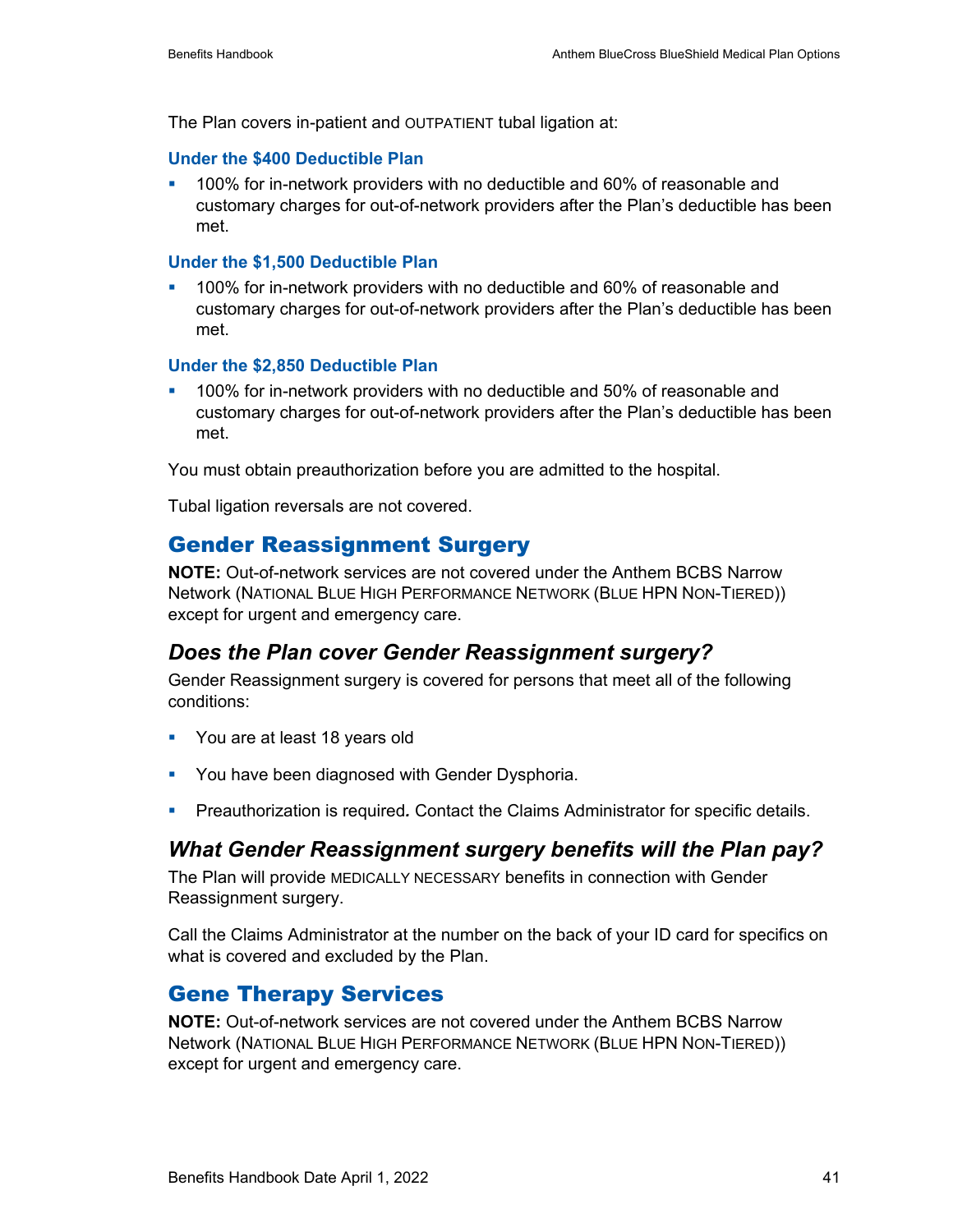Your Plan includes benefits for gene therapy services, when Anthem approves the benefits in advance through Precertification. To be eligible for coverage, services must be MEDICALLY NECESSARY and performed by an approved Provider at an approved treatment center. Even if a Provider is a Network Provider for other services they may not be an approved Provider for certain gene therapy services. Please call the Claims Administrator to find out which providers are approved Providers. When calling Member Services, ask for the transplant case manager for further details.

# *Services Not Eligible for Coverage*

Your Plan does not include benefits for the following:

- **Services determined to be Experimental/Investigational;**
- Services provided by a non-approved Provider or at a non-approved Facility; or
- **Services not approved in advance through Precertification.**

# Inpatient Hospital and Physician Services *What will the Plan pay if I have to go to the hospital?*

**NOTE:** Out-of-network services are not covered under the Anthem BCBS Narrow Network (NATIONAL BLUE HIGH PERFORMANCE NETWORK (BLUE HPN NON-TIERED)) except for urgent and emergency care.

The Plan pays INPATIENT hospital charges at:

#### **Under the \$400 Deductible Plan**

 80% for IN-NETWORK PROVIDERS and 60% of reasonable and customary charges for OUT-OF-NETWORK PROVIDERS per admission after the Plan's DEDUCTIBLE has been met.

#### **Under the \$1,500 Deductible Plan**

 80% for in-network providers and 60% of reasonable and customary charges for outof-network providers per admission after the Plan's deductible has been met.

#### **Under the \$2,850 Deductible Plan**

 70% for in-network providers and 50% of reasonable and customary charges for outof-network providers per admission after the Plan's deductible has been met.

The Plan will cover the cost of a semi-private room. If you use a private room, the Plan will cover the amount up to the semi-private room rate.

You must obtain preauthorization as soon as possible but at least 15 days before you are admitted for a non-emergency hospital stay.

# *What approvals do I need if I am going into the hospital?*

Preauthorization as soon as possible but at least 15 days before you are admitted for a non-emergency hospital admission or stay.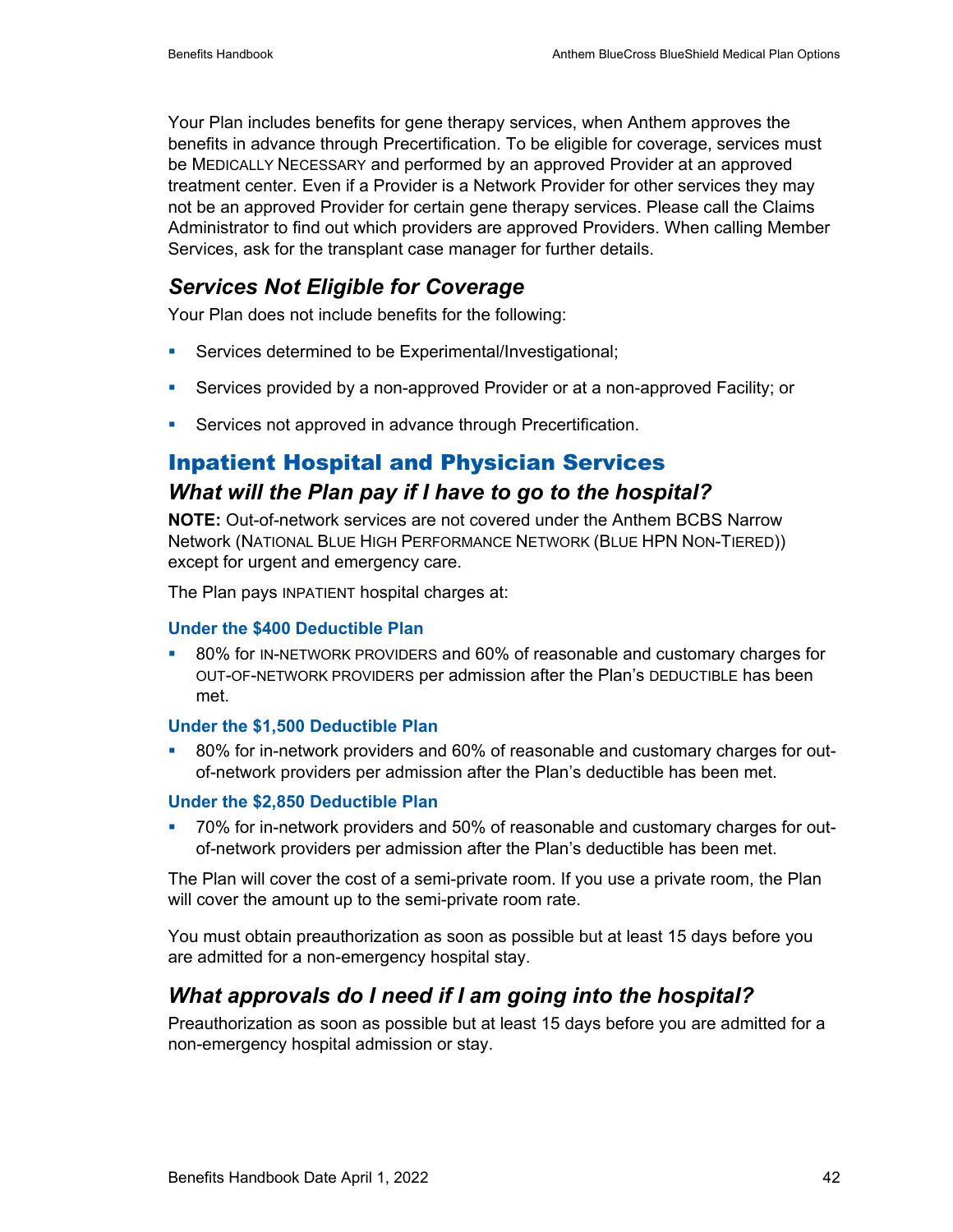If you have an emergency hospital admission, surgery or specified procedure, you, a family member, your physician or the hospital must preauthorize within 48 hours of the service.

### *Does the Plan cover hospital visits by a physician?*

**NOTE:** Out-of-network services are not covered under the Anthem BCBS Narrow Network (National Blue High Performance Network (Blue HPN Non-Tiered)) except for urgent and emergency care.

While you are in the hospital, the Plan covers hospital visits by a physician at:

### **Under the \$400 Deductible Plan**

 80% for in-network providers and 60% of reasonable and customary charges for outof-network providers after the Plan's deductible has been met.

### **Under the \$1,500 Deductible Plan**

<sup>80%</sup> for in-network providers and 60% of reasonable and customary charges for outof-network providers after the Plan's deductible has been met.

#### **Under the \$2,850 Deductible Plan**

 70% for in-network providers and 50% of reasonable and customary charges for outof-network providers after the Plan's deductible has been met.

### *Does the Plan cover ambulance charges?*

**NOTE:** Out-of-network services are not covered under the Anthem BCBS Narrow Network (National Blue High Performance Network (Blue HPN Non-Tiered)) except for urgent and emergency care.

The Plan covers transportation by ambulance to a medical facility at:

#### **Under the \$400 Deductible Plan**

 80% for in-network providers and 80% of reasonable and customary charges for outof-network providers after the Plan's deductible has been met.

#### **Under the \$1,500 Deductible Plan**

 80% for in-network providers and 80% of reasonable and customary charges for outof-network providers after the Plan's deductible has been met.

#### **Under the \$2,850 Deductible Plan**

 70% for in-network providers and 70% of reasonable and customary charges for outof-network providers after the Plan's deductible has been met.

Coverage includes charges for transportation to a hospital by air or water ambulance when:

- Ground ambulance transportation is not available.
- **Your condition is unstable and requires medical supervision and rapid transport.**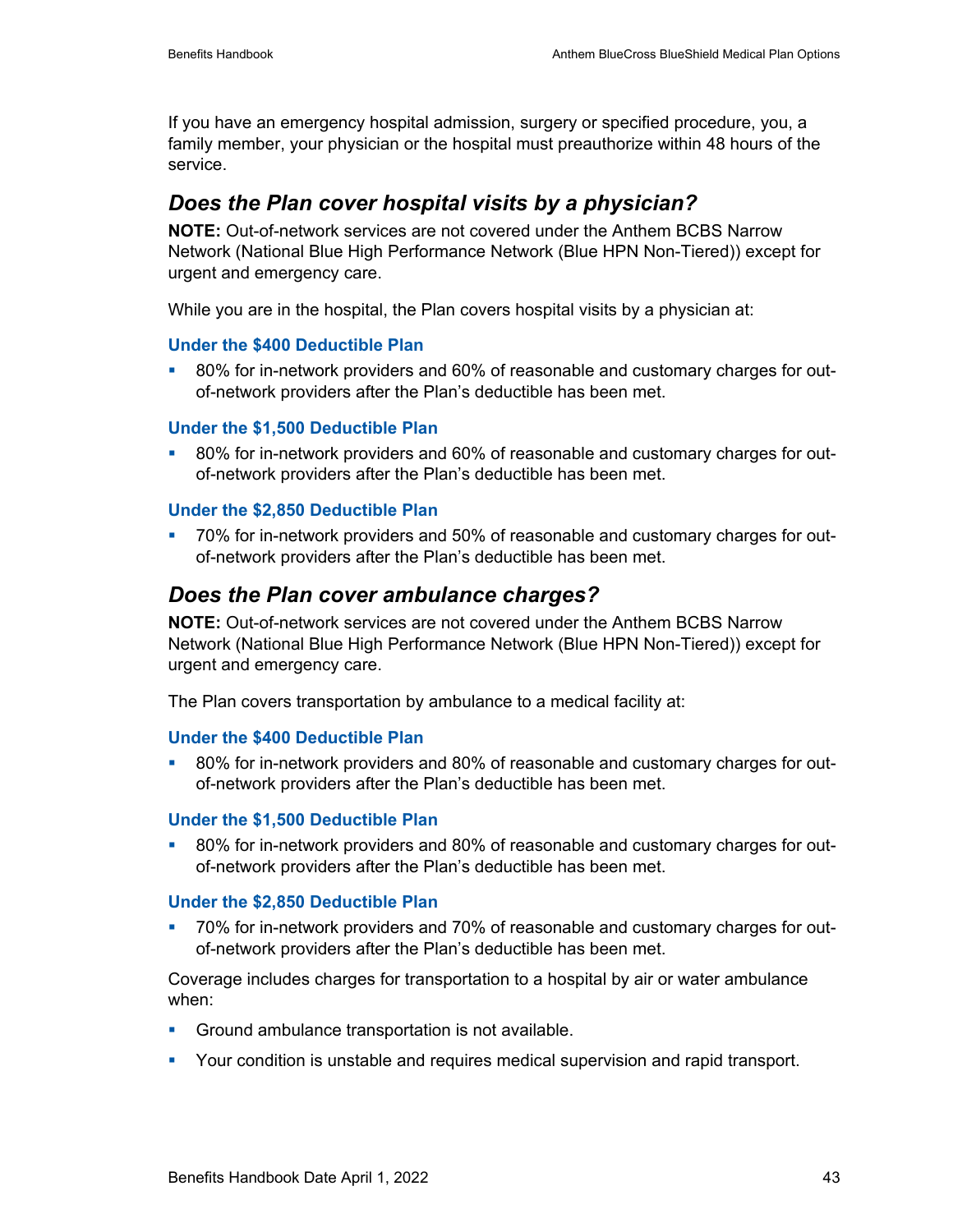- In a medical emergency, transportation from one hospital to another hospital; when the first hospital does not have the required services or facilities to treat your condition and you need to be transported to another hospital and the above two conditions are met.
- You must obtain preauthorization before you receive air ambulance care.

## *Does the Plan cover hospice care?*

**NOTE:** Out-of-network services are not covered under the Anthem BCBS Narrow Network (National Blue High Performance Network (Blue HPN Non-Tiered)) except for urgent and emergency care.

The Plan covers charges for HOSPICE at:

#### **Under the \$400 Deductible Plan**

 80% for in-network providers and 60% of reasonable and customary charges for outof-network providers after the Plan's deductible has been met.

#### **Under the \$1,500 Deductible Plan**

<sup>80%</sup> for in-network providers and 60% of reasonable and customary charges for outof-network providers after the Plan's deductible has been met.

#### **Under the \$2,850 Deductible Plan**

 70% for in-network providers and 50% of reasonable and customary charges for outof-network providers after the Plan's deductible has been met.

You must obtain preauthorization before you receive hospice care.

# Cleveland Clinic Cardiac Concierge

The program provides access to world-class care at Cleveland Clinic, in Cleveland, Ohio, for non-urgent, complex heart surgical procedures, including Coronary Artery Bypass Grafting (CABG), Pulmonary Valve Procedures, Congenital Heart Defects, Aortic Valve, Mitral Valve Repair/Replacement, Cardiothoracic Procedures and Aortic Aneurysm (ascending thoracic only). Note that some of these procedures may require a second opinion from the Cleveland Clinic.

For members that choose to have their INPATIENT surgery at Cleveland Clinic, the plan pays 100% of the costs after DEDUCTIBLE.

|                                 | \$400 Deductible      | \$1,500 Deductible    | \$2,850 Deductible    |
|---------------------------------|-----------------------|-----------------------|-----------------------|
|                                 | Plan                  | <b>Plan</b>           | <b>Plan</b>           |
| <b>Tier 1: Cleveland Clinic</b> | Covered at 100% after | Covered at 100% after | Covered at 100% after |
|                                 | deductible            | deductible            | deductible            |
| Tier 2: In-Network              | You pay 20% after     | You pay 20% after     | You pay 30% after     |
|                                 | deductible            | deductible            | deductible            |
| Tier 3: Out-of-Network          | You pay 40% after     | You pay 40% after     | You pay 50% after     |
|                                 | deductible            | deductible            | deductible            |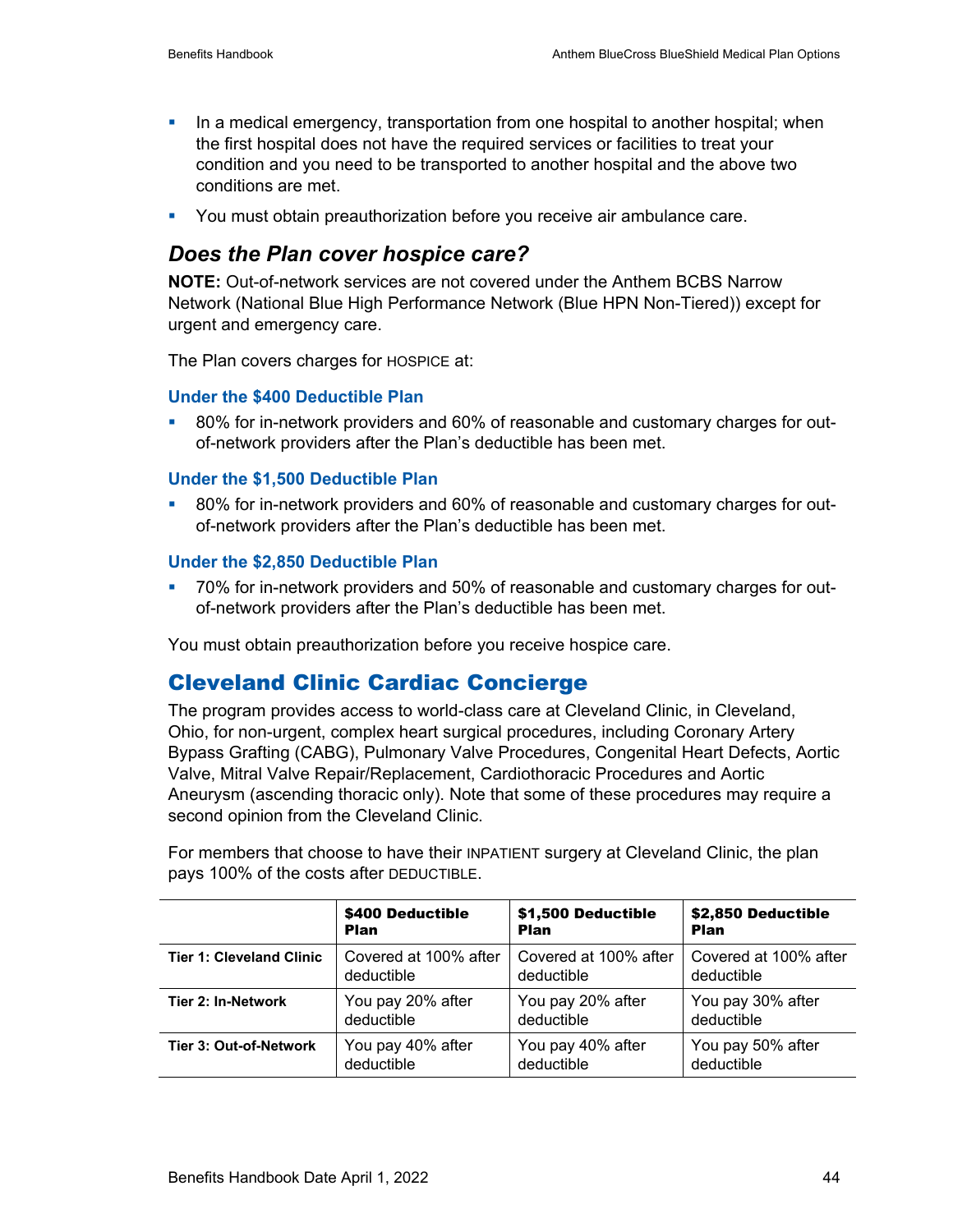Travel and lodging expenses to and from your home will be reimbursed as defined below.

- **The patient is eligible for reimbursement if the facility is 100 miles or more from the** patient's home.
- **The reimbursement for lodging expenses is limited to \$50 per night.**

The maximum reimbursement for all travel and lodging expenses is \$10,000 per episode of care.

# Massage Therapy

### *Does the Plan cover massage therapy services?*

Yes, the Plan covers massage therapy services only as part of a Chiropractic Care or Physical Therapy treatment program.

# Mastectomy – Reconstructive Surgery

### *Does the Plan cover mastectomy-related services?*

**NOTE:** Out-of-network services are not covered under the Anthem BCBS Narrow Network (NATIONAL BLUE HIGH PERFORMANCE NETWORK (BLUE HPN NON-TIERED)) except for urgent and emergency care.

Yes, the Plan covers mastectomy-related services. Coverage will be provided in a manner determined by the attending physician and the patient. The covered services include:

- All stages of reconstruction of the breast on which the mastectomy was performed,
- Surgery and reconstruction of the other breast to produce a symmetrical appearance,
- **Prostheses, and**
- **Treatment of physical complications of the mastectomy, including lymphedema.**

### *What are the applicable deductibles and coinsurance for mastectomy-related benefits under the Plan?*

The mastectomy-related benefits are subject to the same deductibles and COINSURANCE applicable to other medical and surgical benefits provided under this Plan. See the "Detailed List of Covered Services" on page 66 for the applicable mastectomy – reconstructive surgery coverage.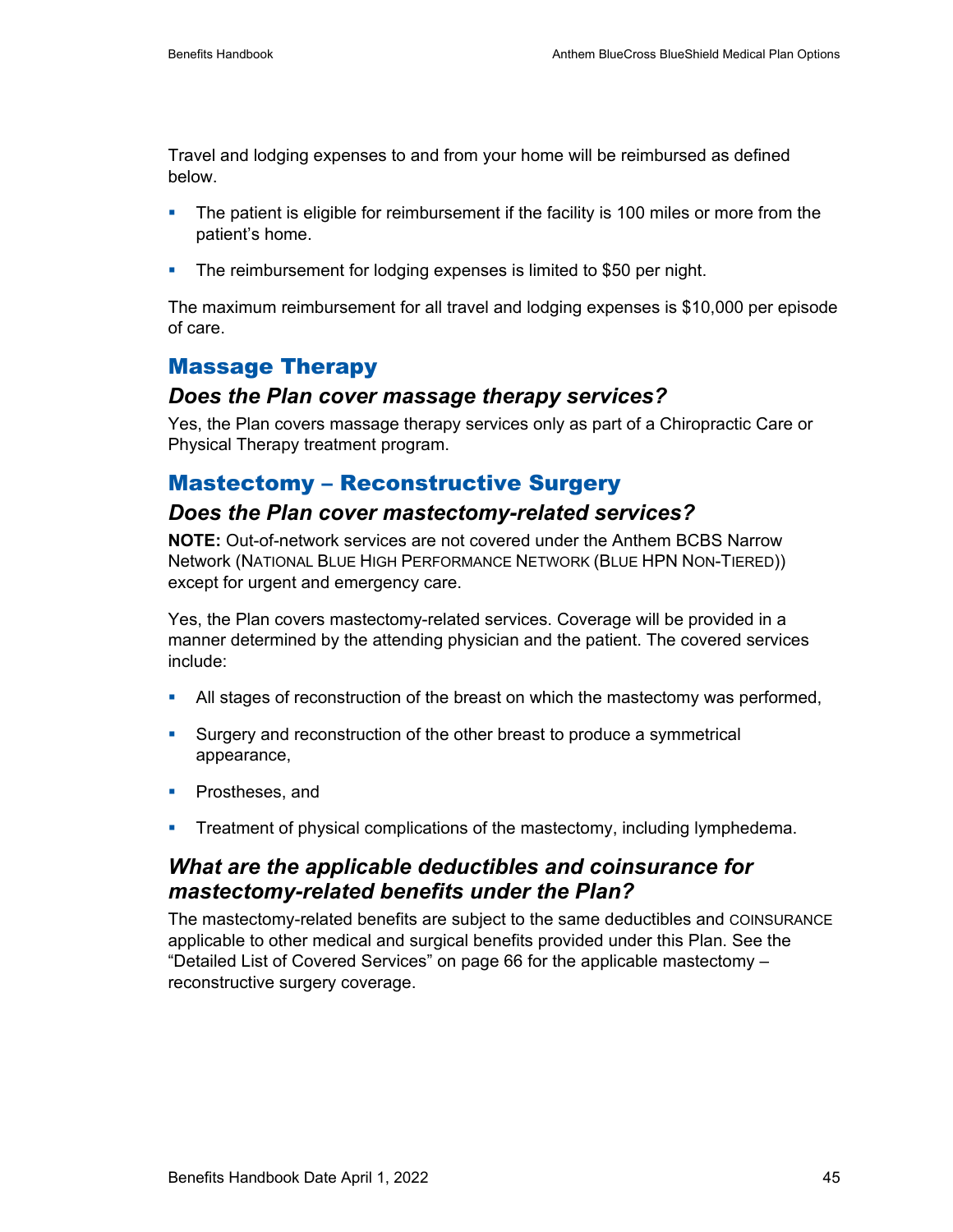## Musculoskeletal Surgery – Knee, Hip, Spine

The plan covers surgical treatment for knee, hip and spine provided by or under the direction of a physician. Claims payments are based on Blue Distinction provider participation.

Prior authorization is required. All services, including surgery, should be obtained from a recognized in-network Blue Distinction provider or cost shares will be higher (summarized below). Contact the Claims Administrator for specific details on requirements and how to find a facility.

Travel and lodging expenses to and from your home will be reimbursed as defined below.

- **The patient is eligible for reimbursement if the facility is 100 miles or more from the** patient's home.
- The reimbursement for lodging expenses is limited to \$50 per night.
- The maximum reimbursement for all travel and lodging expenses is \$10,000 per episode of care.
- **Note:** Out-of-network services are not covered under the Anthem BCBS Narrow Network (National Blue High Performance Network (Blue HPN) Non-Tiered), except for urgent and emergency care.

|                                 | \$400 Deductible  | \$1,500 Deductible | \$2,850 Deductible |
|---------------------------------|-------------------|--------------------|--------------------|
|                                 | <b>Plan</b>       | <b>Plan</b>        | <b>Plan</b>        |
| <b>Tier 1: Blue Distinction</b> | Covered at 100%   | Covered at 100%    | Covered at 100%    |
| <b>Provider</b>                 | after DEDUCTIBLE  | after deductible   | after deductible   |
| Tier 2: In-Network              | You pay 20% after | You pay 20% after  | You pay 30% after  |
|                                 | deductible        | deductible         | deductible         |
| Tier 3: Out-of-Network          | You pay 40% after | You pay 40% after  | You pay 50% after  |
|                                 | deductible        | deductible         | deductible         |

Travel and lodging expenses to and from your home will be reimbursed as defined below.

- **The patient is eligible for reimbursement if the facility is 100 miles or more from the** patient's home.
- The reimbursement for lodging expenses is limited to \$50 per night.
- The maximum reimbursement for all travel and lodging expenses is \$10,000 per episode of care.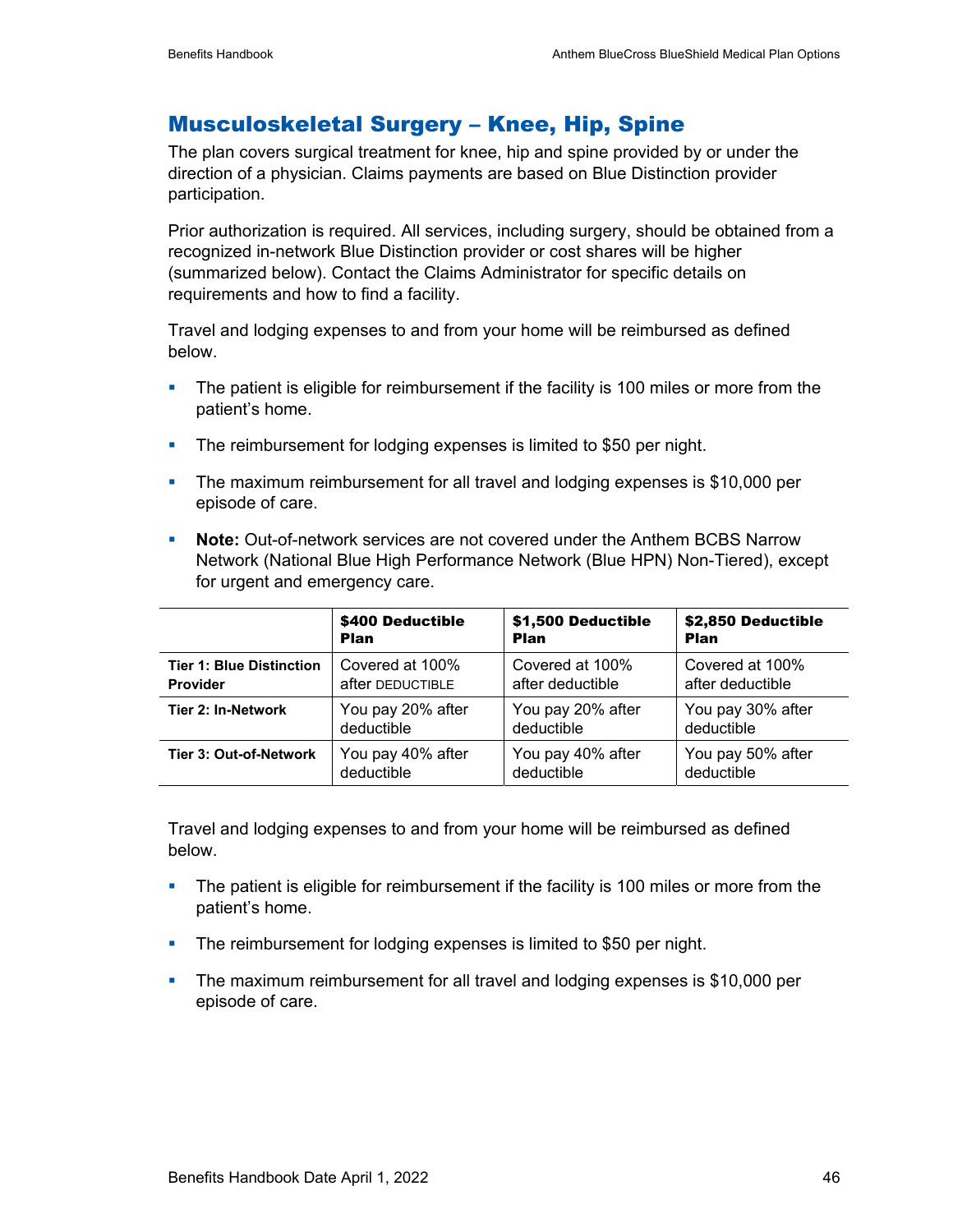# Obesity Surgery

**NOTE:** Out-of-network services are not covered under the Anthem BCBS Narrow Network (NATIONAL BLUE HIGH PERFORMANCE NETWORK (BLUE HPN NON-TIERED)) except for urgent and emergency care.

The plan covers surgical treatment of obesity provided by or under the direction of a physician. Coverage is limited to once per person per lifetime.

Prior authorization under the condition of meeting the medical definition of morbid obesity is required. All services, including surgery, must be obtained from a recognized in-network Blue Distinction provider. Contact the Claims Administrator for specific details on requirements and how to find a facility.

Travel and lodging expenses to and from your home will be reimbursed as defined below.

- **The patient is eligible for reimbursement if the facility is 100 miles or more from the** patient's home.
- **The reimbursement for lodging expenses is limited to \$50 per night.**
- The maximum reimbursement for all travel and lodging expenses is \$10,000 per episode of care.

# Occupational Therapy

**NOTE:** Out-of-network services are not covered under the Anthem BCBS Narrow Network (NATIONAL BLUE HIGH PERFORMANCE NETWORK (BLUE HPN NON-TIERED)) except for urgent and emergency care.

The plan covers the treatment to:

- Learn or re-learn daily living skills (e.g., bathing, dressing and eating) or compensatory techniques to improve the level of independence in the activities of daily living
- **Provide task-oriented therapeutic activities designed to significantly improve, develop** or restore physical functions lost or impaired as a result of a disease.

Coverage includes services, treatment, education testing or training related to developmental delays.

Prior authorization for occupational therapy is recommended. Contact the Claims Administrator for specific details.

# Orthognathic Coverage

**NOTE:** Out-of-network services are not covered under the Anthem BCBS Narrow Network (NATIONAL BLUE HIGH PERFORMANCE NETWORK (BLUE HPN NON-TIERED)) except for urgent and emergency care.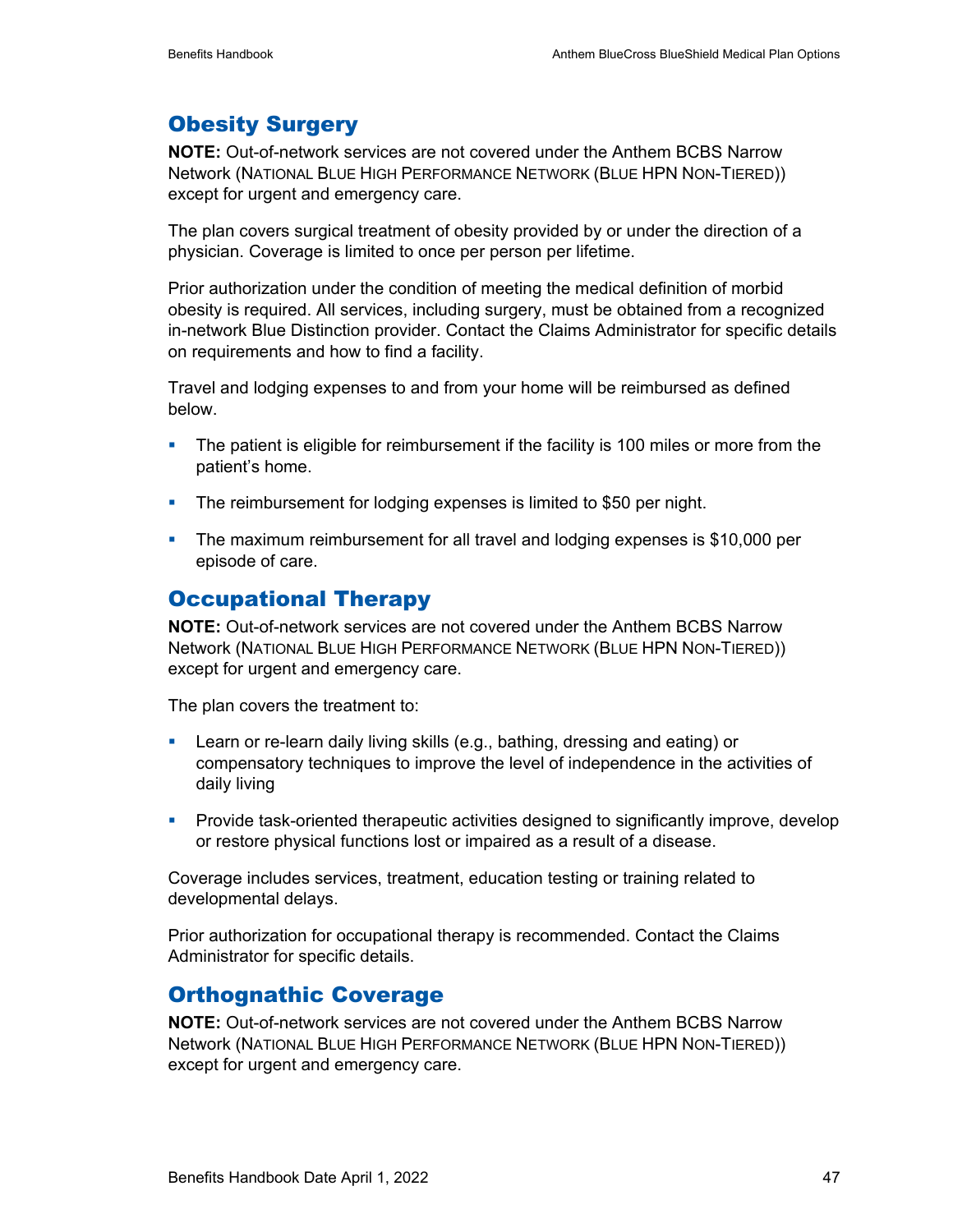The Plan covers the diagnosis or treatment of the jawbones, including orthognathic surgery (procedure to correct underbite or overbite, and jaw alignment. Prior authorization is required. Contact the Claims Administrator for specific details.

See "What's Not Covered" on page 81 for orthognathic coverage exclusion.

# Physical Therapy

**NOTE:** Out-of-network services are not covered under the Anthem BCBS Narrow Network (NATIONAL BLUE HIGH PERFORMANCE NETWORK (BLUE HPN NON-TIERED)) except for urgent and emergency care.

The plan covers the treatment to:

- **Evaluation and treatment by physical means or modalities**
- **Includes rehabilitative and HABILITATIVE SERVICES**

Prior authorization for physical therapy is recommended. Contact the Claims Administrator for specific details.

# SWORD Health Virtual Physical Therapy

The plan covers the virtual treatment of acute, chronic, pre-surgical and post-surgical pain at home combining an exercise program prescribed by licensed physical therapists with motion sensor technology.

- Areas of focus include back, shoulder, neck, knee, elbow, hip, ankle, wrist and pelvic area.
- A physical therapist designs an exercise program based on the specific treatment prescribed by a physician. SWORD Health will ship you a tablet and wearable motion sensors, which will provide real-time feedback during your exercises. You then complete your exercise sessions at home when it is convenient for you. Your physical therapist is there to support you virtually and is available for chat via the SWORD Health mobile app.
- **Physical therapy sessions are unlimited per month.**
- Virtual physical therapy typically consists of an initial period of 8-12 weeks. Sessions are usually 20-30 minutes and it is recommended that you complete sessions three to five days per week.
- A check-in between a member and a physical therapist is typically twice a week via chat or email. Video calls take place every four weeks. Members can also speak to their physical therapist via phone calls if they choose to exchange personal phone numbers.

Ongoing therapy is subject to periodic clinical review to determine medical necessity for continued therapy.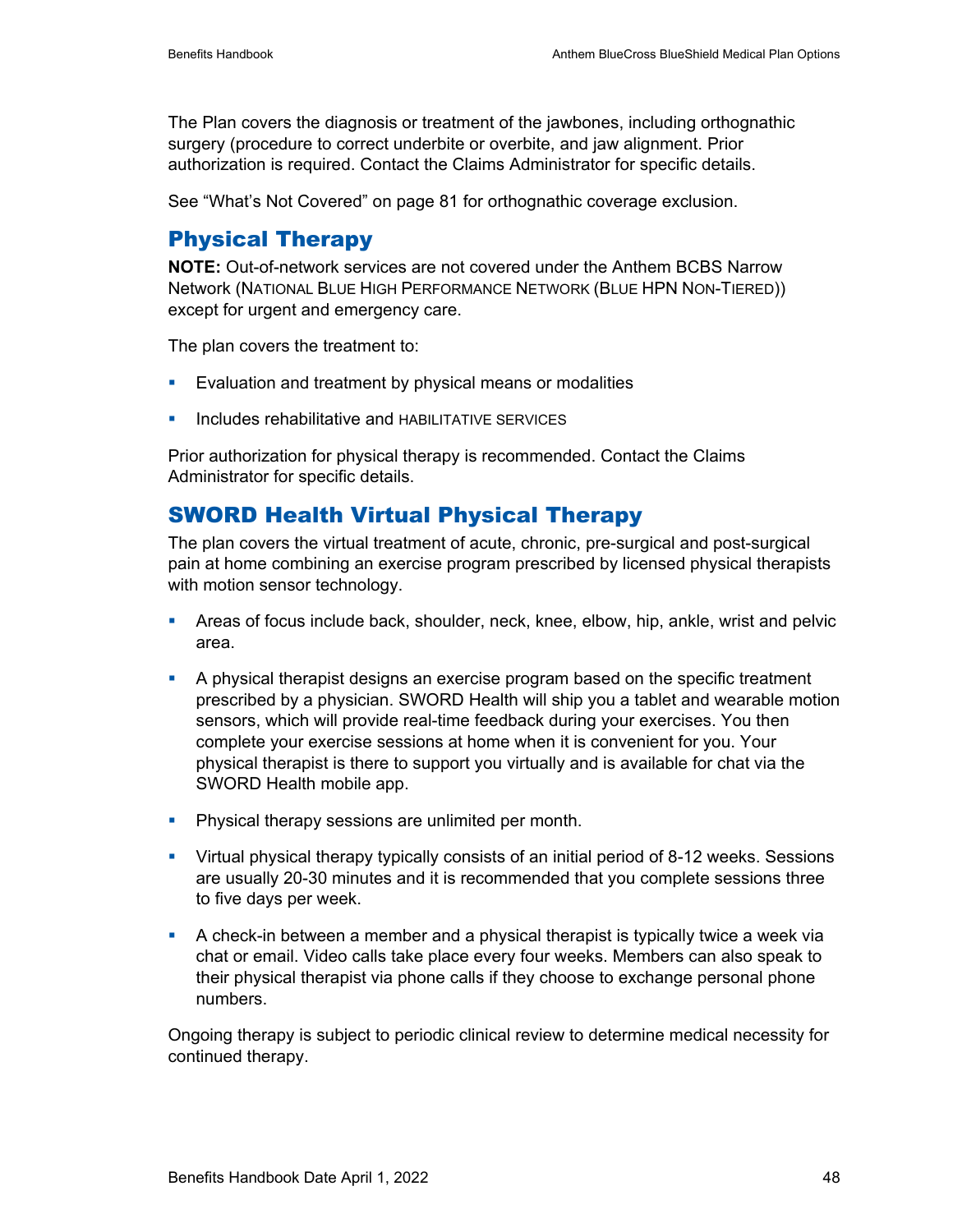SWORD Health Virtual Physical Therapy includes a Digital Therapist© tablet, motion sensors, straps and support from a licensed physical therapist. Access the SWORD Health mobile app is also included which provides for direct chat with the dedicated physical therapist and access to educational articles. The SWORD Health mobile app is available in the App Store for iOS devices and on Google Play for Android devices.

You must be 18 years of age or older and enrolled in the \$400, \$1,500 or \$2,850 DEDUCTIBLE Plans administered by Anthem to use SWORD Health Virtual Physical Therapy.

The cost to utilize SWORD Health Virtual Physical Therapy is subject to the medical plan (copay for the \$400 Deductible Plan, plan deductible and COINSURANCE for the \$1,500 or \$2,850 Deductible Plans) you are enrolled in. The cost structure for SWORD Health Virtual Physical Therapy works differently from the other physical therapy services covered under the plan - services are subject to a monthly cost share. For information on the actual cost for these services, refer to the "Detailed List of Covered Services" on page 66.

For more information and to start virtual physical therapy, go to join.swordhealth .com/mm/.

**Note:** SWORD Health is an available option for physical therapy under the plan. It is not the only option. For an alternative option, see the Physical Therapy section above.

# Prescription Drugs

# *How does the Plan cover prescription drugs?*

| <b>Prescription drugs</b>                      | There is a CVS Caremark <sup>®</sup> Retail Pharmacy Network for 30-day supply<br>(acute) and CVS Caremark® Retail and CVS Caremark® Mail Order for<br>90-day supply (maintenance) Prescription drugs. |                                     |                                     |
|------------------------------------------------|--------------------------------------------------------------------------------------------------------------------------------------------------------------------------------------------------------|-------------------------------------|-------------------------------------|
|                                                | \$400 Deductible<br>Plan <sup>1</sup>                                                                                                                                                                  | \$1,500 Deductible<br>Plan          | \$2,850 Deductible<br>Plan          |
| <b>Retail Prescriptions</b><br>(30-day supply) |                                                                                                                                                                                                        |                                     |                                     |
| Generic                                        | \$10 copay (These<br>amounts do not apply<br>to the DEDUCTIBLE)                                                                                                                                        | 80% COINSURANCE<br>after deductible | 70% coinsurance<br>after deductible |
| <b>Formulary Brand</b>                         | \$30 copay (These<br>amounts do not apply<br>to the deductible)                                                                                                                                        | 80% coinsurance<br>after deductible | 70% coinsurance<br>after deductible |
| Non-Formulary Brand                            | \$60 copay (These<br>amounts do not apply<br>to the deductible)                                                                                                                                        | 80% coinsurance<br>after deductible | 70% coinsurance<br>after deductible |

PRESCRIPTION DRUGS are covered as follows: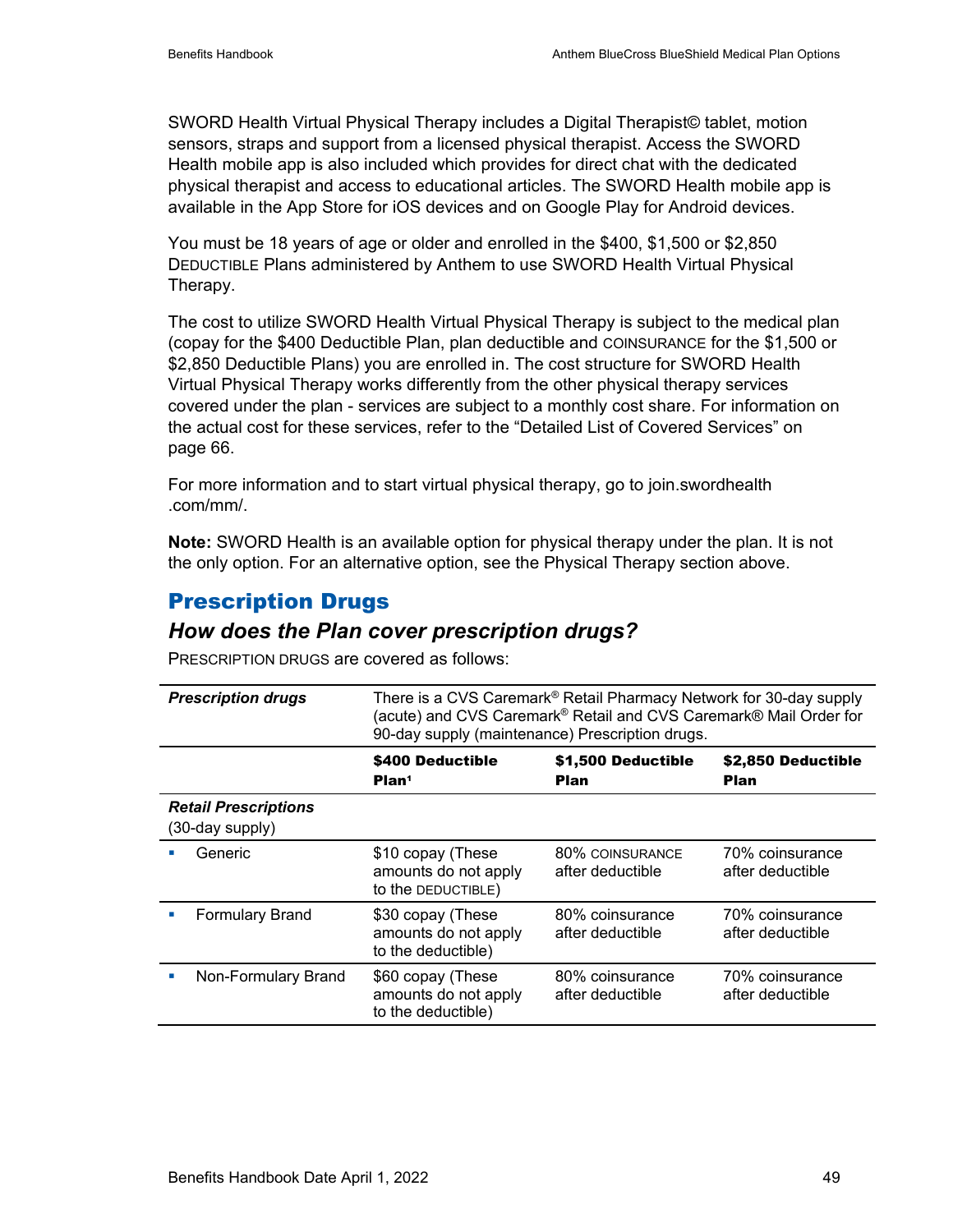| <b>Prescription drugs</b> | There is a CVS Caremark <sup>®</sup> Retail Pharmacy Network for 30-day supply<br>(acute) and CVS Caremark <sup>®</sup> Retail and CVS Caremark® Mail Order for |
|---------------------------|-----------------------------------------------------------------------------------------------------------------------------------------------------------------|
|                           | 90-day supply (maintenance) Prescription drugs.                                                                                                                 |

| \$400 Deductible  | \$1,500 Deductible | \$2,850 Deductible |
|-------------------|--------------------|--------------------|
| Plan <sup>1</sup> | Plan               | Plan               |

*CVS Caremark® Retail and CVS Caremark® Maintenance Choice Program Mail-order Prescriptions* 

(90-day supply)

|   | Generic                                     | \$25 copay (These<br>amounts do not apply<br>to the deductible)  | 80% coinsurance<br>after deductible                                                                                                                                                                                                                                                     | 70% coinsurance<br>after deductible |
|---|---------------------------------------------|------------------------------------------------------------------|-----------------------------------------------------------------------------------------------------------------------------------------------------------------------------------------------------------------------------------------------------------------------------------------|-------------------------------------|
|   | <b>Formulary Brand</b>                      | \$75 copay (These<br>amounts do not apply<br>to the deductible)  | 80% coinsurance<br>after deductible                                                                                                                                                                                                                                                     | 70% coinsurance<br>after deductible |
| ٠ | Non-Formulary Brand                         | \$150 copay (These<br>amounts do not apply<br>to the deductible) | 80% coinsurance<br>after deductible                                                                                                                                                                                                                                                     | 70% coinsurance<br>after deductible |
|   | <b>Prescription Drug</b><br><b>Programs</b> | page 58.                                                         | There are prescription drug programs available as part of the medical<br>plan options. For information on Rx Savings Solutions, PrudentRx,<br>Transform Diabetes® Care, WW Digital and WW Digital 360 Programs<br>and Hello Heart, refer to the "Prescription Drug Programs" section on |                                     |

1 A mandatory program, the PrudentRx prescription drug program, for eligible specialty medications for complex conditions on the PrudentRx Drug List will apply. If you do not speak with PrudentRx, do not enroll in any copay assistance as required by a manufacturer, or do not choose to participate in the PrudentRx program, i.e. opt out, **you'll be responsible for paying the 30% coinsurance cost for each specialty prescription medication, and the costs will NOT count towards your deductible or out-of-pocket maximum.** The PrudentRx Drug List is available at www.caremark.com. For specialty drugs not on the PrudentRx Drug List, standard mail order copayments will apply. The PrudentRx Program applies only to the \$400 Deductible Plan. For more information, refer to "Are there mandatory discount or copay assistance programs applicable for specialty prescription drugs?" on page 54 and "Prescription Drug Programs" on page 58.

# *Does the Plan cover formulary and non-formulary brand-name prescription drugs?*

The Plan covers formulary and non-formulary prescription drugs purchased via the Plan's mail order service or a participating retail pharmacy. The prescription drugs in the formulary may change. Select medications may be excluded from coverage (this list may be updated periodically).

To price medications and check formulary, visit www.caremark.com.

Unless your physician specifically prescribes a brand-name medication without substitution, prescriptions will be filled with the generic equivalent when allowed by state law.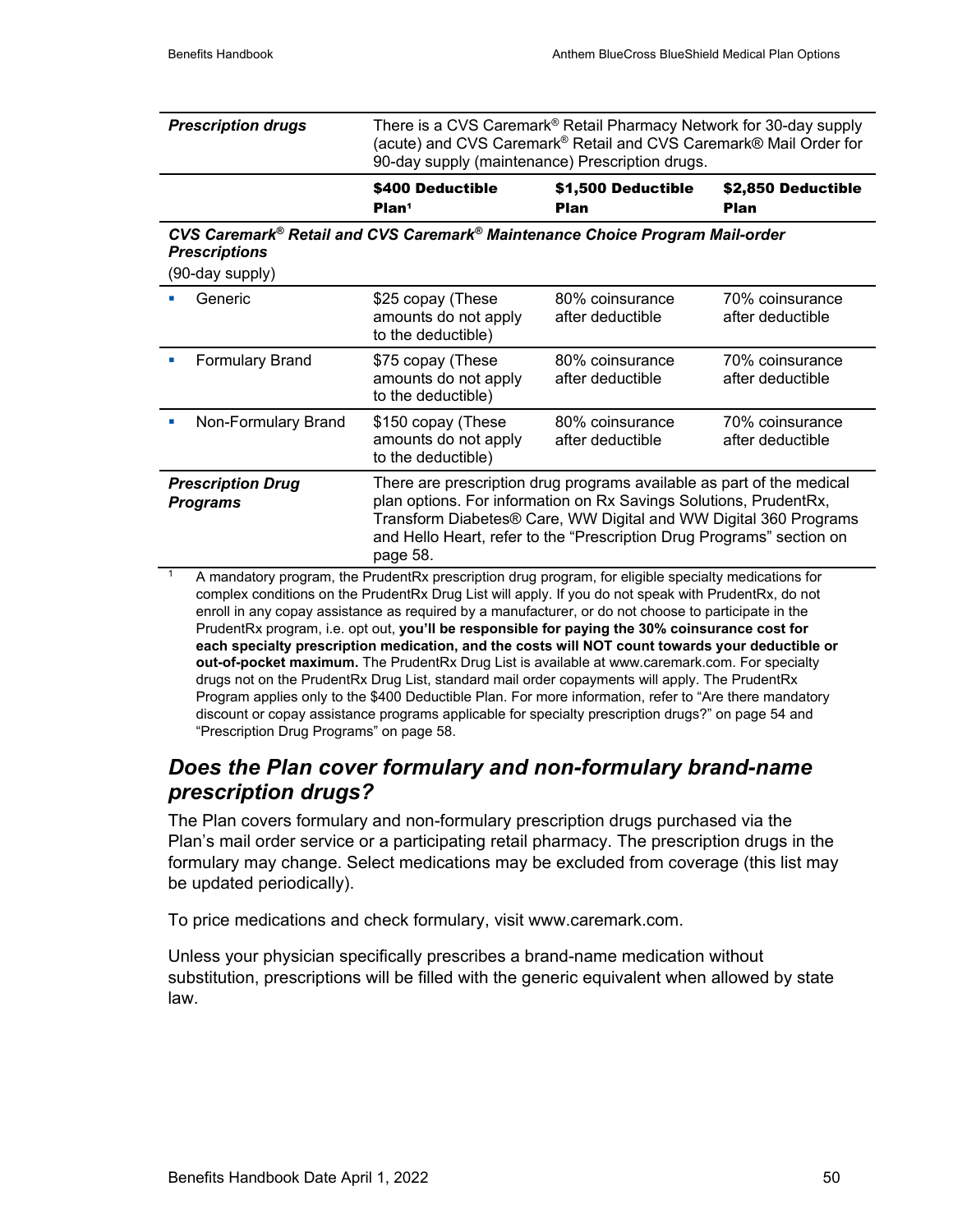# *Does the Plan cover generic drugs?*

The Plan covers generic prescription drugs purchased via the Plan's mail order service or at a retail pharmacy.

# *What happens if I buy a brand-name prescription drug when a generic drug is available?*

Unless your physician specifically prescribes a brand name medicine without substitution, prescriptions will be filled with the generic equivalent when allowed by state law.

If you or your physician requests the brand-name prescription drug when a generic prescription drug is available and there is no medical reason for the brand-name prescription drug, you pay your share of the cost for the generic drug in addition to the difference between the brand-name prescription drug and generic prescription drug gross cost. The difference in cost between the brand-name prescription drug and generic prescription drug does not accumulate towards your deductible and out-ofpocket maximum. If you meet your out-of-pocket maximum, you will continue to pay the difference in cost between the brand-name prescription drug and generic prescription drug.

## *How does the Plan cover generic and brand-name contraceptive medications with no generic equivalent?*

The Plan will cover certain generic and brand-name contraceptive medications **with no generic equivalent** at 100% in-network with no cost sharing as long as a valid prescription is submitted.

# *What is the Plan coverage for preventive drugs?*

Preventive drugs as defined by the Patient Protection Affordable Care Act for the \$400 Deductible Plan, the \$1,500 Deductible Plan and \$2,850 Deductible Plan are covered with no cost sharing (i.e. deductible, coinsurance, copay). Certain examples include: aspirin products, fluoride products, folic acid products, immunizations, contraceptive methods, smoking cessation products, bowel preps, primary prevention of breast cancer and statins. The list of preventive medications covered with no cost sharing is subject to periodic review and may change.

If you enrolled in the \$1,500 Deductible Plan or the \$2,850 Deductible Plan, there are certain preventive medications that are not subject to the deductible. Certain examples include: hypertension, diabetes, asthma, and cholesterol lowering drugs. This list of preventive medications is subject to periodic review and may change.

Call CVS Caremark® at +1 844 449 0362 for more information about preventive drugs. You can access the preventive drug listing at www.caremark.com. To obtain information on the cost of preventive drugs, log on to the Drug Cost Tool at www.caremark.com. Follow the provided steps to access the Drug Cost Tool.

Go to www.caremark.com.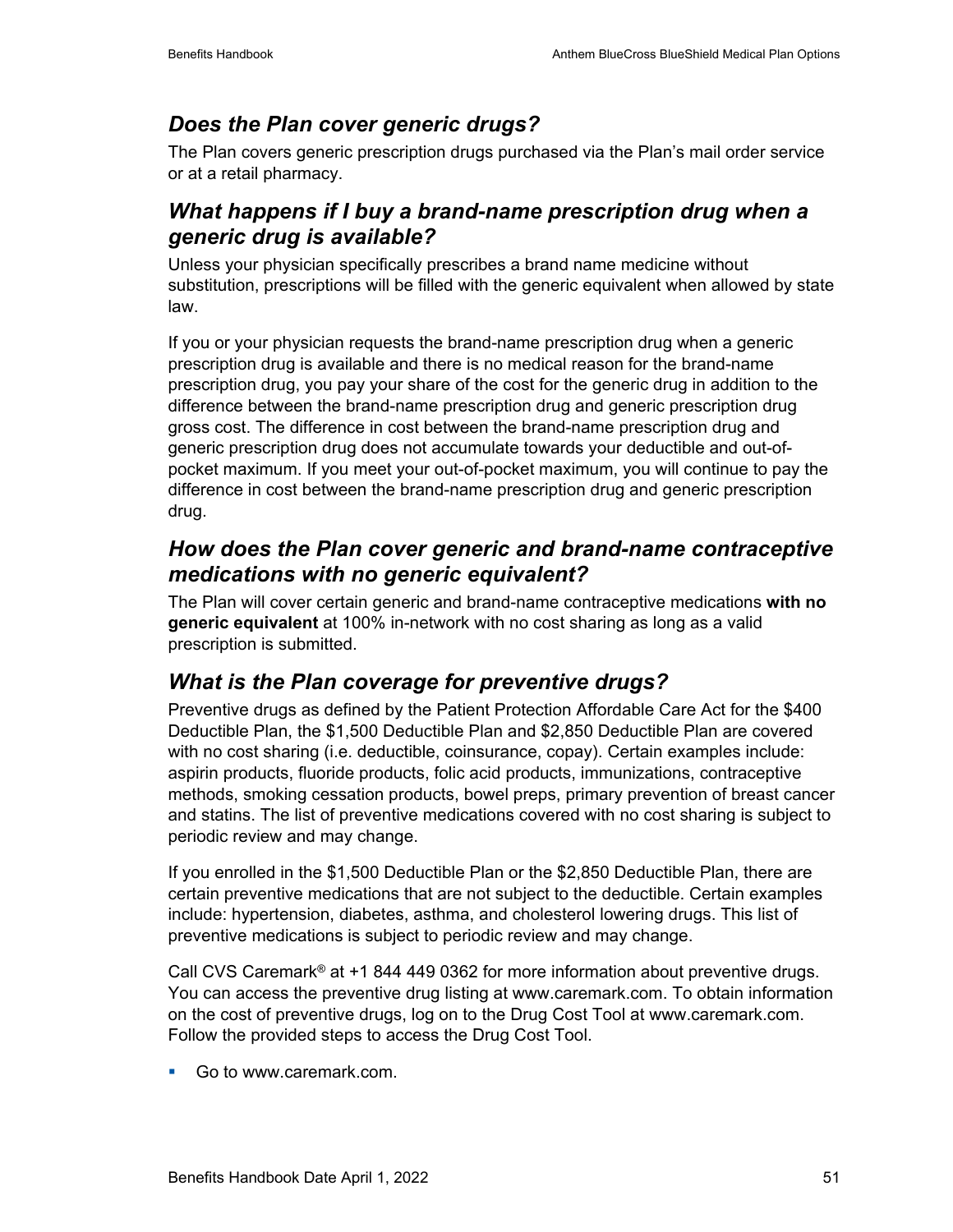- **Login or create an account.**
- Plan & Benefits.
- **Check Drug Cost & Coverage.**
- **Enter drug name & dose and choose a pharmacy.**

The Prescription Drug Benefits Manager provides an online directory of network pharmacies available at www.caremark.com. You may also call the Prescription Drug Benefits Manager.

### *Is there a mail-order program?*

The Plan's mail order service allows participants to order up to a 90-day supply of prescription medication by mail for certain maintenance medications. You may also obtain a 90-day supply of maintenance medications at CVS Caremark® retail pharmacies. Using the CVS Caremark® Maintenance Choice Program mail order service or obtaining a 90 day supply of maintenance medications will generally cost you less than using a non-CVS Caremark® retail pharmacy.

# *If I buy more than three fills of a prescription drug at a retail pharmacy, will I have to pay more?*

In addition to mail order, you will be able to fill a 90-day supply of your maintenance medications at a CVS Caremark® retail pharmacy, at the same cost as you would through the CVS Caremark® Maintenance Choice mail order program. For all maintenance medications, after the first three fills, you must fill a 90-day supply either at CVS Caremark® Retail or through CVS Caremark® Maitenance Choice Mail Order service. After three fills, the next fill for a 30 day supply or filled at a non-CVS Caremark® Retail pharmacy or not through CVS Caremark® Maintenance Choice Mail Order will reject. You will pay 100% of the full cost for all subsequent fills. Amounts you pay for rejected claims will not accumulate towards the deductible and out-of-pocket maximum.

### *If I purchase a specialty medication at retail, will the prescription be covered?*

If a specialty medication is filled at non-CVS Caremark® retail pharmacy, the prescription will not be covered and amounts you pay for the not covered prescription will not accumulate to the out-of-pocket maximum.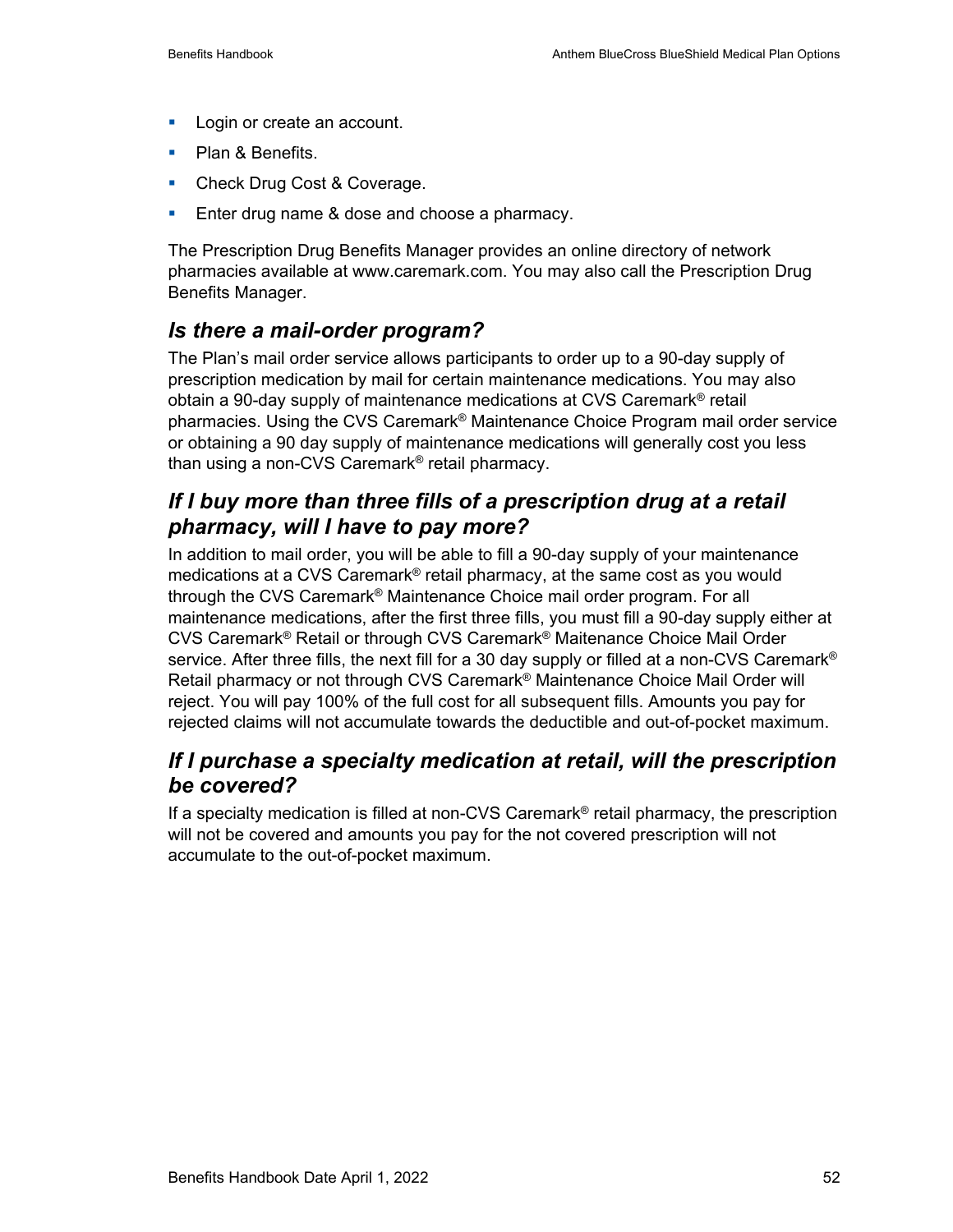## *Are any prescription drugs or drug supplies subject to limitations?*

You may be subject to several different types of drug management programs. These include quantity management, prior authorization and qualification by history or step therapy.

### **Quantity Management**

To ensure safe and effective drug therapy, certain covered medications may have quantity restrictions. These quantity restrictions are based on manufacturer and/or clinically approved guidelines and are **subject to periodic review and change**.

Select examples of drug categories include:

- **Antiemetic agents**
- **Antifungal agents**
- **Exectile dysfunction agents**
- **Migraine therapy**
- **Narcotic analgesics**
- Non-narcotic analgesics
- **Specialty medications**

#### **Prior Authorization**

Certain medical treatments and prescription medicines need prior approval (which may include the submission of clinical information by your prescriber) before the Plan will cover them. This requirement is to ensure the treatment or medication is appropriate and effective. If you do not receive approval, you will be responsible for paying the full cost.

Select examples of drug categories include but are not limited to:

- **Androgens and anabolic steroids**
- **Anorexiants**
- **Antinarcoleptics**
- **Dermatologicals**
- Specialty medications require prior authorization under the Plan and are subject to quantity limitations as well
	- − Examples of drug categories include: Cancer therapies, Growth Hormones, Hepatitis, Immune Globulins, Multiple Sclerosis, Myeloid Stimulants, Psoriasis, Pulmonary Arterial Hypertension (PAH), Rheumatoid Arthritis, RSV agents.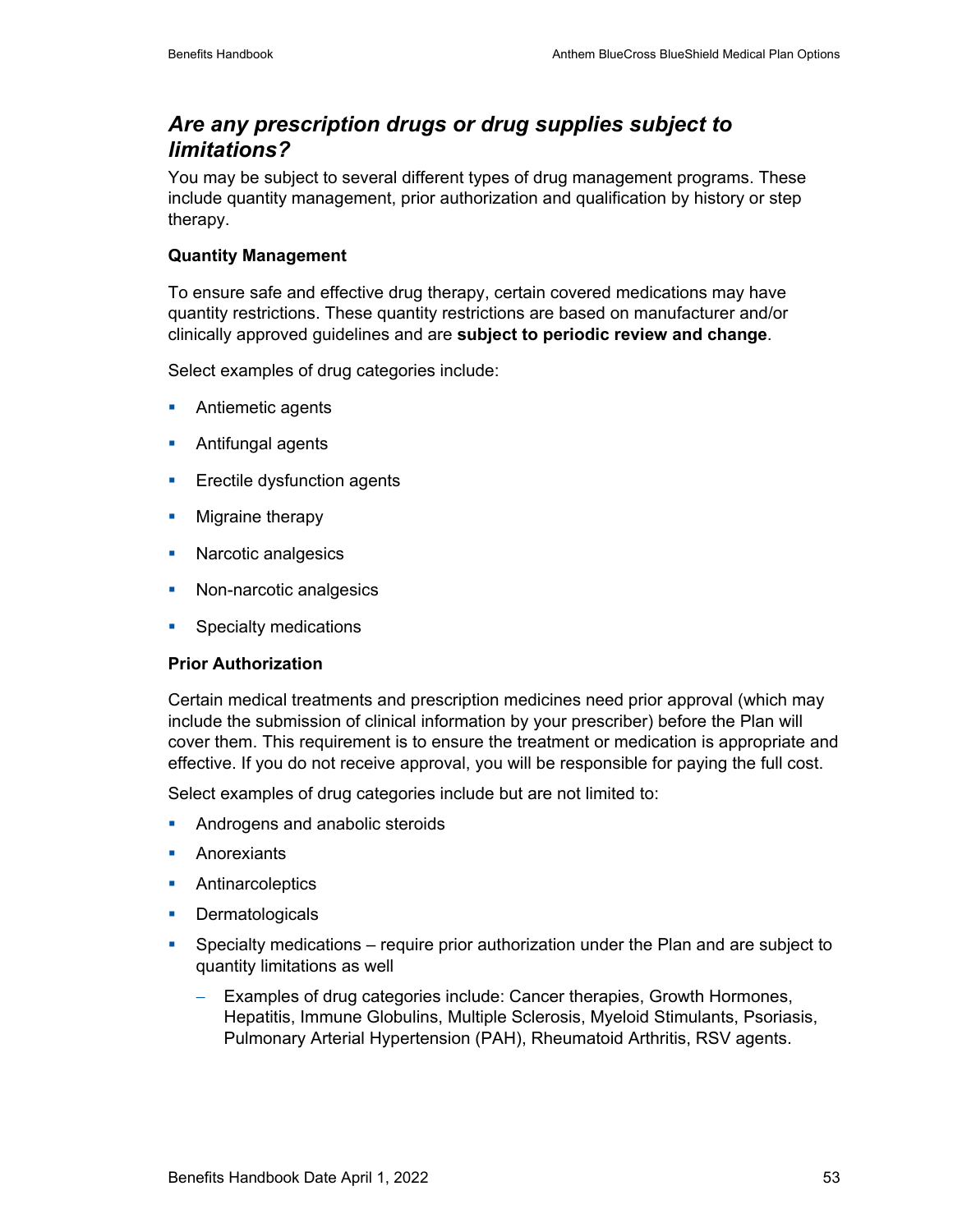The drugs that require prior authorization may be modified. To obtain prior authorization for coverage ask your doctor to call CVS Caremark® at +1 800 237 2767. After they receive the necessary information, you and your doctor will be notified confirming whether or not coverage has been approved.

### **Qualification by History (Step Therapy)**

Some medications require the trial of another drug and/or require certain criteria such as age, or condition (determined by previous claims history) to receive coverage. In these cases, a coverage review will be required if certain criteria cannot be determined from past history.

Select examples of drug categories include:

- **Cardiovascular agents**
- **COX-II Inhibitors**
- **Dermatologicals**
- **Migraine therapy**
- **•** Osteoporosis agents

The drugs that may become subject to qualification by history rules may be modified.

Contact the Prescription Drug Benefits Manager at +1 844 449 0362 for more information about any of these programs.

# *Are there any limitations on specialty prescription drugs?*

Specialty medications may require prior authorization under the Plan and may be subject to quantity limitations and cost caps. These limits are subject to change and are discussed above.

Certain specialty drugs which you can administer to yourself (or a caregiver may administer to you) may not be covered under the medical benefit. These drugs must be obtained at CVS Caremark® Specialty Pharmacy.

### **Contact the Pharmacy Benefits Manager at +1 844 449 0362 for more information about any of these programs.**

### *Are there mandatory discount or copay assistance programs applicable for specialty prescription drugs?*

PrudentRx is a program that can help you receive at no cost eligible specialty medications for the treatment of complex chronic conditions, including, but not limited to, multiple sclerosis, cancer and rheumatoid arthritis.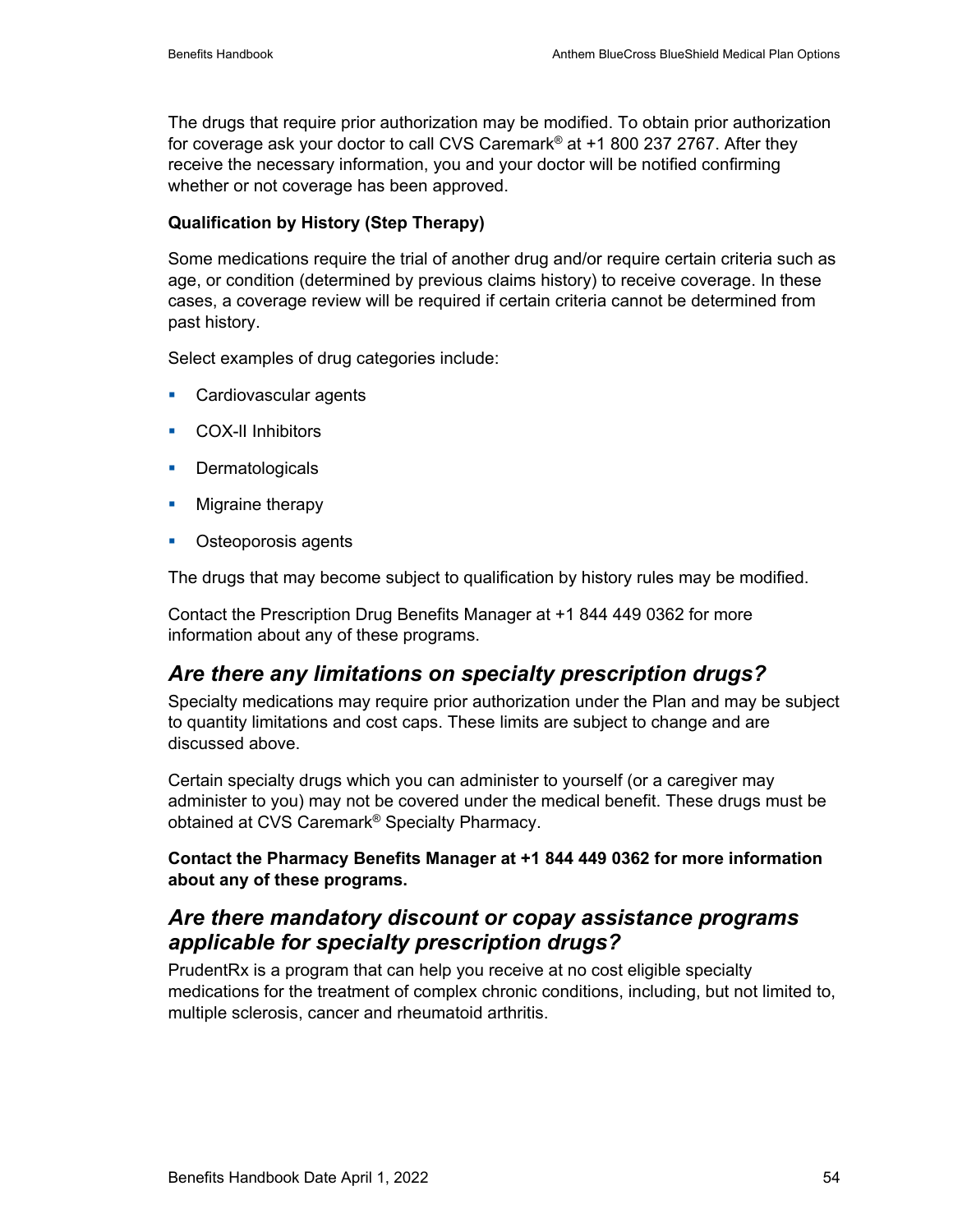Your specialty medication will be filled through CVS Specialty pharmacy, the specialty pharmacy. You can see the prescription drugs in the PrudentRx Program at www .caremark.com. This list is subject to periodic review and change.

You are eligible for the PrudentRx Program if you are currently taking a specialty medication covered under the prescription drug benefit that is on the PrudentRx Drug List (available at www.caremark.com), you receive your prescription drugs benefits through CVS Specialty Pharmacy, and you are enrolled in the \$400 Deductible Plan.

You are not eligible if you are enrolled in the \$1,500 or \$2,850 Deductible Medical Plans. For these plans, specialty medications will remain covered by your prescription drug benefit subject to the standard co-pays and deductibles, as described in "Prescription Drugs."

If you are eligible for the PrudentRx Program and your specialty medication is on the PrudentRx Drug List (available at www.caremark.com), you must participate and enroll in the PrudentRx Program to receive your specialty medication free of charge. If eligible, you'll be enrolled in the PrudentRx program. PrudentRx will reach out to you or your enrolled family members to gather information upon filling a prescription through CVS Specialty Pharmacy. PrudentRx will send a letter followed up by a phone call to provide specific information about the program and gather required information as it relates to your specialty medication, which will be filled through CVS Specialty Pharmacy. To secure your enrollment and participation in the PrudentRx program, you **must speak** with PrudentRx.

You can see the eligible specialty medications included in the PrudentRx Program, (i.e., on the PrudentRx Drug List) at www.caremark.com. The PrudentRx Drug List may be updated periodically.

These specialty medications are considered non-essential health benefits under the program and the cost of such medications will not be applied towards your deductible or out-of-pocket maximum as there will be no cost to you.

Participating in the PrudentRx program means that you **must speak with PrudentRx** to verify your enrollment and properly complete any steps required by a manufacturer to obtain copay assistance. If you do not speak with PrudentRx, **you'll be responsible for paying the 30% coinsurance cost for each eligible specialty prescription medication, and the costs will NOT count towards your deductible or out-ofpocket maximum.** 

If your specialty medication is not on the PrudentRx drug list, your medication cost share follows 90-day supply copays outlined in "How does the Plan cover prescription drugs?" on page 49. If you receive less than a 90-day supply, your copay is prorated based on the day supply of medication you receive.

#### *If You're Currently Enrolled in a Manufacturer Copay Assistance Program:*

If you're currently enrolled in a manufacturer copay assistance for a specialty medication and this medication is on the PrudentRx Drug list, you'll need to provide the manufacturer copay enrollment information to PrudentRx in order to pay \$0 for this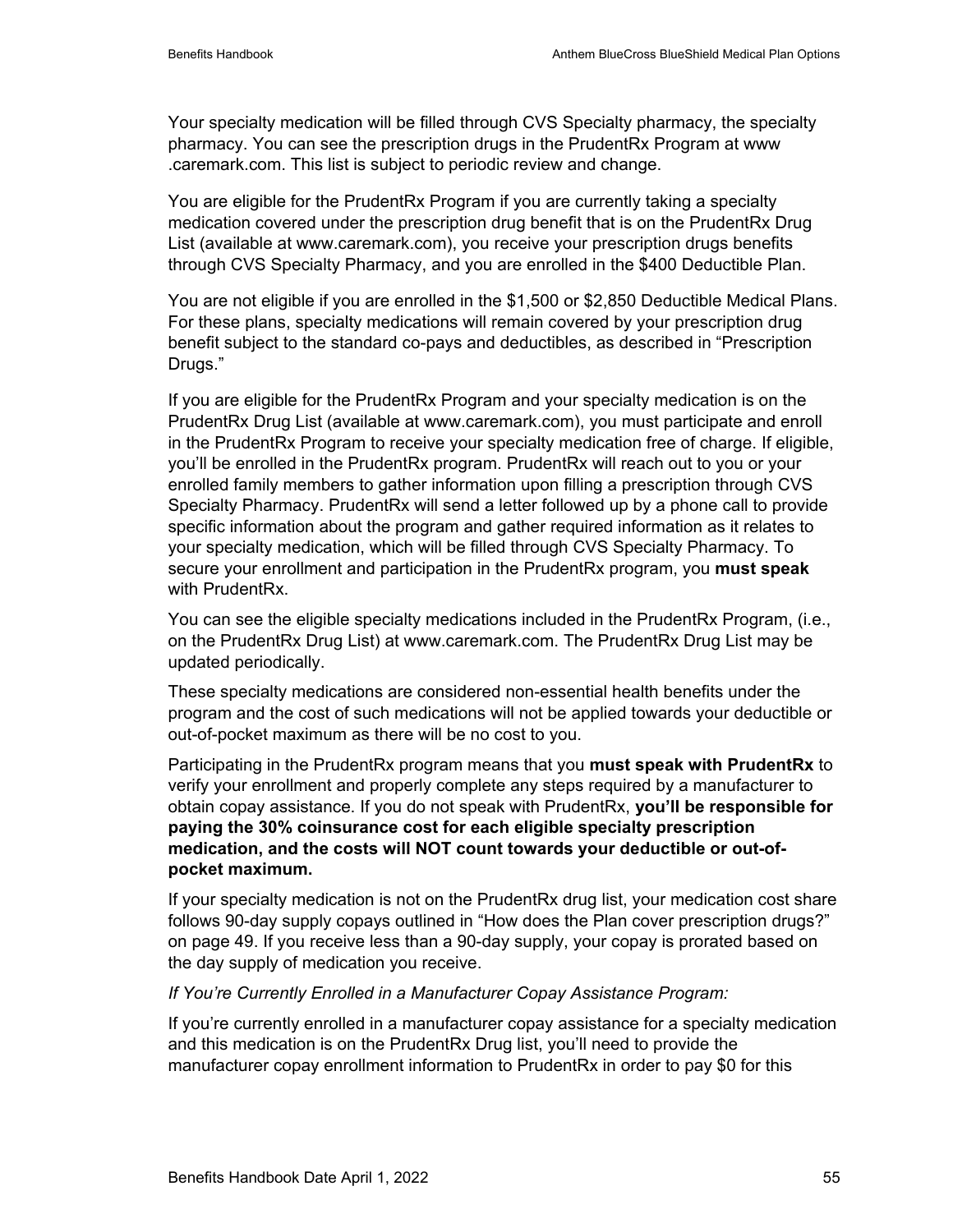medication. If you do not speak with PrudentRx and provide the manufacturer copay enrollment information to PrudentRx, **you'll be responsible for paying the 30% coinsurance cost for each eligible specialty prescription medication, and the costs will NOT count towards your deductible or out-of-pocket maximum.** 

*If You're Not Currently Enrolled in a Manufacturer Copay Assistance Program:* 

If you're not currently enrolled in a manufacturer copay assistance for a medication on the PrudentRx Drug list and the manufacturer requires enrollment in copay assistance, you'll need to speak with PrudentRx so that PrudentRx can assist with getting you enrolled with the manufacturer copay assistance in order to pay \$0 for this medication. PrudentRx will contact you if you're required to enroll in the copay assistance for any medication that you take. PrudentRx will work with you and the drug manufacturer to get copay assistance and will manage enrollment and renewals on your behalf. If you do not enroll in any copay assistance as required by the manufacturer, **you'll be responsible for paying the 30% coinsurance cost for each eligible specialty prescription medication, and the costs will NOT count towards your deductible or out-ofpocket maximum.** 

If you do not speak with PrudentRx, do not enroll in any copay assistance as required by a manufacturer, or do not choose to participate in the PrudentRx program, i.e. opt out, **you'll be responsible for paying the 30% coinsurance cost for each eligible specialty prescription medication, and the costs will NOT count towards your deductible or out-of-pocket maximum.**

If you have any questions, contact PrudentRx at +1 800 578 4403, Monday to Friday, from 9:00 am to 9:30 pm and Saturday, 9:00 am to 6:00 pm, Eastern Time.

# *Medical Specialty Drugs Administered by a Medical Provider*

Your Plan covers certain Specialty Drugs that must be administered to you as part of a doctor's visit, home care visit, or at an OUTPATIENT Facility when they are Covered Services. This section applies when a Provider orders the Drug and a medical Provider administers it to you in a medical setting or in your home by a home infusion provider.

Specialty Drugs you obtain from a Retail or Mail Order Pharmacy are also not covered under your medical benefit.

The PrudentRx Program does not apply to prescription drugs dispensed through the medical benefit.

### *Precertification*

Precertification is required for certain Medically Administered Specialty Drugs to help make sure proper use and guidelines for these drugs are followed. Your Provider will submit clinical information which will be reviewed for decision. The Claims Administrator will give the results of their decision to both you and your Provider by letter.

For a list of Medically Administered Specialty Drugs that need precertification, please contact your Claims Administrator. The precertification list is reviewed and updated from time to time. Including a Specialty Drug on the list does not guarantee coverage under your Plan. Your Provider may check with the Claims Administrator to verify Specialty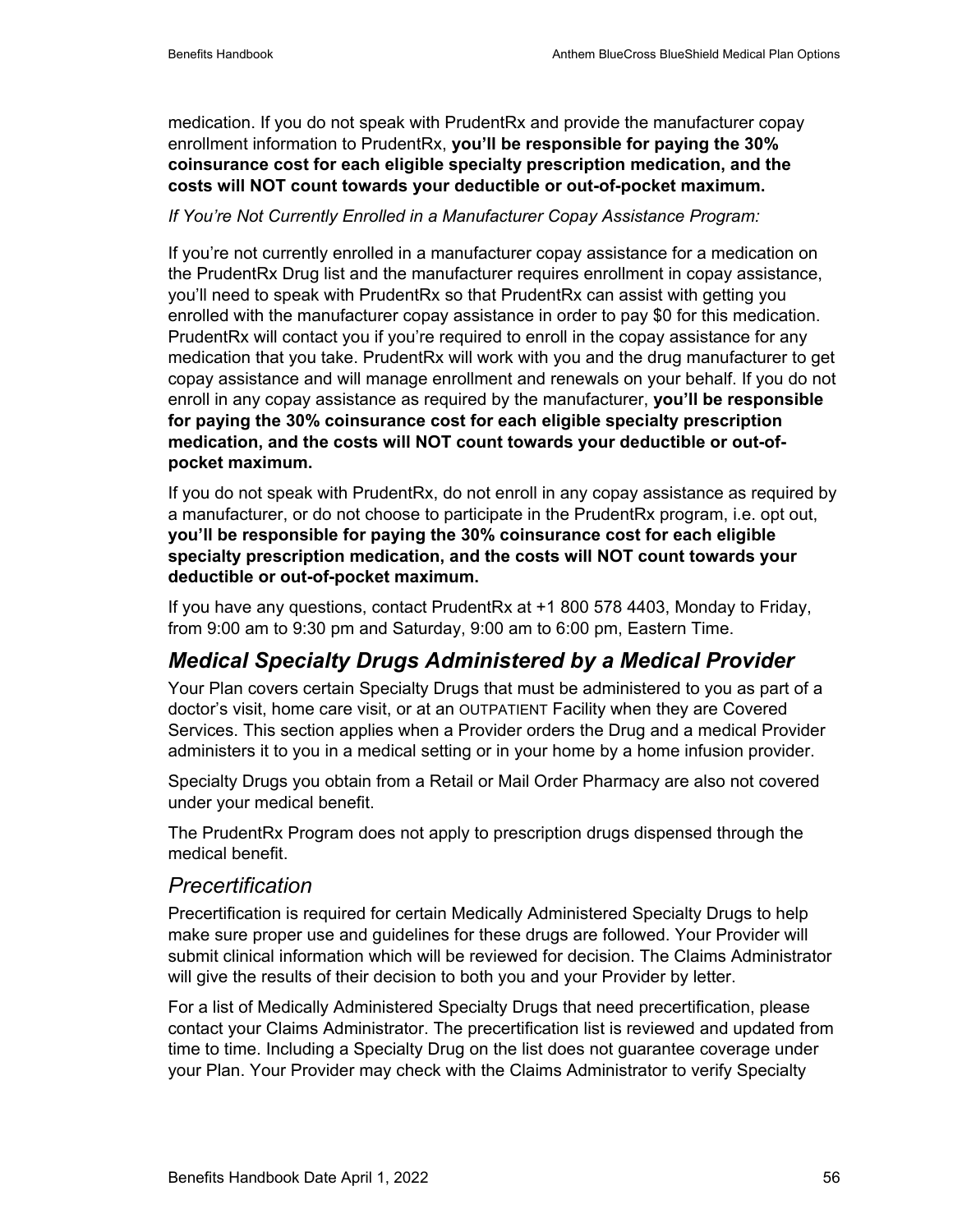Drug coverage, to find out which drugs are covered under this section and if precertification is required.

If you are receiving an infused medication, certain medications may require use of the lowest cost site of care.

### *What prescription drugs and drug supplies are excluded from prescription drug coverage?*

The following drugs and drug supplies are excluded from prescription drug coverage:

- Over-the-counter drugs (including topical contraceptives, nicotine products, vitamins and minerals, nutritional products including enteral products and infant formulas, homeopathic products and herbal remedies). Certain drugs will be covered with a prescription under Health Care Reform.
- **Medical equipment and devices insulin pumps**
- **Home diagnostic kits**
- **Certain injectables (i.e. IV infused)**
- **Allergy serums**
- Plasma and blood products
- **Drugs for cosmetic use**
- **Investigational drugs, experimental use drugs, non-FDA approved drugs.**
- **Arestin**

### *Is there a network of pharmacies?*

There is a pharmacy network associated with this Plan administered by CVS Caremark®. You may use a pharmacy in the network as well as out-of-network to receive coverage under this Plan.

Note that when you go to a pharmacy that's out-of-network, you need to submit a claim form for reimbursement. Refer to "How do I file a prescription drug claim form?" on page 91 for more information.

The Prescription Drug Benefits Manager provides an online directory of network pharmacies available at www.caremark.com.

To locate an in-network retail pharmacy:

- Go to www.caremark.com.
- **Login or create an account.**
- Plan & Benefits.
- Pharmacy Locator.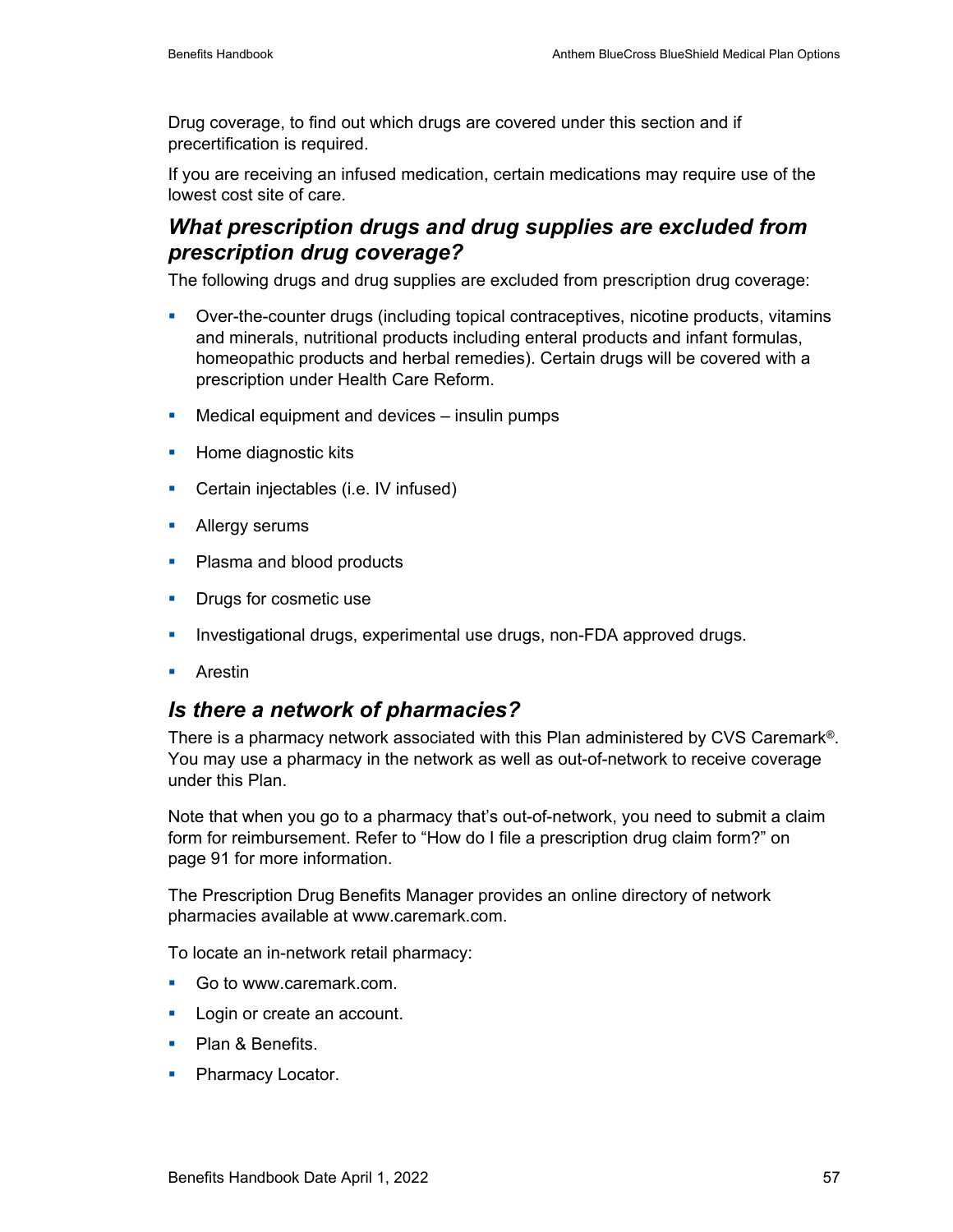Or call CVS Caremark® at +1 844 449 0362 for more information.

# *How do I file a claim for benefits for prescription drugs?*

All prescriptions filled at a participating retail pharmacy require you to provide an ID card for coverage under the Plan. You are responsible for the applicable deductible, COPAYMENT or coinsurance. Rarely will you need to file a claim with the Prescription Drug Benefits Manager (one example may be a prescription filled at retail before you have received your ID card). To file a claim, contact the Prescription Drug Benefits Manager.

Claim forms are available on the Prescription Drug Benefits Manager's website. Should you need to file a claim, you are reimbursed for the contracted rate less copay/coinsurance. You have 12 months from the date the expense was incurred to submit a claim.

If you are eligible for the PrudentRx Program and your specialty medication is on the PrudentRx Drug List, refer to the "Prescription Drug Programs" on page 58 on how the the PrudentRx Program works.

# *Is there a separate ID card for the prescription drug program?*

Yes, there is a separate ID card for the prescription drug program. If you are enrolled in medical coverage, you will automatically be sent a prescription drug ID card in addition to your medical plan ID card. You will be sent two prescription ID cards. If you enroll one or more family members, each prescription ID card will list the names of all covered family members.

You may request additional ID cards directly from the Prescription Drug Benefits Manager or by printing online at www.caremark.com.

There is a separate ID card for medical coverage. For information on medical plan ID cards, refer to the ID cards section.

# Prescription Drug Programs

# *Rx Savings Solutions*

Rx Savings Solutions is a program and tool to identify cost savings opportunities for prescriptions. Rx Savings Solutions sends proactive, personalized recommendations when an opportunity to save money on a prescription medication is identified. This means that if a lower cost alternative exists for a medication you may be taking (e.g. same medication in a slightly different dose, or a different medication that may work similarly to the one prescribed), Rx Savings Solution will alert you that another medication option is available. This benefit is available to all members who participate in the any of the Anthem BCBS medical plan options and CVS Caremark® prescription drug plan at no cost to you.

When you receive a recommendation from Rx Savings Solutions, you have the option to talk to your prescriber about changing your prescription, have Rx Savings Solutions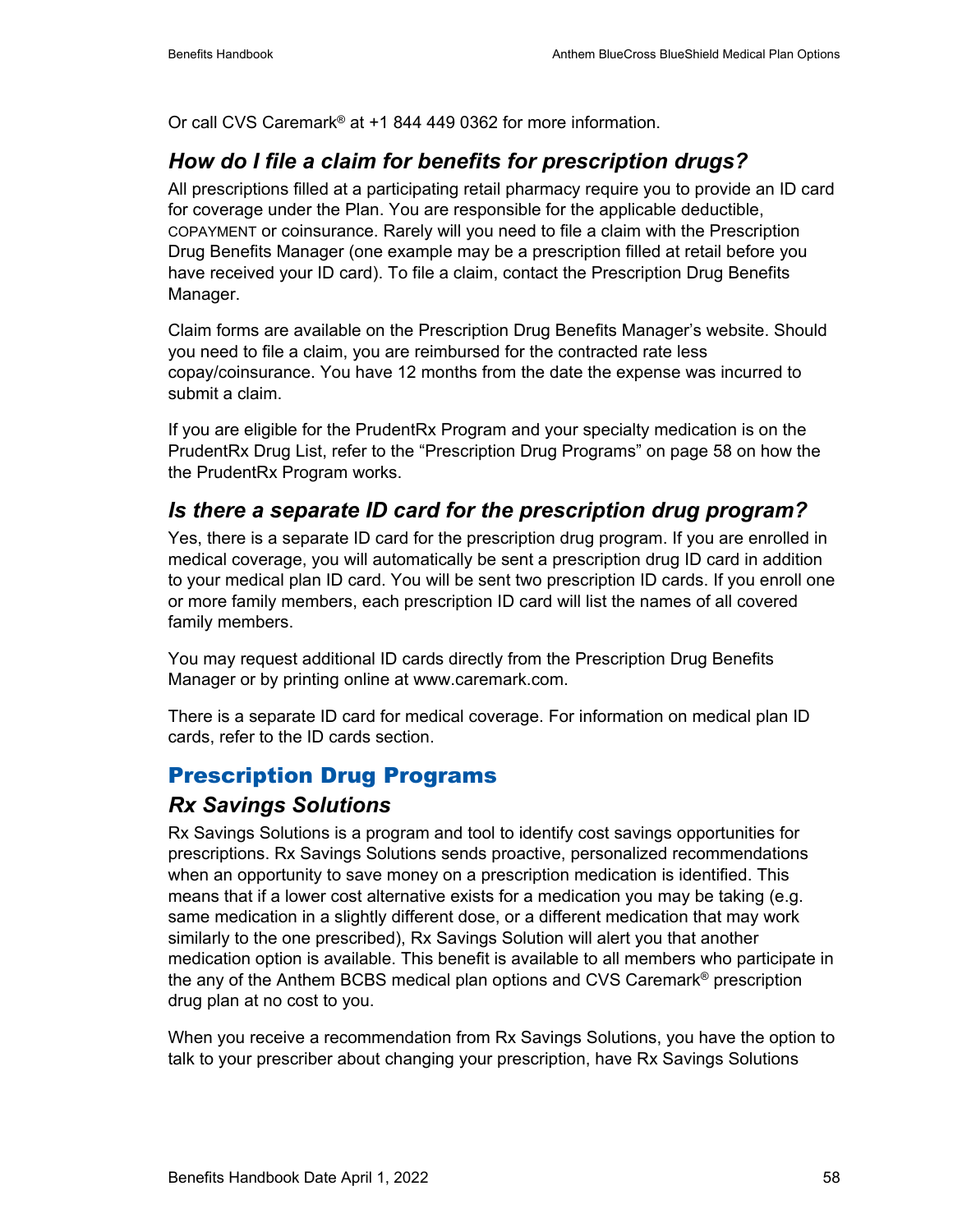assist you by using the Contact Prescriber feature described below, or stay with your initial prescription.

Rx Savings Solutions will send personalized notifications by email (or text message, if you enroll in this service) whenever savings opportunities are found. You may also view savings opportunities from a personal dashboard through the Rx Savings Solutions member portal at https://mmc.rxsavingssolutions.com, as well as those for enrolled family members.

Rx Savings Solutions also offers the following features:

- Medicine Cabinet a list of medicines a member is taking
- Medication Reminders reminders for members to take their medication to promote adherence
- Contact Prescriber members can use the "Contact Prescriber" option to have Rx Savings Solution call the member's prescriber to assist the member in getting a new prescription. It automates the process of changing prescriptions when a member decides to take advantage of a savings opportunity (participation is optional).

Call Rx Savings Solutions at + 1 800 268 4476, Monday to Friday, 8:00 am to 9:00 pm Eastern Time or visit https://mmc.rxsavingssolutions.com for more information.

# *PrudentRx Program*

PrudentRx is a program that can help you receive at no cost eligible specialty medications for the treatment of complex chronic conditions, including, but not limited to, multiple sclerosis, cancer and rheumatoid arthritis.

You are eligible for the PrudentRx Program if you are currently taking a specialty medication covered under the prescription drug benefit that is on the PrudentRx Drug List (available at www.caremark.com), you receive your PRESCRIPTION DRUGS benefits through CVS Specialty Pharmacy, and you are enrolled in the \$400 DEDUCTIBLE Plan.

You are not eligible if you are enrolled in the \$1,500 or \$2,850 Deductible Medical Plans. For these plans, specialty medications will remain covered by your prescription drug benefit subject to the standard co-pays and deductibles, as described in "Prescription Drugs" on page 49.

If you are eligible for the PrudentRx Program and your specialty medication is on the PrudentRx Drug List (available at www.caremark.com), you must participate and enroll in the PrudentRx Program to receive your specialty medication free of charge. If eligible, you'll be enrolled in the PrudentRx program. PrudentRx will reach out to you or your enrolled family members to gather information upon filling a prescription through CVS Specialty Pharmacy. PrudentRx will send a letter followed up by a phone call to provide specific information about the program and gather required information as it relates to your specialty medication, which will be filled through CVS Specialty Pharmacy. To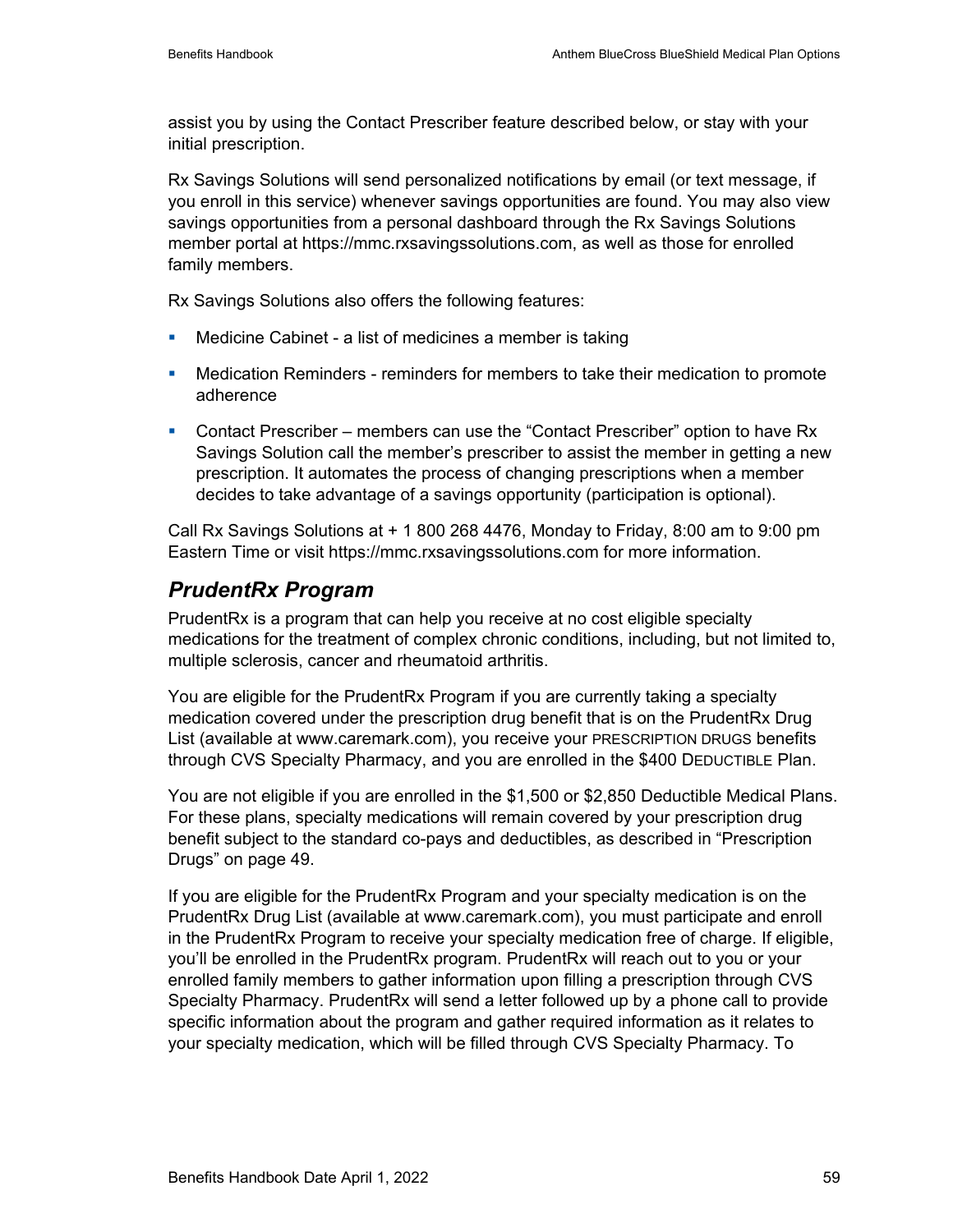secure your enrollment and participation in the PrudentRx program, you **must speak** with PrudentRx.

You can see the eligible specialty medications included in the PrudentRx Program, (i.e., on the PrudentRx Drug List) at www.caremark.com. The PrudentRx Drug List may be updated periodically.

These specialty medications are considered non-essential health benefits under the program and the cost of such medications will not be applied towards your deductible or out-of-pocket maximum as there will be no cost to you.

Participating in the PrudentRx program means that you **must speak with PrudentRx** to verify your enrollment and properly complete any steps required by a manufacturer to obtain copay assistance. If you do not speak with PrudentRx, **you'll be responsible for paying the 30%** COINSURANCE **cost for each eligible specialty prescription medication, and the costs will NOT count towards your deductible or out-ofpocket maximum.** 

If your specialty medication is not on the PrudentRx drug list, your medication cost share follows 90-day supply copays outlined in "How does the Plan cover prescription drugs?" on page 49. If you receive less than a 90-day supply, your copay is prorated based on the day supply of medication you receive.

### *If You're Currently Enrolled in a Manufacturer Copay Assistance Program:*

If you're currently enrolled in a manufacturer copay assistance for a specialty medication and this medication is on the PrudentRx Drug list, you'll need to provide the manufacturer copay enrollment information to PrudentRx in order to pay \$0 for this medication. If you do not speak with PrudentRx and provide the manufacturer copay enrollment information to PrudentRx, **you'll be responsible for paying the 30% coinsurance cost for each eligible specialty prescription medication, and the costs will NOT count towards your deductible or out-of-pocket maximum.** 

#### *If You're Not Currently Enrolled in a Manufacturer Copay Assistance Program:*

If you're not currently enrolled in a manufacturer copay assistance for a medication on the PrudentRx Drug list and the manufacturer requires enrollment in copay assistance, you'll need to speak with PrudentRx so that PrudentRx can assist with getting you enrolled with the manufacturer copay assistance in order to pay \$0 for this medication. PrudentRx will contact you if you're required to enroll in the copay assistance for any medication that you take. PrudentRx will work with you and the drug manufacturer to get copay assistance and will manage enrollment and renewals on your behalf. If you do not enroll in any copay assistance as required by the manufacturer, **you'll be responsible for paying the 30% coinsurance cost for each eligible specialty prescription medication, and the costs will NOT count towards your deductible or out-ofpocket maximum.** 

If you do not speak with PrudentRx, do not enroll in any copay assistance as required by a manufacturer, or do not choose to participate in the PrudentRx program, i.e. opt out, **you'll be responsible for paying the 30% coinsurance cost for each eligible**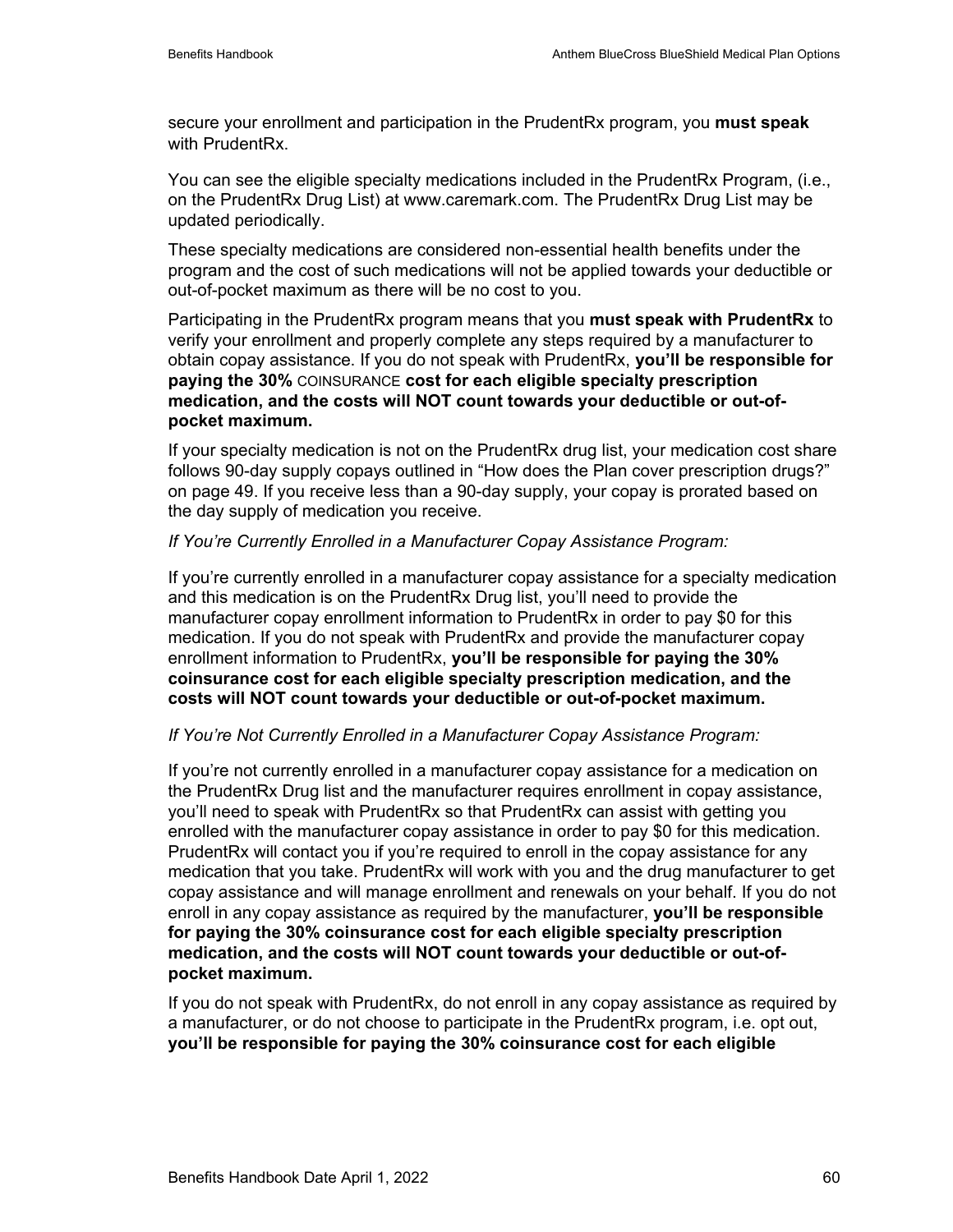#### **specialty prescription medication, and the costs will NOT count towards your deductible or out-of-pocket maximum.**

For additional information, refer to "Are there mandatory discount or copay assistance programs applicable for specialty prescription drugs?" on page 54.

You may contact PrudentRx directly if you missed their outreach or have any questions regarding the PrudentRx program. Specially trained customer care advocates are available at +1 800 578 4403, Monday through Friday, from 9:00 am to 9:30 pm and Saturday, 9:00 am to 6:00 pm, Eastern Time.

# *Transform Diabetes® Care Program*

Transform Diabetes Care offers care for you and your ELIGIBLE FAMILY MEMBERS age 18 years of age and older enrolled in the \$400, \$1,500 or \$2,850 Deductible Plans administered by Anthem who've been diagnosed with diabetes. This program is available at no cost to you and your eligible family members. If you're diagnosed with diabetes, you're automatically enrolled. All eligible members will receive communication in the mail with instructions on how to enroll and use the program.

As a part of this program, you and your eligible family members will receive individualized support across five clinical impact areas:

- Glucose and blood pressure monitoring including no cost diabetes test strips (if eligible based on your individual needs and a review from a trained diabetes educator)
- **EXECTE:** Lifestyle and comorbidity management
- **Nedication optimization**
- **Preventative screenings**
- **Nedication adherence**

The program provides coaching support from a health coach and a Certified Diabetes Nurse*.* 

# *Who is Eligible for the Transform Diabetes Care Program?*

Members diagnosed with diabetes age 18 years of age and older who are enrolled in the \$400, \$1,500 or \$2,850 Deductible Plan administered by Anthem with prescription drug coverage through CVS Caremark®.

If you have any questions about eligibility, you may contact CVS Caremark® at +1 844 449 0362.

# *Hello Heart Program*

Hello Heart provides care and support to you and your eligible family members age 18 years of age and older enrolled in the \$400, \$1,500 or \$2,850 Deductible Plans administered by Anthem who've been diagnosed with hypertension. This program is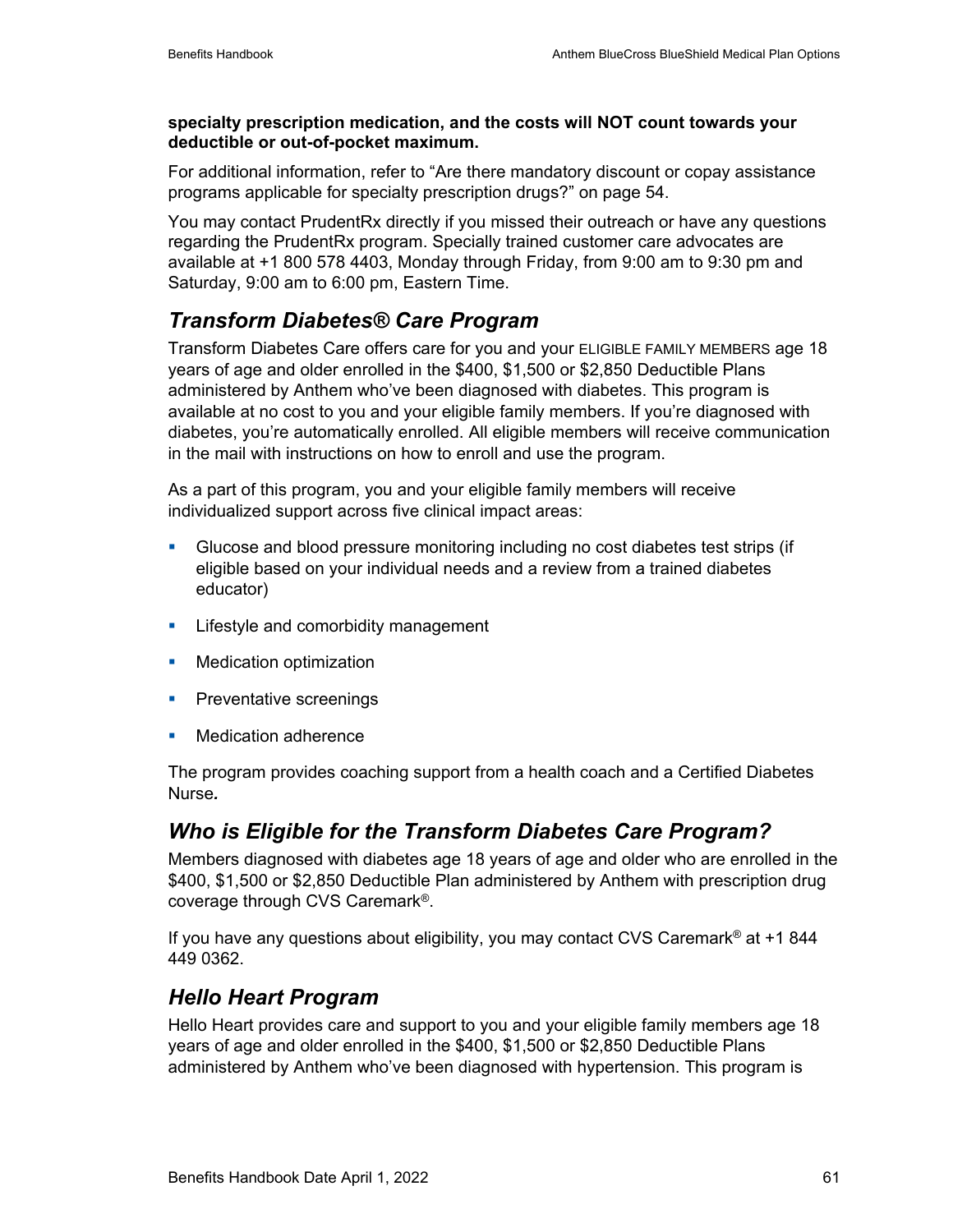available at no cost to you and your eligible family members. All eligible members will receive communication in the mail with instructions on how to enroll and use the program.

The program provides digital remote blood pressure monitoring. As part of Hello Heart program, you will receive the following:

- Access to the Hello Heart mobile application that includes digital coaching and support aimed at improving heart health
- **Hello Heart blood pressure monitor.**

If you qualify, you'll receive a blood pressure monitor. You'll have the ability to register for the program via Hello Heart's online portal and download the Hello Heart application to your mobile device, for access to additional tracking tools and resources for heart health.

# *Who is Eligible for the Hello Heart Program?*

Members diagnosed with hypertension who are 18 years of age and older and enrolled in the \$400, \$1,500 or \$2,850 Deductible Medical plans administered by Anthem with prescription drug coverage through CVS Caremark®.

If you have any questions about eligibility, you may contact CVS Caremark<sup>®</sup> at  $+1$  844 449 0362 or Hello Heart at +1 800 767 3471.

# *WW Digital and WW Digital 360 Programs*

The WW Digital and WW Digital 360 Programs provide science-based tools to help you and your eligible family members 18 years of age or older enrolled in the \$400, \$1,500 or \$2,850 Deductible Plans administered by Anthem lose weight, eat healthier, move more, and develop a more positive mindset. Both programs are available at no cost to you and your eligible family members.

WW Digital and WW Digital 360 includes:

- PersonalPoints™Plan
- Access to a mobile application that includes digital tools:
	- Trackers for food, water, physical activity, sleep and weight
	- − Recipes
	- − Meal planning tools
	- − On-demand workouts
	- Support from WW's community of members
	- − On-demand coaching sessions and 24/7 live chat with a WW Coach\*
- available for WW Digital 360 Program only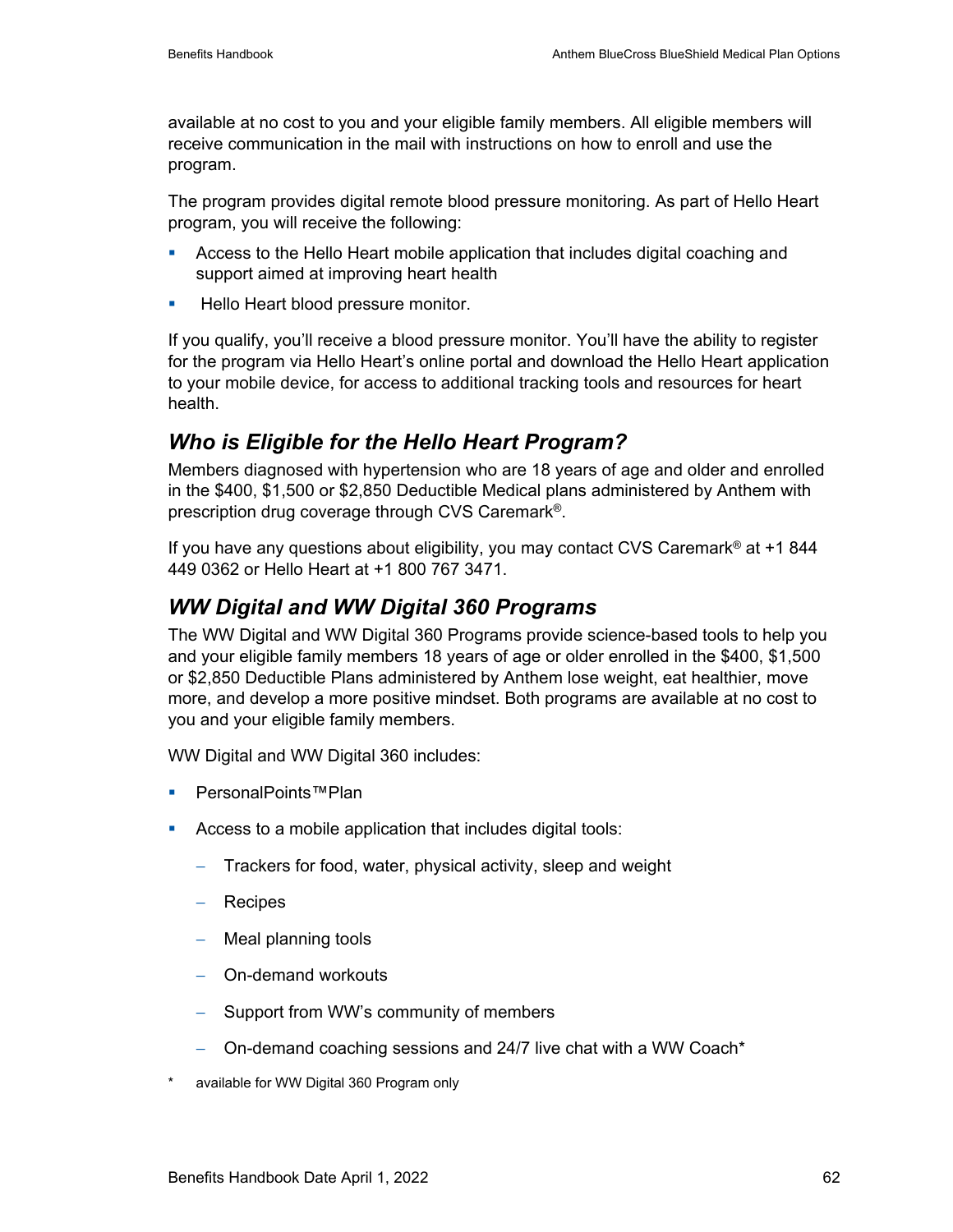# *Who is Eligible for the WW Digital and WW Digitial 360 Programs?*

Members who are 18 years of age and older and enrolled in the \$400, \$1,500 or \$2,850 Deductible Plans administered by Anthem with prescription drug coverage through CVS Caremark®.

If you have any questions about the program, you may contact CVS Caremark<sup>®</sup> at +1 844 449 0362 or WW Customer Care at +1 866 204 2885. To learn more or enroll, visit WW.com/MarshMcLennan.

# Mental Health/Substance Use

**NOTE:** Out-of-network services are not covered under the Anthem BCBS Narrow Network (NATIONAL BLUE HIGH PERFORMANCE NETWORK (BLUE HPN NON-TIERED)) except for urgent and emergency care.

# *Does the Plan cover mental health/substance use services?*

The Plan covers MEDICALLY NECESSARY INPATIENT and OUTPATIENT mental health/substance use treatment services, including residential treatment.

# *Does the Plan cover services in connection with autism?*

The Plan covers medically necessary inpatient and outpatient treatment services for autism, including Applied Behavioral Analysis.

The Autism Spectrum Disorders (ASD) Program is comprised of a specialized, dedicated team of clinicians who have been trained on the unique challenges and needs of families with a participant who has a diagnosis of ASD. The Plan provides specialized case management services for participants with autism spectrum disorders and their families. The ASD Program also includes precertification and Medical Necessity reviews for Applied Behavior Analysis, a treatment modality targeting the symptoms of autism spectrum disorders.

For families touched by ASD, the ASD Program provides support for the entire family, giving assistance wherever possible and making it easier for the family to understand and utilize care, resulting in access to better outcomes and more effective use of benefits. The ASD Program has three main components:

- **Education** 
	- − Educates and engages the family on available community resources, helping to create a system of care around the participant.
	- − Increases knowledge of the disorder, resources, and appropriate usage of benefits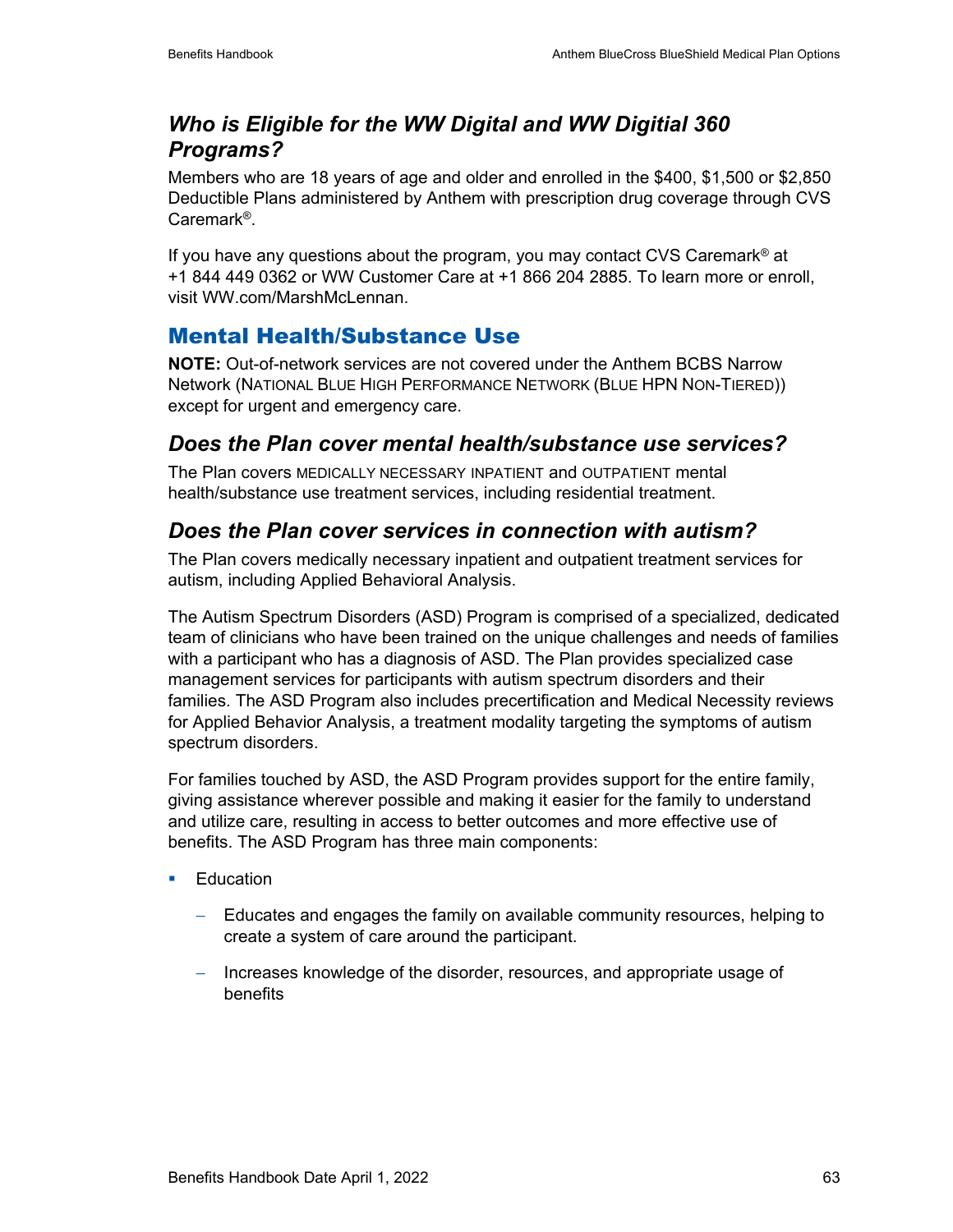- **Guidance** 
	- − Applied Behavior Analysis management, including clinical reviews by experienced licensed clinicians. Precertification delivers value, ensuring that the participant receives the right care, from the right provider, at the right intensity.
	- − Increased follow-up care encouraged by appointment setting, reminders, attendance confirmation, proactive discharge planning, and referrals.
	- − Ensure that parents and siblings have the best support to manage their own needs.
- **Coordination** 
	- − Enhanced participant experience and coordination of care.
	- − Assistance in exploration of medical services that may help the participant, including referrals to medical case management.
	- − Licensed Behavior Analysts and Program Managers provide support and act as a resource to the interdisciplinary team, helping them navigate and address the unique challenges facing families with a participant diagnosed with autism.

### Speech Therapy

**NOTE:** Out-of-network services are not covered under the Anthem BCBS Narrow Network (NATIONAL BLUE HIGH PERFORMANCE NETWORK (BLUE HPN NON-TIERED)) except for urgent and emergency care.

The plan covers the treatment of:

- A speech impediment or speech dysfunction that results from injury, stroke or a congenital anomaly
- Delays in speech development.

Prior authorization for speech therapy is recommended. Contact the Claims Administrator for specific details.

### Temporomandibular Joint (TMJ) Coverage

**NOTE:** Out-of-network services are not covered under the Anthem BCBS Narrow Network (National Blue High Performance Network (Blue HPN Non-Tiered)) except for urgent and emergency care.

The Plan covers services for diagnostic and surgical treatment of conditions affecting the temporomandibular joint when provided by and under the direction of a physician. Coverage includes the diagnostic or surgical treatment required as a result of an accident, trauma, congenital defect, developmental defect or pathology.

 Diagnostic coverage includes examination, radiographs and applicable imaging studies, and consultation.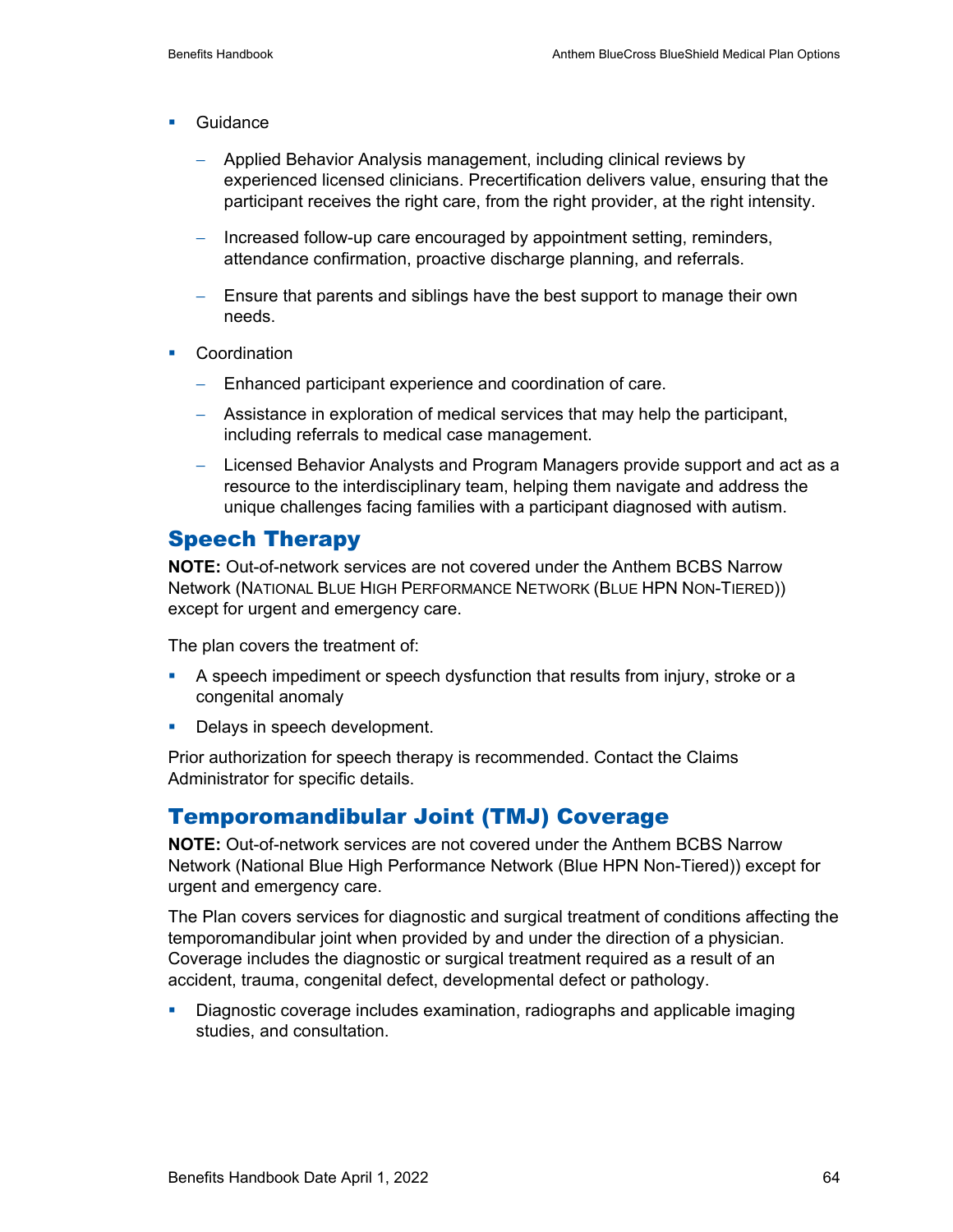Non-surgical treatment includes clinical examinations, oral appliances (orthotic splints), arthrocentesis and trigger-point injections. Surgical treatment\* includes arthrocentesis, arthroscopy, arthroplasty, arthrotomy, open or closed reduction of dislocations and TMJ implants.

\*Surgical treatment is provided if the following criteria are met:

- − There is clearly demonstrated radiographic evidence of significant joint abnormality.
- − Non-surgical treatment has failed to adequately resolve the symptoms.
- − Pain or dysfunction is moderate or severe.

See "What's Not Covered" on page 81 for TMJ exclusions.

# Virtual Medicine

### *What is LiveHealth Online***®***?*

LiveHealth Online**®** lets you talk to a US board-certified doctor through your mobile device or a computer with a webcam. The doctor can diagnose, recommend treatment and prescribe medication, when appropriate, for many medical issues. You can use this service for common health concerns like colds, the flu, fevers, rashes, infections, allergies, etc. LiveHealth Online® also provides services for Psychology and Psychiatry.

# *When is LiveHealth Online***®** *available?*

Doctors are available on LiveHealth Online**®** 24/7, 365 days a year.

### *How does LiveHealth Online***®** *work?*

When you need to see a doctor, go to www.livehealthonline.com or access the LiveHealth Online**®** mobile app to set up an account. Establishing an account allows you to securely store your personal and health information. Once connected, you can talk and interact with the doctor.

If you are using LiveHealth Online**®** for the first time, you will be asked to answer a brief questionnaire about your health before you speak with a doctor. Then the information from your first online visit will be available for future online visits.

# *Do doctors have access to my health information?*

Doctors can only access your health information and review previous treatment recommendations and information from your prior LiveHealth Online**®** visits.

# *How do I access the LiveHealth Online***®** *mobile app?*

You can download the mobile app for free on your mobile device by visiting the App Store or Google Play.

# *How do I pay for the online doctor's visit?*

LiveHealth Online**®** accepts Visa, MasterCard and Discover cards as payment for an online visit with a doctor. Prescriptions aren't included in the cost of your doctor's visit.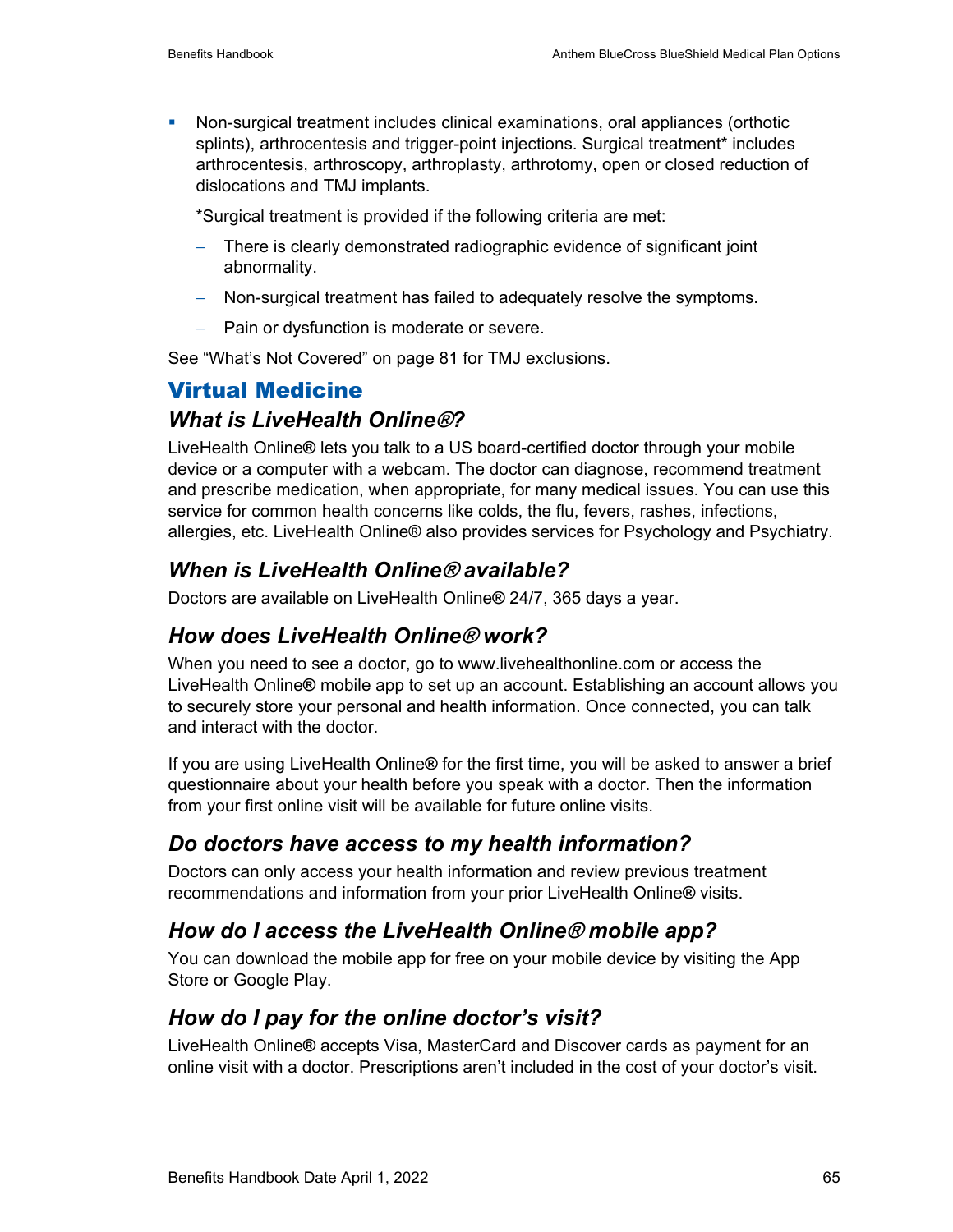### *Can I get online care from a doctor if I'm traveling or in another state?*

LiveHealth Online is available in all states and includes the ability for the provider to write a prescription.

# *Who do I contact for additional information?*

You can call +1 855 603 7985 or email customersupport@livehealthonline.com. If you send an email, include your name, your email and a telephone number where you can be reached.

# Detailed List of Covered Services

The Plan reimburses MEDICALLY NECESSARY covered services and supplies for the diagnosis and treatment for an illness or injury. The Claims Administrator determines whether the service or supply is covered and determines the amount to be reimbursed.

Most services and supplies are subject to a DEDUCTIBLE and COINSURANCE.

Your costs for out-of-network services apply toward the in-network deductible and out-ofpocket maximum. However, your costs for in-network services do not apply toward the out-of-network deductible and out-of-pocket maximum.

**NOTE:** The plan features described below (deductibles, coinsurance, etc.) for the Anthem BCBS Narrow Network (NATIONAL BLUE HIGH PERFORMANCE NETWORK (BLUE HPN NON-TIERED)) are reflected under in-network. Out-of-network services are not covered under the Anthem BCBS Narrow Network, except for urgent and emergency care.

|                                  | \$400 Deductible Plan                                      |                                                               |
|----------------------------------|------------------------------------------------------------|---------------------------------------------------------------|
| <b>Services</b>                  | <b>In-Network Coverage</b>                                 | <b>Out-of-Network Coverage<sup>1</sup></b><br>(Broad Network) |
| Alcohol and substance<br>use     | <b>Inpatient and Residential</b><br>Treatment:             | <b>Inpatient and Residential</b><br>Treatment:                |
|                                  | 80% after deductible<br>Preauthorization is required       | 60% of R&C after deductible<br>Preauthorization is required   |
|                                  | <b>Outpatient:</b>                                         | <b>Outpatient:</b>                                            |
|                                  | \$20 per visit (no deductible)                             | 60% after deductible                                          |
| Allergy testing and<br>treatment | 80% after deductible (unless<br>billed as an office visit) | 60% of R&C after deductible                                   |

### *\$400 Deductible Plan*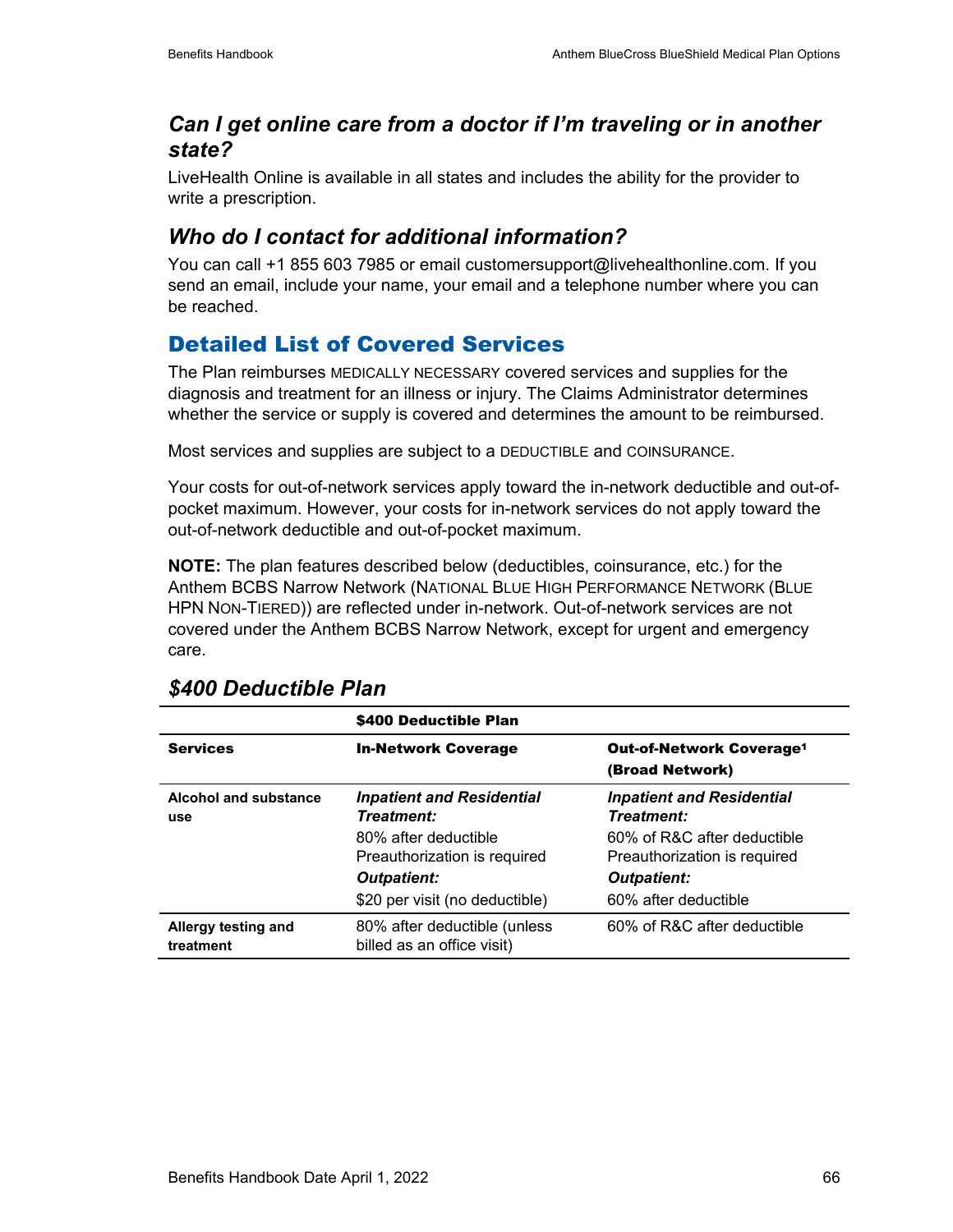|                                                                                                          | \$400 Deductible Plan                                                                                                                                                                                                            |                                                                                                                                                                                                                                                                             |
|----------------------------------------------------------------------------------------------------------|----------------------------------------------------------------------------------------------------------------------------------------------------------------------------------------------------------------------------------|-----------------------------------------------------------------------------------------------------------------------------------------------------------------------------------------------------------------------------------------------------------------------------|
| <b>Services</b>                                                                                          | <b>In-Network Coverage</b>                                                                                                                                                                                                       | Out-of-Network Coverage <sup>1</sup><br>(Broad Network)                                                                                                                                                                                                                     |
| <b>Alternative medicine</b><br>(Acupuncture)                                                             | 80% after deductible                                                                                                                                                                                                             | 60% of R&C after deductible                                                                                                                                                                                                                                                 |
|                                                                                                          | Coverage limitations:<br>ш<br>certified/licensed individual.<br>ш<br>network).                                                                                                                                                   | Performed by a physician as a form of anesthesia in connection<br>with surgery or dental procedure that is covered under the Plan.<br>A form of Alternative Treatment as long as it is rendered by a<br>Limited to 12 visits per calendar year (combined in-network/out-of- |
| <b>Ambulance charges</b>                                                                                 | 80% after deductible                                                                                                                                                                                                             | 80% of R&C after deductible                                                                                                                                                                                                                                                 |
| <b>Applied Behavioral</b><br><b>Analysis (ABA)</b>                                                       | OUTPATIENT: \$20 per visit (no<br>deductible) Preauthorization is<br>required                                                                                                                                                    | 60% of R&C after deductible<br>Preauthorization is required                                                                                                                                                                                                                 |
| <b>Artificial insemination</b>                                                                           | \$40 copay (no deductible) if<br>service is performed in an office<br>All other places of service: 80%<br>after deductible<br>Limited to overall infertility<br>maximum of \$15,000 per lifetime<br>Precertification is required | 60% of R&C after deductible<br>Limited to overall infertility<br>maximum of \$15,000 per lifetime<br>Precertification is required                                                                                                                                           |
| CT / PET scans                                                                                           | 80% after deductible<br>CT/PET scans subject to<br>preauthorization                                                                                                                                                              | 60% of R&C after deductible<br>CT/PET scans subject to<br>preauthorization                                                                                                                                                                                                  |
| <b>Chiropractors</b>                                                                                     | \$40 per visit (no deductible)<br>30 visits per calendar year<br>(combined in-network/out-of-<br>network)                                                                                                                        | 60% of R&C after deductible for<br>up to 30 visits per calendar year<br>(combined in-network/out-of-<br>network)                                                                                                                                                            |
| <b>Contraceptive devices</b><br>(as defined as Preventive<br><b>Prescriptions)</b>                       | Covered at 100%, without<br>deductible                                                                                                                                                                                           | 60% of R&C after deductible                                                                                                                                                                                                                                                 |
| <b>Cosmetic surgery</b>                                                                                  | Not covered                                                                                                                                                                                                                      | Not covered                                                                                                                                                                                                                                                                 |
| <b>Dental treatment</b><br>(covered only for<br>accidental injury to<br>sound teeth within 12<br>months) | 80% after deductible; subject to<br>office visit copay in office                                                                                                                                                                 | 60% of R&C after deductible                                                                                                                                                                                                                                                 |
| Doctor delivery charge<br>for newborns                                                                   | 80% after deductible                                                                                                                                                                                                             | 60% of R&C after deductible                                                                                                                                                                                                                                                 |
| <b>Durable medical</b><br>equipment (DME)                                                                | 80% after deductible                                                                                                                                                                                                             | 60% of R&C after deductible                                                                                                                                                                                                                                                 |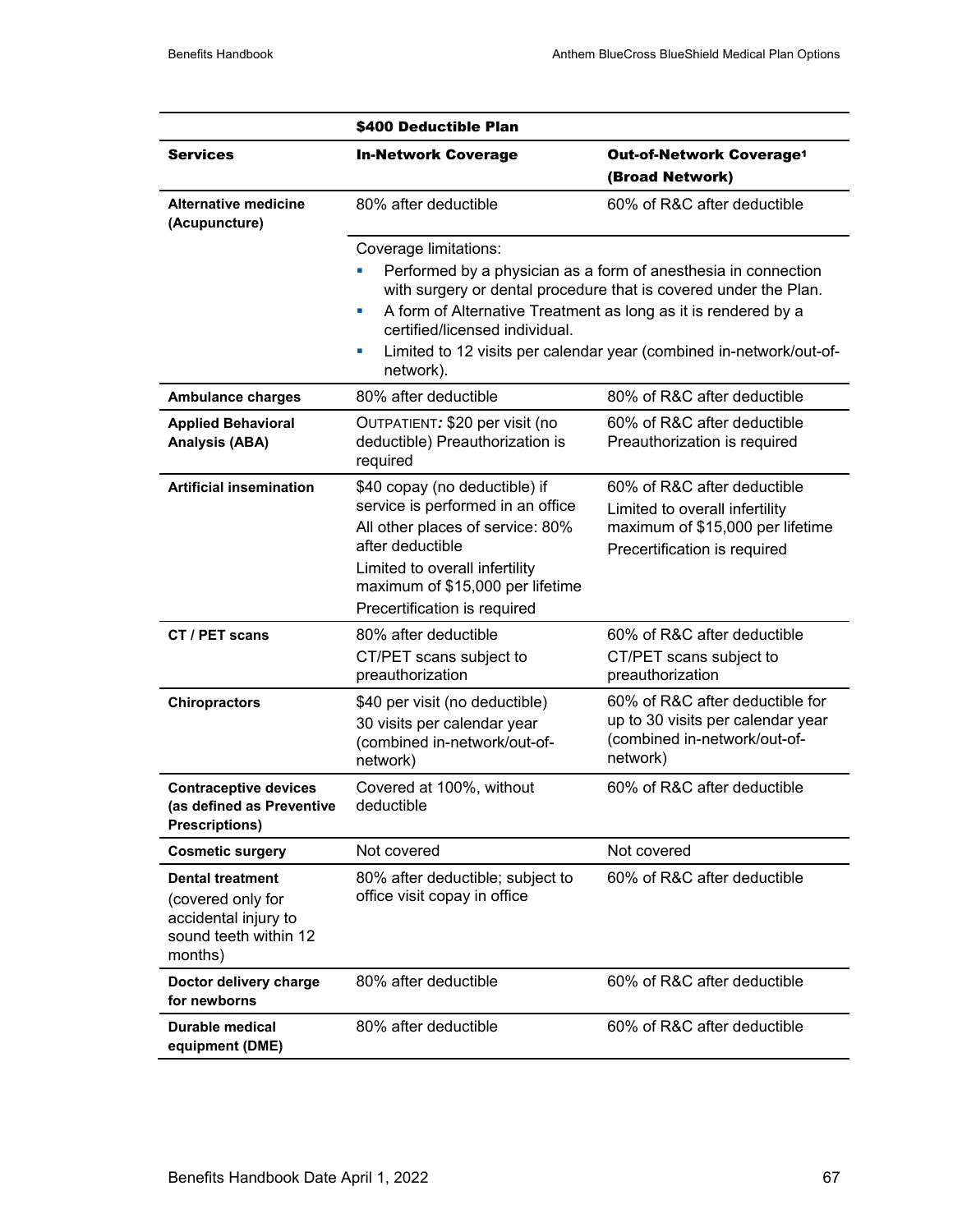|                                                                     | \$400 Deductible Plan                                                                                                                                                                                                                                                                                  |                                                                                                                                                                                                                                          |
|---------------------------------------------------------------------|--------------------------------------------------------------------------------------------------------------------------------------------------------------------------------------------------------------------------------------------------------------------------------------------------------|------------------------------------------------------------------------------------------------------------------------------------------------------------------------------------------------------------------------------------------|
| <b>Services</b>                                                     | <b>In-Network Coverage</b>                                                                                                                                                                                                                                                                             | Out-of-Network Coverage <sup>1</sup><br>(Broad Network)                                                                                                                                                                                  |
| <b>EKG Testing</b>                                                  | 80% after deductible. Not<br>considered preventive.                                                                                                                                                                                                                                                    | 60% of R&C after deductible. Not<br>considered preventive.                                                                                                                                                                               |
| <b>Emergency room</b>                                               | \$150, then 80% after deductible<br>for life-threatening injury or illness<br>(See "Life-threatening Illness or<br>Injury in the "Glossary" on<br>page 93).                                                                                                                                            | \$150, then 80% of R&C after<br>deductible for life-threatening<br>injury or illness (See "Life-<br>threatening Illness or Injury in the<br>"Glossary" on page 93).                                                                      |
| <b>Gender Reassignment</b><br><b>Surgery (and related</b><br>costs) | 80% after deductible<br>Services in physician office<br>subject to COPAYMENT<br>Call the Claims Administrator at<br>the number on the back of your<br>ID card for specifics on what is<br>covered and excluded by the<br>Plan.<br>Preauthorization is required for<br><b>INPATIENT Services</b>        | 60% of R&C after deductible<br>Call the Claims Administrator at<br>the number on the back of your<br>ID card for specifics on what is<br>covered and excluded by the<br>Plan.<br>Preauthorization is required for<br>inpatient services. |
| <b>Gynecology visits</b>                                            | Covered at 100% (not subject to<br>deductible) for one routine exam<br>each calendar year<br>Subsequent visits - \$20 copay                                                                                                                                                                            | 60% of R&C after deductible                                                                                                                                                                                                              |
| <b>Hearing care</b>                                                 | 80% after deductible; subject to<br>office visit copays<br>Routine hearing screenings are<br>covered at 100% when provided<br>as part of a preventive/wellness<br>visit. Covered hearing aids limited<br>to \$1,000 a year per ear (no<br>coverage for hearing aids for<br>degenerative hearing loss). | 60% of R&C after deductible<br>Covered hearing aids limited to<br>\$1,000 a year per ear (no<br>coverage for hearing aids for<br>degenerative hearing loss).                                                                             |
| Home health care                                                    | 80% after deductible for up to<br>120 home health care aid visits<br>per calendar year for homebound<br>patients Preauthorization is<br>required                                                                                                                                                       | 60% of R&C after deductible for<br>up to 120 home health care aid<br>visits per calendar year for<br>homebound patients<br>Preauthorization is required                                                                                  |
| <b>Hospice care</b>                                                 | 80% after deductible<br>Preauthorization is required                                                                                                                                                                                                                                                   | 60% of R&C after deductible<br>Preauthorization is required                                                                                                                                                                              |
| <b>Immunizations</b><br>(routine)                                   | Covered at 100% (not subject to<br>deductible)                                                                                                                                                                                                                                                         | 60% of R&C after deductible                                                                                                                                                                                                              |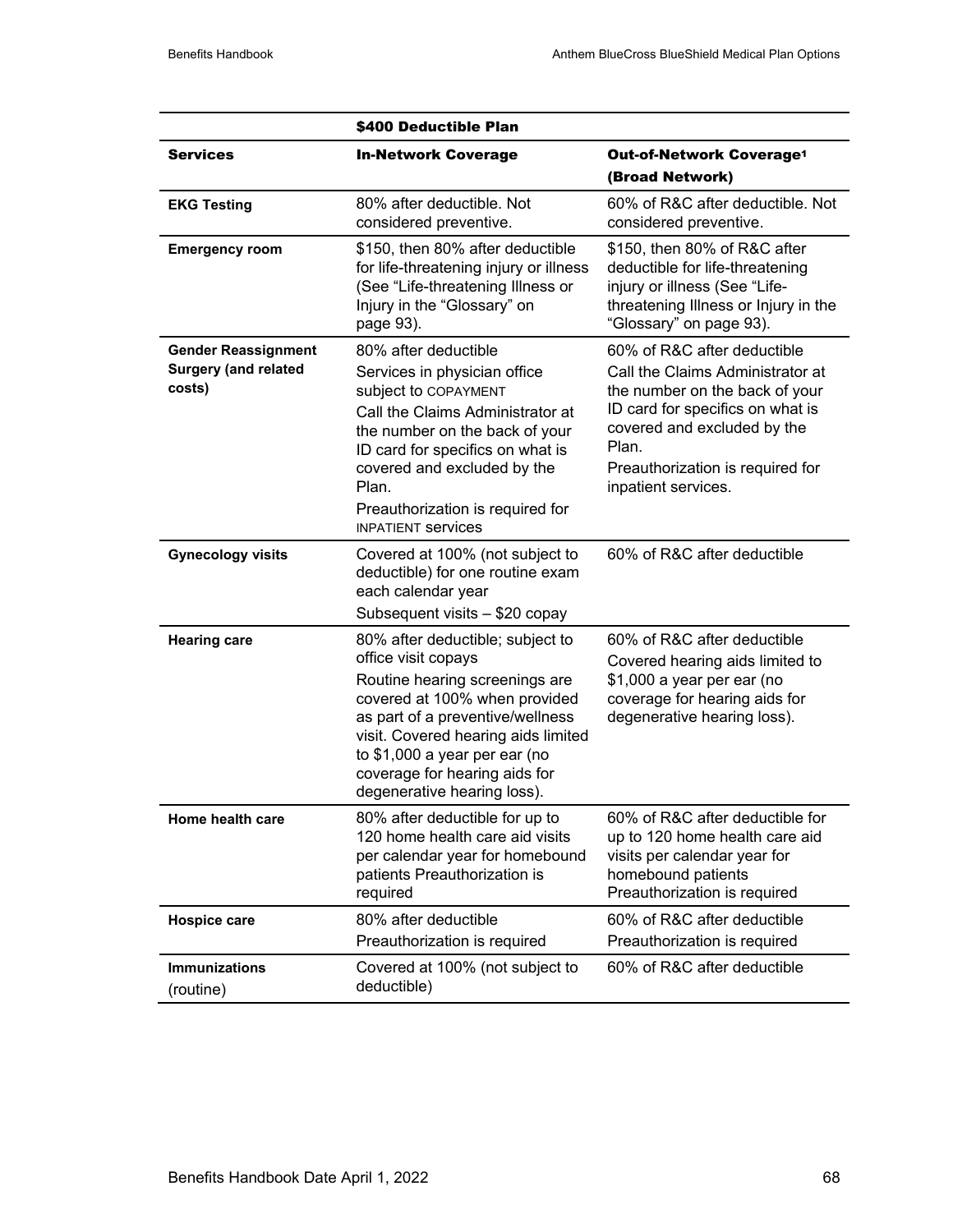|                                                                                             | \$400 Deductible Plan                                                                                                                                                                                                                                                                                                                                                                                                                                                                                                     |                                                                                                                                                                                                                                                                                                                                                                                                                         |
|---------------------------------------------------------------------------------------------|---------------------------------------------------------------------------------------------------------------------------------------------------------------------------------------------------------------------------------------------------------------------------------------------------------------------------------------------------------------------------------------------------------------------------------------------------------------------------------------------------------------------------|-------------------------------------------------------------------------------------------------------------------------------------------------------------------------------------------------------------------------------------------------------------------------------------------------------------------------------------------------------------------------------------------------------------------------|
| <b>Services</b>                                                                             | <b>In-Network Coverage</b>                                                                                                                                                                                                                                                                                                                                                                                                                                                                                                | <b>Out-of-Network Coverage<sup>1</sup></b><br>(Broad Network)                                                                                                                                                                                                                                                                                                                                                           |
| <b>Infertility Services</b>                                                                 | \$40 copay (no deductible) if<br>service is performed in an office<br>80% after deductible for all other<br>places of service<br>Artificial Insemination and<br><b>Advanced Reproductive</b><br>Technology are limited to overall<br>infertility maximum of \$15,000<br>per lifetime maximum (combined<br>in-network/out-of-network)<br>Coverage does not require a<br>diagnosis of infertility. Claims<br>prior to 01/01/2015 will not apply<br>to the lifetime maximum on new<br>plans.<br>Precertification is required | 60% of R&C after deductible<br>Artificial Insemination and<br><b>Advanced Reproductive</b><br>Technology are limited to overall<br>infertility maximum of \$15,000<br>per lifetime maximum (combined<br>in-network/out-of-network)<br>Coverage does not require a<br>diagnosis of infertility. Claims<br>prior to 01/01/2015 will not apply<br>to the lifetime maximum on new<br>plans.<br>Precertification is required |
| <b>Inpatient hospital</b><br>services                                                       | 80% after deductible<br>Preauthorization is required                                                                                                                                                                                                                                                                                                                                                                                                                                                                      | 60% of R&C after deductible<br>Preauthorization is required                                                                                                                                                                                                                                                                                                                                                             |
| <b>Laboratory charges</b>                                                                   | 80% after deductible                                                                                                                                                                                                                                                                                                                                                                                                                                                                                                      | 60% of R&C after deductible                                                                                                                                                                                                                                                                                                                                                                                             |
| <b>Magnetic resonance</b><br>imaging - MRI<br><b>Mammograms, including</b><br>3D mammograms | 80% after deductible<br>Preauthorization is required<br>Covered at 100% (not subject to<br>deductible)                                                                                                                                                                                                                                                                                                                                                                                                                    | 60% of R&C after deductible<br>Preauthorization is required<br>60% of R&C after deductible                                                                                                                                                                                                                                                                                                                              |
| (Routine)<br>Mastectomy-                                                                    | 80% after deductible                                                                                                                                                                                                                                                                                                                                                                                                                                                                                                      | 60% of R&C after deductible                                                                                                                                                                                                                                                                                                                                                                                             |
| reconstructive surgery                                                                      |                                                                                                                                                                                                                                                                                                                                                                                                                                                                                                                           |                                                                                                                                                                                                                                                                                                                                                                                                                         |
| <b>Maternity hospital stay</b>                                                              | 80% after deductible                                                                                                                                                                                                                                                                                                                                                                                                                                                                                                      | 60% of R&C after deductible                                                                                                                                                                                                                                                                                                                                                                                             |
| <b>Mental health</b>                                                                        | <b>Inpatient and Residential</b><br><b>Treatment</b><br>80% after deductible<br>Subject to preauthorization<br><b>Outpatient:</b><br>\$20 per visit                                                                                                                                                                                                                                                                                                                                                                       | <b>Inpatient and Residential</b><br><b>Treatment</b><br>60% of R&C after deductible<br>Subject to preauthorization<br><b>Outpatient:</b><br>60% of R&C after deductible                                                                                                                                                                                                                                                 |
| <b>Musculoskeletal Surgery</b>                                                              | 100% after deductible if care is<br>received at a Blue Distinction<br>Center provider as determined by<br>the Claims Administrator<br>80% after deductible for a Non-<br><b>Blue Distinction participating</b><br>provider Preauthorization is<br>required if surgery is inpatient                                                                                                                                                                                                                                        | 60% of R&C after deductible<br>Preauthorization is required if<br>surgery is inpatient                                                                                                                                                                                                                                                                                                                                  |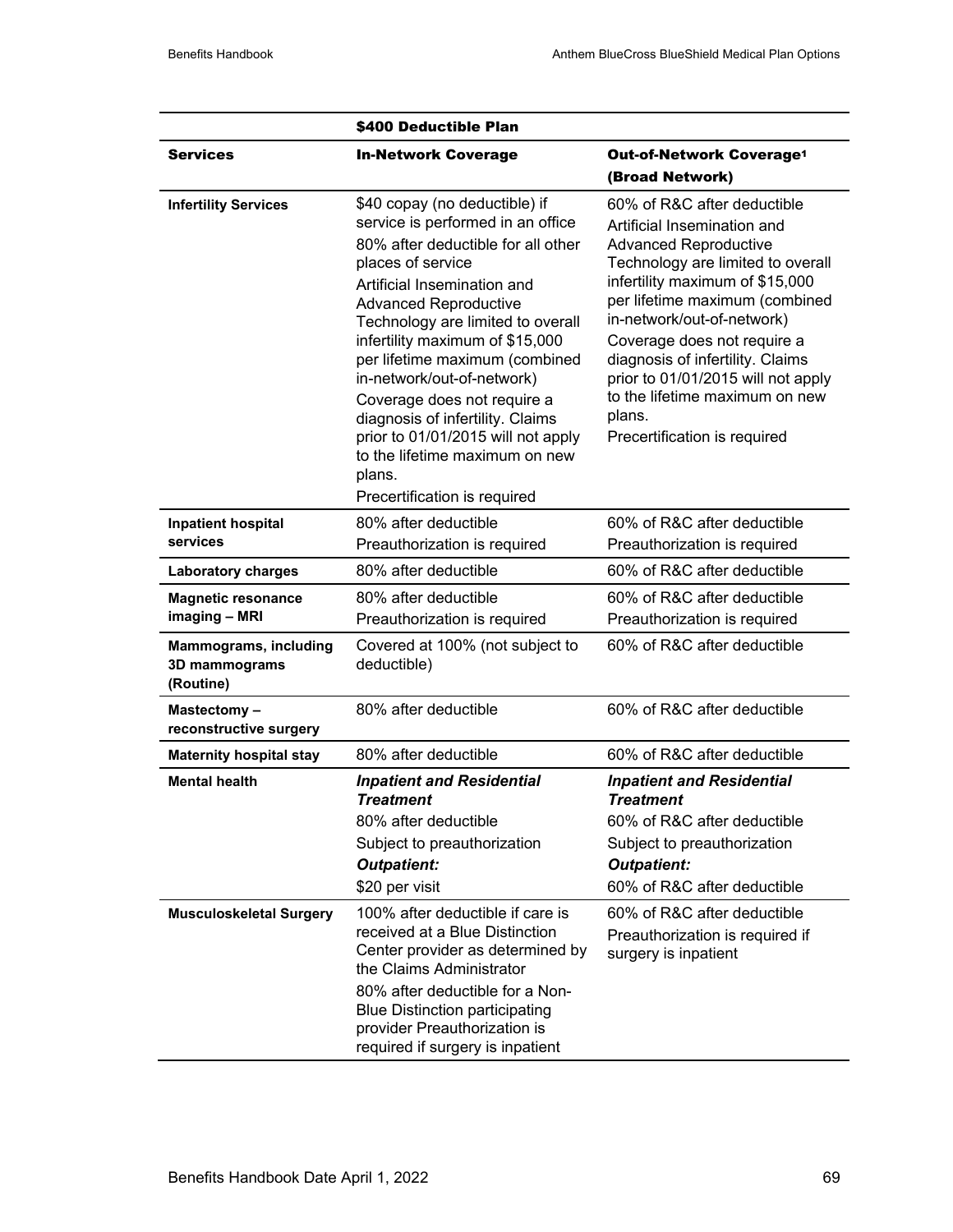|                                                    | \$400 Deductible Plan                                                                                                                |                                                                                             |  |
|----------------------------------------------------|--------------------------------------------------------------------------------------------------------------------------------------|---------------------------------------------------------------------------------------------|--|
| <b>Services</b>                                    | <b>In-Network Coverage</b>                                                                                                           | Out-of-Network Coverage <sup>1</sup><br>(Broad Network)                                     |  |
| <b>Obesity Surgery</b>                             | 80% after deductible<br>Copays apply if there are office<br>visits                                                                   | All services must be obtained<br>from a recognized in-network<br>Blue Distinction provider. |  |
|                                                    | Once per lifetime                                                                                                                    |                                                                                             |  |
|                                                    | All services must be obtained<br>from a recognized in-network<br>Blue Distinction provider.                                          |                                                                                             |  |
|                                                    | Preauthorization is required                                                                                                         |                                                                                             |  |
| <b>Occupational therapy</b>                        | \$40 per visit. <sup>2</sup><br>Outpatient facility 80% after<br>deductible                                                          | 60% of R&C after deductible.                                                                |  |
| Organ transplant                                   | 100% after deductible in Blue<br>Distinction provider as<br>determined by the Claims<br>Administrator                                | 60% of R&C after deductible<br>Preauthorization is required                                 |  |
|                                                    | 80% after deductible for a Non-<br><b>Blue Distinction provider</b><br>Preauthorization is required                                  |                                                                                             |  |
| <b>Outpatient physician</b><br>services            | Preventive: 100%<br>PCP: \$20 per visit                                                                                              | 60% of R&C after deductible                                                                 |  |
|                                                    | Mental Health/Substance Use<br>Disorder: \$20 per visit<br>Specialist: \$40 per visit<br>Outpatient facility 80% after<br>deductible |                                                                                             |  |
| Physical exams for<br>adults<br>(routine)          | Covered at 100% (not subject to<br>deductible or copays) for one<br>physical exam each calendar<br>year                              | 60% of R&C after deductible for<br>one physical exam each calendar<br>year                  |  |
| <b>Physical exams for</b><br>children<br>(routine) | Covered at 100% (not subject to<br>deductible or copays)<br>Subject to Plan limits                                                   | 60% of R&C after deductible<br>Subject to Plan limits                                       |  |
| <b>Physical therapy</b>                            | \$40 per visit. $3$<br>Outpatient facility 80% after<br>deductible                                                                   | 60% of R&C after deductible.                                                                |  |
| <b>Virtual Physical Therapy</b><br>(SWORD Health)  | \$29 copay per month for<br>unlimited sessions per month (not<br>subject to deductible)                                              | Not covered – all services must<br>be provided by SWORD Health                              |  |
| <b>Pregnancy termination</b>                       | Subject to office visit copay, with<br>no deductible in office<br>80% after deductible in other<br>places of service                 | 60% of R&C after deductible                                                                 |  |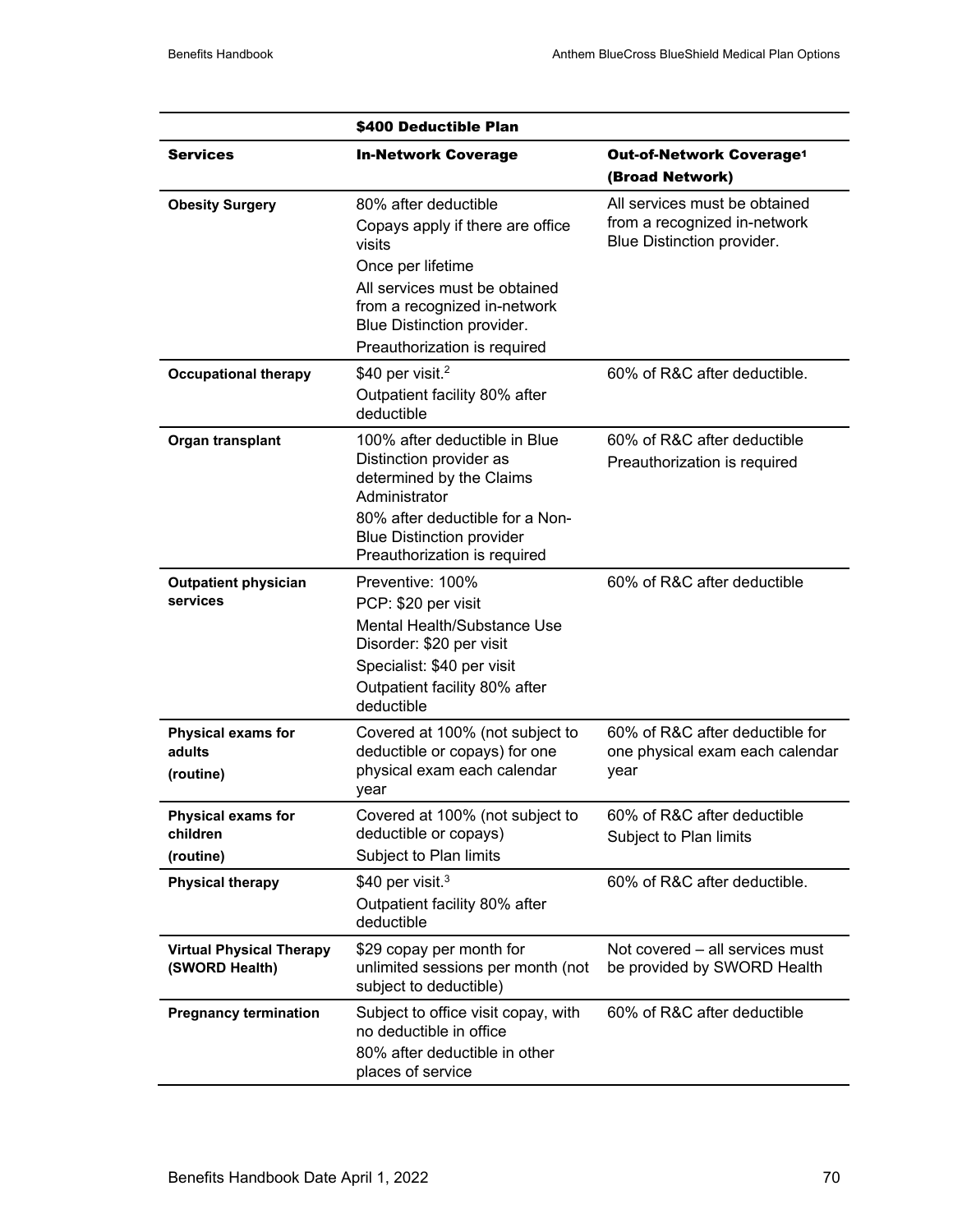|                                                                             | \$400 Deductible Plan                                                                                                                                                                                                                                                                                                                                                                                |                                                                                                                                                                                                                                                                                                                                                                                                             |
|-----------------------------------------------------------------------------|------------------------------------------------------------------------------------------------------------------------------------------------------------------------------------------------------------------------------------------------------------------------------------------------------------------------------------------------------------------------------------------------------|-------------------------------------------------------------------------------------------------------------------------------------------------------------------------------------------------------------------------------------------------------------------------------------------------------------------------------------------------------------------------------------------------------------|
| <b>Services</b>                                                             | <b>In-Network Coverage</b>                                                                                                                                                                                                                                                                                                                                                                           | Out-of-Network Coverage <sup>1</sup><br>(Broad Network)                                                                                                                                                                                                                                                                                                                                                     |
| <b>Prenatal visits</b>                                                      | \$20 copay (not subject to<br>deductible) for first visit<br>Routine Prenatal Care covered at<br>100%                                                                                                                                                                                                                                                                                                | 60% of R&C after deductible                                                                                                                                                                                                                                                                                                                                                                                 |
| Prescription drugs <sup>4</sup> (see<br>"Prescription Drugs" on<br>page 49) | There is a pharmacy network for<br>30-day and 90-day PRESCRIPTION<br>DRUGS.                                                                                                                                                                                                                                                                                                                          | There is a pharmacy network for<br>30-day and 90-day prescription<br>drugs.                                                                                                                                                                                                                                                                                                                                 |
| <b>Private Duty Nursing</b>                                                 | 80% after deductible<br>Maximum of 60 visits per<br>calendar year<br>(Combined in-network/out-of-<br>network)<br>Only covered in the home; visits<br>DO NOT count toward the home<br>health care visit maximum. Visit<br>maximum is combined in-<br>network/out-of-network includes<br>home infusion therapy (services<br>do not count toward the visit<br>maximum).<br>Preauthorization is required | 60% of R&C after deductible<br>Maximum of 60 visits per<br>calendar year<br>(Combined in-network/out-of-<br>network)<br>Only covered in the home; visits<br>DO NOT count toward the home<br>health care visit maximum. Visit<br>maximum is combined in-<br>network/out-of-network includes<br>home infusion therapy (services<br>do not count toward the visit<br>maximum).<br>Preauthorization is required |
| Prostate specific antigen<br>test-- PSA<br>(routine)                        | Covered at 100% (not subject to<br>deductible or copay)                                                                                                                                                                                                                                                                                                                                              | 60% of R&C after deductible                                                                                                                                                                                                                                                                                                                                                                                 |
| <b>Skilled nursing facility</b>                                             | 80% after deductible for up to<br>120 days per calendar year<br>(combined in-network/out-of-<br>network)<br>Preauthorization is required for<br>inpatient services. Pre-<br>determination is recommended<br>for outpatient services                                                                                                                                                                  | 60% of R&C after deductible for<br>up to 120 days per calendar year<br>(combined in-network/out-of-<br>network)<br>Preauthorization is required for<br>inpatient services. Pre-<br>determination is recommended<br>for outpatient services                                                                                                                                                                  |
| Speech therapy                                                              | \$40 per visit. $5$<br>Outpatient facility 80% after<br>deductible                                                                                                                                                                                                                                                                                                                                   | 60% of R&C after deductible.                                                                                                                                                                                                                                                                                                                                                                                |
| <b>Surgery</b>                                                              | 80% after deductible<br>Preauthorization is required<br>PREDETERMINATION OF BENEFITS IS<br>recommended for multiple<br>surgical procedures                                                                                                                                                                                                                                                           | 60% of R&C after deductible<br>Preauthorization is required<br>Predetermination of benefits is<br>recommended for multiple<br>surgical procedures                                                                                                                                                                                                                                                           |
| <b>Tubal ligation</b>                                                       | Covered at 100%, deductible<br>does not apply                                                                                                                                                                                                                                                                                                                                                        | 60% of R&C after deductible                                                                                                                                                                                                                                                                                                                                                                                 |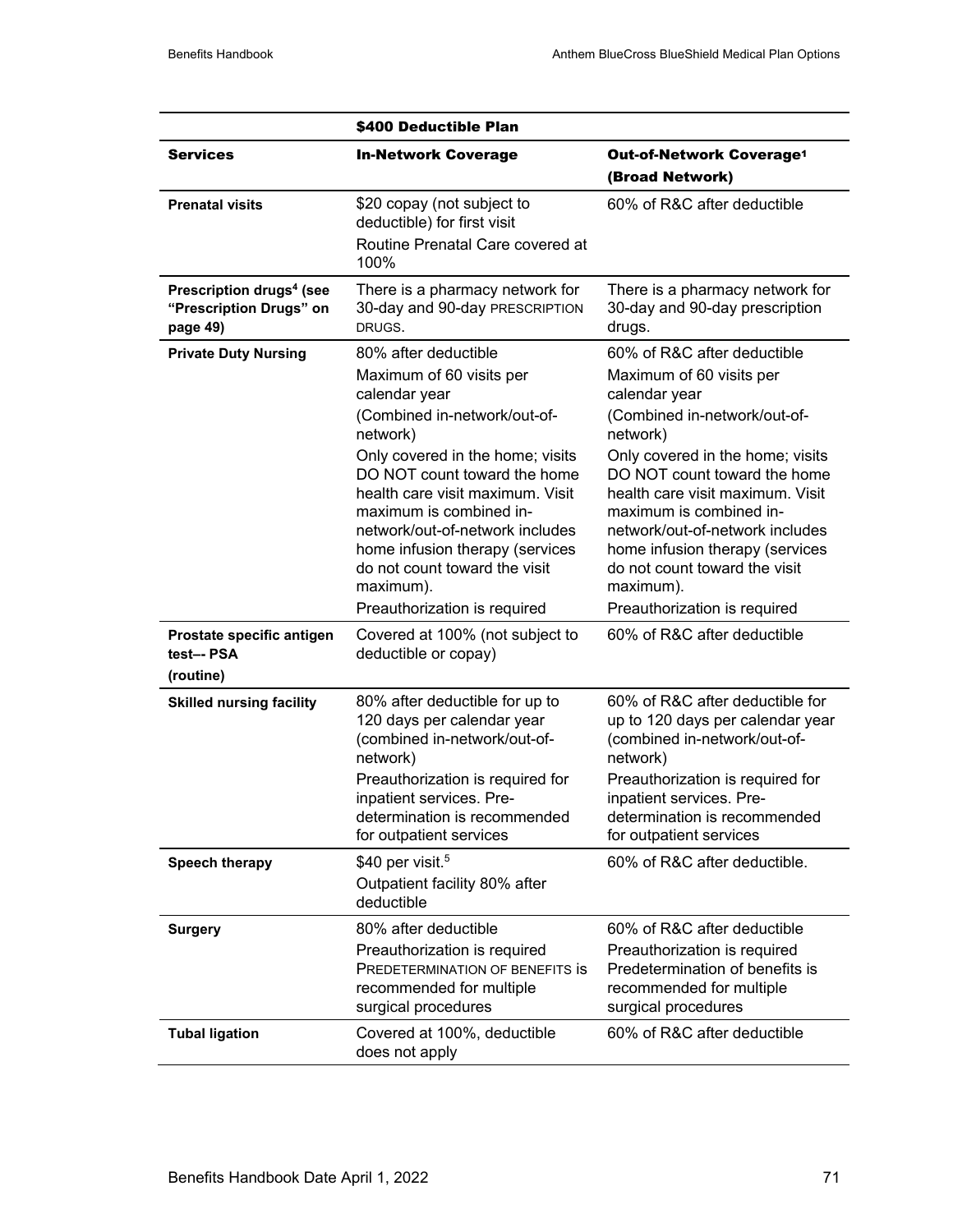|                                             | \$400 Deductible Plan                                                               |                                                               |
|---------------------------------------------|-------------------------------------------------------------------------------------|---------------------------------------------------------------|
| <b>Services</b>                             | <b>In-Network Coverage</b>                                                          | <b>Out-of-Network Coverage<sup>1</sup></b><br>(Broad Network) |
| <b>Urgent Care</b>                          | \$50 per visit, deductible does not<br>apply                                        | 60% of R&C after deductible                                   |
| <b>Virtual Medicine</b>                     | \$20 copay per visit                                                                | Not covered                                                   |
| <b>Vasectomy</b>                            | 80% after deductible; subject to<br>office visit copay if performed in<br>an office | 60% of R&C after deductible                                   |
| <b>Vision care</b><br>(routine eye exam)    | Not covered                                                                         | Not covered                                                   |
| <b>Vision Therapy/</b><br><b>Orthoptics</b> | Not covered                                                                         | Not covered                                                   |
| X-rays                                      | 80% after deductible                                                                | 60% of R&C after deductible                                   |

<sup>1</sup> **NOTE**: The plan features described (deductibles, coinsurance, etc.) for the Anthem BCBS Narrow Network (National Blue High Performance Network (Blue HPN Non-Tiered)) are reflected under innetwork. Out-of-network services are not covered under the Anthem BCBS Narrow Network (National Blue High Performance Network (Blue HPN Non-Tiered)), except for urgent and emergency care.

 $2^2$  \$20 per visit and not subject to deductible if Occupational Therapy is a treatment for autism spectrum disorder (ASD).

<sup>3</sup> \$20 per visit and not subject to deductible if treatment is for Autism Spectrum Disorder (ASD).

<sup>4</sup> A mandatory program, the PrudentRx prescription drug program, for eligible specialty medications for complex conditions on the PrudentRx Drug List will apply. If you do not speak with PrudentRx, do not enroll in any copay assistance as required by a manufacturer, or do not choose to participate in the PrudentRx program, i.e. opt out, **you'll be responsible for paying the 30% coinsurance cost for each specialty prescription medication, and the costs will NOT count towards your deductible or out-of-pocket maximum.** The PrudentRx Drug List is available at www.caremark.com. For drugs not on the PrudentRx Drug List, standard mail order copayments will apply. For more information, refer to "Are there mandatory discount or copay assistance programs applicable for specialty prescription drugs?" on page 54 and "Prescription Drug Programs" on page 58.

<sup>5</sup> \$20 per visit and not subject to deductible if treatment is for Autism Spectrum Disorder (ASD).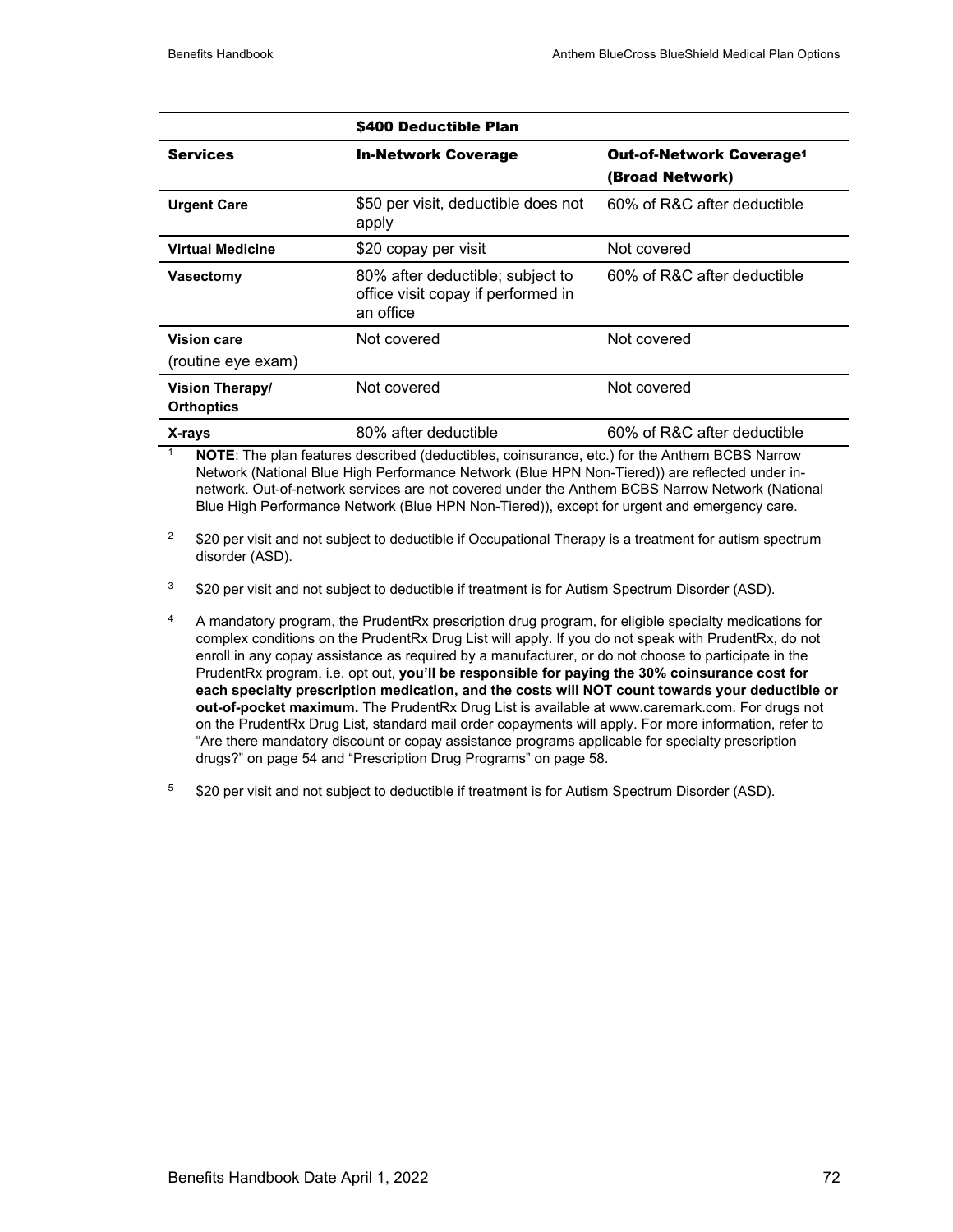|                                                              | \$1,500 Deductible Plan                                                                                                                                                                                            |                                                                                                                                                                                | \$2,850 Deductible Plan                                                                                                                                                                                              |                                                                                                                                                                                |
|--------------------------------------------------------------|--------------------------------------------------------------------------------------------------------------------------------------------------------------------------------------------------------------------|--------------------------------------------------------------------------------------------------------------------------------------------------------------------------------|----------------------------------------------------------------------------------------------------------------------------------------------------------------------------------------------------------------------|--------------------------------------------------------------------------------------------------------------------------------------------------------------------------------|
| <b>Services</b>                                              | <b>In-Network</b><br><b>Coverage</b>                                                                                                                                                                               | <b>Out-of-Network</b><br>Coverage <sup>1</sup><br>(Broad Network)                                                                                                              | <b>In-Network</b><br>Coverage                                                                                                                                                                                        | <b>Out-of-Network</b><br>Coverage <sup>1</sup><br>(Broad Network)                                                                                                              |
| <b>Alcohol and</b><br>substance use                          | <b>Inpatient and</b><br><b>Residential</b><br>Treatment:<br>80% after<br>deductible<br>Preauthorization is<br>required<br><b>Outpatient:</b><br>80% after<br>deductible                                            | <b>Inpatient and</b><br><b>Residential</b><br>Treatment:<br>60% of R&C after<br>deductible<br>Preauthorization is<br>required<br><b>Outpatient:</b><br>60% after<br>deductible | <b>Inpatient and</b><br><b>Residential</b><br>Treatment:<br>70% after<br>deductible<br>Preauthorization is<br>required<br><b>Outpatient:</b><br>70% after<br>deductible                                              | <b>Inpatient and</b><br><b>Residential</b><br>Treatment:<br>50% of R&C after<br>deductible<br>Preauthorization is<br>required<br><b>Outpatient:</b><br>50% after<br>deductible |
| <b>Allergy testing</b><br>and treatment                      | 80% after<br>deductible                                                                                                                                                                                            | 60% of R&C after<br>deductible                                                                                                                                                 | 70% after<br>deductible                                                                                                                                                                                              | 50% of R&C after<br>deductible                                                                                                                                                 |
| <b>Alternative</b><br>medicine<br>(Acupuncture)              | 80% after<br>deductible                                                                                                                                                                                            | 60% of R&C after<br>deductible                                                                                                                                                 | 70% after<br>deductible                                                                                                                                                                                              | 50% of R&C after<br>deductible                                                                                                                                                 |
|                                                              | Coverage limitations:<br>L.<br>of anesthesia in connection with<br>covered under the Plan.<br>×<br>long as it is rendered by a<br>certified/licensed individual.<br>×<br>(combined in-network/out-of-<br>network). | Performed by a physician as a form<br>surgery or dental procedure that is<br>A form of Alternative Treatment as<br>Limited to 12 visits per calendar year                      | Coverage limitations:<br>a,<br>of anesthesia in connection with<br>covered under the Plan.<br>u,<br>long as it is rendered by a<br>certified/licensed individual.<br>u,<br>(combined in-network/out-of-<br>network). | Performed by a physician as a form<br>surgery or dental procedure that is<br>A form of Alternative Treatment as<br>Limited to 12 visits per calendar year                      |
| <b>Ambulance</b><br>charges                                  | 80% after<br>deductible                                                                                                                                                                                            | 80% of R&C after<br>deductible                                                                                                                                                 | 70% after<br>deductible                                                                                                                                                                                              | 70% of R&C after<br>deductible                                                                                                                                                 |
| <b>Applied</b><br><b>Behavioral</b><br><b>Analysis (ABA)</b> | 80% after<br>deductible<br>Preauthorization is<br>required                                                                                                                                                         | 60% of R&C after<br>deductible<br>Preauthorization is<br>required                                                                                                              | 70% after<br>deductible<br>Preauthorization is<br>required                                                                                                                                                           | 50% of R&C after<br>deductible<br>Preauthorization is<br>required                                                                                                              |

# *\$1,500 Deductible Plan and \$2,850 Deductible Plan*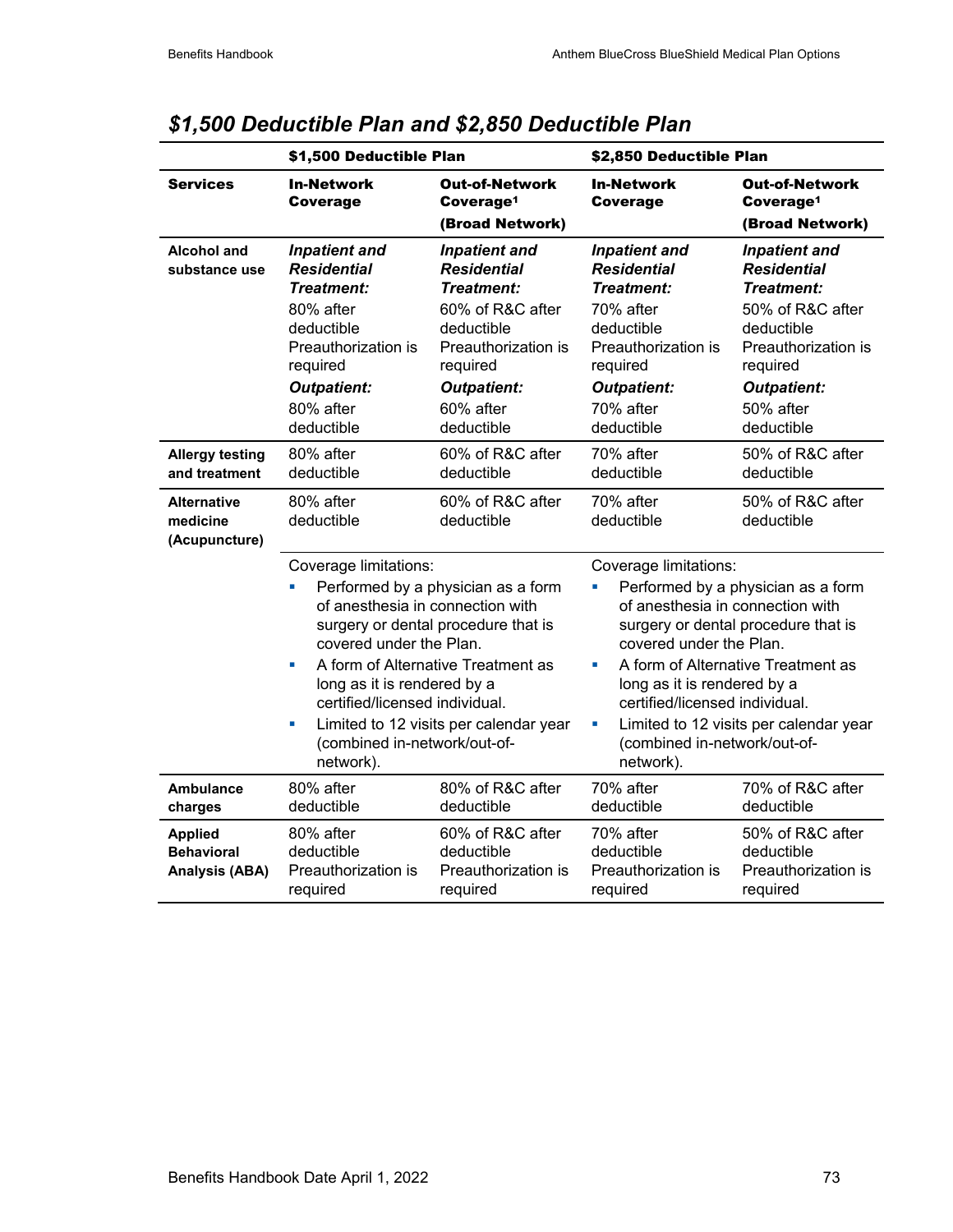|                                                                                                                | \$1,500 Deductible Plan                                                                                                                                                            |                                                                                                                                                                                           | \$2,850 Deductible Plan                                                                                                                                                            |                                                                                                                                                                                           |
|----------------------------------------------------------------------------------------------------------------|------------------------------------------------------------------------------------------------------------------------------------------------------------------------------------|-------------------------------------------------------------------------------------------------------------------------------------------------------------------------------------------|------------------------------------------------------------------------------------------------------------------------------------------------------------------------------------|-------------------------------------------------------------------------------------------------------------------------------------------------------------------------------------------|
| <b>Services</b>                                                                                                | <b>In-Network</b><br>Coverage                                                                                                                                                      | <b>Out-of-Network</b><br>Coverage <sup>1</sup><br>(Broad Network)                                                                                                                         | <b>In-Network</b><br>Coverage                                                                                                                                                      | <b>Out-of-Network</b><br>Coverage <sup>1</sup><br>(Broad Network)                                                                                                                         |
| <b>Artificial</b><br>insemination                                                                              | 80% after<br>deductible<br>Limited to overall<br>infertility maximum<br>of \$15,000 per<br>lifetime (combined<br>in-network/out-of-<br>network)<br>Precertification is<br>required | 60% of R&C after<br>deductible<br>Limited to overall<br>infertility maximum<br>of \$15,000 per<br>lifetime (combined<br>in-network/out-of-<br>network)<br>Precertification is<br>required | 70% after<br>deductible<br>Limited to overall<br>infertility maximum<br>of \$15,000 per<br>lifetime (combined<br>in-network/out-of-<br>network)<br>Precertification is<br>required | 50% of R&C after<br>deductible<br>Limited overall<br>infertility maximum<br>of to \$15,000 per<br>lifetime (combined<br>in-network/out-of-<br>network)<br>Precertification is<br>required |
| CT / PET scans                                                                                                 | 80% after<br>deductible<br>CT/PET scans<br>subject to<br>preauthorization                                                                                                          | 60% of R&C after<br>deductible<br>CT/PET scans<br>subject to<br>preauthorization                                                                                                          | 70% after<br>deductible<br>CT/PET scans<br>subject to<br>preauthorization                                                                                                          | 50% of R&C after<br>deductible<br>CT/PET scans<br>subject to<br>preauthorization                                                                                                          |
| <b>Chiropractors</b>                                                                                           | 80% after<br>deductible for up to<br>30 visits per<br>calendar year<br>combined in-<br>network/out-of-<br>network                                                                  | 60% of R&C after<br>deductible for up to<br>30 visits per<br>calendar year<br>combined in-<br>network/out-of-<br>network                                                                  | 70% after<br>deductible for up to<br>30 visits per<br>calendar year<br>combined in-<br>network/out-of-<br>network                                                                  | 50% of R&C after<br>deductible for up to<br>30 visits per<br>calendar year<br>combined in-<br>network/out-of-<br>network                                                                  |
| Contraceptive<br>devices (as<br>defined as<br><b>Preventive</b><br><b>Prescriptions)</b>                       | Covered at 100%,<br>without deductible                                                                                                                                             | 60% of R&C after<br>deductible                                                                                                                                                            | Covered at 100%,<br>without deductible                                                                                                                                             | 50% of R&C after<br>deductible                                                                                                                                                            |
| <b>Cosmetic</b><br>surgery                                                                                     | Not covered                                                                                                                                                                        | Not covered                                                                                                                                                                               | Not covered                                                                                                                                                                        | Not covered                                                                                                                                                                               |
| <b>Dental</b><br>treatment<br>(covered only<br>for accidental<br>injury to sound<br>teeth within 12<br>months) | 80% after<br>deductible                                                                                                                                                            | 60% of R&C after<br>deductible                                                                                                                                                            | 70% after<br>deductible                                                                                                                                                            | 50% of R&C after<br>deductible                                                                                                                                                            |
| Doctor delivery<br>charge for<br>newborns                                                                      | 80% after<br>deductible                                                                                                                                                            | 60% of R&C after<br>deductible                                                                                                                                                            | 70% after<br>deductible                                                                                                                                                            | 50% of R&C after<br>deductible                                                                                                                                                            |
| <b>Durable</b><br>medical<br>equipment<br>(DME)                                                                | 80% after<br>deductible                                                                                                                                                            | 60% of R&C after<br>deductible                                                                                                                                                            | 70% after<br>deductible                                                                                                                                                            | 50% of R&C after<br>deductible                                                                                                                                                            |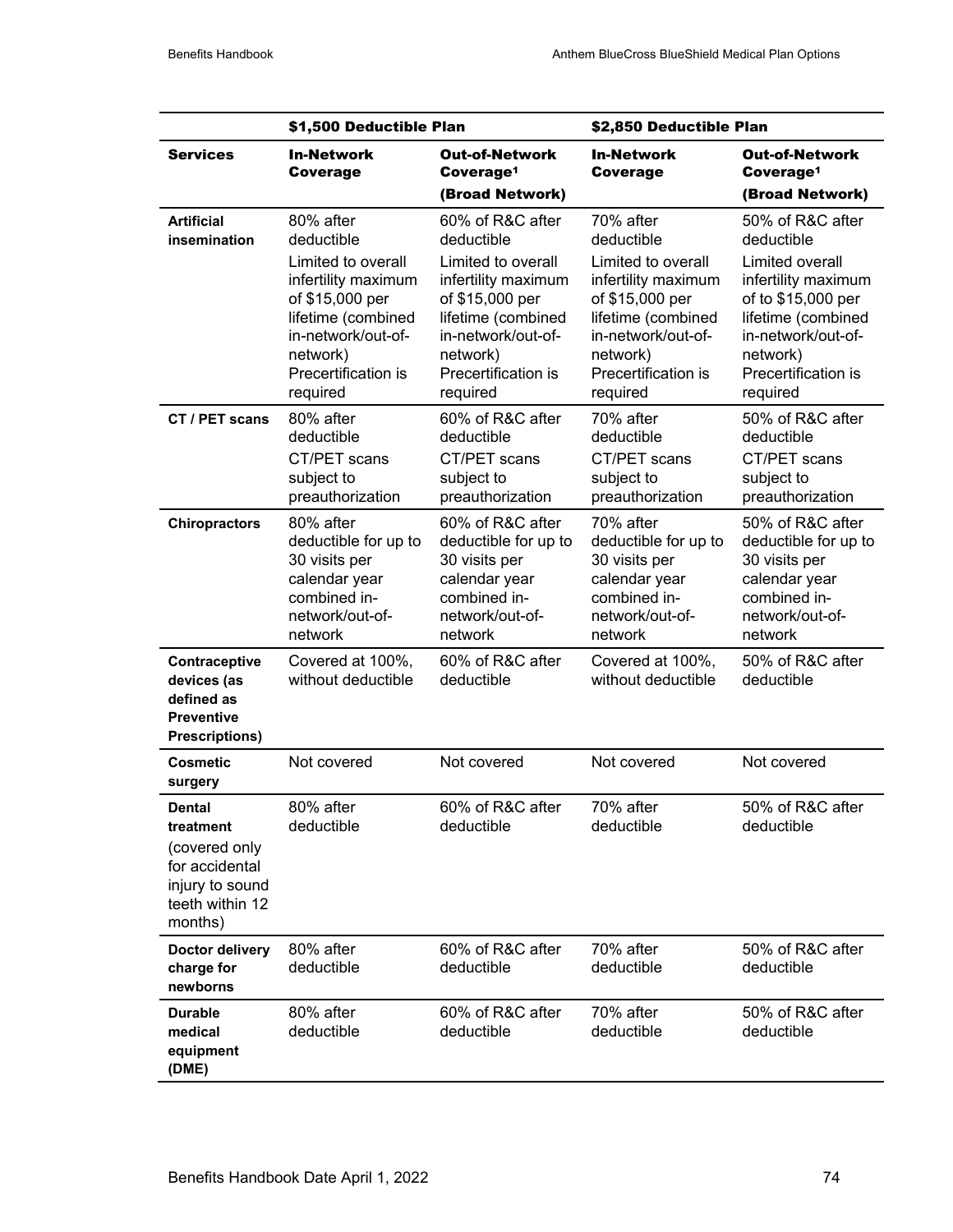|                                                                 | \$1,500 Deductible Plan                                                                                                                                                                                                                          |                                                                                                                                                                                                                                                         | \$2,850 Deductible Plan                                                                                                                                                                                                                          |                                                                                                                                                                                                                                                         |
|-----------------------------------------------------------------|--------------------------------------------------------------------------------------------------------------------------------------------------------------------------------------------------------------------------------------------------|---------------------------------------------------------------------------------------------------------------------------------------------------------------------------------------------------------------------------------------------------------|--------------------------------------------------------------------------------------------------------------------------------------------------------------------------------------------------------------------------------------------------|---------------------------------------------------------------------------------------------------------------------------------------------------------------------------------------------------------------------------------------------------------|
| <b>Services</b>                                                 | <b>In-Network</b><br>Coverage                                                                                                                                                                                                                    | <b>Out-of-Network</b><br>Coverage <sup>1</sup><br>(Broad Network)                                                                                                                                                                                       | <b>In-Network</b><br><b>Coverage</b>                                                                                                                                                                                                             | <b>Out-of-Network</b><br>Coverage <sup>1</sup><br>(Broad Network)                                                                                                                                                                                       |
| <b>EKG Testing</b>                                              | 80% after<br>deductible. Not<br>considered<br>preventive.                                                                                                                                                                                        | 60% of R&C after<br>deductible. Not<br>considered<br>preventive.                                                                                                                                                                                        | 70% after<br>deductible. Not<br>considered<br>preventive.                                                                                                                                                                                        | 50% of R&C after<br>deductible. Not<br>considered<br>preventive.                                                                                                                                                                                        |
| <b>Emergency</b><br>room                                        | 80% after<br>deductible for life-<br>threatening injury<br>or illness (See<br>"Life-threatening<br>Illness or Injury in<br>the "Glossary" on<br>page 93).                                                                                        | 80% of R&C after<br>deductible for life-<br>threatening injury<br>or illness (See<br>"Life-threatening<br>Illness or Injury in<br>the "Glossary" on<br>page 93).                                                                                        | 70% after<br>deductible for life-<br>threatening injury<br>or illness (See<br>"Life-threatening<br>Illness or Injury in<br>the "Glossary" on<br>page 93).                                                                                        | 70% of R&C after<br>deductible for life-<br>threatening injury<br>or illness (See<br>"Life-threatening<br>Illness or Injury in<br>the "Glossary" on<br>page 93).                                                                                        |
| Gender<br>Reassignment<br><b>Surgery (and</b><br>related costs) | 80% after<br>deductible<br>Call the Claims<br>Administrator at<br>the number on the<br>back of your ID<br>card for specifics<br>on what is covered<br>and excluded by<br>the Plan.<br>Preauthorization is<br>required for<br>inpatient services. | 60% of R&C after<br>deductible<br>Call the Claims<br>Administrator at<br>the number on the<br>back of your ID<br>card for specifics<br>on what is covered<br>and excluded by<br>the Plan.<br>Preauthorization is<br>required for<br>inpatient services. | 70% after<br>deductible<br>Call the Claims<br>Administrator at<br>the number on the<br>back of your ID<br>card for specifics<br>on what is covered<br>and excluded by<br>the Plan.<br>Preauthorization is<br>required for<br>inpatient services. | 50% of R&C after<br>deductible<br>Call the Claims<br>Administrator at<br>the number on the<br>back of your ID<br>card for specifics<br>on what is covered<br>and excluded by<br>the Plan.<br>Preauthorization is<br>required for<br>inpatient services. |
| Gynecology<br>visits                                            | Covered at 100%<br>(not subject to<br>deductible) for one<br>routine exam each<br>calendar year<br>Subsequent visits<br>$-80%$ after<br>deductible                                                                                               | 60% of R&C after<br>deductible                                                                                                                                                                                                                          | Covered at 100%<br>(not subject to<br>deductible) for one<br>routine exam each<br>calendar year<br>Subsequent visits<br>$-70%$ after<br>deductible                                                                                               | 50% of R&C after<br>deductible                                                                                                                                                                                                                          |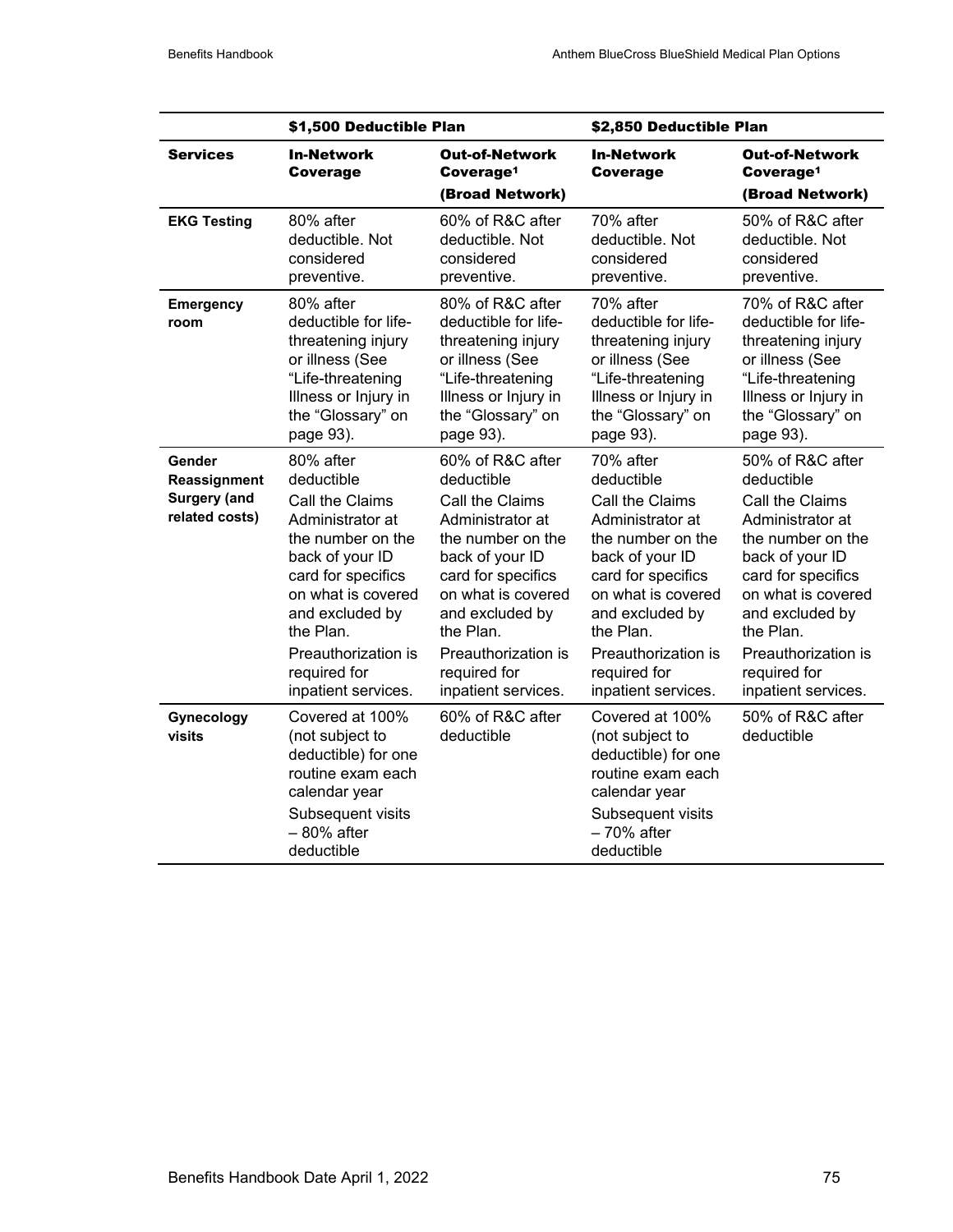|                                   | \$1,500 Deductible Plan                                                                                                                                                                                                                                                                      |                                                                                                                                                                          | \$2,850 Deductible Plan                                                                                                                                                                                                                                                                      |                                                                                                                                                                          |
|-----------------------------------|----------------------------------------------------------------------------------------------------------------------------------------------------------------------------------------------------------------------------------------------------------------------------------------------|--------------------------------------------------------------------------------------------------------------------------------------------------------------------------|----------------------------------------------------------------------------------------------------------------------------------------------------------------------------------------------------------------------------------------------------------------------------------------------|--------------------------------------------------------------------------------------------------------------------------------------------------------------------------|
| <b>Services</b>                   | <b>In-Network</b><br><b>Coverage</b>                                                                                                                                                                                                                                                         | <b>Out-of-Network</b><br>Coverage <sup>1</sup><br>(Broad Network)                                                                                                        | <b>In-Network</b><br><b>Coverage</b>                                                                                                                                                                                                                                                         | <b>Out-of-Network</b><br>Coverage <sup>1</sup><br>(Broad Network)                                                                                                        |
| <b>Hearing care</b>               | 80% after<br>deductible<br>Routine hearing<br>screenings are<br>covered at 100%<br>when provided as<br>part of a<br>preventive/wellnes<br>s visit. Covered<br>hearing aids<br>limited to \$1,000 a<br>year per ear (no<br>coverage for<br>hearing aids for<br>degenerative<br>hearing loss). | 60% of R&C after<br>deductible<br>Covered hearing<br>aids limited to<br>\$1,000 a year per<br>ear (no coverage<br>for hearing aids for<br>degenerative<br>hearing loss). | 80% after<br>deductible<br>Routine hearing<br>screenings are<br>covered at 100%<br>when provided as<br>part of a<br>preventive/wellnes<br>s visit. Covered<br>hearing aids<br>limited to \$1,000 a<br>year per ear (no<br>coverage for<br>hearing aids for<br>degenerative<br>hearing loss). | 60% of R&C after<br>deductible<br>Covered hearing<br>aids limited to<br>\$1,000 a year per<br>ear (no coverage<br>for hearing aids for<br>degenerative<br>hearing loss). |
| Home health<br>care               | 80% after<br>deductible for up to<br>120 home health<br>care aid visits per<br>calendar year for<br>homebound<br>patients<br>Preauthorization is<br>required                                                                                                                                 | 60% of R&C after<br>deductible for up to<br>120 home health<br>care aid visits per<br>calendar year for<br>homebound<br>patients<br>Preauthorization is<br>required      | 70% after<br>deductible for up to<br>120 home health<br>care aid visits per<br>calendar year for<br>homebound<br>patients<br>Preauthorization is<br>required                                                                                                                                 | 50% of R&C after<br>deductible for up to<br>120 home health<br>care aid visits per<br>calendar year for<br>homebound<br>patients<br>Preauthorization is<br>required      |
| <b>Hospice care</b>               | 80% after<br>deductible<br>Preauthorization is<br>required                                                                                                                                                                                                                                   | 60% of R&C after<br>deductible<br>Preauthorization is<br>required                                                                                                        | 70% after<br>deductible<br>Preauthorization is<br>required                                                                                                                                                                                                                                   | 50% of R&C after<br>deductible<br>Preauthorization is<br>required                                                                                                        |
| <b>Immunizations</b><br>(routine) | Covered at 100%<br>(not subject to<br>deductible)                                                                                                                                                                                                                                            | 60% of R&C after<br>deductible                                                                                                                                           | Covered at 100%<br>(not subject to<br>deductible)                                                                                                                                                                                                                                            | 50% of R&C after<br>deductible                                                                                                                                           |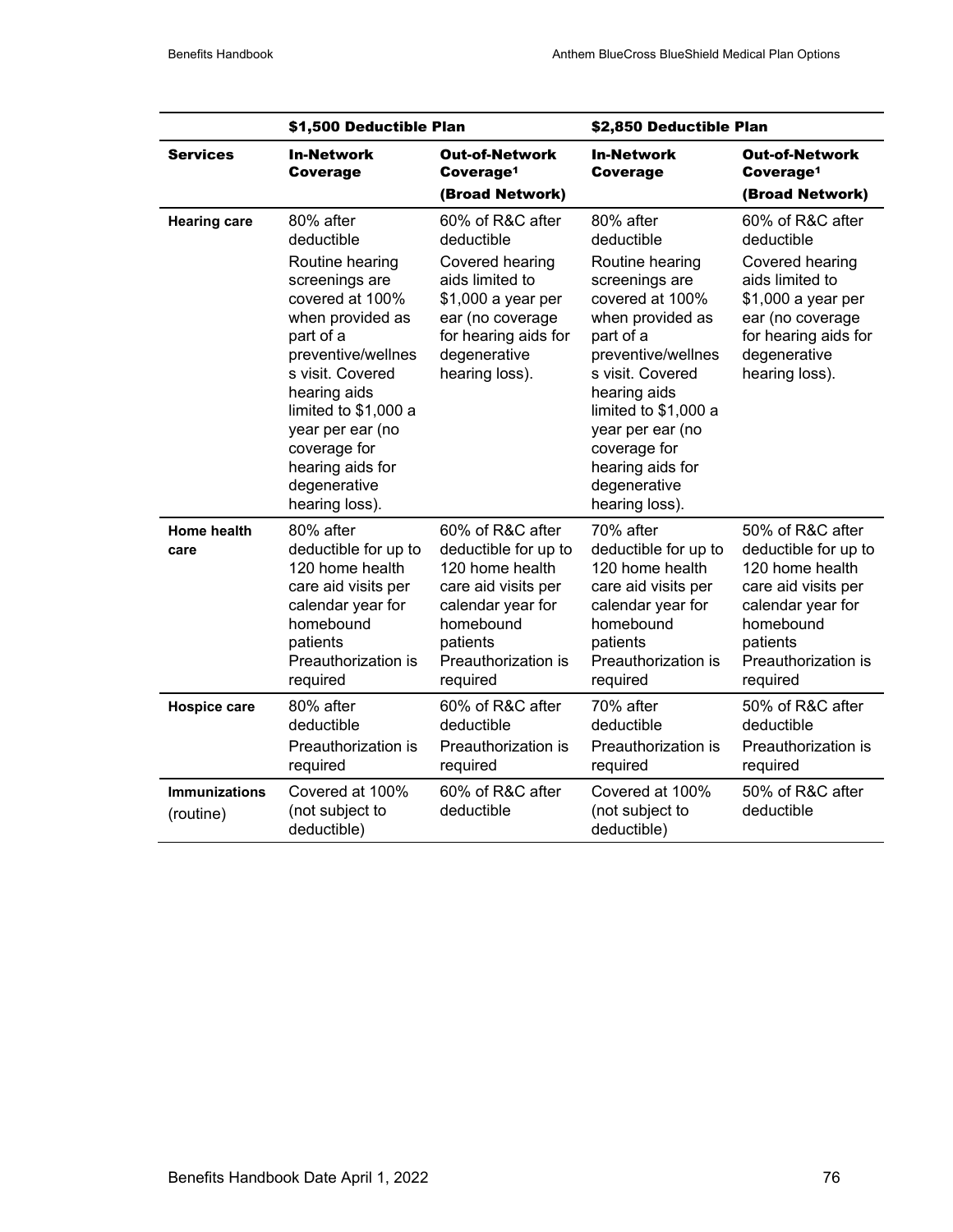|                                                        | \$1,500 Deductible Plan                                                                                                                                                                                                                                                                                                                                                               |                                                                                                                                                                                                                                                                                                                                                                                              | \$2,850 Deductible Plan                                                                                                                                                                                                                                                                                                                                                               |                                                                                                                                                                                                                                                                                                                                                                                              |
|--------------------------------------------------------|---------------------------------------------------------------------------------------------------------------------------------------------------------------------------------------------------------------------------------------------------------------------------------------------------------------------------------------------------------------------------------------|----------------------------------------------------------------------------------------------------------------------------------------------------------------------------------------------------------------------------------------------------------------------------------------------------------------------------------------------------------------------------------------------|---------------------------------------------------------------------------------------------------------------------------------------------------------------------------------------------------------------------------------------------------------------------------------------------------------------------------------------------------------------------------------------|----------------------------------------------------------------------------------------------------------------------------------------------------------------------------------------------------------------------------------------------------------------------------------------------------------------------------------------------------------------------------------------------|
| <b>Services</b>                                        | <b>In-Network</b><br>Coverage                                                                                                                                                                                                                                                                                                                                                         | <b>Out-of-Network</b><br>Coverage <sup>1</sup><br>(Broad Network)                                                                                                                                                                                                                                                                                                                            | <b>In-Network</b><br>Coverage                                                                                                                                                                                                                                                                                                                                                         | <b>Out-of-Network</b><br>Coverage <sup>1</sup><br>(Broad Network)                                                                                                                                                                                                                                                                                                                            |
| Infertility<br><b>Services</b>                         | 80% after<br>deductible<br>Artificial<br>Insemination and<br>Advanced<br>Reproductive<br>Technology are<br>limited to overall<br>infertility maximum<br>of \$15,000 per<br>lifetime maximum<br>(combined in-<br>network/out-of-<br>network)<br>Coverage does not<br>require a diagnosis<br>of infertility. Claims<br>prior to 01/01/2015<br>will not apply to the<br>lifetime maximum | 60% of R&C after<br>deductible<br>Artificial<br>Insemination and<br>Advanced<br>Reproductive<br>Technology are<br>limited to overall<br>infertility maximum<br>of \$15,000 per<br>lifetime maximum<br>(combined in-<br>network/out-of-<br>network)<br>Coverage does not<br>require a diagnosis<br>of infertility. Claims<br>prior to 01/01/2015<br>will not apply to the<br>lifetime maximum | 70% after<br>deductible<br>Artificial<br>Insemination and<br>Advanced<br>Reproductive<br>Technology are<br>limited to overall<br>infertility maximum<br>of \$15,000 per<br>lifetime maximum<br>(combined in-<br>network/out-of-<br>network)<br>Coverage does not<br>require a diagnosis<br>of infertility. Claims<br>prior to 01/01/2015<br>will not apply to the<br>lifetime maximum | 50% of R&C after<br>deductible<br>Artificial<br>Insemination and<br>Advanced<br>Reproductive<br>Technology are<br>limited to overall<br>infertility maximum<br>of \$15,000 per<br>lifetime maximum<br>(combined in-<br>network/out-of-<br>network)<br>Coverage does not<br>require a diagnosis<br>of infertility. Claims<br>prior to 01/01/2015<br>will not apply to the<br>lifetime maximum |
|                                                        | on new plans.<br>Precertification is<br>required                                                                                                                                                                                                                                                                                                                                      | on new plans.<br>Precertification is<br>required                                                                                                                                                                                                                                                                                                                                             | on new plans.<br>Precertification is<br>required                                                                                                                                                                                                                                                                                                                                      | on new plans.<br>Precertification is<br>required                                                                                                                                                                                                                                                                                                                                             |
| Inpatient<br>hospital<br>services                      | 80% after<br>deductible<br>Preauthorization is<br>required                                                                                                                                                                                                                                                                                                                            | 60% of R&C after<br>deductible<br>Preauthorization is<br>required                                                                                                                                                                                                                                                                                                                            | 70% after<br>deductible<br>Preauthorization is<br>required                                                                                                                                                                                                                                                                                                                            | 50% of R&C after<br>deductible<br>Preauthorization is<br>required                                                                                                                                                                                                                                                                                                                            |
| Laboratory<br>charges                                  | 80% after<br>deductible                                                                                                                                                                                                                                                                                                                                                               | 60% of R&C after<br>deductible                                                                                                                                                                                                                                                                                                                                                               | 70% after<br>deductible                                                                                                                                                                                                                                                                                                                                                               | 50% of R&C after<br>deductible                                                                                                                                                                                                                                                                                                                                                               |
| <b>Magnetic</b><br>resonance<br>imaging - MRI          | 80% after<br>deductible<br>Preauthorization is<br>required                                                                                                                                                                                                                                                                                                                            | 60% of R&C after<br>deductible<br>Preauthorization is<br>required                                                                                                                                                                                                                                                                                                                            | 70% after<br>deductible<br>Preauthorization is<br>required                                                                                                                                                                                                                                                                                                                            | 50% of R&C after<br>deductible<br>Preauthorization is<br>required                                                                                                                                                                                                                                                                                                                            |
| Mammograms,<br>including 3D<br>mammograms<br>(Routine) | Covered at 100%<br>(not subject to<br>deductible)                                                                                                                                                                                                                                                                                                                                     | 60% of R&C after<br>deductible                                                                                                                                                                                                                                                                                                                                                               | Covered at 100%<br>(not subject to<br>deductible)                                                                                                                                                                                                                                                                                                                                     | 50% of R&C after<br>deductible                                                                                                                                                                                                                                                                                                                                                               |
| Mastectomy-<br>reconstructive<br>surgery               | 80% after<br>deductible                                                                                                                                                                                                                                                                                                                                                               | 60% of R&C after<br>deductible                                                                                                                                                                                                                                                                                                                                                               | 70% after<br>deductible                                                                                                                                                                                                                                                                                                                                                               | 50% of R&C after<br>deductible                                                                                                                                                                                                                                                                                                                                                               |
| <b>Maternity</b><br>hospital stay                      | 80% after<br>deductible                                                                                                                                                                                                                                                                                                                                                               | 60% of R&C after<br>deductible                                                                                                                                                                                                                                                                                                                                                               | 70% after<br>deductible                                                                                                                                                                                                                                                                                                                                                               | 50% of R&C after<br>deductible                                                                                                                                                                                                                                                                                                                                                               |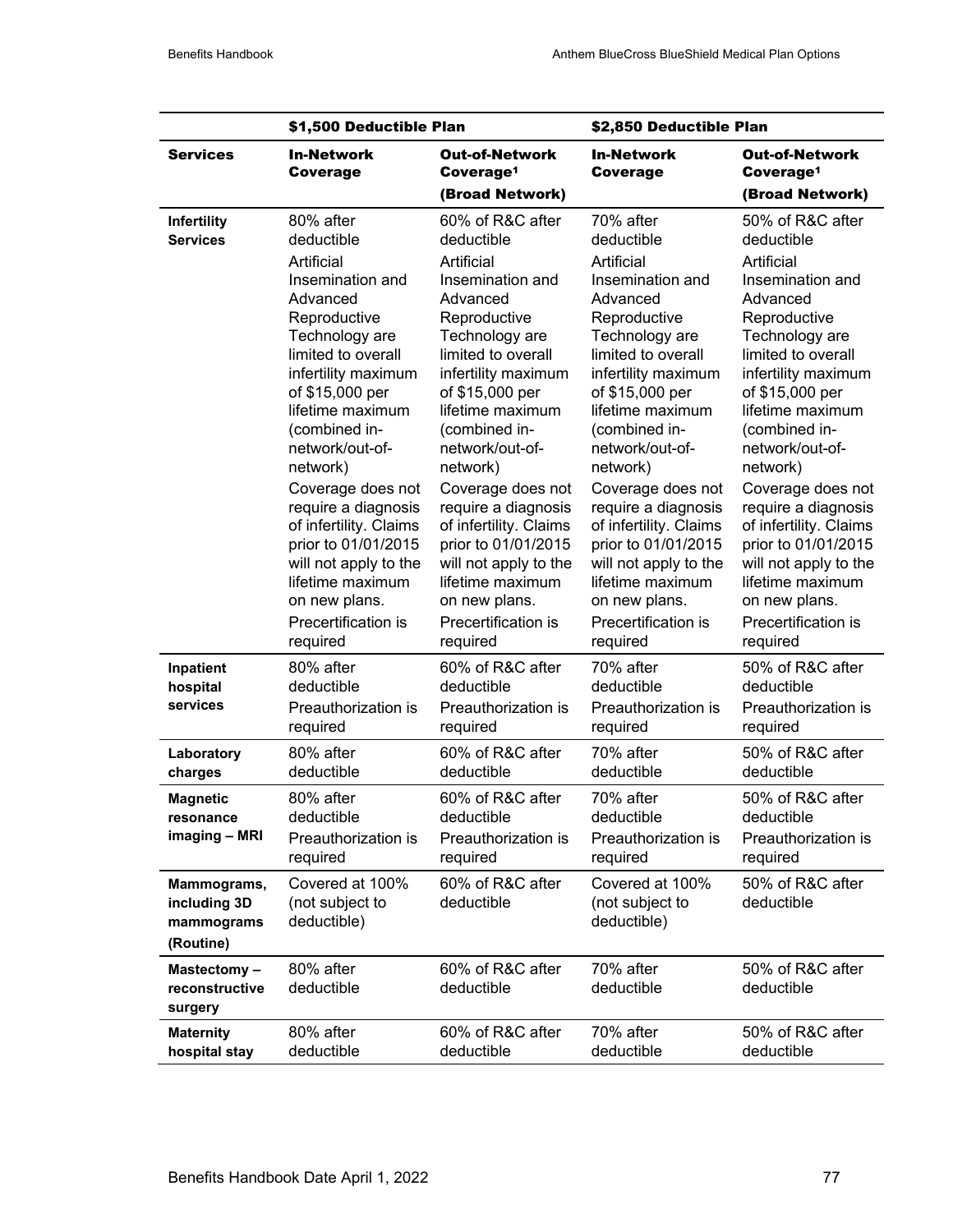|                                    | \$1,500 Deductible Plan                                                                                                                                                                                                                                                                                             |                                                                                                             | \$2,850 Deductible Plan                                                                                                                                                                                                                                                                                      |                                                                                                             |  |
|------------------------------------|---------------------------------------------------------------------------------------------------------------------------------------------------------------------------------------------------------------------------------------------------------------------------------------------------------------------|-------------------------------------------------------------------------------------------------------------|--------------------------------------------------------------------------------------------------------------------------------------------------------------------------------------------------------------------------------------------------------------------------------------------------------------|-------------------------------------------------------------------------------------------------------------|--|
| <b>Services</b>                    | <b>In-Network</b><br>Coverage                                                                                                                                                                                                                                                                                       | <b>Out-of-Network</b><br>Coverage <sup>1</sup>                                                              | <b>In-Network</b><br>Coverage                                                                                                                                                                                                                                                                                | <b>Out-of-Network</b><br>Coverage <sup>1</sup>                                                              |  |
|                                    |                                                                                                                                                                                                                                                                                                                     | (Broad Network)                                                                                             |                                                                                                                                                                                                                                                                                                              | (Broad Network)                                                                                             |  |
| <b>Mental health</b>               | <b>Inpatient and</b><br><b>Residential</b><br><b>Treatment</b>                                                                                                                                                                                                                                                      | <b>Inpatient and</b><br><b>Residential</b><br><b>Treatment</b>                                              | <b>Inpatient and</b><br><b>Residential</b><br><b>Treatment</b>                                                                                                                                                                                                                                               | <b>Inpatient and</b><br><b>Residential</b><br><b>Treatment</b>                                              |  |
|                                    | 80% after<br>deductible<br>Subject to<br>preauthorization<br><b>Outpatient:</b><br>80% after                                                                                                                                                                                                                        | 60% of R&C after<br>deductible<br>Subject to<br>preauthorization<br><b>Outpatient:</b><br>60% of R&C after  | 70% after<br>deductible<br>Subject to<br>preauthorization<br><b>Outpatient:</b><br>70% after                                                                                                                                                                                                                 | 50% of R&C after<br>deductible<br>Subject to<br>preauthorization<br><b>Outpatient:</b><br>50% of R&C after  |  |
|                                    | deductible                                                                                                                                                                                                                                                                                                          | deductible                                                                                                  | deductible                                                                                                                                                                                                                                                                                                   | deductible                                                                                                  |  |
| <b>Musculoskelet</b><br>al Surgery | 100% after<br>deductible if care is<br>received at a Blue<br><b>Distinction Center</b><br>provider as<br>determined by the<br>Claims<br>Administrator<br>80% after<br>deductible for a<br>Non-Blue<br><b>Distinction</b><br>participating<br>provider<br>Preauthorization is<br>required if surgery<br>is inpatient | 60% of R&C after<br>deductible<br>Preauthorization is<br>required if surgery<br>is inpatient                | 100% after<br>deductible if care<br>is received at a<br><b>Blue Distinction</b><br>provider as<br>determined by the<br>Claims<br>Administrator<br>70% after<br>deductible for a<br>Non-Blue<br><b>Distinction</b><br>participating<br>provider<br>Preauthorization is<br>required if surgery<br>is inpatient | 50% of R&C after<br>deductible<br>Preauthorization is<br>required if surgery<br>is inpatient                |  |
| <b>Obesity</b><br><b>Surgery</b>   | 80% after<br>deductible<br>Once per lifetime<br>All services must<br>be obtained from a<br>recognized in-<br>network<br><b>Blue Distinction</b><br>provider<br>Preauthorization is<br>required                                                                                                                      | All services must<br>be obtained from a<br>recognized in-<br>network<br><b>Blue Distinction</b><br>provider | 80% after<br>deductible<br>Once per lifetime<br>All services must<br>be obtained from a<br>recognized in-<br>network<br><b>Blue Distinction</b><br>provider<br>Preauthorization is<br>required                                                                                                               | All services must<br>be obtained from a<br>recognized in-<br>network<br><b>Blue Distinction</b><br>provider |  |
| Occupational<br>therapy            | 80% after<br>deductible.                                                                                                                                                                                                                                                                                            | 60% of R&C after<br>deductible.                                                                             | 70% after<br>deductible.                                                                                                                                                                                                                                                                                     | 50% of R&C after<br>deductible.                                                                             |  |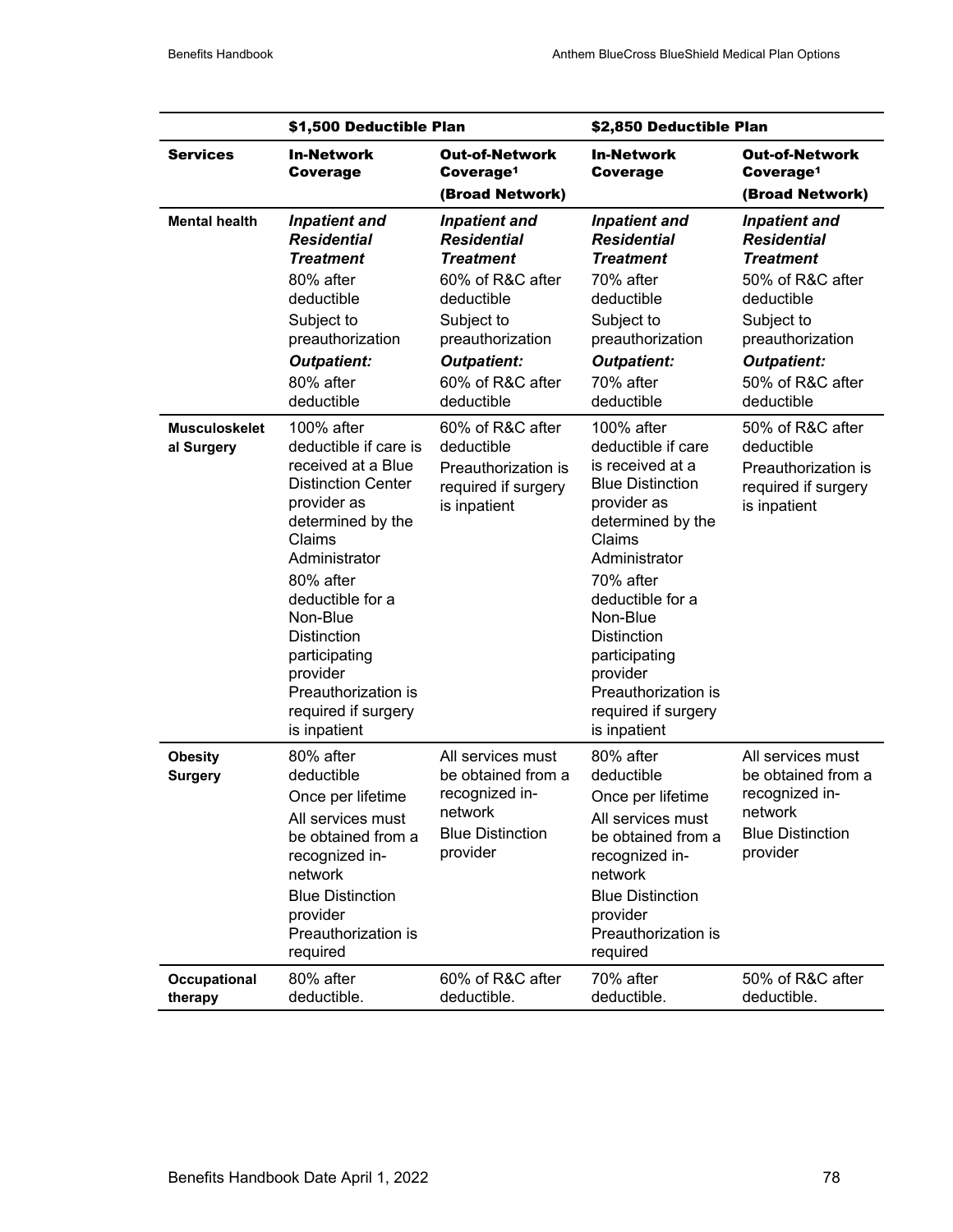|                                                                          | \$1,500 Deductible Plan                                                                                                                                                                                             |                                                                               | \$2,850 Deductible Plan                                                                                                                                                                                             |                                                                               |
|--------------------------------------------------------------------------|---------------------------------------------------------------------------------------------------------------------------------------------------------------------------------------------------------------------|-------------------------------------------------------------------------------|---------------------------------------------------------------------------------------------------------------------------------------------------------------------------------------------------------------------|-------------------------------------------------------------------------------|
| <b>Services</b>                                                          | <b>In-Network</b><br>Coverage                                                                                                                                                                                       | <b>Out-of-Network</b><br>Coverage <sup>1</sup><br>(Broad Network)             | <b>In-Network</b><br>Coverage                                                                                                                                                                                       | <b>Out-of-Network</b><br>Coverage <sup>1</sup><br>(Broad Network)             |
| Organ<br>transplant                                                      | 100% after<br>deductible in Blue<br>Distinction provider<br>as determined by<br>the Claims<br>Administrator<br>80% after<br>deductible for a<br>Non-Blue<br>Distinction provider<br>Preauthorization is<br>required | 60% of R&C after<br>deductible<br>Preauthorization is<br>required             | 100% after<br>deductible in Blue<br>Distinction provider<br>as determined by<br>the Claims<br>Administrator<br>70% after<br>deductible for a<br>Non-Blue<br>Distinction provider<br>Preauthorization is<br>required | 50% of R&C after<br>deductible<br>Preauthorization is<br>required             |
| Outpatient<br>physician<br>services                                      | 80% after<br>deductible                                                                                                                                                                                             | 60% of R&C after<br>deductible                                                | 70% after<br>deductible                                                                                                                                                                                             | 50% of R&C after<br>deductible                                                |
| <b>Physical</b><br>exams for<br>adults<br>(routine)                      | Covered at 100%<br>(not subject to<br>deductible) for one<br>physical exam<br>each calendar year                                                                                                                    | 60% of R&C after<br>deductible for one<br>physical exam<br>each calendar year | Covered at 100%<br>(not subject to<br>deductible) for one<br>physical exam<br>each calendar year                                                                                                                    | 50% of R&C after<br>deductible for one<br>physical exam<br>each calendar year |
| <b>Physical</b><br>exams for<br>children<br>(routine)                    | Covered at 100%<br>(not subject to<br>deductible)<br>Subject to Plan<br>limits                                                                                                                                      | 60% of R&C after<br>deductible<br>Subject to Plan<br>limits                   | Covered at 100%<br>(not subject to<br>deductible)<br>Subject to Plan<br>limits                                                                                                                                      | 50% of R&C after<br>deductible<br>Subject to Plan<br>limits                   |
| <b>Physical</b><br>therapy                                               | 80% after<br>deductible.                                                                                                                                                                                            | 60% of R&C after<br>deductible.                                               | 70% after<br>deductible.                                                                                                                                                                                            | 50% of R&C after<br>deductible.                                               |
| <b>Virtual</b><br><b>Physical</b><br><b>Therapy</b><br>(SWORD<br>Health) | Prior to deductible:<br>\$29/month for<br>unlimited sessions<br>per month.<br>After meeting<br>deductble: subject<br>to coinsurance on<br>\$29/month for<br>unlimited sessions<br>per month.                        | Not covered - all<br>services must be<br>provided by<br><b>SWORD Health</b>   | Prior to deductible:<br>\$29/month for<br>unlimited sessions<br>per month.<br>After meeting<br>deductble: subject<br>to coinsurance on<br>\$29/month for<br>unlimited sessions<br>per month.                        | Not covered - all<br>services must be<br>provided by<br><b>SWORD Health</b>   |
| Pregnancy<br>termination                                                 | 80% after<br>deductible                                                                                                                                                                                             | 60% of R&C after<br>deductible                                                | 70% after<br>deductible                                                                                                                                                                                             | 50% of R&C after<br>deductible                                                |
| <b>Prenatal visits</b>                                                   | 80% after<br>deductible Routine<br><b>Prenatal Care</b><br>covered at 100%                                                                                                                                          | 60% of R&C after<br>deductible                                                | 70% after<br>deductible Routine<br><b>Prenatal Care</b><br>covered at 100%                                                                                                                                          | 50% of R&C after<br>deductible                                                |
| <b>Prescription</b><br>drugs (see                                        | There is a<br>pharmacy network                                                                                                                                                                                      | There is a<br>pharmacy network                                                | There is a<br>pharmacy network                                                                                                                                                                                      | There is a<br>pharmacy network                                                |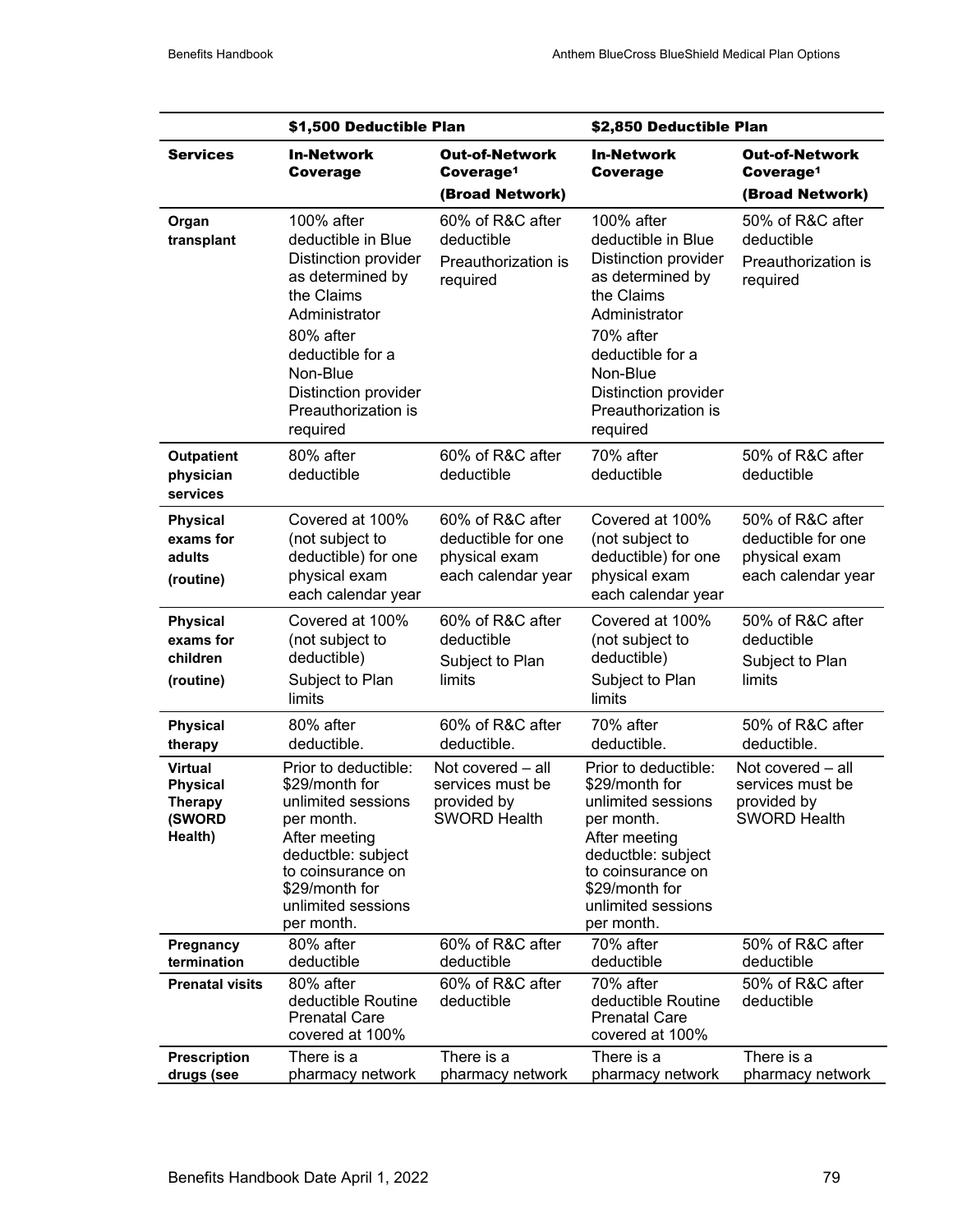|                                                                         | \$1,500 Deductible Plan                                                                                                                                                                                                                                                                                                                                                                 |                                                                                                                                                                                                                                                                                                                                                                                                | \$2,850 Deductible Plan                                                                                                                                                                                                                                                                                                                                                                 |                                                                                                                                                                                                                                                                                                                                                                                                |
|-------------------------------------------------------------------------|-----------------------------------------------------------------------------------------------------------------------------------------------------------------------------------------------------------------------------------------------------------------------------------------------------------------------------------------------------------------------------------------|------------------------------------------------------------------------------------------------------------------------------------------------------------------------------------------------------------------------------------------------------------------------------------------------------------------------------------------------------------------------------------------------|-----------------------------------------------------------------------------------------------------------------------------------------------------------------------------------------------------------------------------------------------------------------------------------------------------------------------------------------------------------------------------------------|------------------------------------------------------------------------------------------------------------------------------------------------------------------------------------------------------------------------------------------------------------------------------------------------------------------------------------------------------------------------------------------------|
| <b>Services</b>                                                         | <b>In-Network</b><br>Coverage                                                                                                                                                                                                                                                                                                                                                           | <b>Out-of-Network</b><br>Coverage <sup>1</sup>                                                                                                                                                                                                                                                                                                                                                 | <b>In-Network</b><br>Coverage                                                                                                                                                                                                                                                                                                                                                           | <b>Out-of-Network</b><br>Coverage <sup>1</sup>                                                                                                                                                                                                                                                                                                                                                 |
|                                                                         |                                                                                                                                                                                                                                                                                                                                                                                         | (Broad Network)                                                                                                                                                                                                                                                                                                                                                                                |                                                                                                                                                                                                                                                                                                                                                                                         | (Broad Network)                                                                                                                                                                                                                                                                                                                                                                                |
| "Prescription<br>Drugs" on<br>page 49)                                  | for 30-day and<br>90-day prescription<br>drugs.                                                                                                                                                                                                                                                                                                                                         | for 30-day and<br>90-day prescription<br>drugs.                                                                                                                                                                                                                                                                                                                                                | for 30-day and<br>90-day prescription<br>drugs.                                                                                                                                                                                                                                                                                                                                         | for 30-day and<br>90-day prescription<br>drugs.                                                                                                                                                                                                                                                                                                                                                |
| <b>Private Duty</b><br><b>Nursing</b>                                   | 80% after<br>deductible<br>Maximum of 60<br>visits per calendar<br>year<br>(Combined in-<br>network/out-of-<br>network)<br>Only covered in<br>the home; visits<br>DO NOT count<br>toward the home<br>health care visit<br>maximum. Visit<br>maximum is<br>combined in-<br>network/out-of-<br>network includes<br>home infusion<br>therapy (services<br>do not count<br>toward the visit | 60% of R&C after<br>deductible<br>Maximum of 60<br>visits per calendar<br>year<br>(Combined in-<br>network/out-of-<br>network)<br>Only covered in<br>the home; visits<br>DO NOT count<br>toward the home<br>health care visit<br>maximum. Visit<br>maximum is<br>combined in-<br>network/out-of-<br>network includes<br>home infusion<br>therapy (services<br>do not count<br>toward the visit | 70% after<br>deductible<br>Maximum of 60<br>visits per calendar<br>year<br>(Combined in-<br>network/out-of-<br>network)<br>Only covered in<br>the home; visits<br>DO NOT count<br>toward the home<br>health care visit<br>maximum. Visit<br>maximum is<br>combined in-<br>network/out-of-<br>network includes<br>home infusion<br>therapy (services<br>do not count<br>toward the visit | 50% of R&C after<br>deductible<br>Maximum of 60<br>visits per calendar<br>year<br>(Combined in-<br>network/out-of-<br>network)<br>Only covered in<br>the home; visits<br>DO NOT count<br>toward the home<br>health care visit<br>maximum. Visit<br>maximum is<br>combined in-<br>network/out-of-<br>network includes<br>home infusion<br>therapy (services<br>do not count<br>toward the visit |
|                                                                         | maximum).<br>Preauthorization is<br>required                                                                                                                                                                                                                                                                                                                                            | maximum).<br>Preauthorization is<br>required                                                                                                                                                                                                                                                                                                                                                   | maximum).<br>Preauthorization is<br>required                                                                                                                                                                                                                                                                                                                                            | maximum).<br>Preauthorization is<br>required                                                                                                                                                                                                                                                                                                                                                   |
| <b>Prostate</b><br>specific<br>antigen test-<br><b>PSA</b><br>(routine) | Covered at 100%<br>(not subject to<br>deductible)                                                                                                                                                                                                                                                                                                                                       | 60% of R&C after<br>deductible                                                                                                                                                                                                                                                                                                                                                                 | Covered at 100%<br>(not subject to<br>deductible)                                                                                                                                                                                                                                                                                                                                       | 50% of R&C after<br>deductible                                                                                                                                                                                                                                                                                                                                                                 |
| <b>Skilled nursing</b>                                                  | 80% after                                                                                                                                                                                                                                                                                                                                                                               | 60% of R&C after                                                                                                                                                                                                                                                                                                                                                                               | 70% after                                                                                                                                                                                                                                                                                                                                                                               | 50% of R&C after                                                                                                                                                                                                                                                                                                                                                                               |
| facility                                                                | deductible for up to<br>120 days per<br>calendar year<br>(combined in-<br>network/out-of-<br>network)<br>Preauthorization is<br>required.                                                                                                                                                                                                                                               | deductible for up to<br>120 days per<br>calendar year<br>(combined in-<br>network/out-of-<br>network)<br>Preauthorization is<br>required.                                                                                                                                                                                                                                                      | deductible for up to<br>120 days per<br>calendar year<br>(combined in-<br>network/out-of-<br>network)<br>Preauthorization is<br>required.                                                                                                                                                                                                                                               | deductible for 120<br>days per calendar<br>year (combined in-<br>network/out-of-<br>network)<br>Preauthorization is<br>required.                                                                                                                                                                                                                                                               |
| Speech<br>therapy                                                       | 80% after<br>deductible.                                                                                                                                                                                                                                                                                                                                                                | 60% of R&C after<br>deductible.                                                                                                                                                                                                                                                                                                                                                                | 70% after<br>deductible.                                                                                                                                                                                                                                                                                                                                                                | 50% of R&C after<br>deductible.                                                                                                                                                                                                                                                                                                                                                                |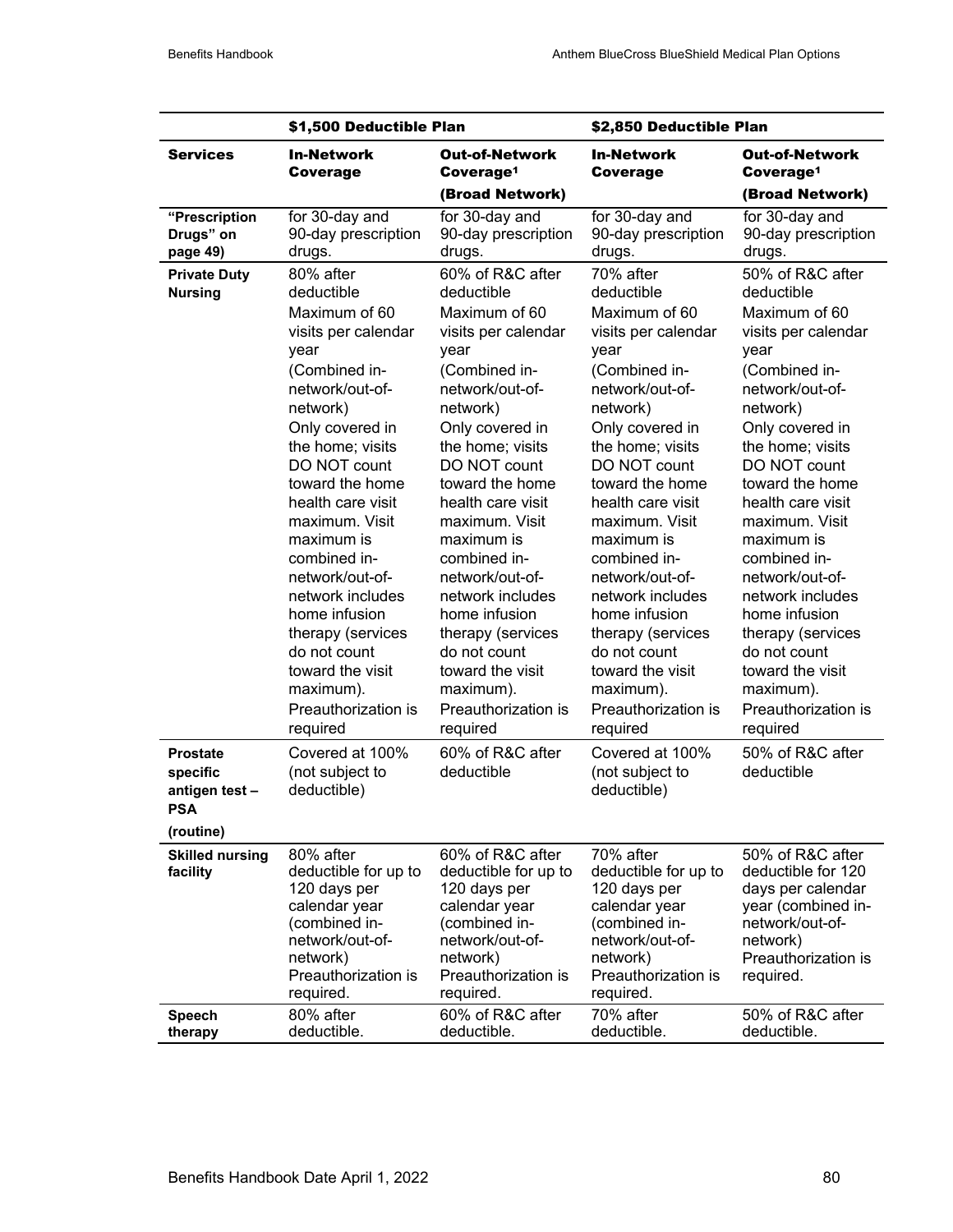|                                                | \$1,500 Deductible Plan                                                                                                                                |                                                                                                                                                               | \$2,850 Deductible Plan                                                                                                                                |                                                                                                                                                               |
|------------------------------------------------|--------------------------------------------------------------------------------------------------------------------------------------------------------|---------------------------------------------------------------------------------------------------------------------------------------------------------------|--------------------------------------------------------------------------------------------------------------------------------------------------------|---------------------------------------------------------------------------------------------------------------------------------------------------------------|
| <b>Services</b>                                | <b>In-Network</b><br>Coverage                                                                                                                          | <b>Out-of-Network</b><br>Coverage <sup>1</sup><br>(Broad Network)                                                                                             | <b>In-Network</b><br><b>Coverage</b>                                                                                                                   | <b>Out-of-Network</b><br>Coverage <sup>1</sup><br>(Broad Network)                                                                                             |
| <b>Surgery</b>                                 | 80% after<br>deductible<br>Preauthorization is<br>required<br>Predetermination<br>of benefits is<br>recommended for<br>multiple surgical<br>procedures | 60% of R&C after<br>deductible<br>Preauthorization is<br>required<br>Predetermination<br>of benefits is<br>recommended for<br>multiple surgical<br>procedures | 70% after<br>deductible<br>Preauthorization is<br>required<br>Predetermination<br>of benefits is<br>recommended for<br>multiple surgical<br>procedures | 50% of R&C after<br>deductible<br>Preauthorization is<br>required<br>Predetermination<br>of benefits is<br>recommended for<br>multiple surgical<br>procedures |
| <b>Tubal ligation</b>                          | Covered at 100%,<br>deductible does<br>not apply                                                                                                       | 60% of R&C after<br>deductible                                                                                                                                | Covered at 100%,<br>deductible does<br>not apply                                                                                                       | 50% of R&C after<br>deductible                                                                                                                                |
| <b>Urgent Care</b>                             | 80% after<br>deductible                                                                                                                                | 60% of R&C after<br>deductible                                                                                                                                | 70% after<br>deductible                                                                                                                                | 50% of R&C after<br>deductible                                                                                                                                |
| <b>Vasectomy</b>                               | 80% after<br>deductible                                                                                                                                | 60% of R&C after<br>deductible                                                                                                                                | 70% after<br>deductible                                                                                                                                | 50% of R&C after<br>deductible                                                                                                                                |
| <b>Virtual</b><br><b>Medicine</b>              | 80% after<br>deductible                                                                                                                                | Not covered                                                                                                                                                   | 70% after<br>deductible                                                                                                                                | Not covered                                                                                                                                                   |
| <b>Vision care</b><br>(routine eye<br>care)    | Not covered                                                                                                                                            | Not covered                                                                                                                                                   | Not covered                                                                                                                                            | Not covered                                                                                                                                                   |
| <b>Vision</b><br>Therapy/<br><b>Orthoptics</b> | Not covered                                                                                                                                            | Not covered                                                                                                                                                   | Not covered                                                                                                                                            | Not covered                                                                                                                                                   |
| X-rays                                         | 80% after<br>deductible                                                                                                                                | 60% of R&C after<br>deductible                                                                                                                                | 70% after<br>deductible                                                                                                                                | 50% of R&C after<br>deductible                                                                                                                                |

<sup>1</sup> **NOTE**: The plan features described (deductibles, coinsurance, etc.) for the Anthem BCBS Narrow Network (National Blue High Performance Network (Blue HPN Non-Tiered)) are reflected under innetwork. Out-of-network services are not covered under the Anthem BCBS Narrow Network (National Blue High Performance Network (Blue HPN Non-Tiered)), except for urgent and emergency care.

# What's Not Covered

The Plan will not pay benefits for any of the services, treatments, items or supplies described in this section, even if either of the following is true:

- It is recommended or prescribed by a physician.
- It is the only available treatment for your condition.

The Claims Administrator may modify this list at their discretion, and you will be notified of any such change.

# Alternative Treatments

- **Acupressure**
- **•** Aroma therapy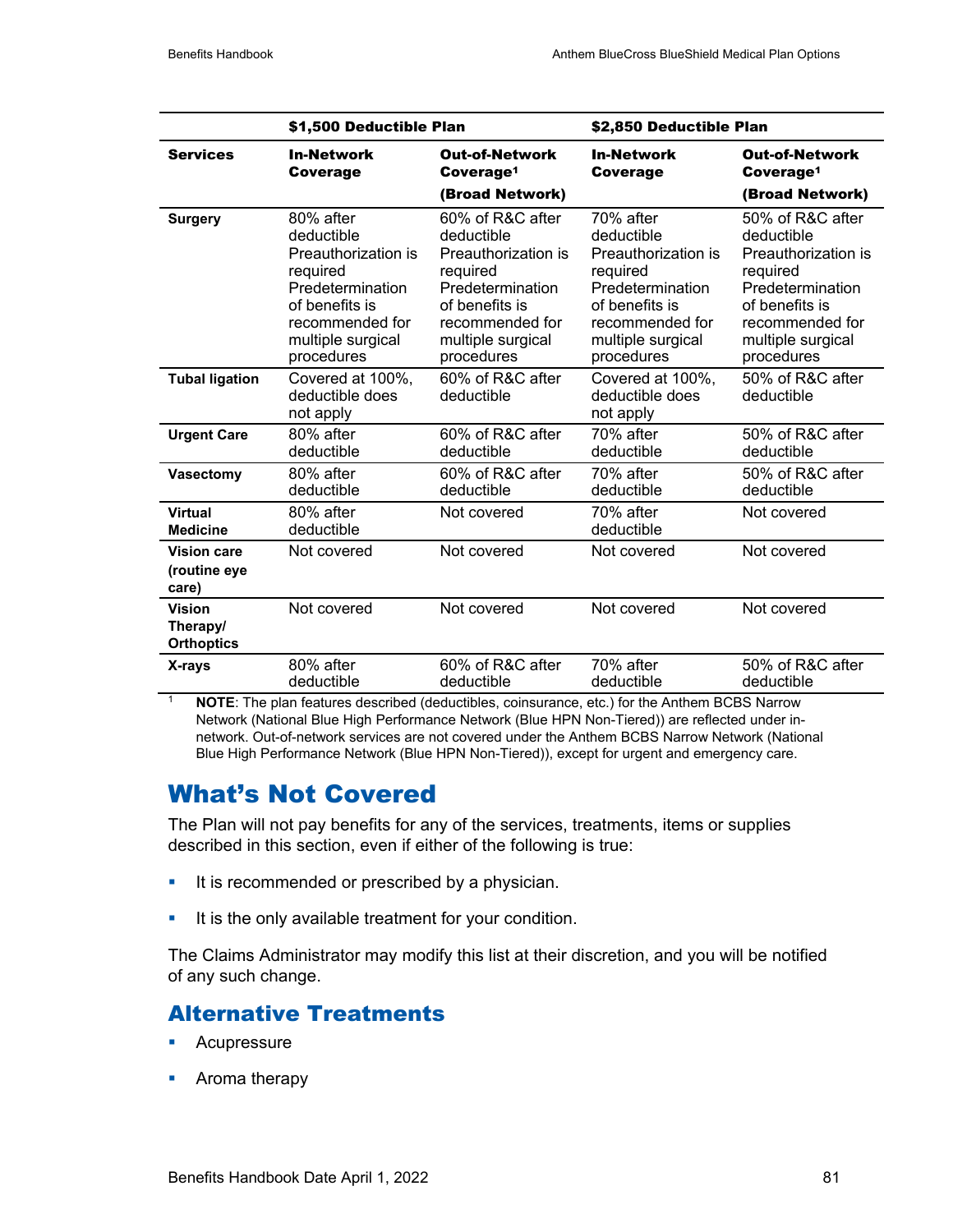- **Hypnotism**
- **Rolfing**
- **Other forms of alternative treatment as defined by the Office of Alternative Medicine** of the National Institutes of Health.
- Art therapy, music therapy, dance therapy, horseback therapy and other forms of alternative treatment as defined by the National Center for Complementary and Integrative Health (NCCIH) of the National Institutes of Health. This exclusion does not apply to Manipulative Treatment and non-manipulative osteopathic care.
- Adventure-based therapy, wilderness therapy, outdoor therapy, or similar programs.

# Comfort or Convenience

- **Television**
- **Telephone**
- **Beauty/barber service**
- **Guest service**
- Supplies, equipment and similar incidental services and supplies for personal comfort. Examples include:
	- − Air conditioners
	- − Air purifiers and filters
	- − Batteries and battery chargers
	- − Car seats
	- − Chairs, bath chairs, feeding chairs, toddler chairs, ergonomically correct chairs, chair lifts and recliners
	- − Dehumidifiers/Humidifiers
	- − Devices and computers to assist communication and speech
	- − Exercise equipment and treadmills
	- − Home remodeling to accommodate a health need (such as, but not limited to, ramps and swimming pools)
	- − Hot and cold compresses
	- − Hot tubs
	- − Jacuzzis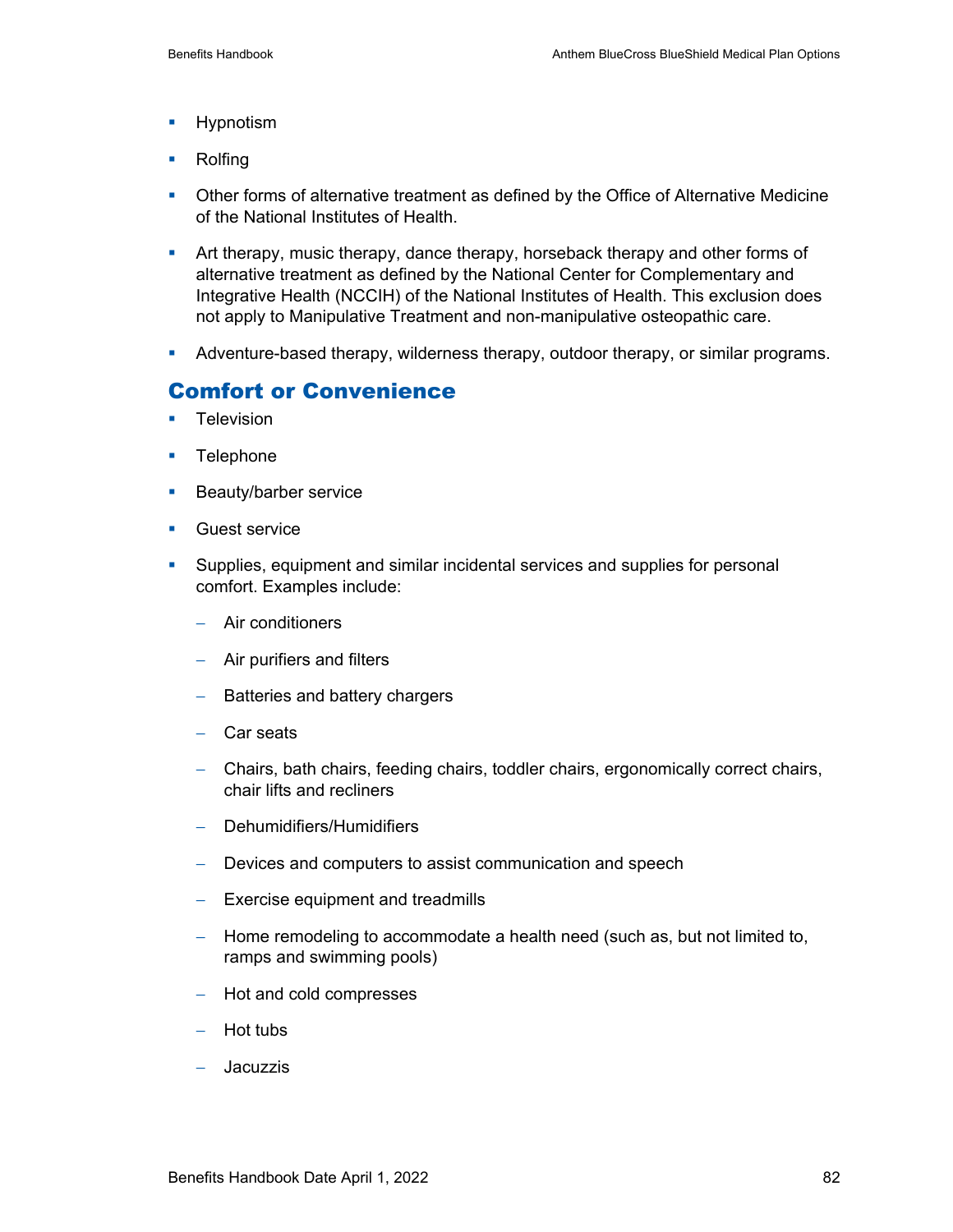- − Medical alert systems
- − Motorized beds, non-Hospital beds, comfort beds and mattresses
- − Music devices
- − Personal computers
- − Pillows
- − Power-operated vehicles
- − Radios
- − Safety equipment
- − Saunas
- Stair lifts and stair glides
- − Strollers
- − Treadmills
- − Vehicle modifications such as van lifts
- − Video player
- − Whirlpools

### **Dental**

- **•** Dental care except when necessary because of accidental damage to an unrestored tooth. Such services must be performed by a Doctor of Dental Surgery (DDS) or Doctor of Medical Dentistry (DMD). Dental services for final treatment to repair the damage must be started within 12 months of the accident and completed in the calendar year or within the following calendar year.
- **Preventive care, diagnosis, treatment of or related to the teeth, jawbones or gums.** Examples include all of the following:
	- − Extraction, restoration and replacement of teeth
	- − Medical or surgical treatments of dental conditions
	- − Services to improve dental clinical outcomes
- **Dental implants, bone grafts, and other implant-related procedures**
- **Dental braces (orthodontics)**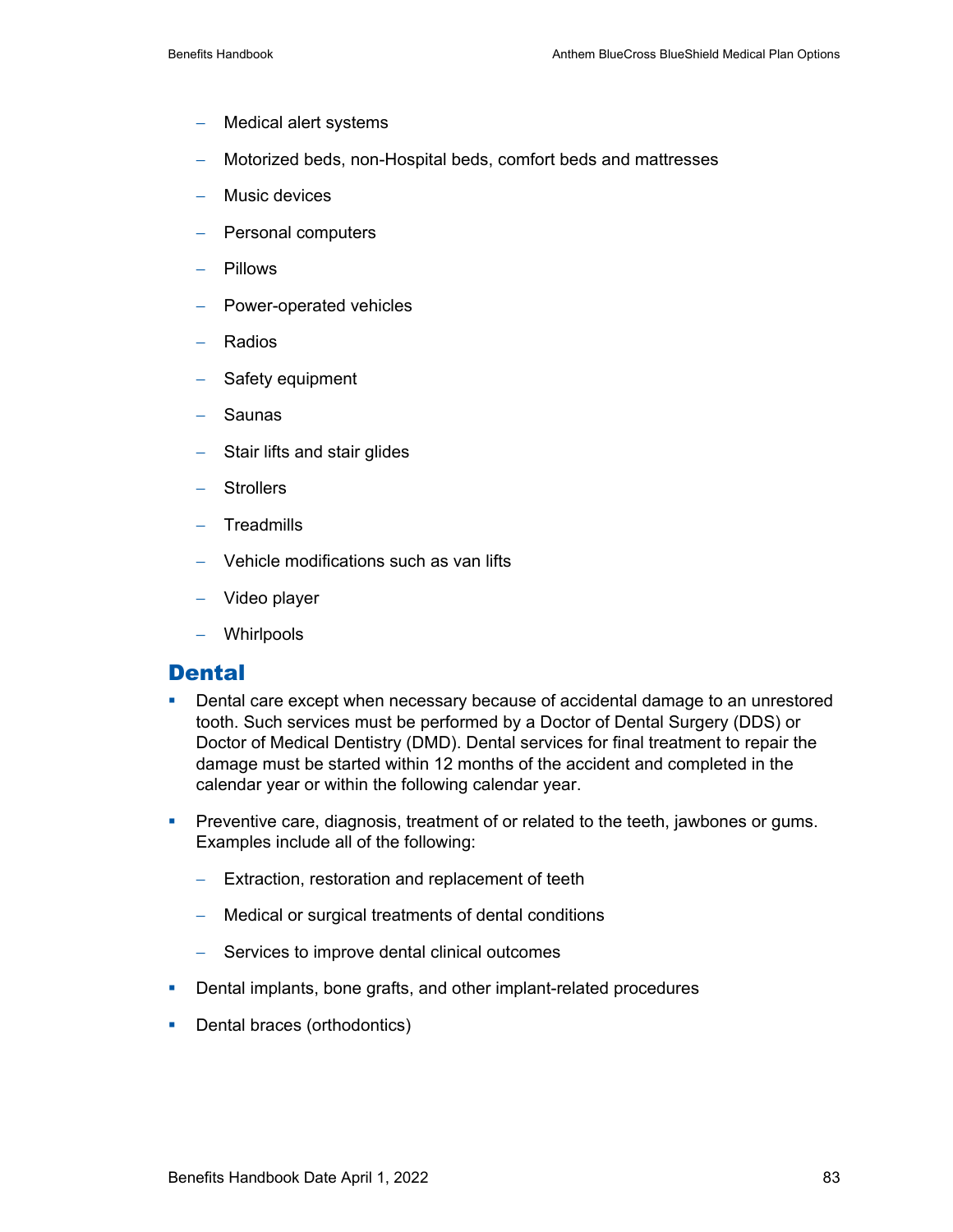- **•** Dental X-rays, supplies and appliances and all associated expenses, including hospitalization and anesthesia. The only exceptions to this are for any of the following:
	- − Transplant preparation
	- − Initiation of immunosuppressives
	- − The direct treatment of acute traumatic injury, cancer or cleft palate
- **Treatment of congenitally missing, malpositioned or super numerary teeth, even if** part of a congenital anomaly.
- **Endodontics, periodontal surgery and restorative treatment**

### **Drugs**

• Over-the-counter drugs and treatments

### Experimental or Investigational Services or Unproven Services

Medical, surgical, diagnostic, psychiatric, substance use or health care services, technologies, supplies, treatments, procedures, drug therapies or devices that, at the time the Claims Administrator makes a determination regarding coverage in a particular case, are determined to be any of the following:

- Not approved by the US Food and Drug Administration (FDA) to be lawfully marketed for the proposed use and not identified in the American Hospital Formulary Service or the United States Pharmacopea Dispensing Information as appropriate for the proposed use
- Subject to review and approval by any institutional review board for the proposed use
- The subject of an ongoing clinical trial that meets the definition of a Phase 1, 2 or 3 clinical trial set forth in the FDA regulations, regardless of whether the trial is actually subject to FDA oversight.

### Foot Care

- Except when needed for severe systemic disease:
	- − Routine foot care (including the cutting or removal of corns and calluses)
	- − Nail trimming, cutting, or debriding (surgical removal of tissue)
- Hygienic and preventive maintenance foot care. Examples include the following:
	- − Cleaning and soaking the feet
	- − Applying skin creams in order to maintain skin tone
	- − Other services that are performed when there is not a localized illness, injury or symptom involving the foot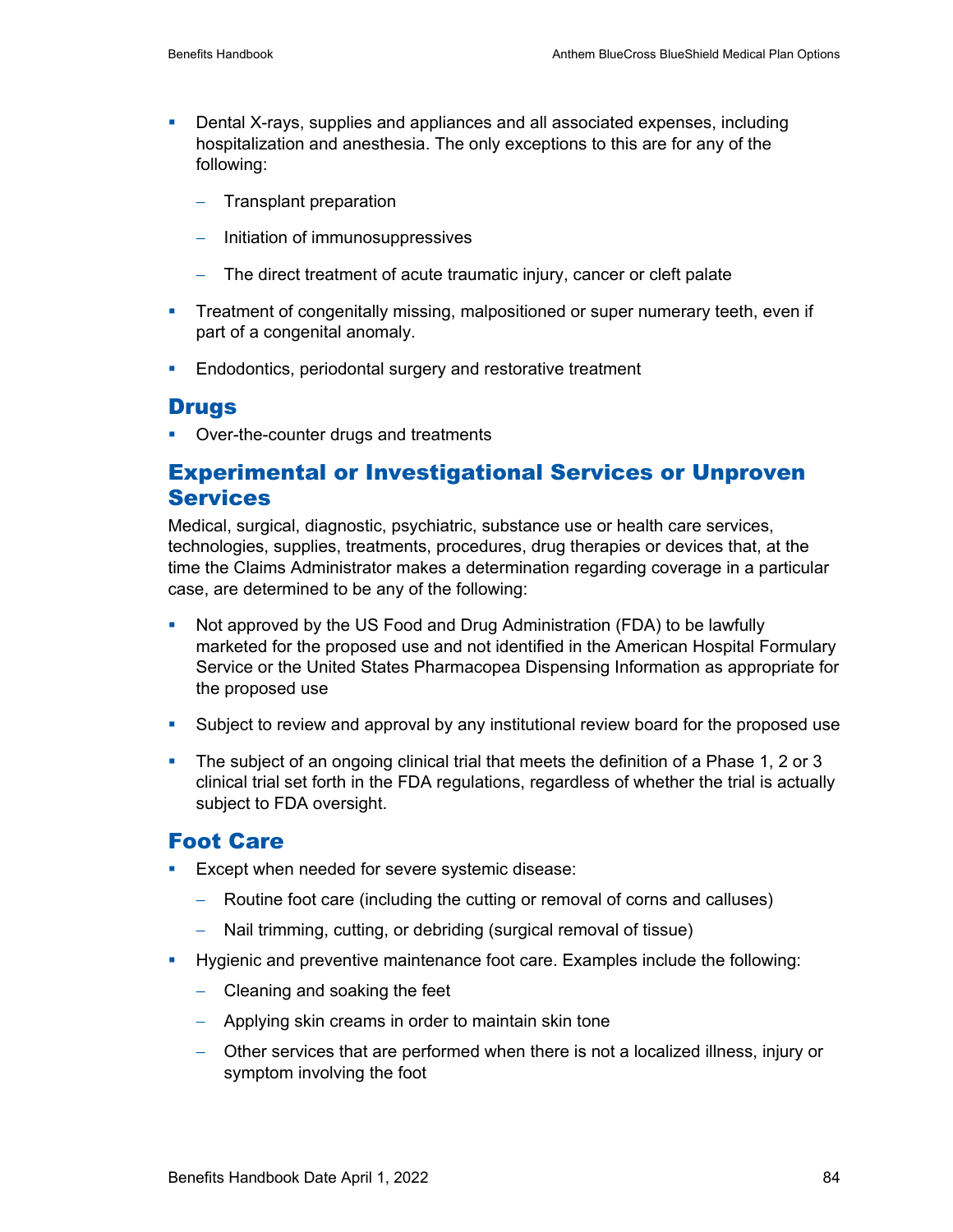- **Treatment of flat feet**
- **Treatment of subluxation (partial dislocation) of the foot**
- Shoe orthotics; if MEDICALLY NECESSARY, covered under the DME benefit

# Medical Supplies and Appliances

- Devices used specifically as safety items or to affect performance in sports-related activities
- **Prescribed or non-prescribed medical supplies and disposable supplies. Examples** include:
	- − Elastic stockings
	- − Ace bandages
	- − Gauze and dressings
	- − Ostomy supplies
- Orthotic appliances that straighten or re-shape a body part (including some types of braces)
- Tubings, nasal cannulas, connectors and masks are not covered except when used with durable medical equipment
- Tubings and masks except when used in association with Durable Medical Equipment
- Repair or replacement of DME or orthotics due to misuse, malicious damage or gross neglect or to replace lost or stolen items

# Mental Health/Substance Use

- Services performed in connection with conditions not classified in the current edition of the Diagnostic and Statistical Manual of the American Psychiatric Association
- **Treatment provided in connection with or to comply with commitments, police** detentions and other similar arrangements, unless authorized by the Plan's preauthorization review service

### Nutrition

- **Megavitamin and nutrition based therapy**
- Nutritional counseling for either individuals or groups, including weight loss programs, health clubs and spa programs, health clubs and spa programs except when necessary in treating chronic disease states in which dietary adjustment has a therapeutic role and is prescribed by a physician and furnished by a provider as preventive care (e.g., a registered dietician, licensed nutritionist or other qualified licensed health provision) recognized under the plan.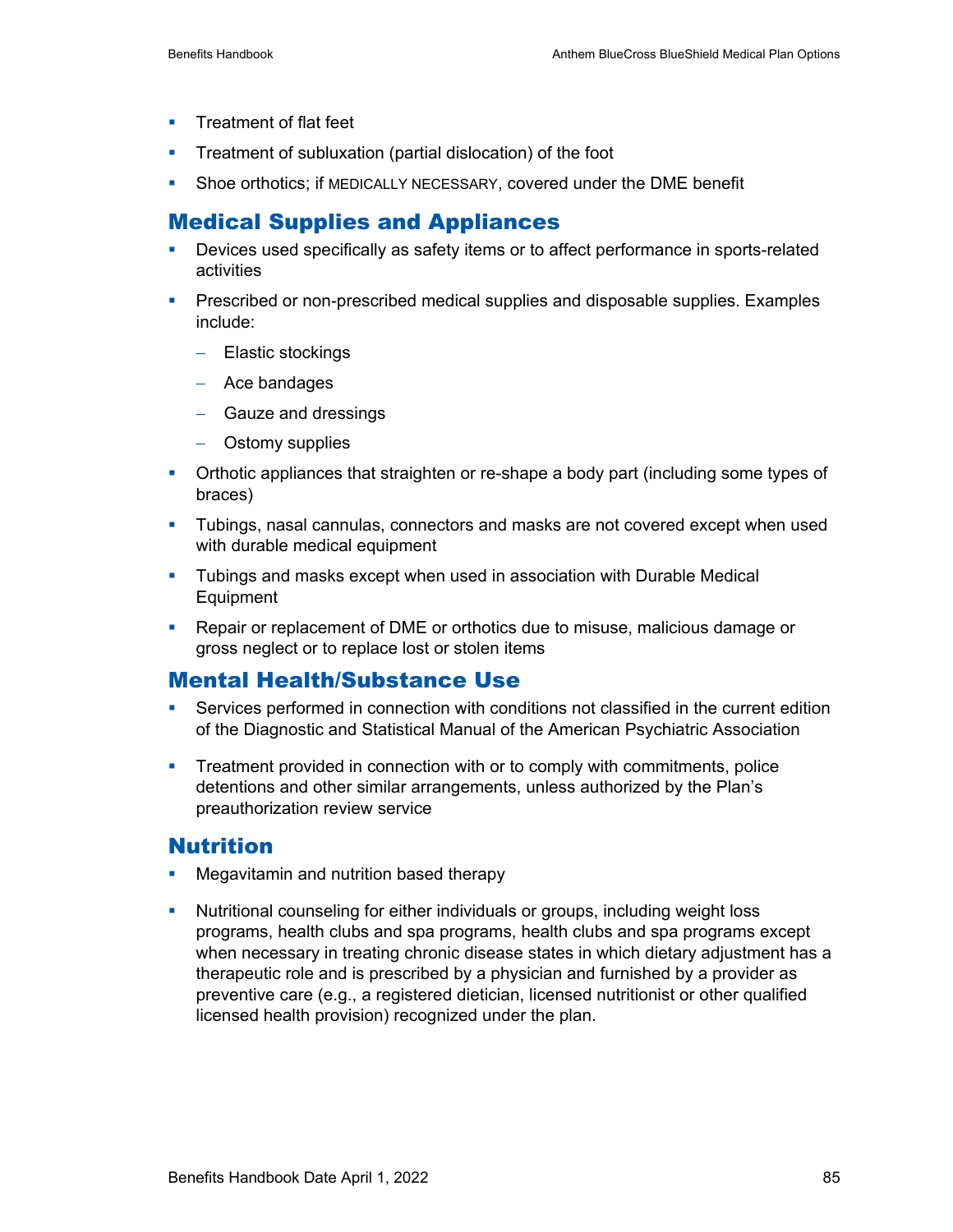Nutritional and electrolyte supplements, including infant formula, donor breast milk, nutritional supplements, dietary supplements, diets for weight control or treatment of obesity (including liquid diets or food), food of any kind (diabetic, low fat, cholesterol), oral vitamins, and oral minerals except when sole source of nutrition or except when a certain nutritional formula treats a specific inborn error of metabolism.

### Physical Appearance

- **Cosmetic procedures. Examples include:** 
	- − Pharmacological regimens (e.g., systematic course of drugs), nutritional procedures or treatments
	- − Scar or tattoo removal or revision procedures (such as salabrasion, chemosurgery and other such skin abrasion procedures)
	- − Skin abrasion procedures performed as a treatment for acne
	- − Orthognathic surgery, for cosmetic reasons
- Replacement of an existing breast implant if the earlier breast implant was performed as a cosmetic procedure. Note: Replacement of an existing breast implant is considered reconstructive if the initial breast implant followed mastectomy.
- Physical conditioning programs such as athletic training, body-building, exercise, fitness, flexibility, and diversion or general motivation.
- **Weight loss programs whether or not they are under medical supervision. Weight Video** loss programs for medical reasons are also excluded. Wigs are generally excluded except in cases of hair loss due a severe medical condition or treatment.
- **Hair removal or replacement by any means**
- **Treatments for skin wrinkles or any treatment to improve the appearance of the skin**
- **Treatment for spider veins**
- Skin abrasion procedures performed as a treatment for acne
- **Treatments for hair loss**
- Varicose vein treatment of the lower extremities, when it is considered cosmetic

### **Providers**

- Services performed by a provider who is a family member by birth or marriage, including spouse, brother, sister, parent or child. This includes any service the provider may perform on himself or herself.
- Services performed by a provider with your same legal residence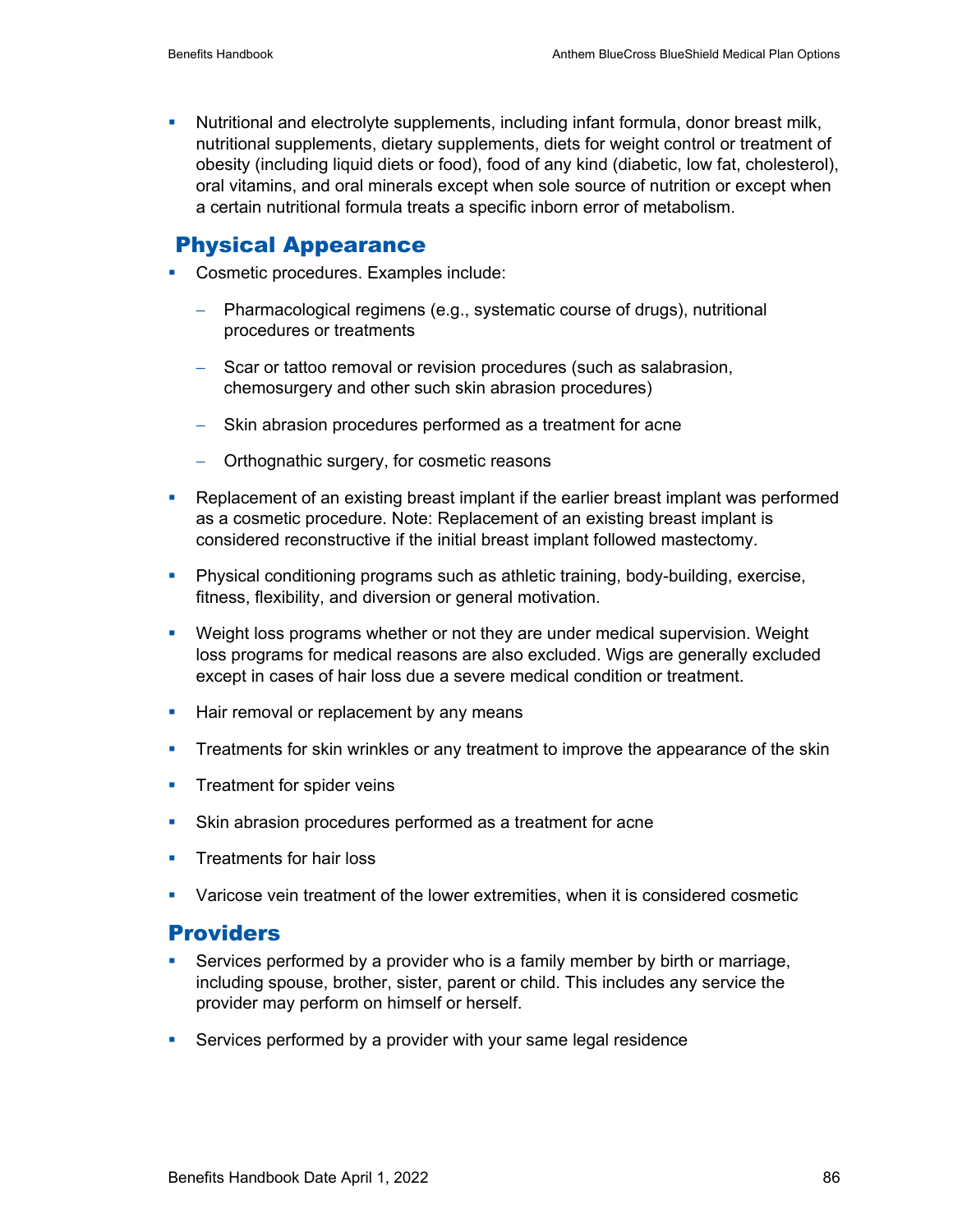- Services provided at a free-standing or hospital-based diagnostic facility without an order written by a physician or other provider. Services that are self-directed to a free-standing or hospital-based diagnostic facility. Services ordered by a physician or other provider who is an employee or representative of a free-standing or hospitalbased diagnostic facility, when that physician or other provider:
	- Has not been actively involved in your medical care prior to ordering the service, or
	- − Is not actively involved in your medical care after the service is received.

This exclusion does not apply to mammography testing.

### Reproduction

- **Health services and associated expenses for infertility treatments (except those** described under Infertility Treatment)
- Charges associated with cryopreservation or storage of cryopreserved eggs and embryos (e.g., office, hospital, ultrasounds, laboratory tests, etc.) are not covered (This is only covered when it's MEDICALLY NECESSARY.)
- **Surrogate parenting**
- The reversal of voluntary sterilization
- **Fees or direct payment to a donor for sperm or ovum donations**
- **Monthly fees for maintenance and / or storage of frozen embryos. (This is only** covered when it's medically necessary.)

### Services Provided under Another Plan

- **Health services for which other coverage is required by federal, state or local law to** be purchased or provided through other arrangements. This includes, but is not limited to, coverage required by workers' compensation, no-fault auto insurance, or similar legislation. If coverage under workers' compensation or similar legislation is optional for you because you could elect it, or could have it elected for you, benefits will not be paid for any injury, sickness or mental illness that would have been covered under workers' compensation or similar legislation had that coverage been elected
- **Health services for treatment of military service-related disabilities, when you are** legally entitled to other coverage and facilities are reasonably available to you
- **Health services while on active military duty.**

### TMJ

- **Surface electromyography**
- **Doppler analysis**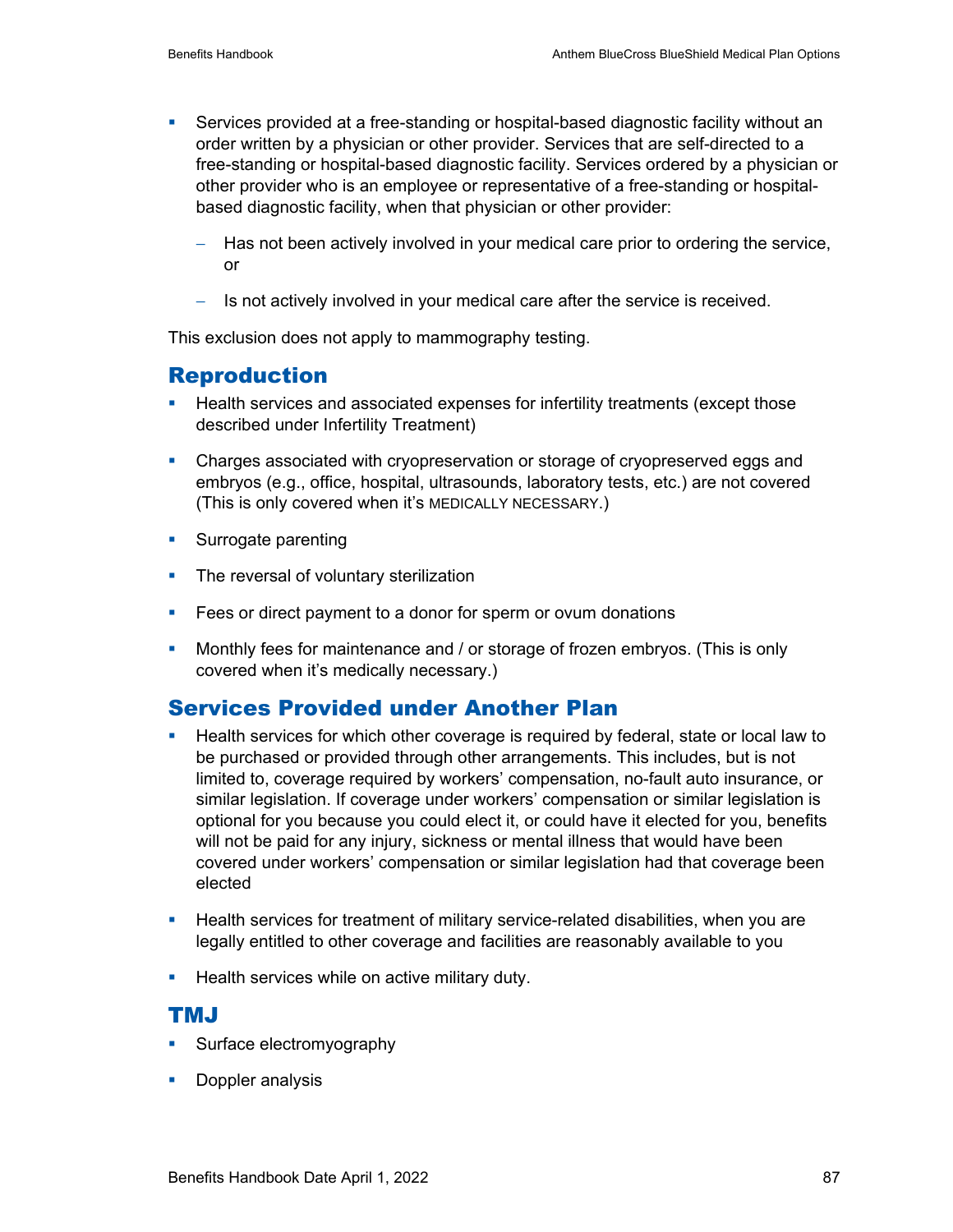- **Vibration analysis**
- Computerized mandibular scan or jaw tracking
- **Craniosacral therapy**
- **•** Orthodontics
- **•** Occlusal adjustment
- **Dental restorations**
- **Any charges for services that are dental in nature.**

### **Transplants**

- **Health services for organ and tissue transplants, except those described under** Organ Transplants
- Health services connected with the removal of an organ or tissue from you for purposes of a transplant to another person (Donor costs for removal are payable for a transplant through the organ recipient's benefits under the Plan)
- **Health services for transplants involving mechanical or animal organs**
- Any solid organ transplant (e.g. heart, lung, etc.; not blood, bone marrow, etc.) that is performed as a treatment for cancer
- Any multiple organ transplant not listed as a covered service.

### **Travel**

- **Health services provided in a foreign country, unless required as emergency health** services
- Travel or transportation expenses to and from your home, even though prescribed by a physician.
	- − Some travel expenses related to covered transplantation services may be reimbursed at the Claims Administrator's discretion. For example, travel for solid organ and bone marrow transplants, obesity surgery or musculoskeletal surgery in an approved facility more than 100 miles from your home is covered up to \$50 per night for lodging, and up to \$10,000 per episode of care for travel and lodging combined.

### Vision and Hearing

- **Purchase cost of eye glasses, contact lenses, or hearing aids**
- Fitting charge for hearing aids, eye glasses or contact lenses
- Orthoptics or other vision therapy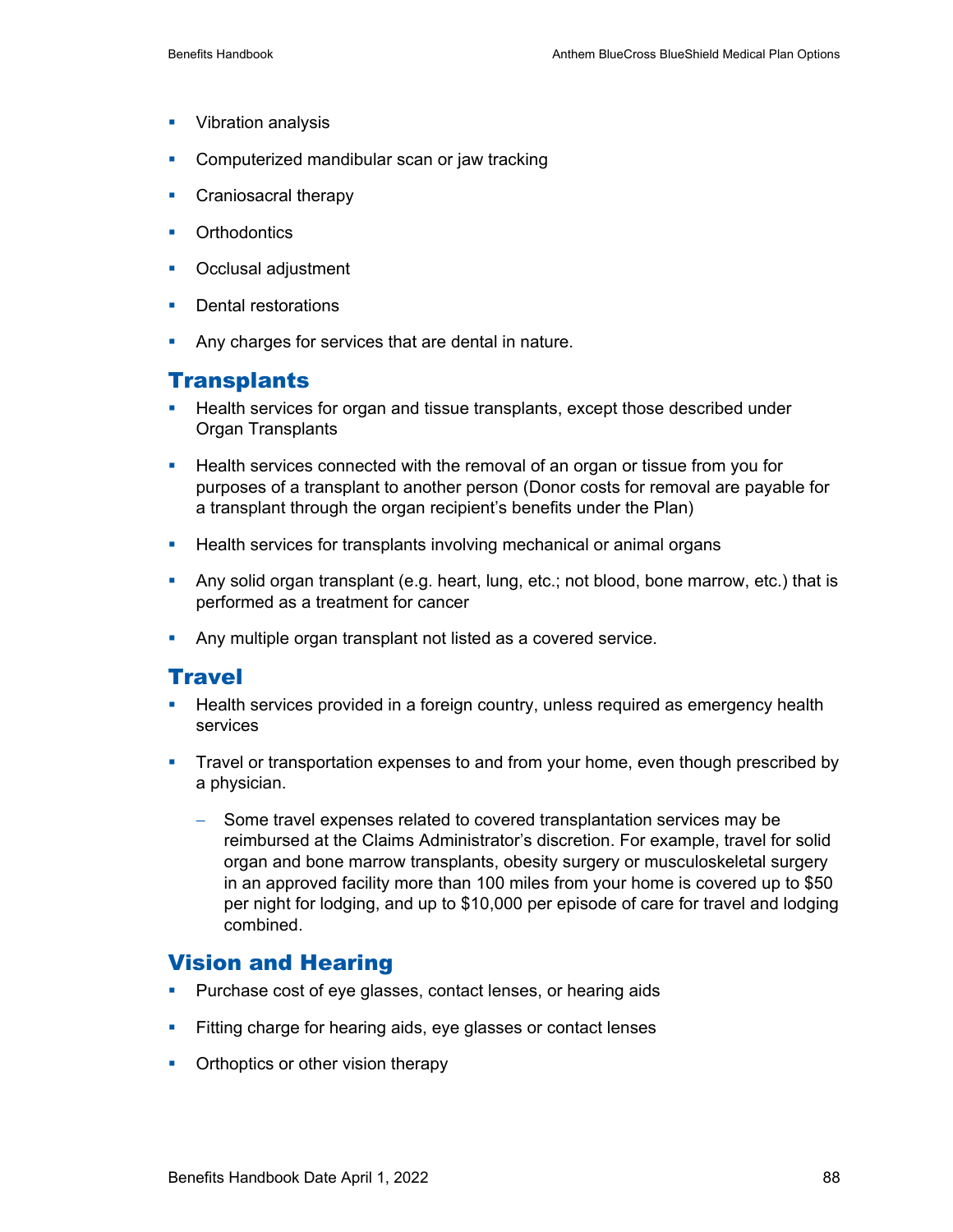- Surgery that is intended to allow you to see better without glasses or other vision correction, including radial keratotomy, laser, and other refractive eye surgery.
- **Implantable lenses used only to correct a refractive error (such as** *Intacs* **corneal** implants)

### Work-Related Accident and Illness

The Plan does not cover work-related accidents or illnesses. Work-related accidents and illnesses should be reported as soon as they occur to your Human Resources representative for consideration under the Worker's Compensation program.

### All Other Exclusions

- **Health services and supplies that do not meet the definition of a Covered Service**
- Physical, psychiatric or psychological exams, testing, vaccinations, immunizations or treatments that are otherwise covered under the Plan when:
	- − Required solely for purposes of career, education, sports or camp, travel, employment, insurance, marriage or adoption
	- − Related to judicial or administrative proceedings or orders
	- − Conducted for purposes of medical research
	- − Required to obtain or maintain a license of any type
- **Health services received after the date your coverage under the Plan ends, including** health services for medical conditions arising before the date your coverage under the Plan ends
- Health services for which you have no legal responsibility to pay, or for which a charge would not ordinarily be made in the absence of coverage under the Plan
- In the event that a non-network provider waives copayments and/or the annual DEDUCTIBLE for a particular health service, no benefits are provided for the health service for which the copayments and/or annual deductible are waived
- Charges in excess of eligible expense or in excess of any specified limitation
- Custodial care
- **-** Domiciliary care (e.g., group living arrangements)
- **Private duty nursing while INPATIENT**
- Respite care
- Rest cures
- Treatment of benign gynecomastia (abnormal breast enlargement in males)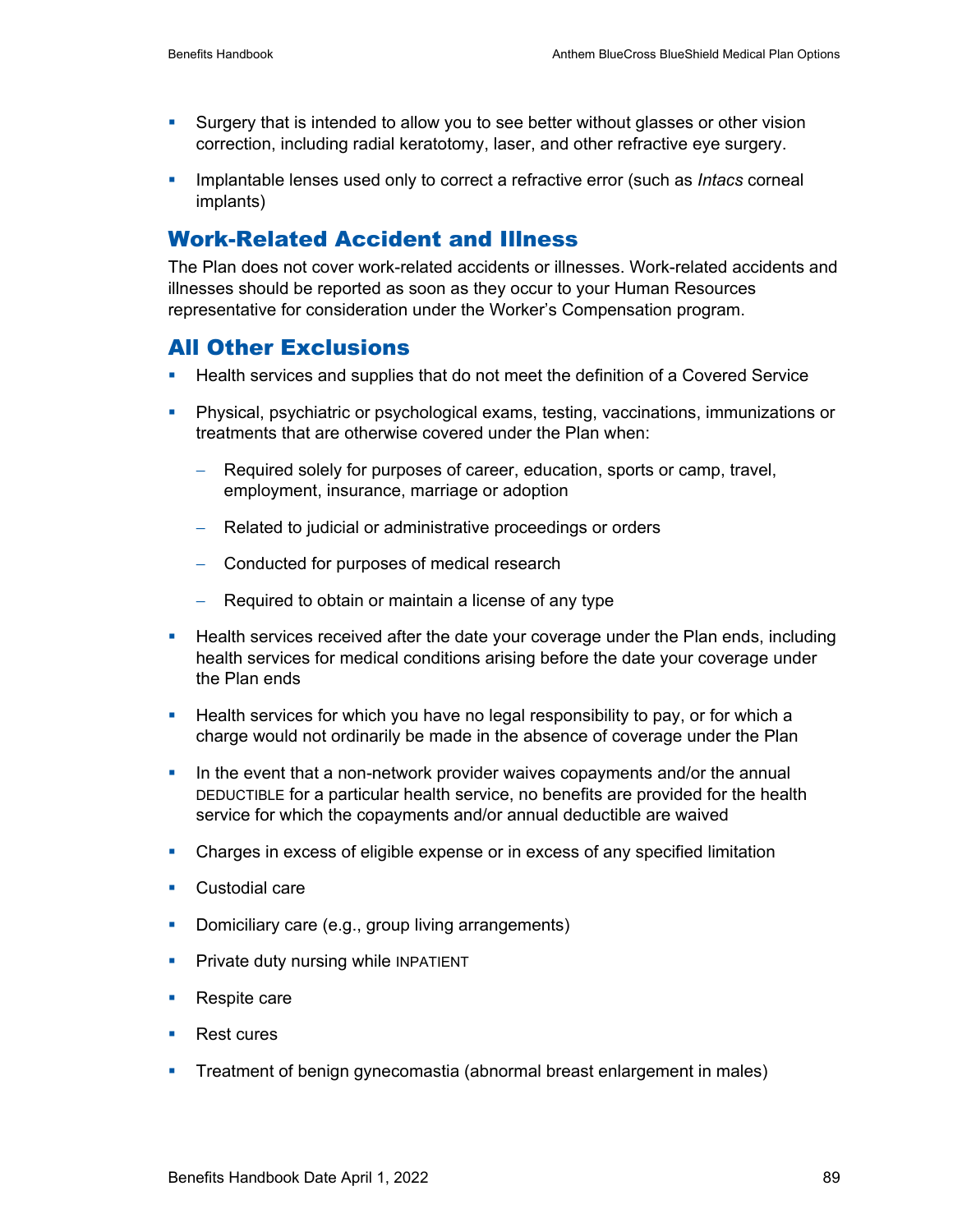- Medical and surgical treatment of excessive sweating (hyperhidrosis)
- Medical and surgical treatment for snoring, except when provided as a part of treatment for documented obstructive sleep apnea
- **Appliances for snoring**
- Any charges for missed appointments, room or facility reservations, completion of claim forms or record processing
- Any charges higher than the reasonable and customary charge
- Any charge for services, supplies or equipment advertised by the provider as free
- **Any charges by a provider sanctioned under a federal program for reason of fraud,** abuse or medical competency
- **Any charges prohibited by federal anti-kickback or self-referral statues**
- **Any additional charges submitted after payment has been made and your account** balance is zero
- Any charges by a resident in a teaching hospital where a faculty physician did not supervise services
- OUTPATIENT rehabilitation services, spinal treatment or supplies including, but not limited to spinal manipulations by a chiropractor or other doctor, for the treatment of a condition which ceases to be therapeutic
- Spinal treatment, including chiropractic and osteopathic manipulative treatment, to treat an illness, such as asthma or allergies
- Speech therapy to treat stuttering, stammering, or other articulation disorders
- Autopsies and other coroner services and transportation services for a corpse
- Self-administered home diagnostic tests, including but not limited to HIV and Pregnancy tests
- Work hardening (individualized treatment programs designed to return a person to work or to prepare a person for specific work)
- **Expenses for health services and supplies that are received as a result of war or any** act of war, whether declared or undeclared, while part of any armed service force of any country. This exclusion does not apply to Covered Persons who are civilians injured or otherwise affected by war, any act of war or terrorism in a non-war zone
- Foreign language and sign language interpretation services offered by or required to be provided by a Network or non-Network provider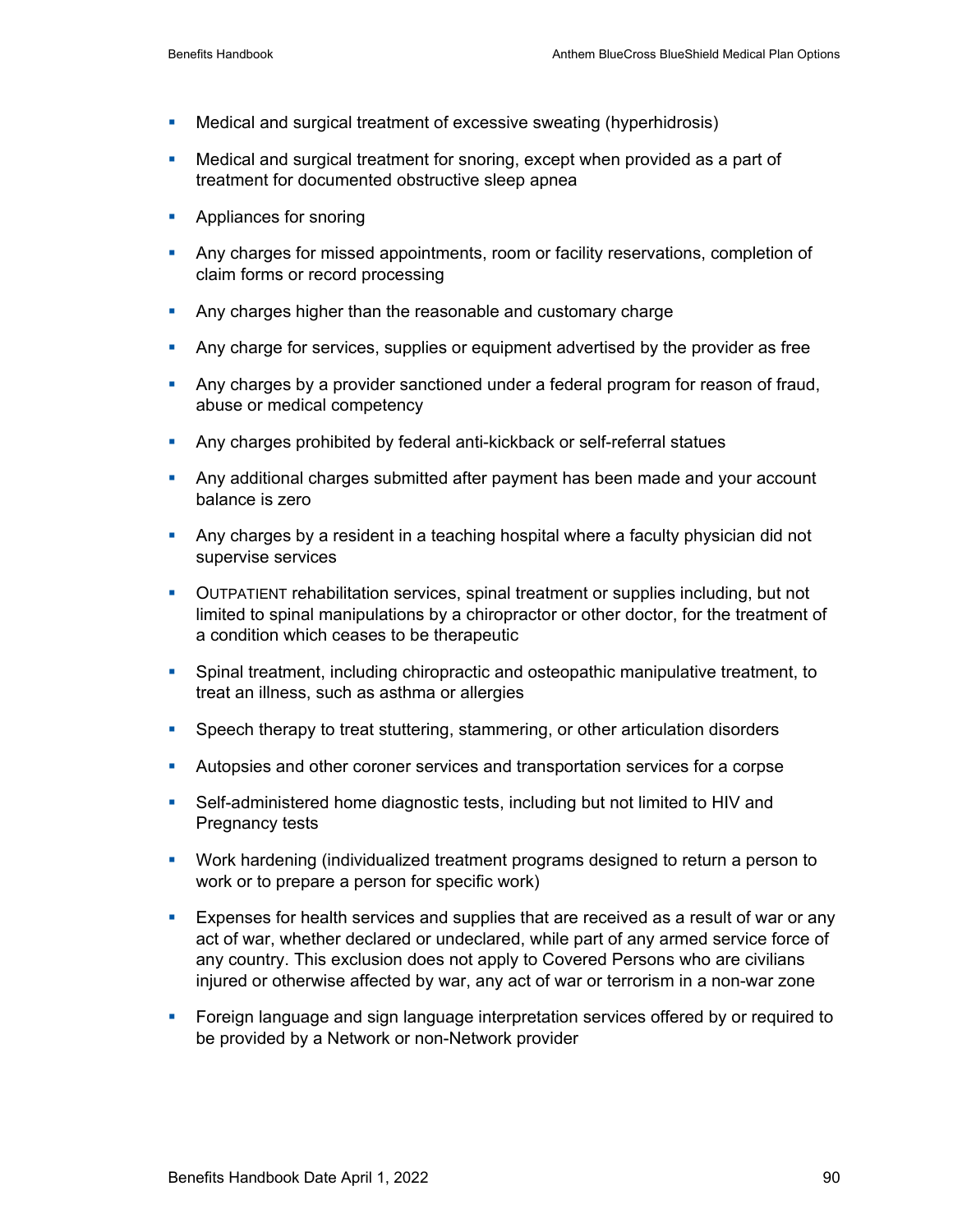- Health services related to a non-Covered Health Service: When a service is not a Covered Health Service, all services related to that non-Covered Health Service are also excluded. This exclusion does not apply to services the Plan would otherwise determine to be Covered Health Services if they are to treat complications that arise from the non-Covered Health Service
- For the purpose of this exclusion, a "complication" is an unexpected or unanticipated condition that is superimposed on an existing disease and that affects or modifies the prognosis of the original disease or condition. Examples of a "complication" are bleeding or infections, following a Cosmetic Procedure, that require hospitalization

# Filing a Claim

# *How do I file a medical claim for benefits?*

If you use an in-network provider, in almost all cases, you do not have to file a claim form. The provider will file a claim directly with the Claims Administrator. Once the claim is processed you will be billed for the appropriate COINSURANCE amount, DEDUCTIBLE (and applicable copays).

If you receive services from a provider who does not participate in the network, you need to file a claim form to receive benefits.

You can obtain a claim form from the Claims Administrator.

Read and follow the form's instructions. Be sure to file a separate claim form for each member of your family. Make copies of all itemized bills, and attach the originals to the claim form. The payment will be made to you and you will be responsible for reimbursing the provider. Mail the completed claim form and all relevant documentation as the form instructs. You may include more than one bill with a claim, even if the bills are for different medical services.

You have 12 months following the date the expense was incurred to file a medical claim.

# *How long does it normally take to process a claim for medical benefits?*

Most claims are normally processed within 30 business days after the claim is received by the Claims Administrator.

You can find out the status of your claims by visiting the Claims Administrator's website.

# *How do I file a prescription drug claim form?*

All prescriptions filled at a participating retail pharmacy require you to provide an ID card for coverage under the Plan. You are responsible for the applicable deductible, COPAYMENT or coinsurance. Rarely will you need to file a claim with the Prescription Drug Benefits Manager (one example may be a prescription filled at retail before you have received your ID card). Should you need to file a claim, contact the Prescription Drug Benefits Manager.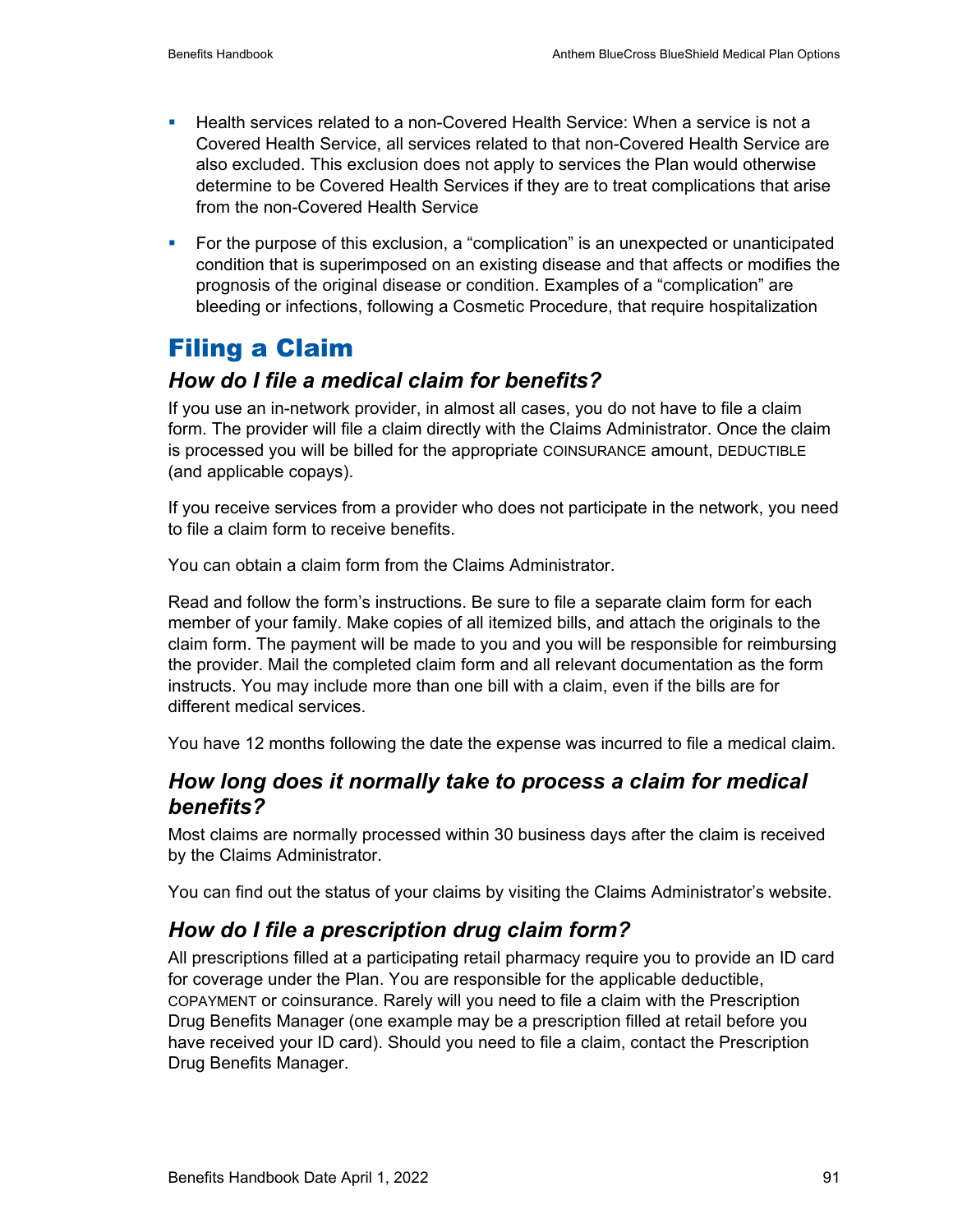Claim forms are available on the Prescription Drug Benefits Manager's website. Should you need to file a claim you are responsible for the contracted rate less the copay/coinsurance. You have 12 months from the date the expense was incurred to submit a claim.

If you are eligible for the PrudentRx Program and your specialty medication is on the PrudentRx Drug List, refer to the "Prescription Drug Programs" on page 58 for information on how the PrudentRx Program works.

# *How do I file a claim for hospital charges?*

Hospitals will submit a claim from your hospital stay directly to the Claims Administrator. After receiving reimbursement from the Claims Administrator, the hospital will then bill you for any coinsurance or amount not eligible for reimbursement.

Be sure to review the hospital bill and to request an explanation of any charges that you question or do not understand. You should let the Claims Administrator know if you have a concern about the charges on your hospital bill.

You have up to 12 months following the date the expense was incurred to file a claim.

# *Can I be reimbursed for claims incurred outside the United States?*

No, you cannot be reimbursed for services incurred outside the US unless they are considered emergency services. If you incur eligible emergency medical or prescription drug expenses while living or traveling outside of the US, your claim's processing will be expedited if the receipts are in English or if the person providing the services gives you a letter in English explaining the treatment. The Claims Administrator will convert the bill to US dollars using an exchange rate on the day the services were performed.

You have 12 months following the date the expense was incurred to file a claim.

# *What is an Explanation of Benefits (EOB)?*

An Explanation of Benefits statement outlines how the amount of benefit, if any, was calculated. The statement also shows your year-to-date deductible and OUT-OF-POCKET EXPENSES. If you are due reimbursement, a check will be mailed to you with an explanation of benefits statement, or to the provider if you assigned payment.

An Explanation of Benefits statement lets you verify that the claim was processed correctly. Always read your statement carefully, checking to make sure that you were billed only for:

- **Services you received, on the day(s) you received them, only from the provider of** care
- The exact type of services you received (e.g., if you participated in a group therapy session, make sure that you are not billed for individual treatment)
- The amount you were told the treatment would cost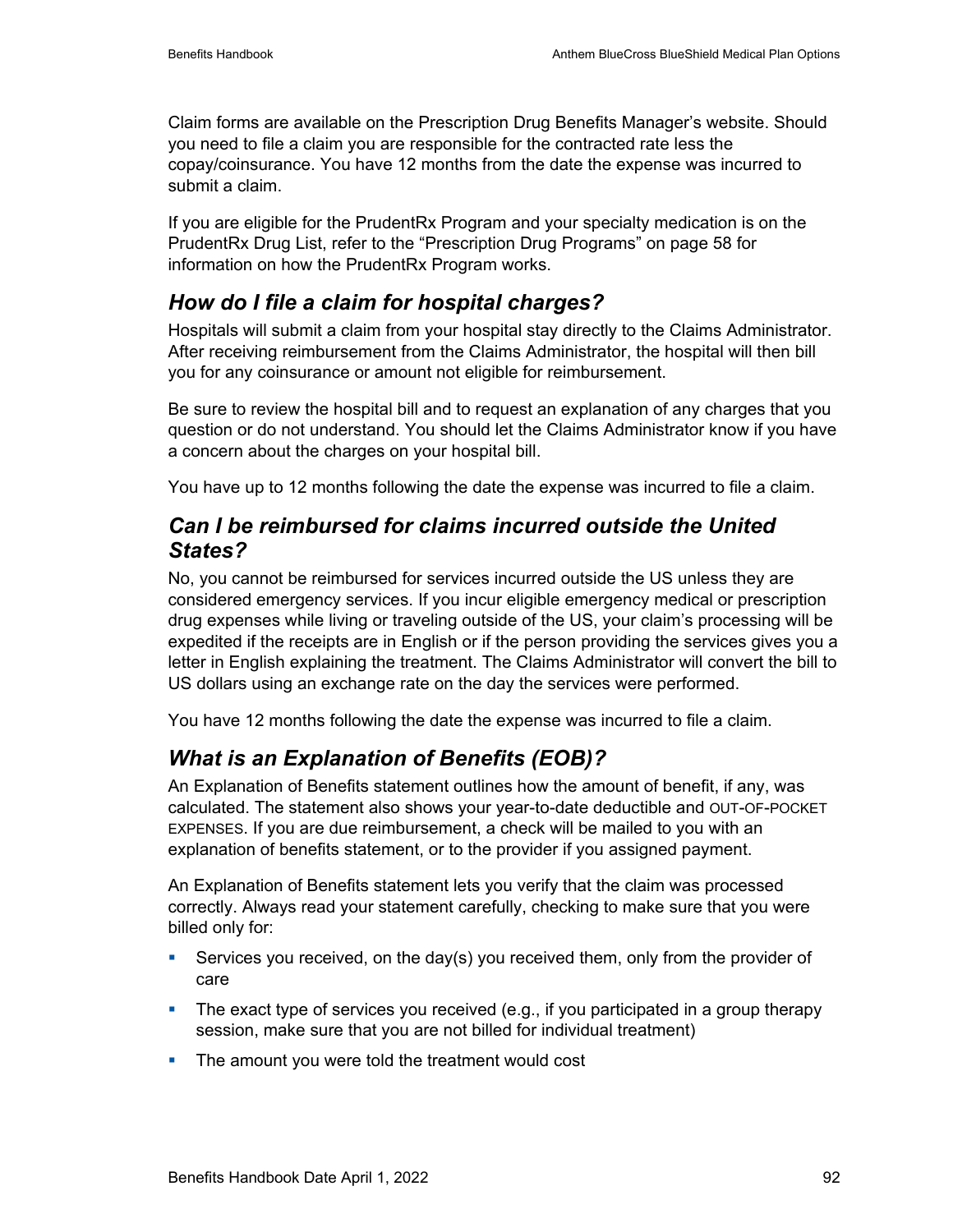The type of medication you received (e.g., if you receive generic medication, check that you are not billed for brand name medication).

If your statement lists services you did not receive, please notify the Claims Administrator.

If you authorize that reimbursement be made directly to your provider, both you and the provider will receive an Explanation of Benefits statement, and the provider receives payment.

# *What happens if I am overpaid for a claim?*

If the Plan overpays benefits to you (or a covered family member), you are required to refund any benefit you receive from the Plan that:

- Was for an expense that you (or a covered family member) did not pay or were not legally required to pay;
- **Exceeded the benefit payable under the Plan; or**
- $\blacksquare$  Is not covered by the Plan.

If a benefit payment is made to you (or a covered family member), which exceeds the benefit amount, this Plan has the right:

- To require the return of the overpayment on request; or
- To reduce by the amount of the overpayment, any future benefit payment made to or on behalf of you or a covered family member.

# Appealing a Claim

There are special rules, procedures and deadlines that apply to appeals of benefit determinations and denied claims and you have special legal rights under ERISA. Please refer to the *Administrative Information* section for a description of the appeal process.

# **Glossary**

ACTIVELY-AT-WORK

If you are eligible for coverage and enroll as a new hire, you are "Actively-At-Work" on the first day that you begin fulfilling your job responsibilities with the Company at a Company-approved location. If you are absent for any reason on your scheduled first day of work, your coverage will not begin on that date. For example, if you are scheduled to begin work on August  $3<sup>rd</sup>$ , but are unable to begin work on that day (e.g., because of illness, jury duty, bereavement or otherwise), your coverage will not begin on August 3rd. Thereafter, if you report for your first day of work on August  $4<sup>th</sup>$ , your coverage will be effective on August  $4<sup>th</sup>$ .

AFTER-TAX (POST-TAX) CONTRIBUTIONS

Contributions taken from your paycheck after taxes are withheld.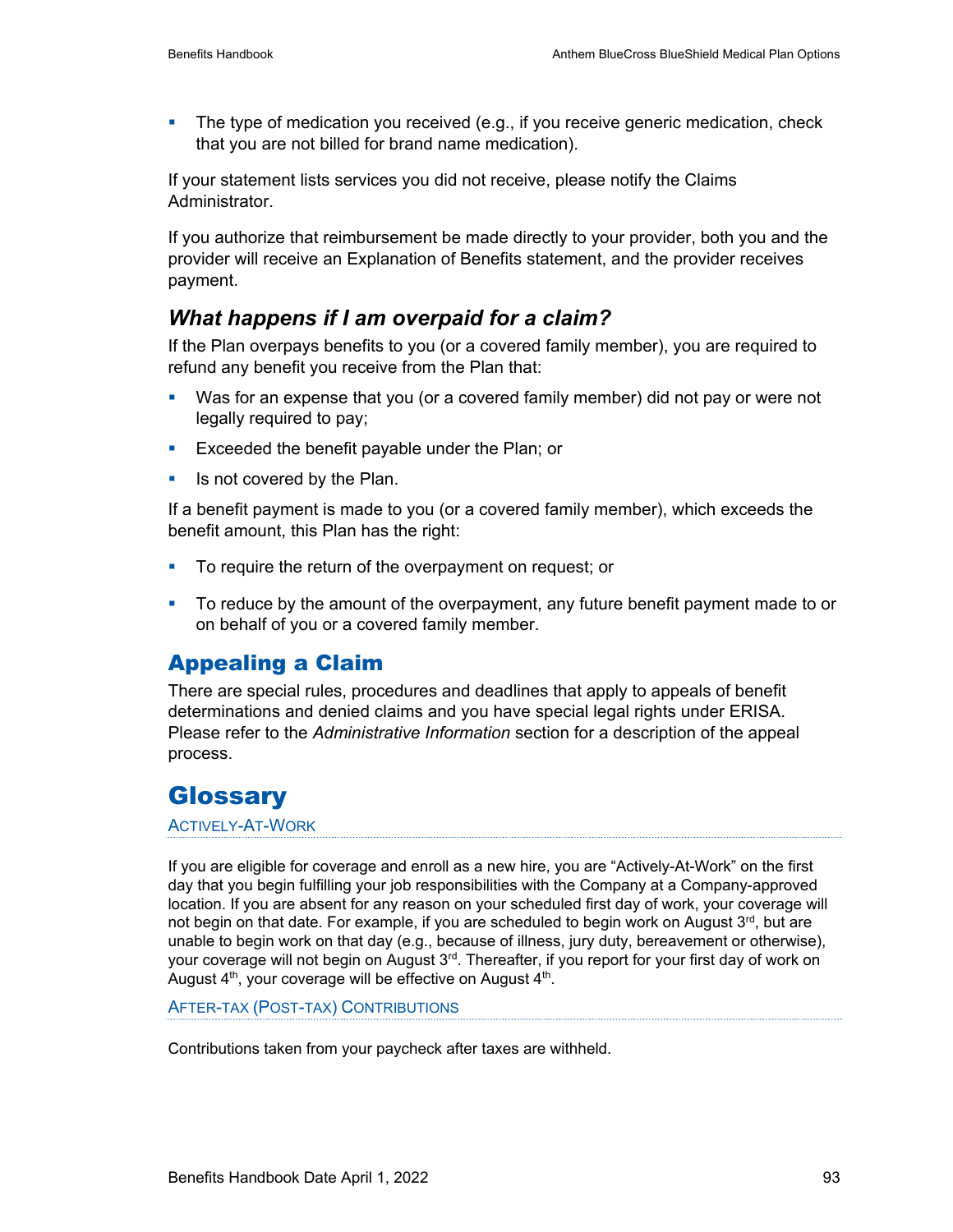#### BEFORE-TAX (PRE-TAX) CONTRIBUTIONS

Contributions taken from your paycheck generally before Social Security (FICA and Medicare) and federal unemployment insurance (FUTA) taxes and other applicable federal, state, and other income taxes are withheld.

#### CLAIMS ADMINISTRATOR/PRESCRIPTION DRUG BENEFITS MANAGER

Vendor that administers the Plan and processes claims; the vendor's decisions are final and binding.

#### **COINSURANCE**

The percentage of expenses the plan pays after you meet your deductible. For purposes of the charts in this document, the percentages represent the portion of the costs that the Plan pays for covered services. So, for example, if the chart indicates 80%, the portion you will be responsible for is 20%.

#### CONSOLIDATED OMNIBUS BUDGET RECONCILIATION ACT (COBRA)

A federal law that lets you and your eligible family members covered by a group health plan extend group health coverage temporarily, at their own expense, at group rates plus an administrative fee, in certain circumstances when their coverage would otherwise end due to a "qualifying event", as defined under COBRA.

A "qualifying event" under COBRA includes loss of coverage as a result of your leaving the Company (other than for gross misconduct); a reduction in hours, your death, divorce or legal separation; your eligibility for Medicare, or a dependent child's loss of dependent status; or, if you are a retiree, loss of coverage due to the Company filing for bankruptcy.

#### COORDINATION OF BENEFITS

You or a covered family member may be entitled to benefits under another group health plan (such as a plan sponsored by your spouse's employer) that pays part or all of your health treatment costs. If this is the case, benefits from this plan will be "coordinated" with the benefits from the other plan. In addition to having your benefits coordinated with other group health plans, benefits from this plan are coordinated with "no fault" automobile insurance and any payments recoverable under any workers' compensation law, occupational disease law or similar legislation.

#### COPAYMENT

The flat dollar amount you pay for a certain type of health care expense.

#### COVERED SERVICE(S)

Medically necessary health services provided for the purpose of preventing, diagnosing or treating a sickness, injury, mental illness, substance use, or their symptoms.

Covered health services must be provided:

- When the Plan is in effect,
- Prior to the effective date of any of the individual termination conditions set forth in this Summary Plan Description, and
- **•** Only when the person who receives services is a covered person and meets all eligibility requirements specified in the Plan.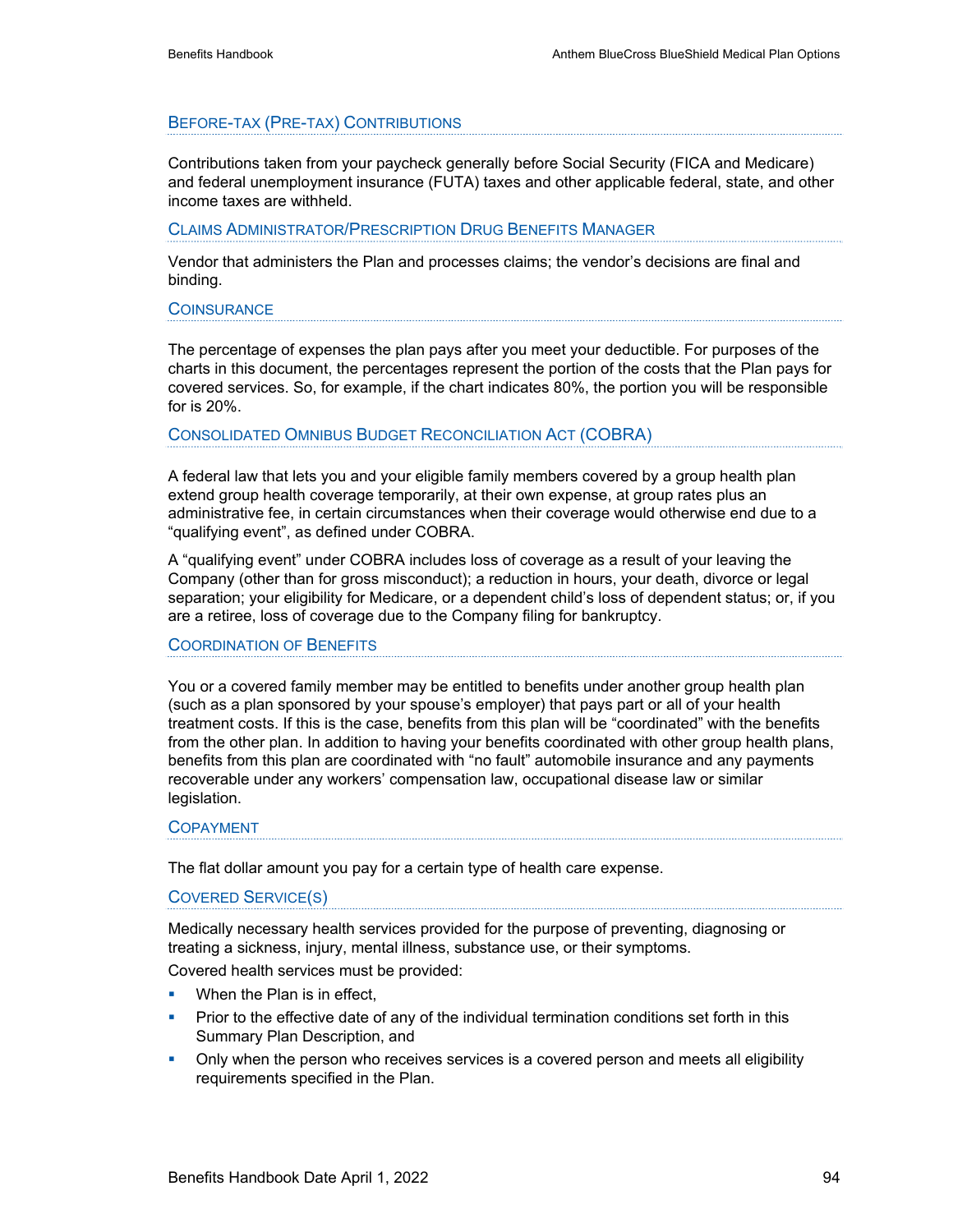Decisions about whether to cover new technologies, procedures and treatments will be consistent with conclusions of prevailing medical research based on well-conducted randomized trials or group studies.

The Claims Administrator determines only the extent to which a service or goods or supplies is covered under the plan and not whether the service or goods or supplies should be rendered. The coverage determination is made using the descriptions of covered charges included in this section and the Claims Administrator's own internal guidelines. The decision to accept a service or obtain a goods or supplies is yours.

#### **DEDUCTIBLE**

The amount of out-of-pocket expenses you must pay for covered services before the plan pays any expenses.

#### **DISABILITY**

A physical or mental impairment that substantially limits one or more of an individual's major life activities.

#### ELIGIBLE FAMILY MEMBERS

To cover an eligible family member, you will be required to certify in the Mercer Marketplace Benefits Enrollment Website that your eligible family member meets the eligibility criteria as defined below.

Spouse/Domestic Partner means:

*Spouse / Domestic Partner* 

 You have already received a marriage license from a US state or local authority, or registered your domestic partnership with a US state or local authority.

#### *Spouse Only*

 Although not registered with a US state or local authority, your relationship constitutes a marriage under US state or local law (e.g. common law marriage or a marriage outside the US that is honored under US state or local law).

#### *Domestic Partner Only*

- Although not registered with a US state or local authority, your relationship constitutes an eligible domestic partnership. To establish that your relationship constitutes an eligible domestic partnership you and your domestic partner must:
	- Be at least 18 years old
	- − Not be legally married, under federal law, to each other or anyone else or part of another domestic partnership during the previous 12 months
	- − Currently be in an exclusive, committed relationship with each other that has existed for at least 12 months and is intended to be permanent
	- − Currently reside together, and have resided together for at least the previous 12 months, and intend to do so permanently
	- − Have agreed to share responsibility for each other's common welfare and basic financial obligations
	- Not be related by blood to a degree of closeness that would prohibit marriage under applicable state law.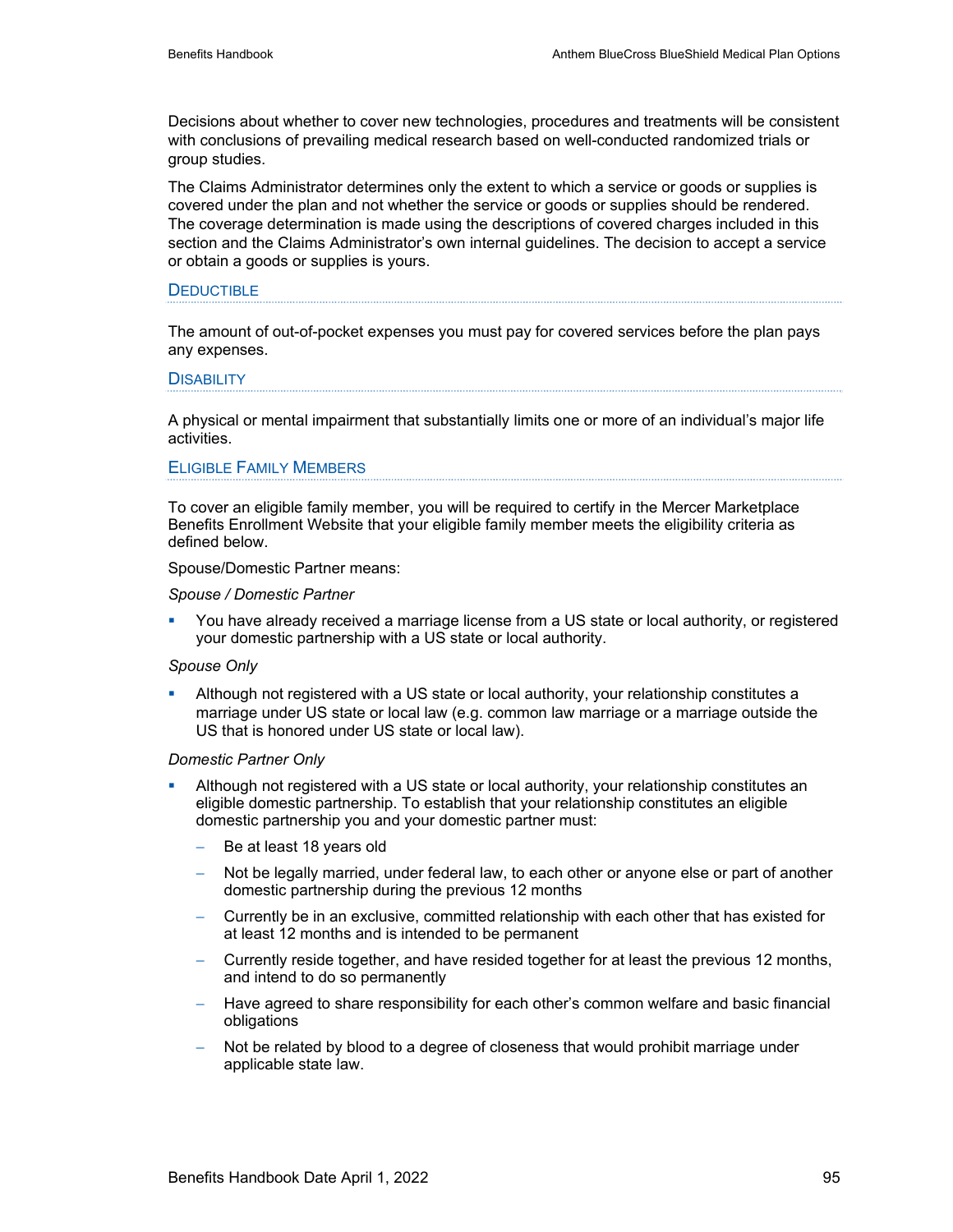Marsh McLennan reserves the right to require documentary proof of your domestic partnership or marriage at any time, for the purpose of determining benefits eligibility. If requested, you must provide documents verifying the registration of your domestic partnership with a state or local authority, your cohabitation and/or mutual commitment, or a marriage license that has been approved by a state or local government authority.

Child/Dependent Child means:

- **Your biological child**
- A child for whom you or your spouse are the legally appointed guardian with full financial responsibility
- The child of a domestic partner
- **•** Your stepchild
- Your legally adopted child or a child or child placed with you for adoption.

**Note:** Any child that meets one of these eligibility requirements and who is incapable of self support by reason of a total physical or mental disability as determined by the Claims Administrator, may be covered beyond the end of the calendar year in which the child attains age 26.

Dependent children are eligible for healthcare coverage until the end of the calendar year in which they attain age 26. This eligibility provision applies even if your child is married, has access to coverage through his or her employer, doesn't attend school full-time or live with you, and is not your tax dependent.

**Note:** While married children are eligible for healthcare coverage under your plan until the end of the calendar year in which they attain age 26, this provision does not apply to your child's spouse and/or child(ren), unless you or your spouse is the child's legally appointed guardian with full financial responsibility.

The Company has the right to require documentation to verify the relationship (such as a copy of the court order appointing legal guardianship). Company medical coverage does not cover foster children or other children living with you, including your grandchildren, unless you are their legal guardian with full financial responsibility—that is, you or your spouse claims them as a dependent on your annual tax return.

#### ELIGIBLE RETIREE

An employee is eligible for coverage under this plan if he/she is a US regular employee of Marsh & McLennan Companies or any subsidiary or affiliate of Marsh & McLennan Companies (other MMA and any of its subsidiaries) who terminates employment with five or more years of vesting service at age 55 or later, or at age 65 and eligible for active employee medical coverage at retirement or is a current retiree (under or over age 65) enrolled in retiree medical coverage.

When you or a covered family member reach age 65 or is deemed to be eligible for Medicare, the person who is age 65 or is eligible for Medicare is no longer eligible for coverage under the Pre-65 Retiree Medical Plan.

#### EVIDENCE OF INSURABILITY (EOI)

Evidence of Insurability (EOI) is proof of good health and is generally required if you do not enroll for coverage when you first become eligible. If the coverage level you are requesting requires such evidence or if you are increasing coverage. Establishing EOI may require a physical examination at the employee's expense. The EOI must be provided to and approved by the insurer/vendor before coverage can go into effect.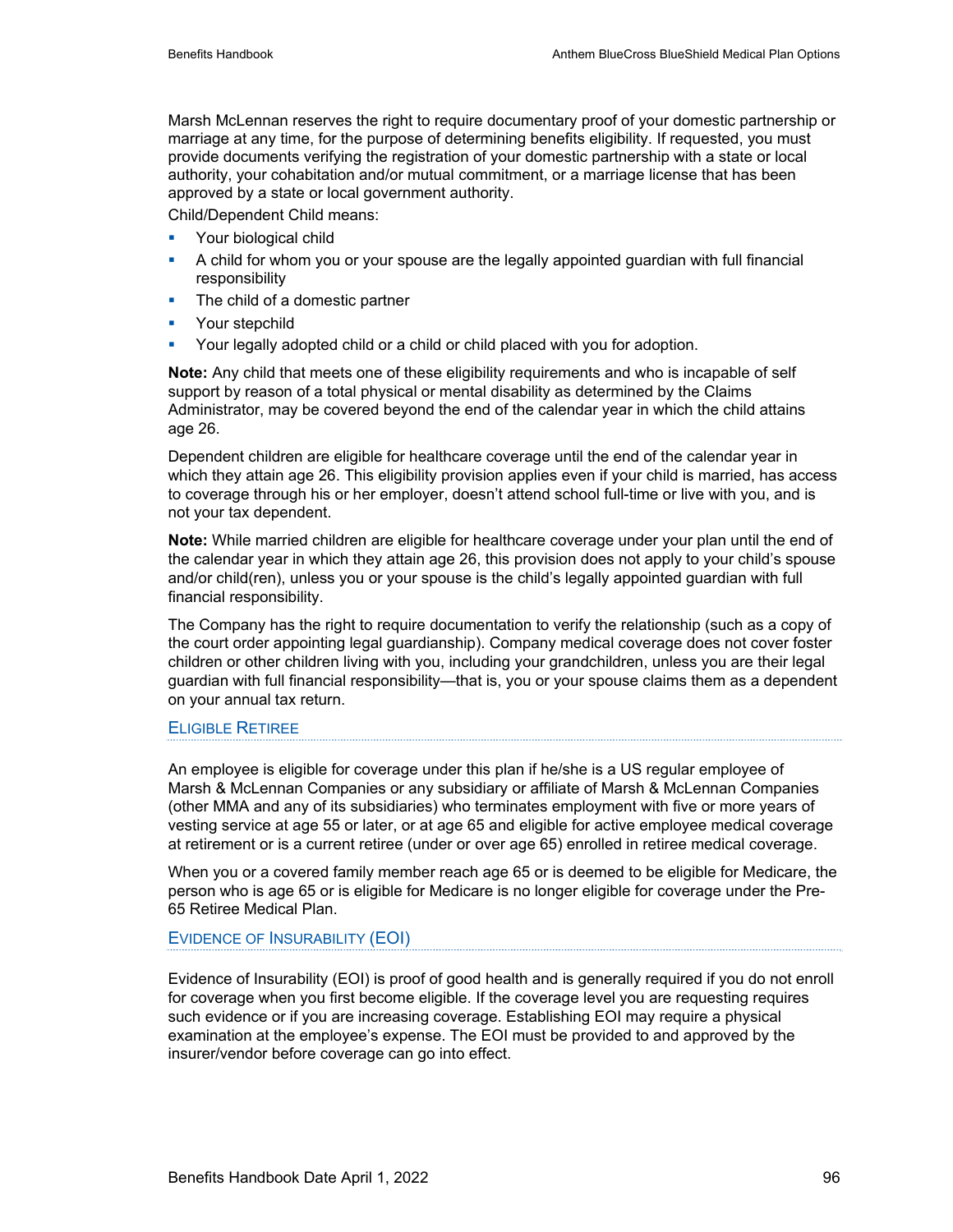#### EXPLANATION OF BENEFITS (EOB)

A summary of benefits processed by the Claims Administrator.

#### GLOBAL BENEFITS DEPARTMENT

Refers to the Global Benefits Department, located at 121 River Street, Hoboken, NJ 07030.

#### HABILITATIVE SERVICES

Habilitative services help people learn skills and functions for daily living. Habilitative services benefits include the diagnosis categories of autism, pervasive developmental disorder, developmental delay and attention deficit disorder.

#### HEALTH INSURANCE PORTABILITY AND ACCOUNTABILITY ACT (HIPAA)

A Federal law, HIPAA imposes requirements on employer health plans including concerning the use and disclosure of individual health information.

#### **HOSPICE**

A hospice is an institution that provides counseling and medical services that could include room and board to terminally ill individuals. The hospice must have required state or governmental Certificate of Need approval and must provide 24 hour-a-day service under the direct supervision of a physician. The staff must include a registered nurse, a licensed social service worker and a full-time claims administrator. If state licensing exists, the hospice must be licensed.

#### IN-NETWORK PROVIDERS

Preferred health care providers who have agreed to charge reduced fees to members.

#### INPATIENT

Being treated and admitted at a covered facility for an overnight stay either by a physician or from the emergency room.

#### LIFE THREATENING ILLNESS OR INJURY– EMERGENCY ROOM COVERAGE

An emergency medical condition is a medical condition manifesting itself by acute symptoms of sufficient severity (including severe pain) such that a prudent layperson (including the parent of a minor child or the guardian of a disabled individual), who possesses an average knowledge of health and medicine could reasonably expect the absence of immediate medical attention to result in:

- **Placing the health of the individual (or, with respect to a pregnant woman, the health of the** woman and her unborn child) in serious jeopardy
- **Serious impairment to bodily functions**
- **Serious dysfunction of any bodily organ or part.**

Some examples of emergencies include:

- **Heart attack, suspected heart attack or stroke**
- Suspected overdose of medication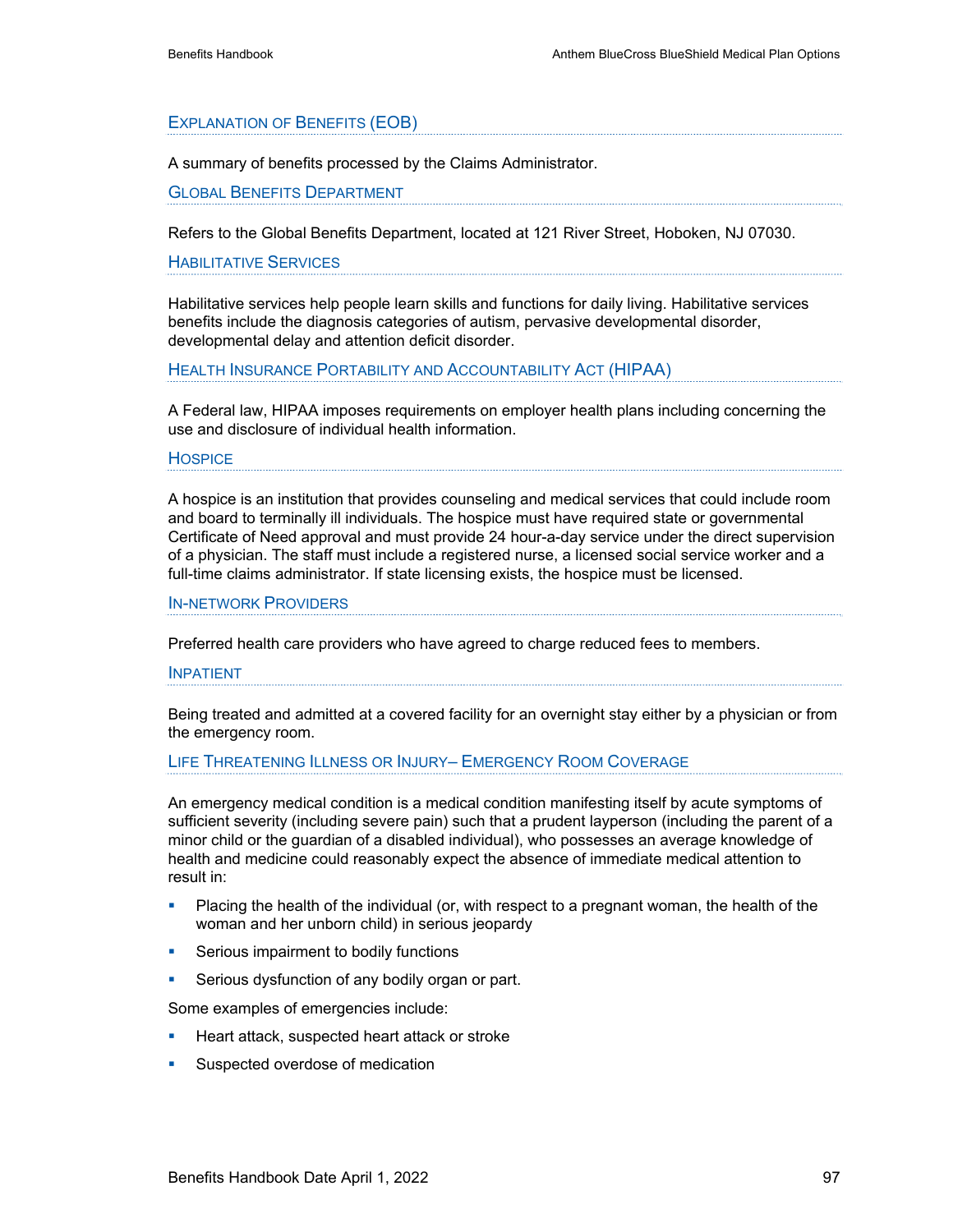- **Poisoning**
- Severe burns
- Severe shortness of breath
- High fever (103 degrees or higher), especially in infants
- **Uncontrolled or severe bleeding**
- **Loss of consciousness**
- **Severe abdominal pain**
- **•** Persistent vomiting
- Severe allergic reactions.

The Plan covers emergency services necessary to screen and stabilize a member when:

- **A** primary care physician or specialist physician directs the member to the emergency room
- A plan representative (employee or contractor) directs the member to the emergency room
- **The member acting as a prudent layperson and a reasonable person would reasonably have** believed that an emergency condition existed.

#### MARSH MCLENNAN MEDICAL PLANS AND MEDICARE PRESCRIPTION DRUG COVERAGE FOR DISABLED EMPLOYEES

Marsh McLennan's newsletter that provides an overview of how Medicare Part D could affect your Marsh McLennan Companies prescription drug coverage. It highlights issues you'll want to think about as you consider your prescription drug options.

The US Federal government's health insurance program, administered by the Social Security Administration, that pays certain hospital and medical expenses for those who qualify, primarily those who are over age 65 or under age 65 and are totally and permanently disabled. Medicare coverage is available regardless of income level. The program is government subsidized and operated.

#### MEDICALLY NECESSARY

Healthcare services provided for the purpose of preventing, evaluating, diagnosing or treating a sickness, injury, mental Illness, substance use disorder, condition, disease or its symptoms, that are all of the following as determined by the Claims Administrator or its designee, within the Claims Administrator's sole discretion. The services must be:

- **•** in accordance with Generally Accepted Standards of Medical Practice;
- clinically appropriate, in terms of type, frequency, extent, site and duration, and considered effective for your sickness, injury, mental illness, substance use disorder disease or its symptoms;
- not mainly for your convenience or that of your doctor or other health care provider; and
- **not more costly than an alternative drug, service(s) or supply that is at least as likely to** produce equivalent therapeutic or diagnostic results as to the diagnosis or treatment of your Sickness, Injury, disease or symptoms.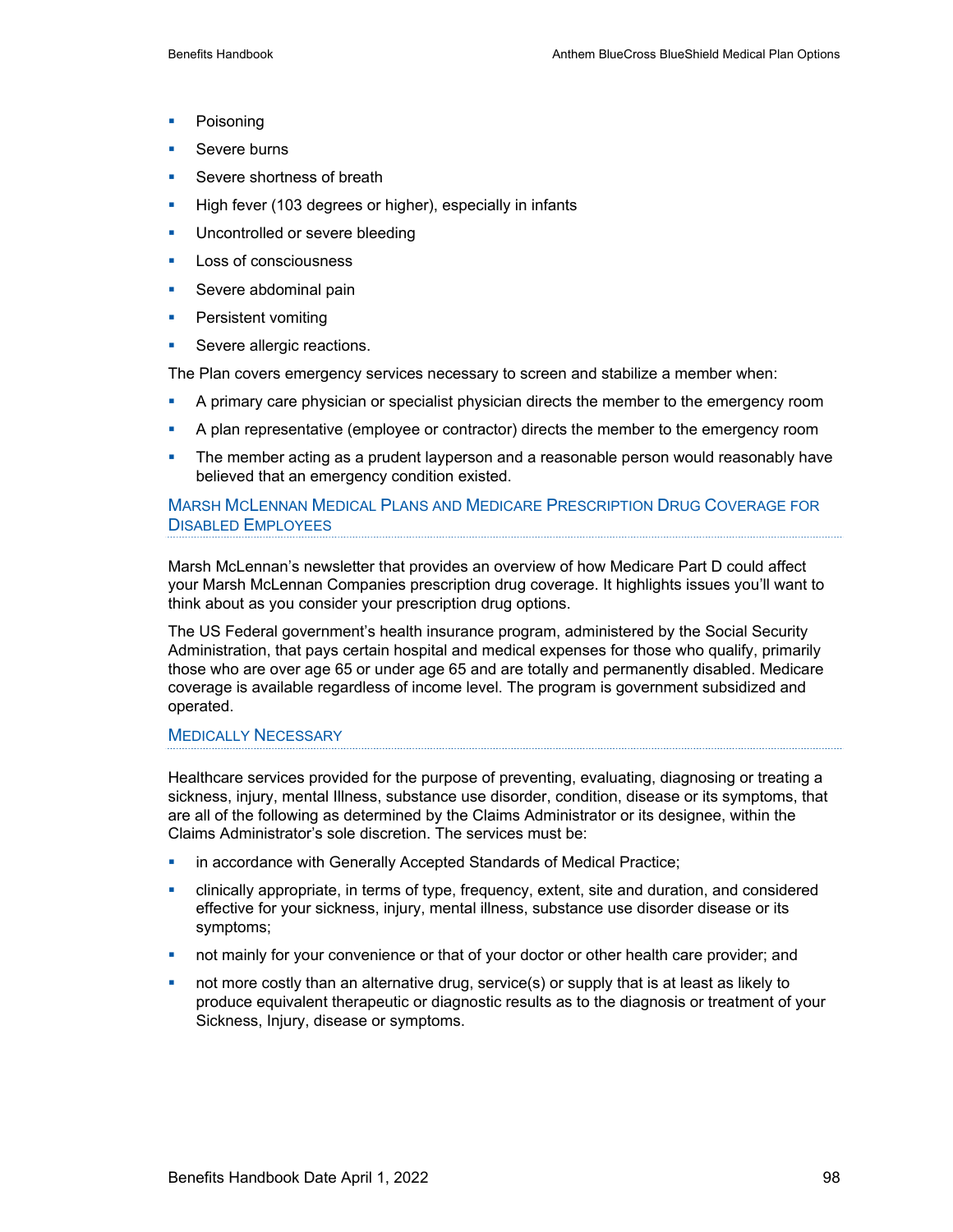*Generally Accepted Standards of Medical Practice* are standards that are based on credible scientific evidence published in peer-reviewed medical literature generally recognized by the relevant medical community, relying primarily on controlled clinical trials, or, if not available, observational studies from more than one institution that suggest a causal relationship between the service or treatment and health outcomes.

If no credible scientific evidence is available, then standards that are based on Physician specialty society recommendations or professional standards of care may be considered. The Claims Administrator reserves the right to consult expert opinion in determining whether health care services are Medically Necessary. The decision to apply Physician specialty society recommendations, the choice of expert and the determination of when to use any such expert opinion, shall be within the Claims Administrator's sole discretion.

Services or supplies for the diagnosis or treatment of mental illness, alcoholism or substance disorders that, in reasonable judgment of the Plan's preauthorization review service, are any of the following:

- Not consistent with prevailing national standards of clinical practice for the treatment of such conditions
- **Not consistent with prevailing professional research demonstrating that the services or** supplies will have a measurable and beneficial health outcome
- **Typically, do not result in outcomes demonstrably better than other available treatment** alternatives that are less intensive or more cost effective

The Claims Administrator develops and maintains clinical policies that describe the Generally Accepted Standards of Medical Practice scientific evidence, prevailing medical standards and clinical guidelines supporting its determinations regarding specific services. These clinical policies (as developed by the Claims Administrator and revised from time to time), are available to Covered Persons on Anthem medical policy and clinical guidelines on www.anthem .com/cptsearch\_shared.html or by calling the number on your ID card.

#### **MEDICARE**

The US Federal government's health insurance program, administered by the Social Security Administration, that pays certain hospital and medical expenses for those who qualify, primarily those who are over age 65 or under age 65 and are totally and permanently disabled. Medicare coverage is available regardless of income level. The program is government subsidized and operated.

#### NATIONAL BLUE HIGH PERFORMANCE NETWORK (BLUE HPN NON-TIERED)

The National Blue High Performance Network (Blue HPN Non-Tiered) is the Anthem BCBS Narrow Network. Out-of-network services are not covered under the Anthem BCBS National Blue High Performance Network (Blue HPN Non-Tiered) Network, except for urgent and emergency care.

#### NOTICE OF CREDITABLE COVERAGE

The Medicare Modernization Act requires all group health plan sponsors that offer prescription drug coverage to provide notices to covered employees, retirees, and their dependents who are eligible for Medicare's new prescription drug benefit (Part D).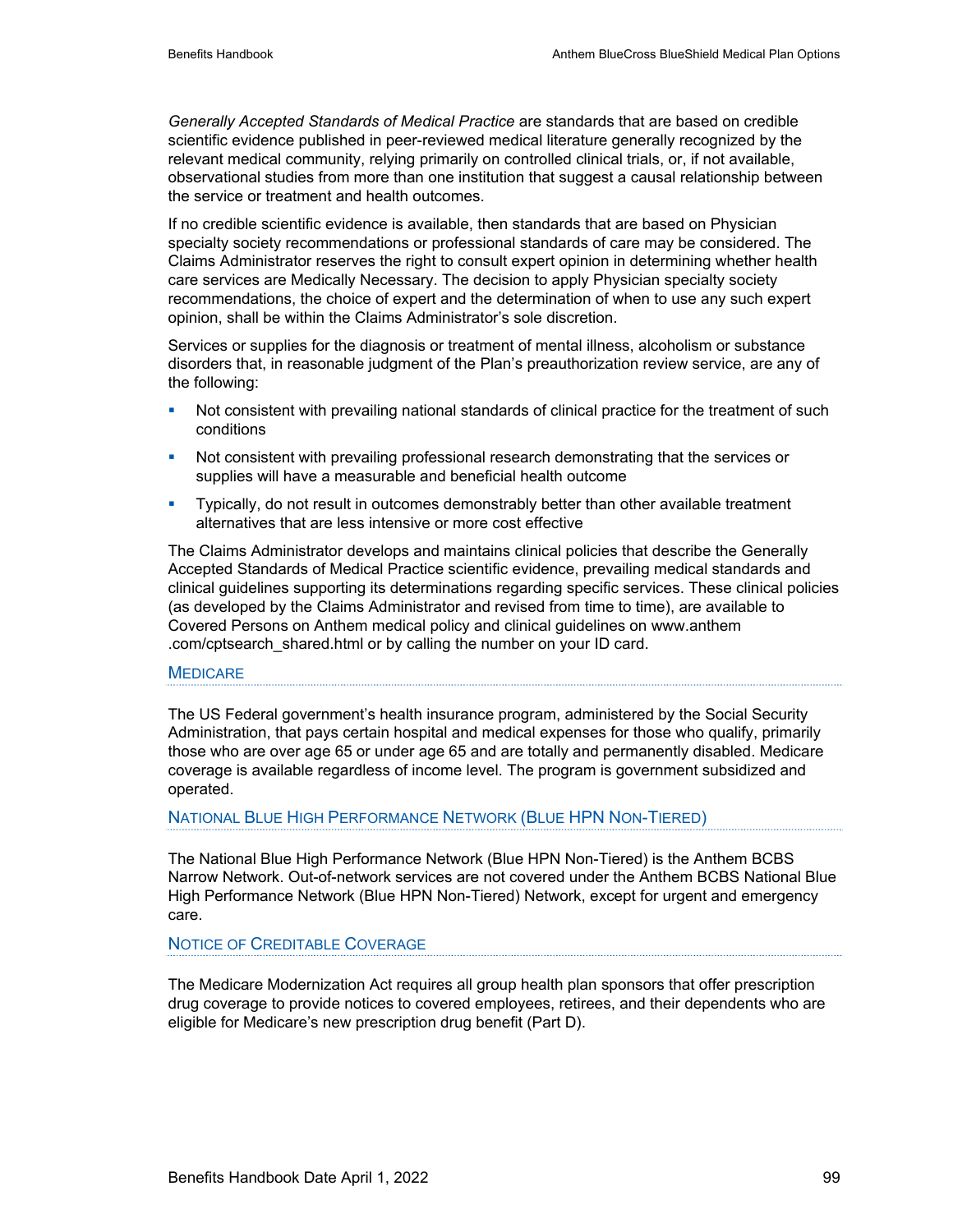#### OUT-OF-NETWORK PROVIDERS

Non-preferred health care providers who do not charge reduced fees to members.

OUT-OF-POCKET EXPENSES

Subject to the following, the maximum amount you have to pay (excluding your contributions to participate in the plan) toward the cost of your medical care in the course of one year. There are some services and charges that do not count towards the out-of-pocket maximum, such as amounts exceeding plan limits, amounts exceeding the network negotiated price for prescription drugs, amounts your physician or health care provider may charge above the reasonable and customary charge.

#### **OUTPATIENT**

Treatment/care received at a clinic, emergency room or health facility without being admitted as an overnight patient.

#### PREDETERMINATION OF BENEFITS

This feature helps you estimate how much the Plan may pay (subject to your deductible and Plan maximum at the time the estimate is provided) before you begin treatment. It is intended to avoid any misunderstanding about coverage or reimbursement, and it is not intended to interfere with your course of treatment.

A review service that helps ensure you receive proper treatment and services and that these services are provided in the appropriate setting.

Preauthorization/Precertification/Utilization Review

You are responsible for preauthorizing out-of-network services only. Your in-network provider will preauthorize all other services inpatient admissions, but you are responsible for authorizing all other required services.

#### PRE-EXISTING CONDITION

A health problem you had and received treatment for before your current benefit elections took effect.

#### PRESCRIPTION DRUGS

- **Formulary/Brand Name (Preferred) Prescription Drugs.** A comprehensive list of preferred brand-name drug products that are covered under the plan. Preferred drugs are selected based on safety, effectiveness, and cost.
- **Generic Prescription Drugs.** Prescription drugs, whether identified by chemicals, proprietary or non-proprietary name, that are accepted by the FDA as therapeutically effective and interchangeable with drugs having an identical amount of the same active ingredient as its brand name equivalent.
- **Non-Formulary (Non-Preferred) Prescription Drugs.** Prescription drugs that do not appear on the formulary list are considered non-formulary or non-preferred; these drugs may either be excluded from coverage or may cost more.